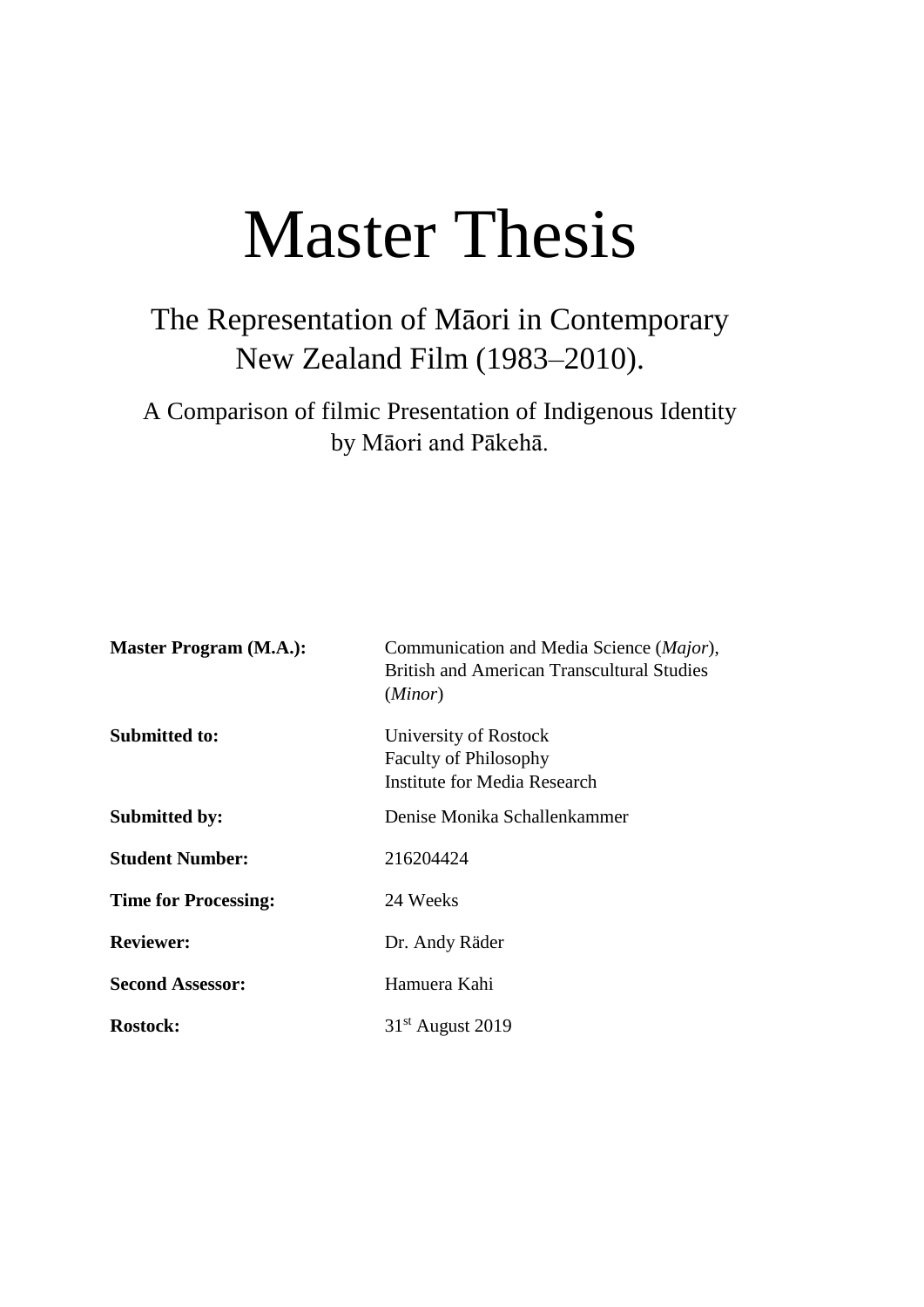### Table of Contents

| 3. |                                                                        |
|----|------------------------------------------------------------------------|
|    |                                                                        |
|    | 3.1.1<br>Stuart Hall: Encoding-/Decoding Model19<br>3.1.2              |
|    |                                                                        |
|    |                                                                        |
|    |                                                                        |
|    |                                                                        |
| 5. | Analysis and Comparison of the Representation of 'Indigenous Identity' |
|    |                                                                        |
|    |                                                                        |
|    |                                                                        |
|    |                                                                        |
|    |                                                                        |
|    |                                                                        |
|    |                                                                        |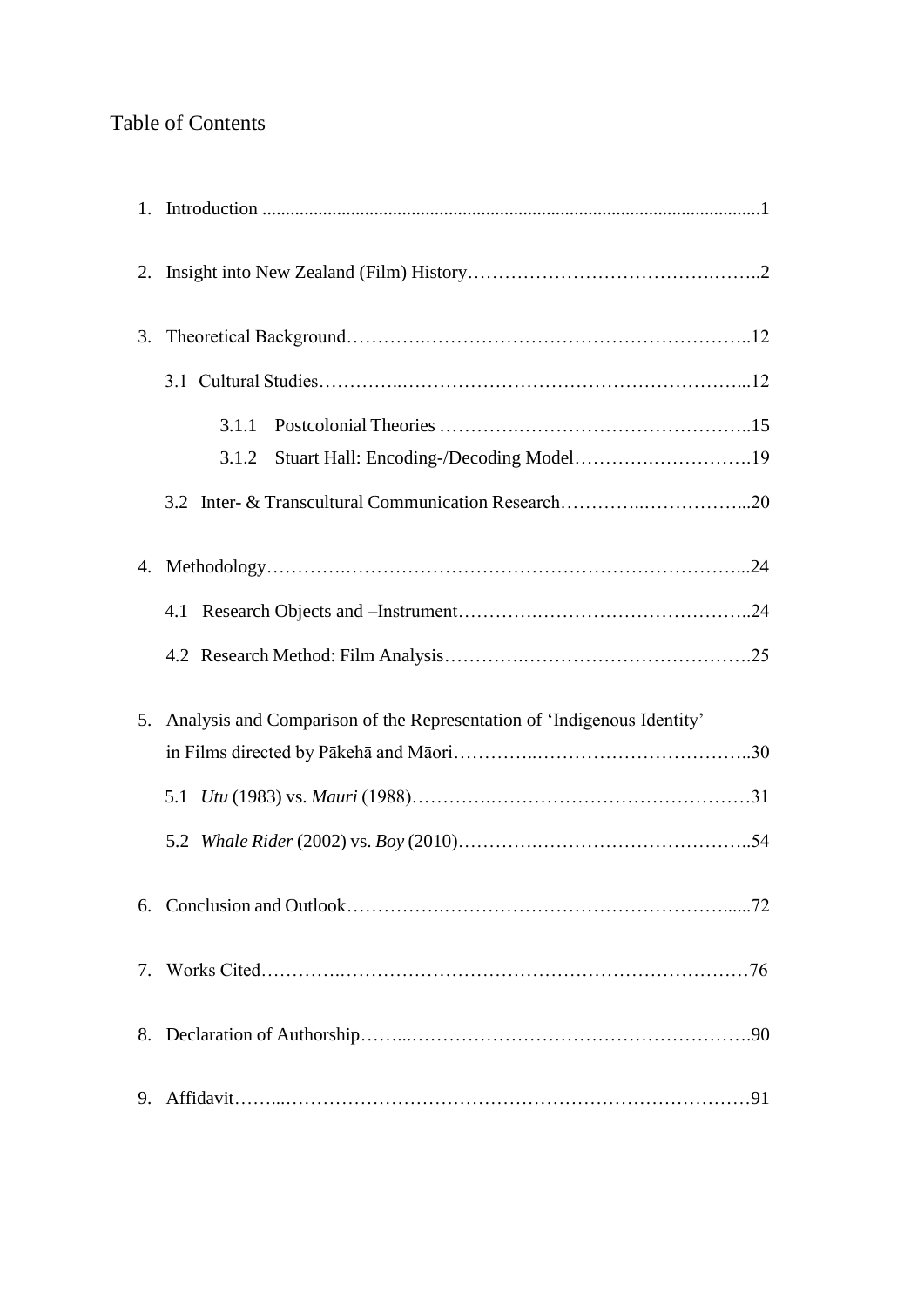#### 1 Introduction

 $\overline{\phantom{a}}$ 

Since *The Lord of the Rings* (2001-2003), New Zealand has received great attention on a global scale. Aotearoa has not only developed into one of the most popular holiday destinations due to its overwhelming landscape, but has also become the backdrop of huge Hollywood-Blockbusters (cf. *The Hobbit* (2012-2014), *The Chronicles of Narnia* (2005-2010), *The Last Samurai* (2003), *The Piano* (1993), etc.). Since its detachment from British colonial power, the population of the island state is mainly composed of two cultural groups: New Zealanders with European roots (Pākehā<sup>1</sup>) and the country's indigenous population (Māori). Due to its historical past, the 'land of the long white cloud' is still searching for a common 'New Zealand'-identity.

Māori give the country its distinctive bicultural<sup>2</sup> and bilingual character and, thus, are an important part of the nation's culture and history (Gauthier 2012, 39). As a postsettler nation, New Zealand still has to deal with issues resulting from the difficult relationship between Pākehā and the indigenous population. The medium film has been used as a vehicle to represent certain historical, cultural and socio-political developments ever since its invention. Until the 'Māori-Renaissance' started in the early 1970s, Māori on screen had been marginalized by the dominant image of the Pākehā-male and had been illustrated as 'The Other'; they had been mainly portrayed as primitive, uncivilized, brutal and violent people lacking in intelligence or/and as exotic, erotic, romanticized and feminized foreigners. The country's contemporary cinema has undergone a transformation and has diverged from the objectification and stereotyping by Pākehāfilmmakers from early years (Conrich/Murray 2008, 13). Especially from the 1980s onwards, film has been used as an instrument to control the image of being Māori and to develop alternatives to the dominant representation of indigenous people as 'noble savages' by Pākehā (Gauthier 2012, 39).

<sup>&</sup>lt;sup>1</sup> Pākehā: is a Māori-term for the white inhabitants of New Zealand. (http://www.teara.govt.nz)

<sup>&</sup>lt;sup>2</sup> In this context, the term 'bicultural' refers to two cultural backgrounds being accepted within a society, whereas 'binational' relates to citizenship. A 'bicultural nation' means a nation whose population – regardless of nationality – emanates from two different cultures and lives together as a society (Wießmeier 2000, 55).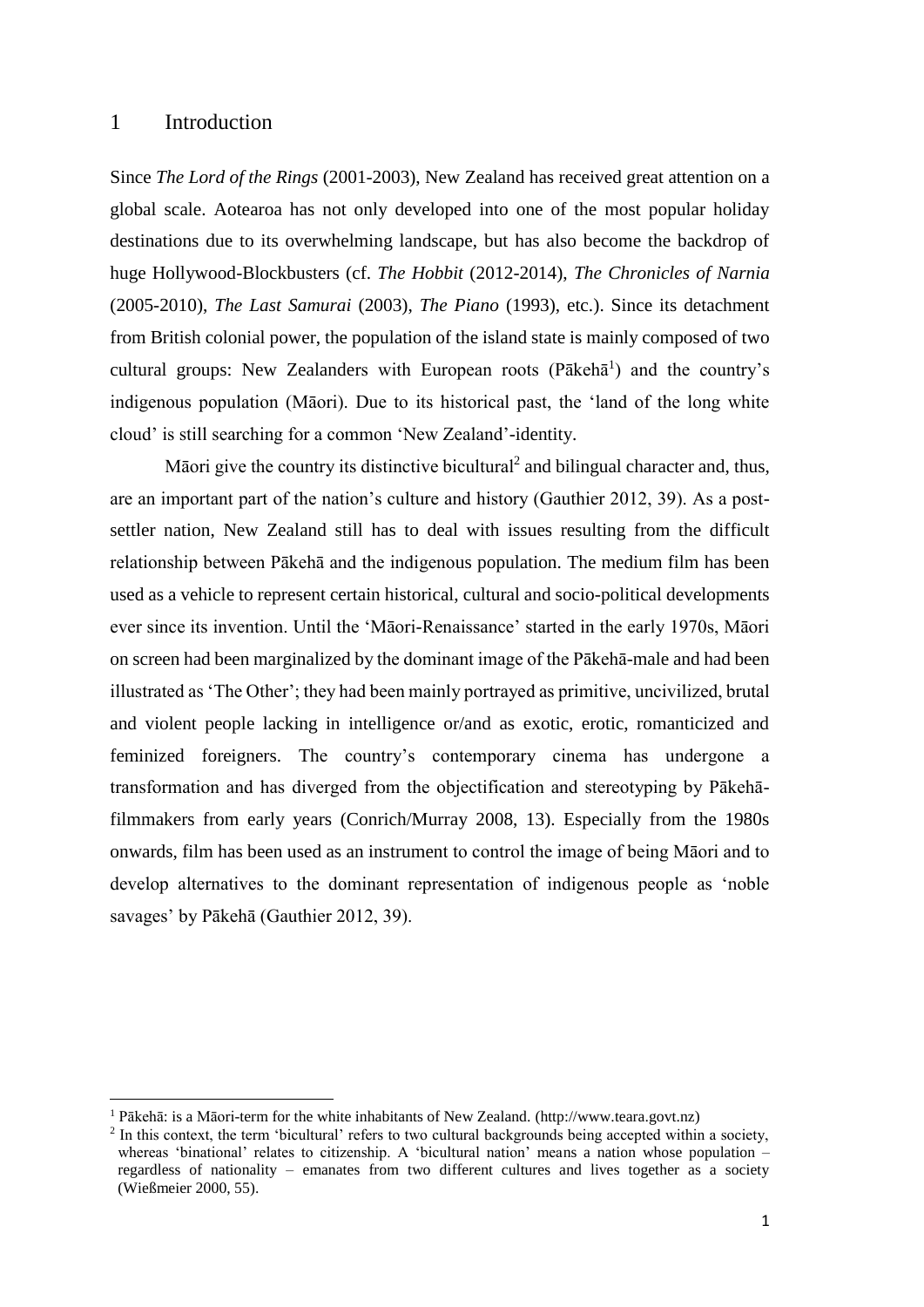*"[t]he "explosion" of New Zealand films was more of an implosion – a bursting out within New Zealand of films searching for audiences at home, hoping to find a common awareness, a new consciousness of identity, a search to familiarize ourselves with our own image. […]."* (O'Shea 28).

This paper starts with an overview of New Zealand's film history. In order to provide a thorough understanding of its historical development, it is necessary to outline the most important events in Aotearoa's recent past. Following this, it is necessary to explain the theoretical framework the analyses and comparisons are based on. The most important approaches of the field of research of Cultural Studies are addressed within chapter *3*. Especially certain postcolonial theories, as well as Stuart Hall's 'Encoding-/Decoding Model' are to be taken into particular consideration. Explanations of the theoretical background are followed by a detailed description of the methodology used for the analysis of the four New Zealand films. Chapter *5* deals with the actual analysis of the films; every film gets examined individually and is followed by a comparison. Each a Māori-film and a film by a Pākehā-director from the same decade are discussed in comparison with each other. *Utu* (1983) is compared with *Mauri* (1988) and *Whale Rider* (2002) with *Boy* (2010). The paper concludes with a brief summary of the most significant findings and a short outlook.

Basically, it discusses the representation of indigenous identity in contemporary New Zealand-film and illuminates similarities and differences in the way Māori get portrayed by both Māori- and Pākehā-filmmakers. Further, this paper pays attention to the extent the 'Māori-Renaissance' has influenced the depiction of indigenous identity in film and deals with the question whether these filmic presentations of Māori are reflecting the *zeitgeist* of the country.

#### 2 Insight into New Zealand Film History

Rudall Hayward's feature film *Rewi's Last Stand* (1925) as well as its remake (1940), can be seen as an appreciable starting point of New Zealand Film History. Hayward was a New Zealand filmmaker who explored the genre of 'cross-racial romance'. His films often focus on seemingly irreconcilable differences between the British colonizers and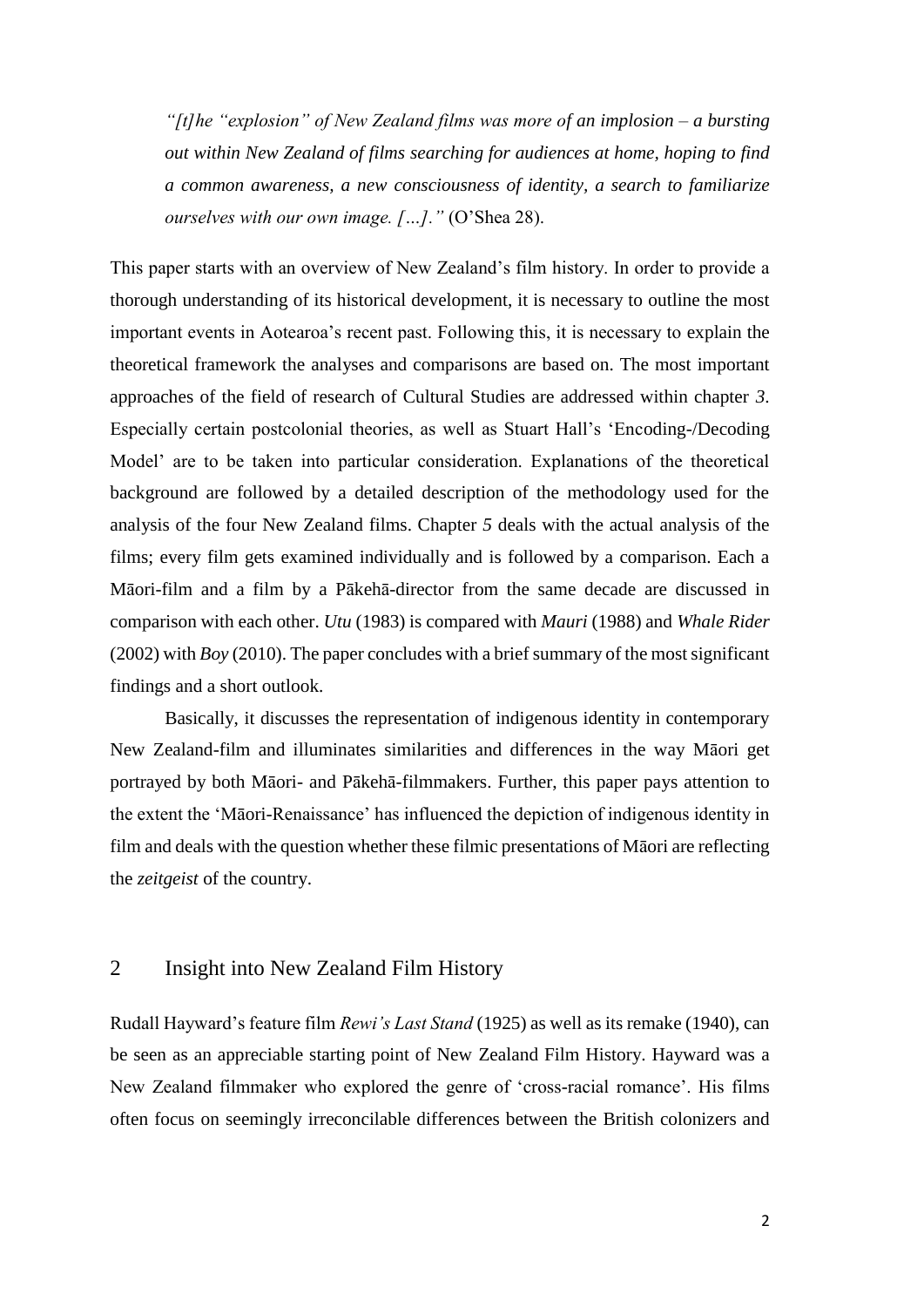the indigenous population of Aotearoa<sup>3</sup>; a recurring distinctive feature of his films is the portrayal of hope that love might overcome political and racial differences between the British and Māori people (Martin/Edwards 1997, 10). Rudall Hayward's objective point of view on both sides (Pākehā and Māori) was quite uncommon at that time (Reid 1986, 10). In 1940, he added sound to the remake of *Rewi's Last Stand* and thus published a film in which 'Te Reo Māori'<sup>4</sup> could be heard for the first time. By using Māori-language on screen, Hayward set an example for the importance of preserving Māori-culture: "[…] that the historical section of the film should be reissued with the addition of sound effects and a descriptive comment so that the coming generations might have a visual impression of the heroism of the Māoris in this action." (Hayward qtd. in Martin/Edwards 1997, 50). However, although the films' narrative structures seem to emphasize the underlying consensus of the time that racial and sexual differences triumph over "ordinary people thrown together by historical happenstance", it can be argued that they do not imply being on course for a future embracing bicultural nationhood (Blythe 1994, 36): Māori are represented as the embodiment of the 'romantic savage' and at the same time contrasted with the illustration of the 'British civilized'. These films were released in times that coincide with the heyday of the 'Integration Myth' (ibid., 35); bringing the Māori into, and up to, the level of the 'civilized British' by establishing a vertical paternal model of national unity which identified Pākehā as its basis and considered Māori as 'the Other' (ibid., 191f.).

From 1940–70, director John O'Shea produced three films, which were the only films released within this period (Conrich/Murray 2007, 4). It was a time in which New Zealand has started to detach from Great Britain. O'Shea's films (*Broken Barrier* (1952), *Runaway* (1964), *Don't Let It Get You* (1966)) reflect patriotism and the willingness to support New Zealand in finding its own identity as a nation. Even though O'Shea was a Pākehā, he seriously tried to change the public opinion about intercultural couple formation as a taboo through his films (Conrich/Davy 1997, 7).

*To Love a Māori* (1972) was New Zealand's first colour feature film, which was made by Hayward and was also his last film (Blythe 1994, 35).

In 1977, Roger Donaldson's *Sleeping Dogs* celebrated major successes and was the first New Zealand film broadcast in the US. Thereupon, the government was convinced that it was necessary to support New Zealand film production and founded the

<sup>&</sup>lt;sup>3</sup> Aotearoa: is the Māori-name for "New Zealand" (Keown 2008, 205).

<sup>4</sup> 'Te Reo Māori': Māori-language (Ka'ai 2015, 14).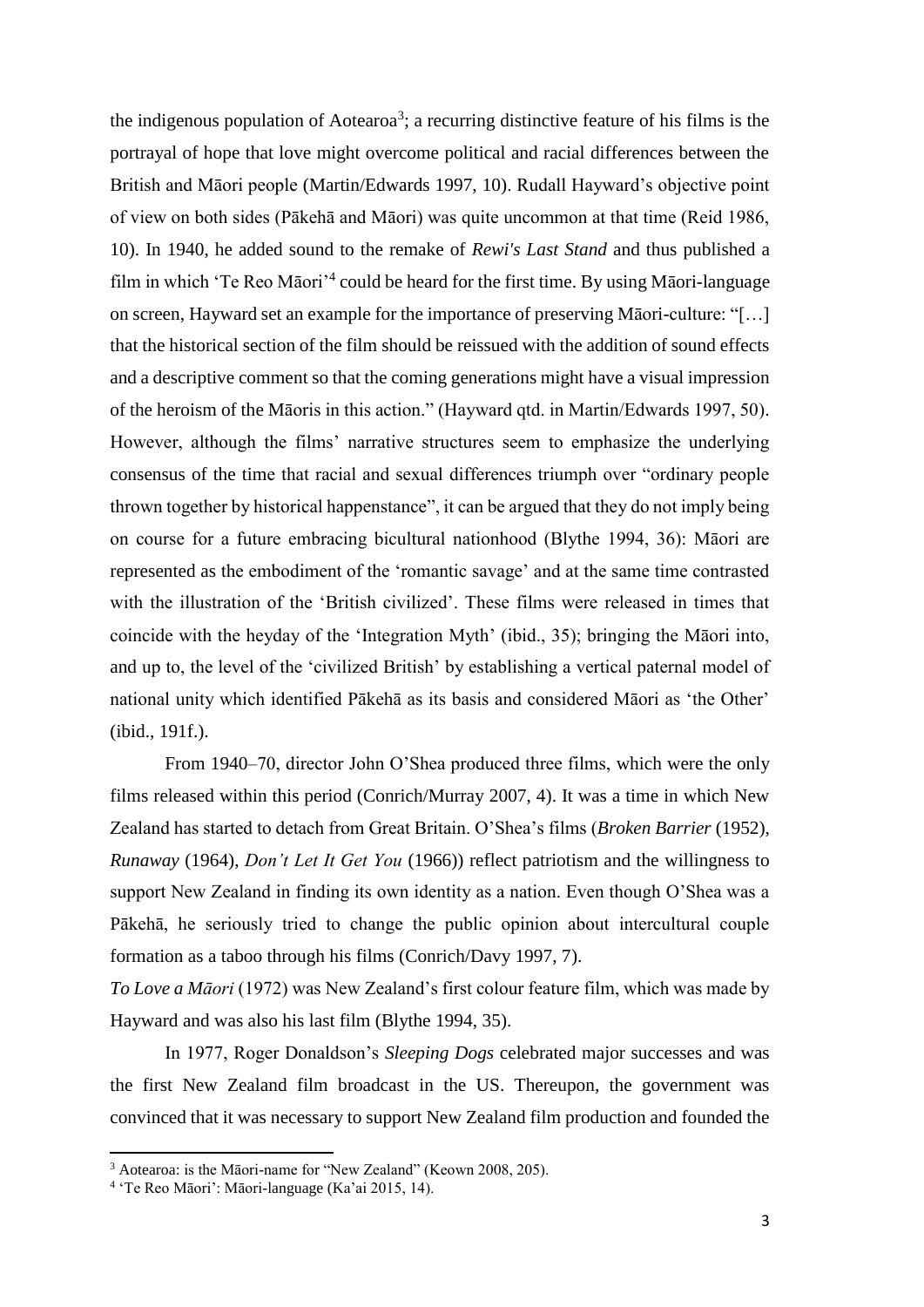New Zealand Film Commission (NZFC) in 1978 (Conrich/Davy 1997, 4). Several successful films were released during the following years: *Smash Palace* (1981, Roger Donaldson), *Pictures* (1981, Michael Black) and *Goodbye Pork Pie* (1981), *Utu* (1983) as well as *The Quiet Earth* (1985) by Geoff Murphy. Especially Murphy's *Utu* marks some kind of a turning point in the history of filmic representation of Māori (Reid 1986,  $12)^5$ .

At the beginning of the 1980s there was a production boom in films due to a loophole in the system of tax breaks: borrowed money from private investors had to be repaid only after the film made a profit (Roddick 2008, 37). In 1982 a law was introduced to close this tax loophole. The costs of a film had to be deducted and repaid within a time frame of two years (Conrich/Murray 2008, 6). As a result of the new tax regime, there was little investment in films, and the upswing in New Zealand film production of that time was followed by a downturn – which, however, was slowed down by the financial support of the NZFC.

Women in front of as well as behind the camera were less frequently represented in the New Zealand film up to the 80s. The road movie, which is the most popular genre in New Zealand, is a typical example of the male-dominated cinematic scene. Films like *Goodbye Pork Pie* (1980, Geoff Murphy), *Carry Me Back* (1982, John Reid) and *Shaker Run* (1986, Bruce Morrison) focus on male friendship, the importance of the vehicle and New Zealand's vast, uninhabited landscape. Merata Mita's *Patu!* (1983), which is actually a documentary but has been treated as a feature film, was the first to draw attention to female directors in New Zealand. Women directors such as Melanie Read<sup>6</sup> (*Trial Run*, 1984, *Send a Gorilla*, 1988) and Gaylene Preston (*Mr. Wrong*, 1985), have focused on the female character(s) in their films (Conrich/Davy 1997, 5f.). Mita's *Mauri*<sup>7</sup> (1988) does not only emphasize the importance of women in the cinematic landscape, but can also be identified as the first feature film made by an indigenous woman (Babington 2007, 179). One of New Zealand's best-known filmmakers is Jane Campion, who has celebrated great (inter)national success with her feature films *An Angel at My Table* (1990) and *The Piano* (1993).

Lee Tamahori's *Once Were Warriors* (1994) is one of the best-known Māori-films overseas and is based on Alan Duff's novel with the same title. Despite the tragedy of

l

<sup>5</sup> Further remarks regarding Utu are discussed in chapter 5.1.

<sup>6</sup> Melanie Rodriga, née Read (www.nzonscreen.com).

<sup>7</sup> Detailed information about *Mauri* can be found in chapter 5.1.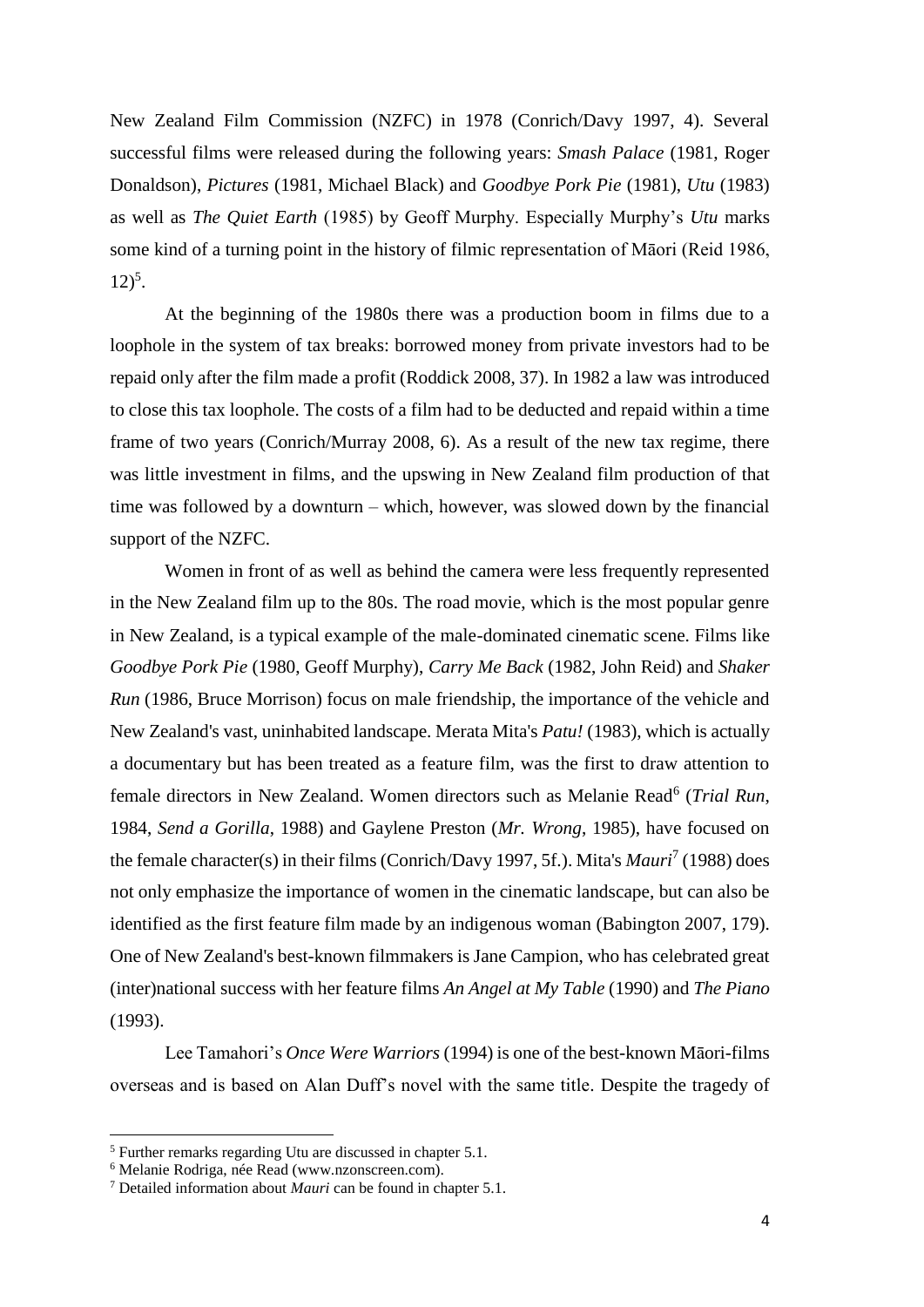rugged family life experienced by so many Māori living in suburban areas, *Once Were Warriors* stimulated a public debate about those grievances and therein gave hope for change (Nast/Pile 1998, 337). *Heavenly Creatures* (1994) and especially *The Lord of the Rings-Trilogy* (2001-03) by Peter Jackson have brought New Zealand into the focus of the international film market once again. Niki Caro's *Whale Rider* (2002) can be considered another great success in New Zealand film history (Conrich/Davy 1997, 8), even though Caro's film is viewed more critically among indigenous people.<sup>8</sup> In contrast to Tamahori's *Once Were Warriors*, which depicts the dark sides of urbanisation and the cultural uprooting of New Zealand's indigenous population as a consequence of it, *Whale Rider* focuses on Māori-culture and -traditions intertwined into a moving coming-of-age story. Taika Waititi made his feature film debut with *Eagle vs. Shark* in 2007 and was very successful with *Boy* (2010) and *Hunt for the Wilderpeople* (2016) both inside and outside the country; shortly after *Boy* was released, it became the leading film comedy ever made in the country (Lealand 2010, 5). Both his films have become the highest grossing feature films in New Zealand; *Boy* has been slightly overtaken by *Hunt for the Wilderpeople* (Flicks 2016).

The history of narratives about New Zealand's indigenous people is marked by their 'powerlessness'. Even before films were produced, stories and traditions about Māori had been regarded as popular objects of illustration among Europeans. There had been numerous documentaries about the 'Māori way of life', in which New Zealand's indigenous population had been treated as objects of research. Furthermore, they had also been used as advertising media to attract visitors to the country far away from Europe. As a result, at the beginning of the 20th century, there was a glorified image of Māori and their culture (Conrich 2005, 6).

Until the 1970s, the New Zealand film industry was dominated by male whites. Māori were neither present behind the camera nor adequately represented in front of it. By then, the image of Māori corresponded to a stereotyped image constructed by Pākehā. This image "rested upon the assumption that non-European peoples were backward, primitive, quaint, sometimes even 'noble', but always different from the products of western civilisation." (Loomba 1998, 48). The process of 'stereotyping' is based on generalizations and simplifications; it can be described as an attempt to define other people or cultures from a privileged point of view that makes no difference between

<sup>8</sup> This issue is examined within chapter 5.2.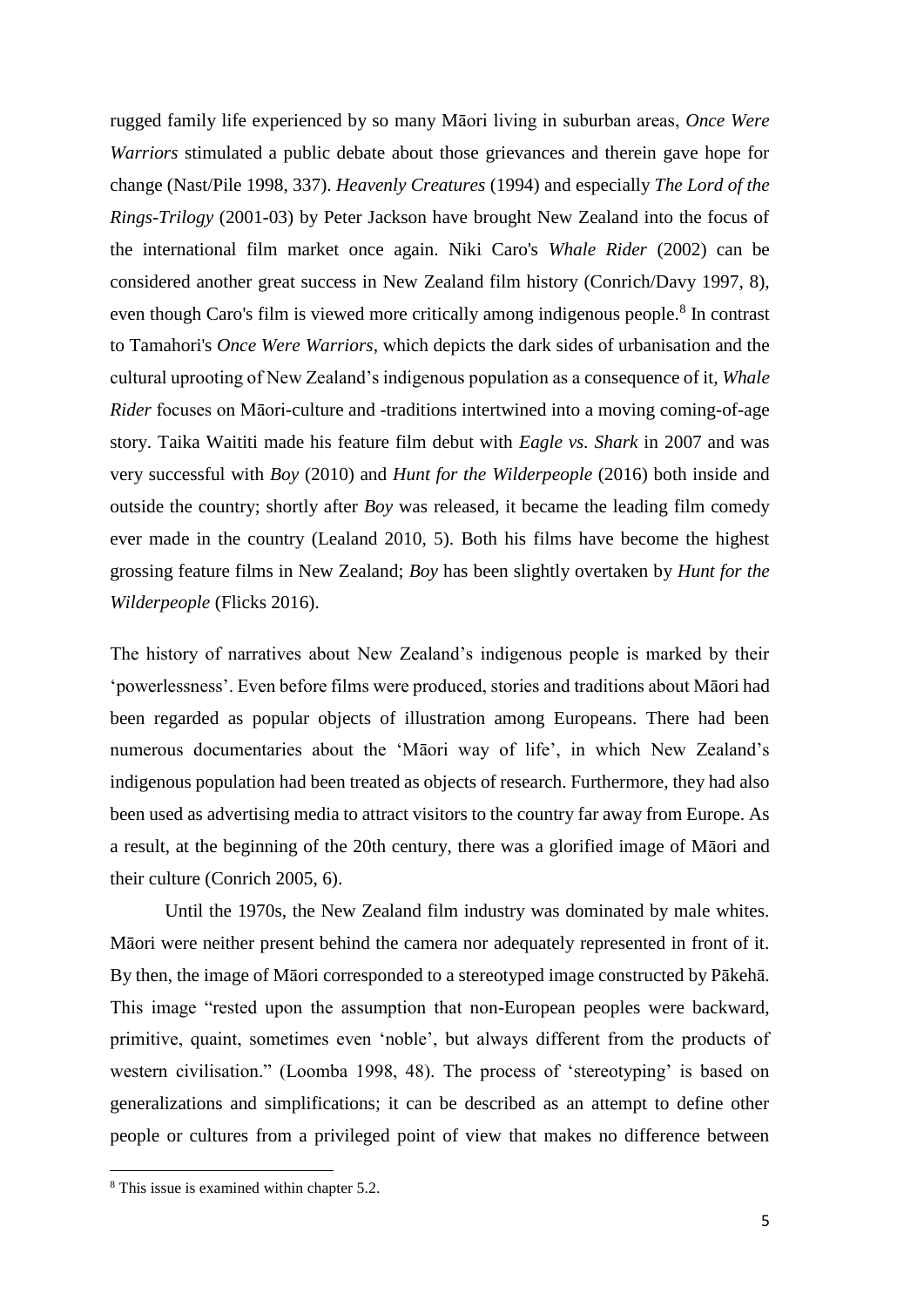individuals and stereotypical categories. According to Pickering, this one-sided characterization of others result in a unilinear mode of representation and rigidifies lines of demarcation between 'Self' and 'Other' (Pickering 2006, 40ff.). Merata Mita described this mode of filmic representation as a reflection of racially discriminating politics in New Zealand (Mita 1996, 45).

Due to demographic change, Māori and Pākehā came into closer contact in the second half of the 20th century. Urbanization took place, during which many Māori moved from the countryside to the surrounding cities to find work. Most of New Zealand's institutions were European in character, which produced a lack of alternative lifestyles within larger cities. Additionally, urbanization posed intercultural challenges to both, Māori and Pākehā; the latter not only expecting Māori to somehow integrate into society, but also to assimilate and adapt to Western lifestyles through, for instance, speaking English fluently. Through urbanization, the indigenous people of New Zealand gave up much of their culture and identity and hence slipped into a vicious circle of unemployment, inadequate health standards and increased violence; these effects were also due to a lack of adequate facilities and support from Pākehā through, e.g.: adopting basic Māori-customs, -practices and -words to help them integrate (King 2003, 440ff.).

These social grievances and, as a consequence, the loss of 'Maoritanga'<sup>9</sup> led to the formation of protest groups that called for protest marches and actions to draw attention to the political insensitivity and social injustice towards Māori people.

The 'Treaty of Waitangi'<sup>10</sup> (1840) can be considered as marking the 'official' starting point of the disputes between Pākehā und Māori, which was going to last for many years. The treaty was signed by Māori with the intention to restore balance in interethnic relations and to counteract certain developments initiated by Pākehā. The indigenous people understood that by ceding governorship to the British Queen, they would receive protection and the same rights of citizenship as the people from Great Britain (Thomas/Nīkora 1996, 233). Soon it became clear that the intentions and understandings of those who signed the 'Treaty of Waiting' were different.

The violations of the treaty have not been forgotten and have complicated the inter-ethnic relationship between Māori and Pākehā ever since. Even over a century later, the

<sup>&</sup>lt;sup>9</sup> 'Maoritanga': Māori-culture (Hokowhitu 2008, 121).

<sup>10</sup>'Treaty of Waitangi': is New Zealand's founding document. 'Waitangi' is the name of the Bay of Islands where it was first signed. It is an agreement – in Māori and English – that has been made between the British Crown and about 540 Māori-chiefs (www.nzhistory.govt.nz)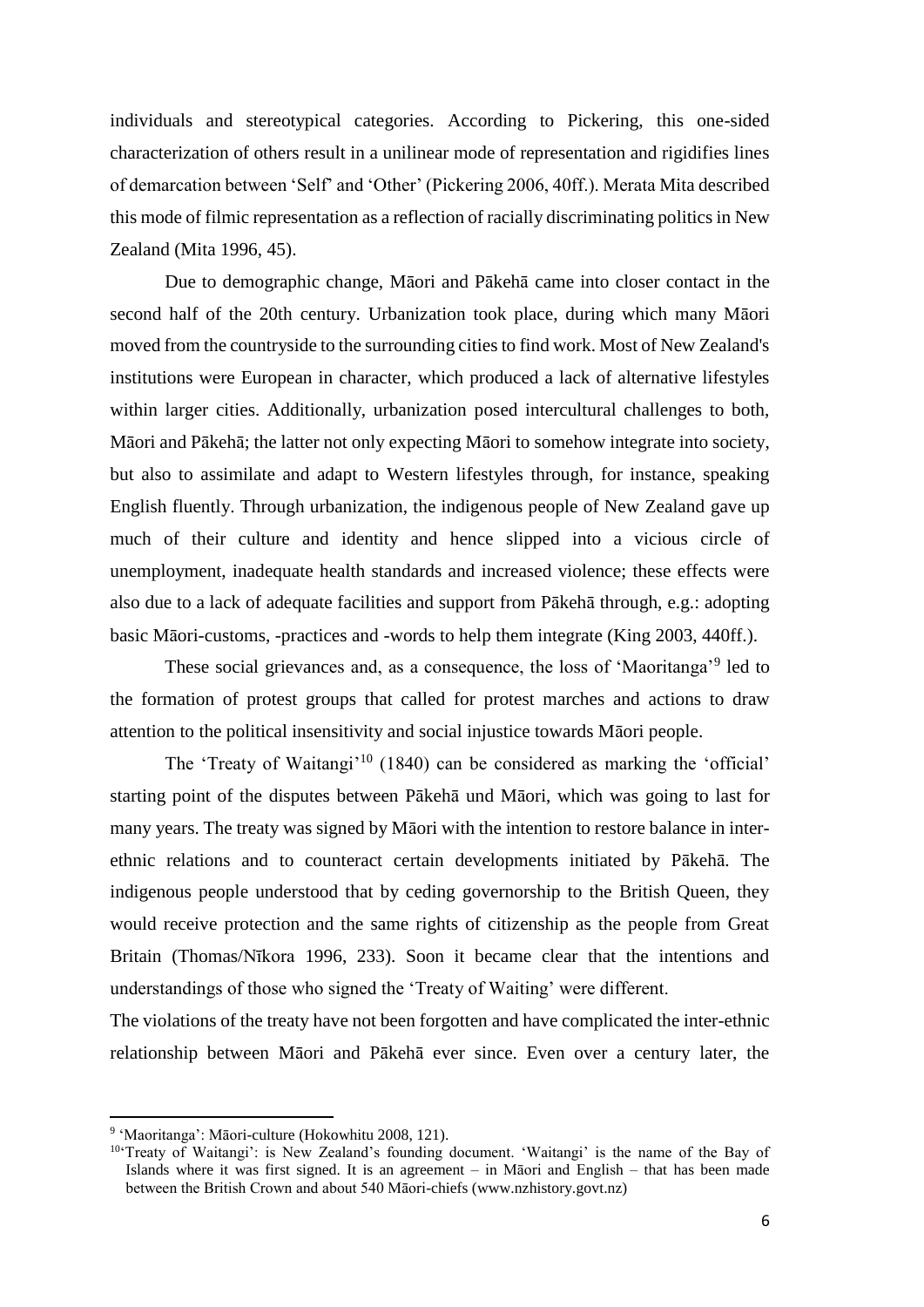government policy involved paternal practices such as monoligualism and –culturalism. In 1961, the so called 'Hunn-Report' was released to describe the new policy of "integration" including certain values underlying it. When it came to details about the new policy, it became evident that the ones who were expected to do most of the changing, were Māori-people – even though "integration" implies that New Zealanders become 'one people' by mixing the two cultures. However, the 'Hunn Report' has become synonymous with the paternal attitudes towards Māori. Whereas the report is actually concerned with the issue of 'integration', it rather pleads for assimilating Māori into the world of Pākehā, which corresponds to the early colonial belief (Biggs 1961, 361). "The pakeha's minimum contribution to the process of integration is a willingness to accept Māoris as Māoris [sic!], without expecting that they will conform entirely to his pakeha ways." (Booth/Hunn 1962, 9). In order to alleviate Māori social disparity, the 'Hunn Report' advocates an increase in the process of assimilation into 'European' culture. Hence, the policy of "integration" was – in fact – 'assimilation' covered under a new name – what might be the report's most controversial part. The dominant view held by the majority of the Pākehā was that the indigenous population needed to change to suit 'tikanga-Pākehā'<sup>11</sup>, instead of promoting a process of bicultural nation-building to establish one nation, as two peoples.

Following this, the 1970s/80s were a period of social protest including several events which put Māori-Pākehā-relations into focus and triggered debates within media and political contexts that led to certain changes in inter-ethnic relationships. During the 1970s protests escalated continuously: The 1975 Land March was a peaceful protest and the first major 'hikoi'<sup>12</sup>. The indigenous people were no longer willing to remain a socially marginalized group in New Zealand (Thomas/Nīkora 1996, 234ff.); they expressed their protest by marching from Cape Reinga in the far north of the North Island to Wellington, the capital of New Zealand in the south. For the first time, a protest attracted a great deal of media attention.

Subsequently, in 1977/78, the government decided that Bastion Point, which had been the location of the main 'marae'<sup>13</sup> in Auckland for years, and parts of the surrounding area should be sold. The peaceful occupation by Māori lasted 507 days

<sup>&</sup>lt;sup>11</sup> 'tikanga Pākehā': 'tikanga Māori' can be described as 'Māori-customs' (Ka'ai 2005, 14); thus, 'tikanga Pākehā' means the concept of 'Pākehā-costums'.

<sup>&</sup>lt;sup>12</sup> 'hikoi': walk or march; especially a Māori-protest march (dictionary.com).

<sup>&</sup>lt;sup>13</sup> 'marae': it is a sacred open meeting area, a communal meeting house and a traditional Māori-complex where particular rituals occur (Ka'ai 2005, 13).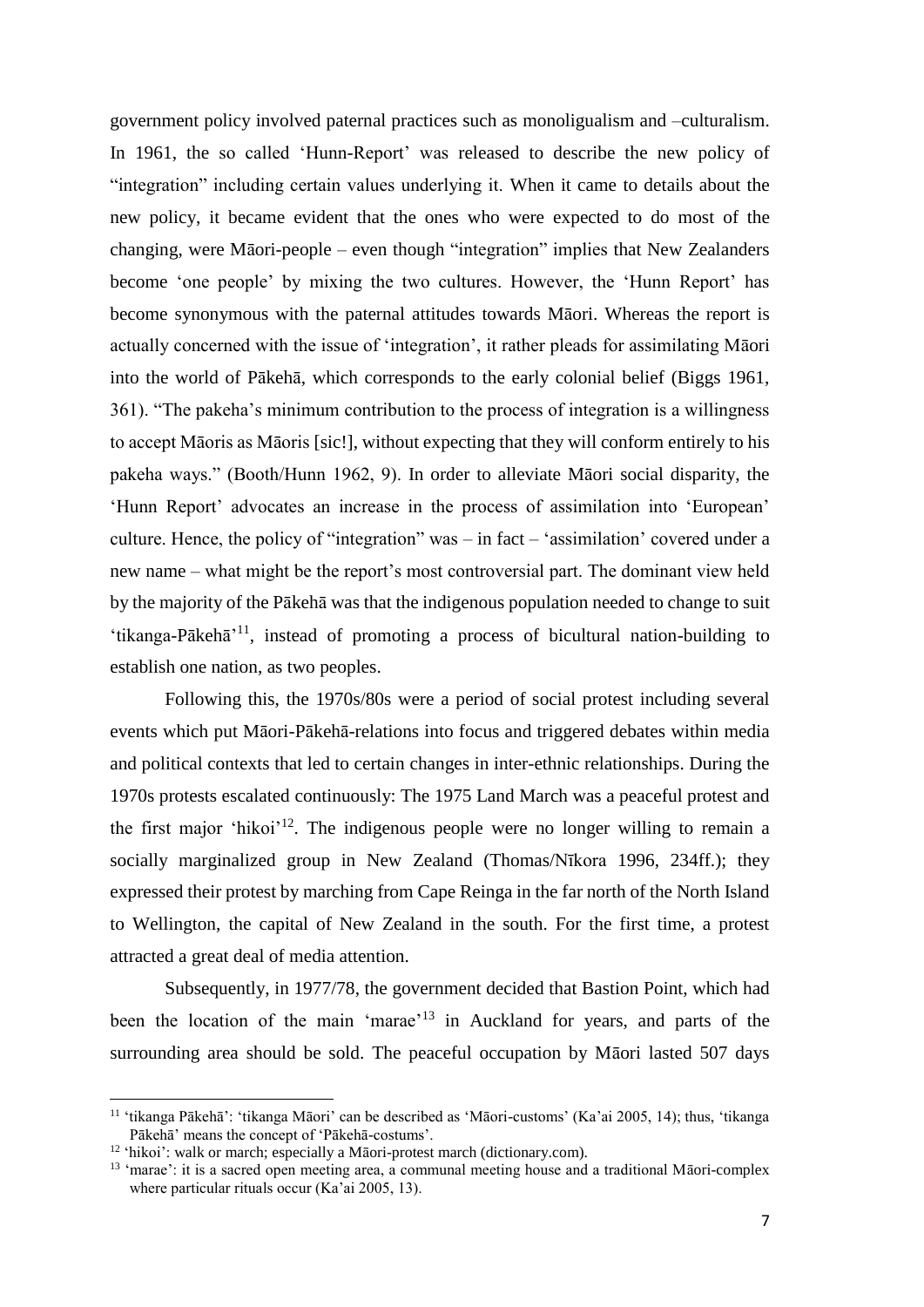before a violent eviction by the police took place and over 200 Māori were taken into custody. Mita traced the progress of the protest and published her recordings, information and experiences in her documentary *Bastion Point: Day 507* (1980) (Belich 2001, 477ff.).

The Raglan Golf Course was land that had been gifted to the Crown by Māori for the period of World War II and had not been returned but used as a Golf Course instead. In 1978, an occupation of the golf course led by Eva Rickard (who is the protagonist 'Kara' in Mita's *Mauri*, 1988) took place; thereupon she and 16 others were arrested. (Harris 2004, 60ff.).

Since 1954, groups of Pākehā engineering students of Auckland University had been performing a 'mock-haka'<sup>14</sup> each year. After complaints were made to formal channels, which "[…] consider it too trivial a matter to investigate […]." (Hazlehurst 1998, 7 qtd. in Thomas/Nīkora 1996, 238), a group of Māori students known as 'He Taua' confronted them in 1979 and were charged with various offences. Since 'The He Taua incident' took place, the 'mock-haka' has not been performed again (A'Court 1979, 4).

The South African Springbok Rugby Tour (1981) was seen as an endorsement of South Africa's system of apartheid by some New Zealanders. When calls to cancel the tour were ignored, the NZ anti-apartheid movement organized peaceful protest to change the government's decision. Once the tour started, clashes between the police and protestors escalated. Mita recorded the mass civil disobedience that took place during the winter of 1981. Her documentary *Patu!* (1983) can be seen as an act of protest against racism and a testament to the courage and faith of the marchers (Murray 2008).

Thanks to the protest-movements in the 1970s-80s, there was an increasing discussion about 'race' in New Zealand leading to changes in patterns of interaction among Māori and Pākehā. Ultimately, these changes included a decreasing acceptance of assimilationist policies and an increasing acceptance of biculturalism; which follow the initial intention for signing the 'Treaty of Waitangi', namely "partnership" through sharing the power between indigenous people and European immigrants (at least from the Māori's point of view). In order to change the inter-ethnic relationship, New Zealand's politics needed to move from a policy of 'assimilation', which is based on a dominant group–subordinate group pattern to the policy option of biculturalism, which is based on empowerment, cultural pluralism and the right for self-determination. Moreover, bicultural proposals emphasized the need for greater mutual respect and understanding

<sup>&</sup>lt;sup>14</sup> 'mock-haka': 'haka' can be translated as 'posture, dance' and is a ceremonial dance performed by Māori (Ka'ai 2005, 13); thus 'mock-haka' means mocking the 'haka'.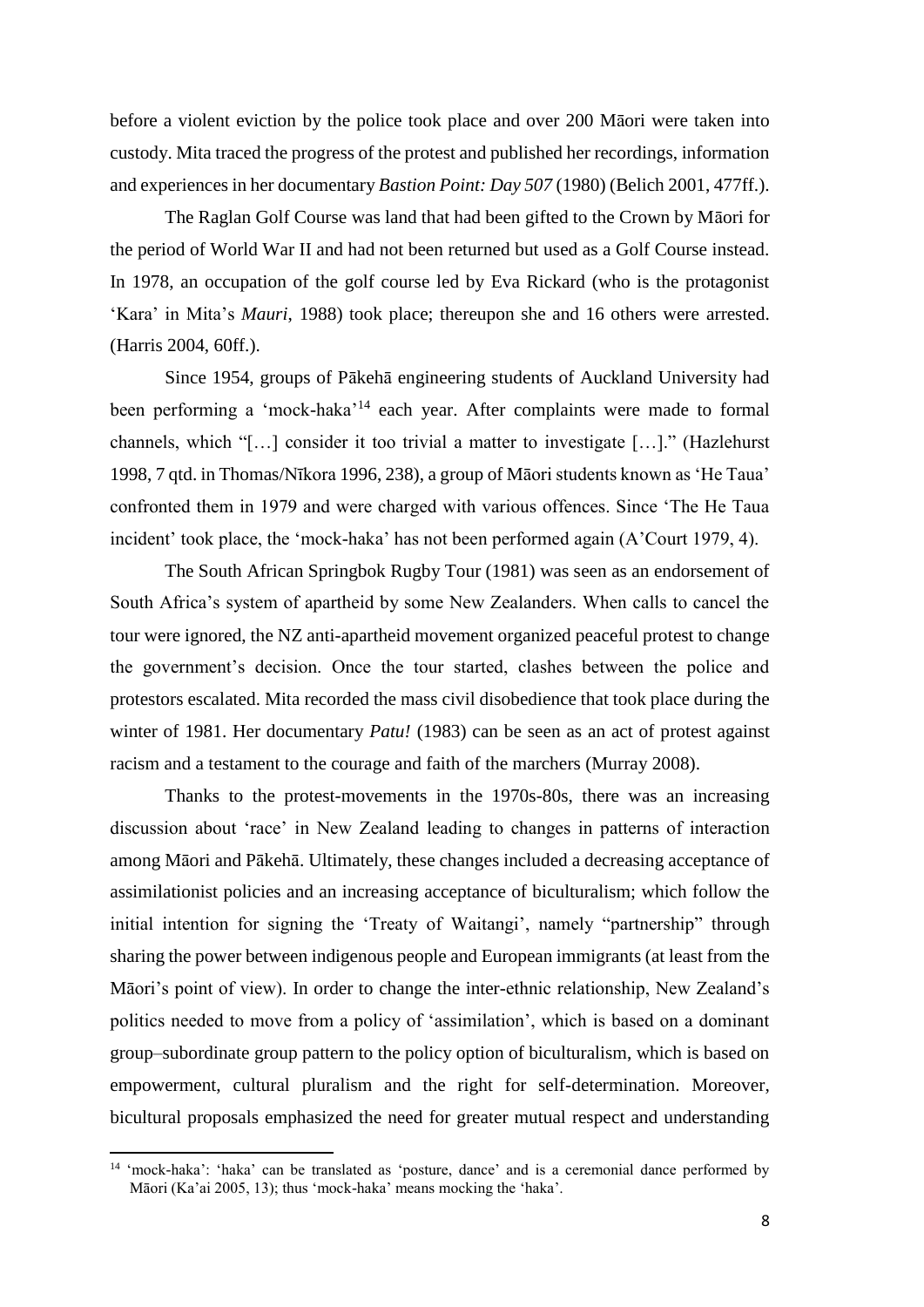between Māori as indigenous people of New Zealand and Pākehā as colonising and now dominant majority of immigrants. 'Biculturalism' in New Zealand sought to acknowledge Māori-history and -culture as separate and distinct from those of Pākehā. Various protest actions were effective in convincing politicians to act: since the 1980s, several bicultural developments have taken place, which have recognised the rights of the Māori community; e.g.: 'Te Reo Māori' has been one of New Zealand's official languages since 1987 and has officially been recognised as a pre-school subject in order to support bicultural education (Thomas/Nīkora 1996, 248ff.). Public funds were raised for renovations of 'maraes' and Māori who were charged with offences, were promised support in court. Moreover, the 'Waitangi Tribunal' established in 1975 as New Zealand's permanent commission of inquiry, is in charge of investigating and making recommendations on claims brought by Māori in the period since 1840. The inquiry process contributes to the resolution of Treaty-claims and to the reconciliation of outstanding issues between Māori and Pākehā. Thus, large parts of the land that had been taken by European immigrants could be returned to Māori (King 2003, 486ff.). Furthermore, biculturalism has become part of New Zealand's public service ethos by 1985 and had been promoted within the health system as a desirable objective (Durie 1994, 99).

Urbanization created a new generation of Māori because they almost entirely have lost their language, identity and culture, which in turn has led to social problems. Pākehā have been confronted with Māori and vice versa; both had to – in one way or another – deal with the other culture's way of living. Urbanization as well as social protests have been driving forces in realizing the necessity for the preservation of co-existing cultures in Aotearoa/New Zealand. Thus, the 1960s up to the 1980s were a time of radical social change in New Zealand that initiated a gradual development of bicultural policies since the 1970 (Clelland-Stokes 2007, 172f.). Especially, the 'Waitangi Tribunal' has been an important element within the development of 'Biculturalism'; the treaty admits that the cultural values of indigenous people are on an equal level as those of the majority of New Zealand's population. The idea of two cultures operating 'as partners' has come to define the agenda of 'Biculturalism' (Levine 2005, 108).

At that time, Māori cultural activism experienced a revival as part of the 'Māori-Renaissance' (Martens 2012, 5). The 'Māori-Renaissance' can be seen as a reactionary movement to years of discriminatory treatment that was triggered by certain developments within culture and society. Further, it can be described as an "ethnic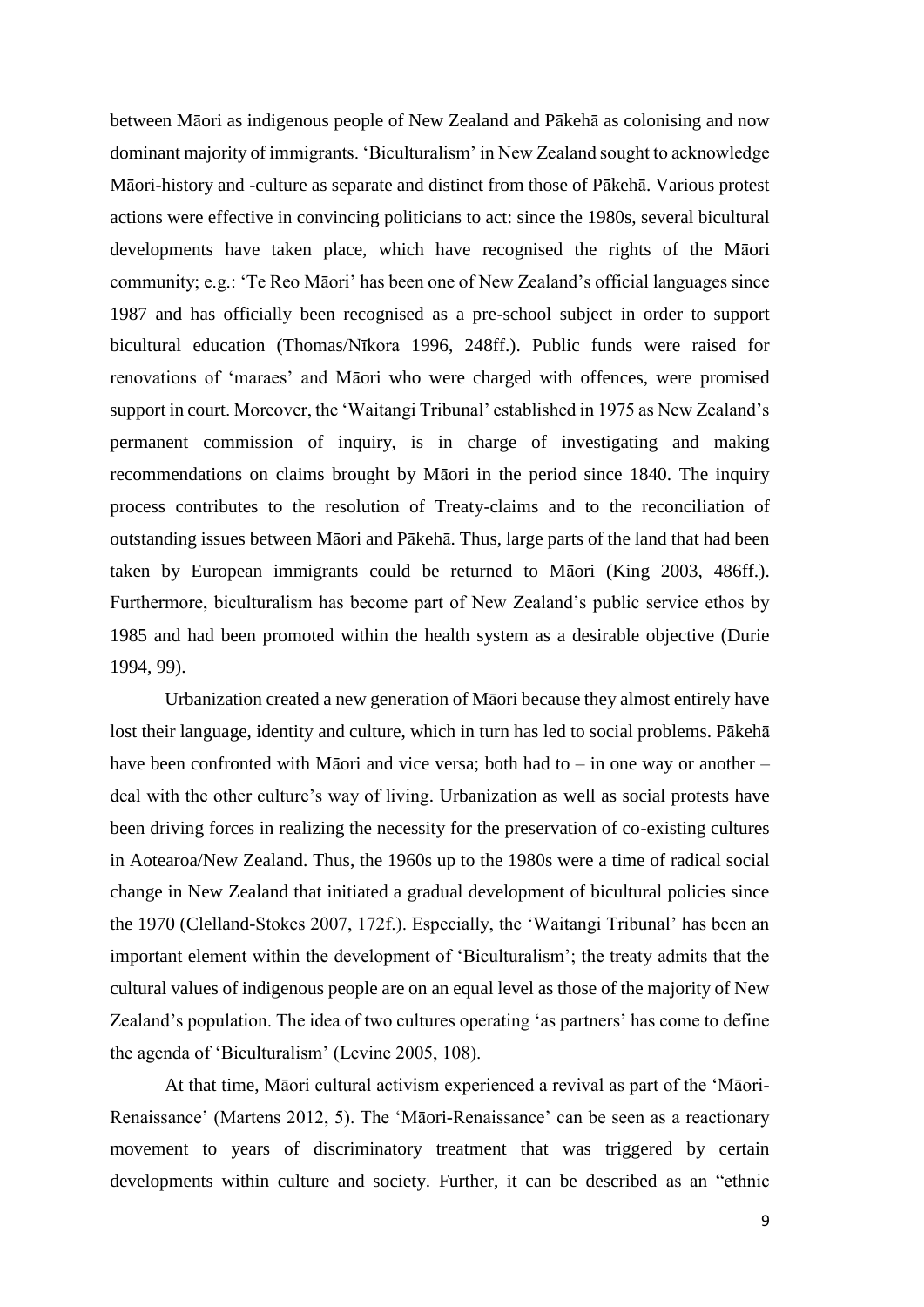mobilization" in order to re-establish Māori-culture, -language and -identity (Byrnes 1999, 72). This cultural revival happened across a number of spheres; an important instrument to express Māori-resistance has been the production of texts: "The struggle of survival of Māori identity and culture, was paradoxically fostered by writing, by the very tool that had been used to silence them. This reached a climax […] when Māori writers started […] using the [tools] [Author's Note] of the colonisers to subvert their dominant discourse." (Della Valle 2010, 9). This act of self-determination has represented a counter-hegemonic act of media appropriation by Māori and was followed by audiovisual media products in the 1970s and 80s (Martens 2012, 6). Each filmmaker of this period found a specific way to illustrate increased identification with and respect for Māoriculture (Keown 2008, 197).

For decades Māori and their culture were discredited through stereotyped representations. Then New Zealand's indigenous population strove to change the negative portrayal of their people and replace it with images from their own perspectives. Barry Barclay's *Ngati* (1987) was the first feature film made by an indigenous filmmaker. *Ngati* has become a showpiece and prime example of 'Indigenous' film and has introduced Barclay's category of 'Fourth Cinema' (Martin/Edwards 1997, 128).

"[…] there is a category which can legitimately be called 'Fourth Cinema' by which I mean Indigenous Cinema – that's Indigenous with a capital 'I'." (Barclay qtd. in Martens 2012, 3). Barclay's category refers to the 'Fourth World'-model, which is an extinction of the 'Third World'-model and comprises indigenous populations in parts of the world where they are excluded from power; further it describes a process of decolonization, which is grounded in the revitalisation of indigenous practices that settlercolonisations sought to destroy (Coulthard 2009, xii). Barry Barclay has refused the existence of a 'One-People Paradigm', because it would claim extinction for indigenous people. He states that indigenous cultures exist outside the national orthodoxy because they are ancient remnant cultures that persist within the modern Nation State. Thus, Barclay proposed the existence of another category beyond the already existing framework of 'First, Second and Third Cinema'. Those three categories illustrate cinemas of the modern Nation State; compared to an indigenous perspective, these are all "Invader Cinemas". According to Barclay, the new category functions as a late addition to the 'First Cinema', which represents "American Cinema", to the 'Second Cinema', which is "Art House Cinema" and to the 'Third Cinema', which is the cinema introduced by the so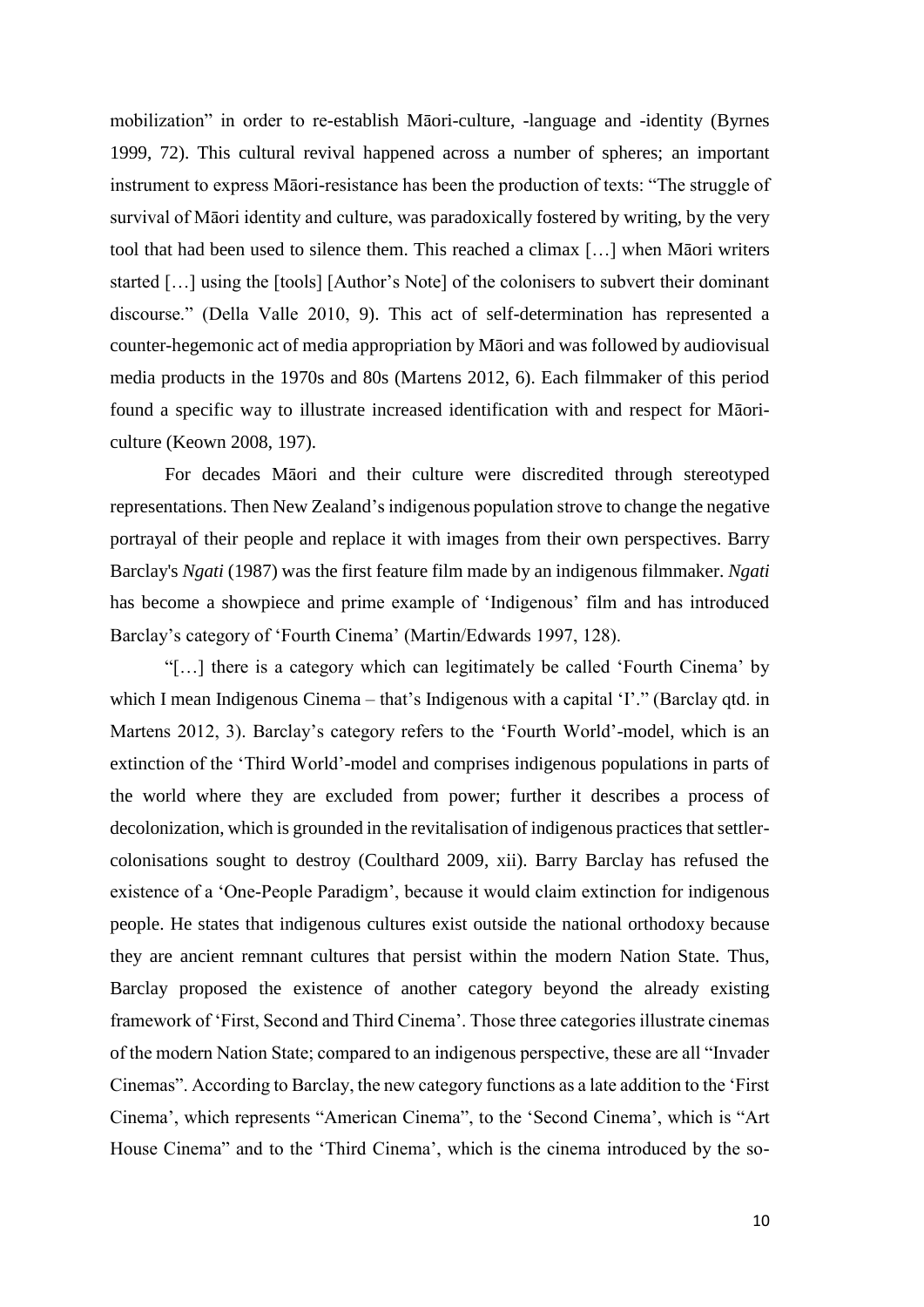called "Third World" (Wang n.d., 1ff.). 'Fourth Cinema' is narratively as well as aesthetically structured in order to offer alternatives to the three former models.

Barry Barclay referred to the conceptual theory of 'interiority and exteriority' to explain elements of this framework (Waititi 2008, 1). He describes 'exteriority' as "the surface features: the rituals, the language, the posturing, the décor, the use of elders, the presence of children, attitudes to the land, the rituals of spirit." (Barclay qtd. in Waititi 2008, 1). 'Interiority' refers to "the philosophical elements, the essence of Indigenous film and is a complex ingredient to convey." (Waititi 2008, 1).

In order to summarize this conceptual theory and how it is related to the category Barclay calls 'Fourth Cinema', the terms 'Indigenous Film' or more specifically, 'Māori-Film' have to be defined. Films that fall under this new category are made by indigenous filmmakers who portray the life and culture of their people from an indigenous perspective (Milligan 2017, 63f.). According to Barclay, a film is considered a 'Māorifilm' when all aspects of a film are aligned with Māori-life and set in the Māoricommunity (Leotta 2011, 108). He advocates the necessity of films "from Māori for Māori" and pointed out their cultural significance within society: "Māori need to be in control of the ways in which images of Māori are produced, disseminated and stored" (Barclay 1990, 63f.). For Martin Blythe, a 'Māori-Film' can be defined by examining three specific areas of the film: text, context and consensus. A 'Māori-Film' should include dialogue or at least some excerpts in 'Te Reo Māori' (text), the story should address issues that are relevant to Māori-life (context) and a film is automatically declared a 'Māori-Film' when it has been made by a director who sees himself as part of the indigenous population and can therefore identify with his work on a cultural level (consensus) (Blythe 1994, 260ff.).

There is a tendency to analyse 'Fourth Cinema' by looking at 'exteriority' rather than 'interiority', even though it is argued that it is 'interiority' that separates Indigenous cinema from other categories. However, both are needed to articulate the film: 'exteriority' represents the basis from which 'interiority' is developed; they are intertwined and often a reflection of the other and thus need to be in balance (Waititi 2008, 8f.). The question is: how can surface processes create a space beyond the physical filming process? How do external features effect and even construct the inner essence of a film? Referring to a scientific approach, the concept of 'kaupapa Māori research' has been initiated as a strategy to benefit Māori and their world view in order to combat notions and representations of dehumanized Māori to privilege Western ways of knowing.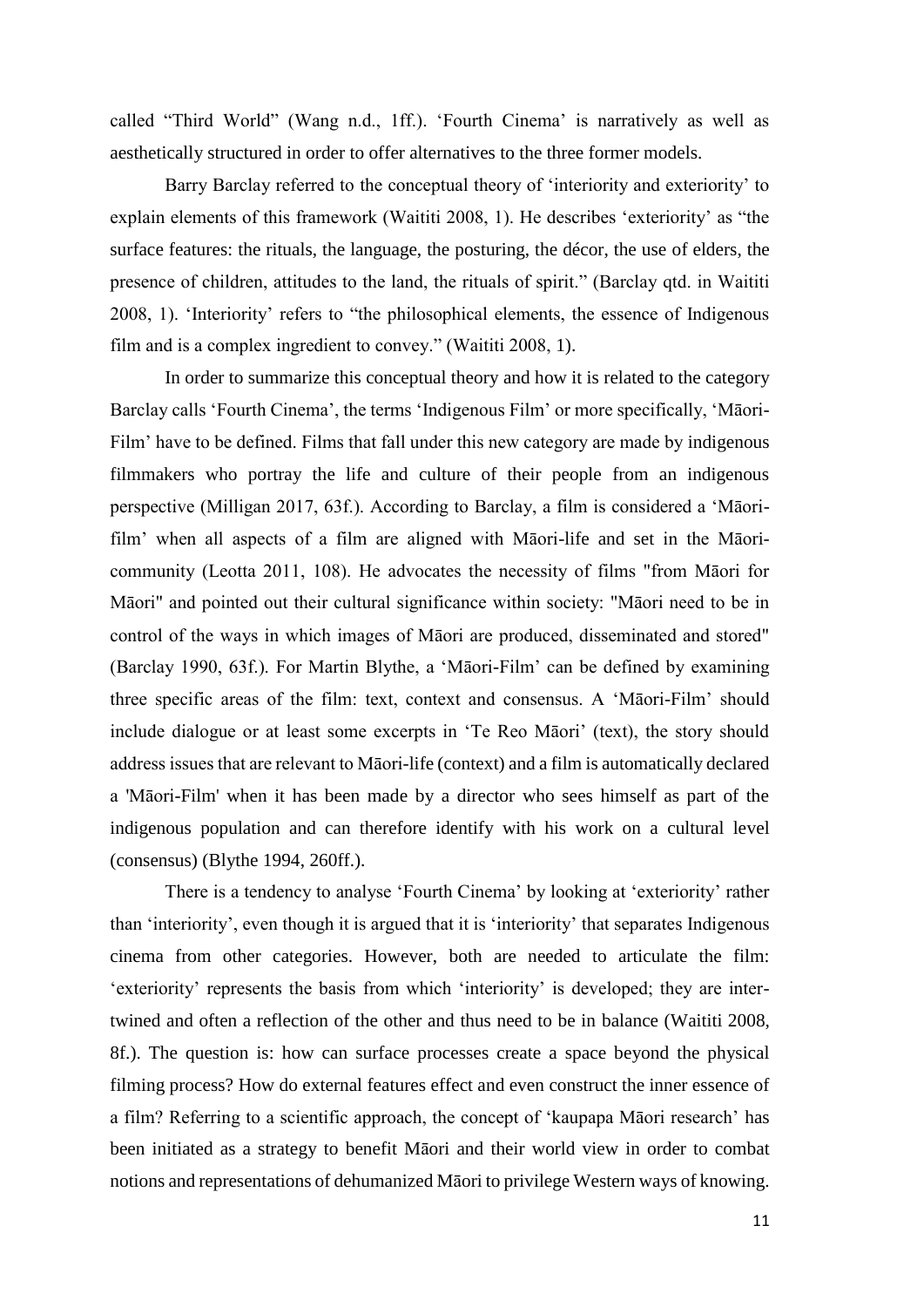The portrayal of stereotypes in past films has supported the emergence of kaupapa Māoriprocesses (ibid. 2008, 1ff.). "Kaupapa Maori research has been defined as research by Maori, for Maori and with Maori." (Smith qtd. in Walker et al. 2006, 333). The concept is privileging indigenous values, attitudes and practices (Smith 1999, 125). Moreover, this Māori-centred research is connected to Māori-philosophy as well as -principles and takes for granted the importance of Māori-language and -culture (ibid., 185). As storytelling has always played an important role for the continuation of cultural values, kaupapa Māori-processes need to be applied to film. In Māori-culture, 'whakapapa'<sup>15</sup> represents the connection between past and present and is essential for understanding one's own identity as a Māori. 'Whakapapa' and identity are maintained through narratives and experiences that have passed down through generations. Conclusively, using processes based on 'kaupapa Māori-research' in film, helps to express the 'essence' of a narrative. Thus, 'interiority' is achieved when what is seen on screen sounds true to those who are depicted in the story (Waititi 2008, 3ff.).

#### 3 Theoretical Background

The theoretical framing on which this paper is based is going to be outlined within the following remarks. Various approaches, theories and models as parts of the research field of Cultural Studies and Inter- and Transcultural Communication Research are used as guidelines for analysing four contemporary New Zealand films regarding their way of representing indigenous identity. Especially 'Postcolonial Theories' and Stuart Hall's 'Encoding-/Decoding Model' are acting as important references for this examination. At large, this chapter examines the connection between culture, communication, identity and media which is essential for further understanding.

#### 3.1 Cultural Studies

 $\overline{\phantom{a}}$ 

Cultural Studies represented the basis for the analysis of the portrayal of Aotearoa's indigenous people in New Zealand film. This field of research serves as a guidance when it comes to examining Māori-culture, as well as identity-establishing and communicative elements in feature films. Cultural Studies use inter- and transdisciplinary strategies to

<sup>15</sup> 'whakapapa': means 'genealogy' and is a key concept in Māori-culture; it represents the core of Māori knowledge and is at the centre of (cultural) identity discourse (Moura-Koçoğlu 2011, 15).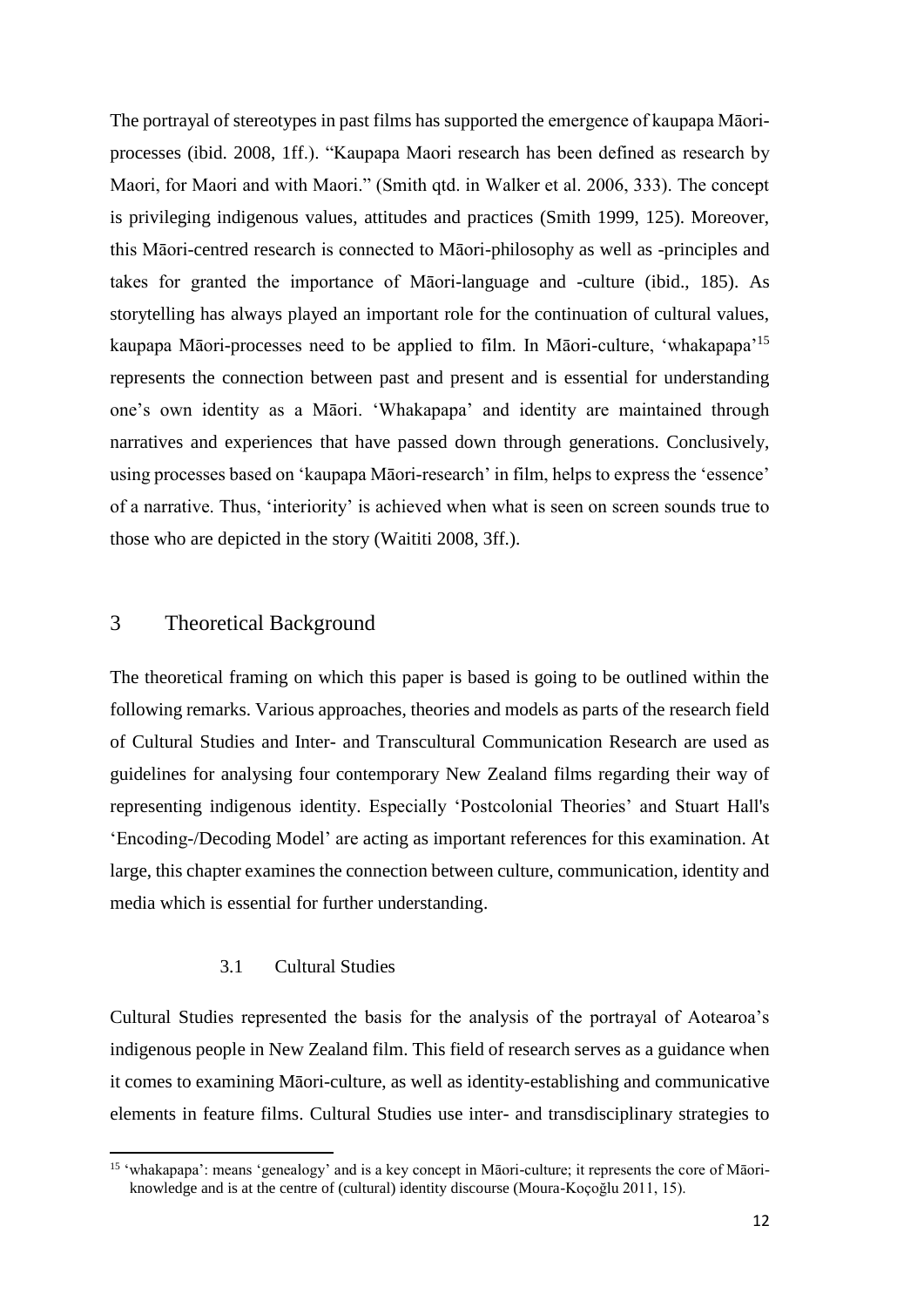deal with contemporary problems and to create a better understanding of historicallydependent cultural information (Hauser 2003, 9f.; Nünning 2005, 10ff.). This field of research draws on practical application of cultural analyses (Bromley 1999, 9). They examine cultural practices and their appropriation in everyday life; for example, the formation of new identities and 'Postcolonialism'. Analysing the emergence of new media cultures with particular attention to the viewpoint of the recipient is also included in this field of research (ibid., 22). Cultural Studies are based on the assumption that all forms of cultural production are subject to complex processes of appropriation and, thus, must be analysed with regard to the cultural discourses a recipient is situated in (Mikos 2006, 186). Understanding the interrelation between 'culture', 'communication', 'identity' and the mass medium 'film', plays an essential role for the elaboration of this complex of themes; because people always communicate in relation to their own culturally-mediated practices. Thus, without communication, there would be no culture and vice versa. Furthermore, the formation of identity would not be successful, if there would be no awareness of culture and communication (Krotz 2006, 128f.).

This statement is underpinned by G. H. Mead's 'Symbolic Interactionism' which is a concept of human action. According to Herbert Blumer, Mead's concept is based on three premises: 1) People act towards 'things' based on meanings they have assigned to them; 2) these meanings derive from social interactions with other human beings; 3) and these meanings are used and altered by people within an interpretative process while they are confronted with those 'things' (Blumer 1973, 81f.). Action is depending on someone's respective perspective and is always related to others. Hence, it is a situational expression of identity. People assign meanings to things or people on the basis of situations, experiences and values through signs and symbols which are embedded in a social framework (norms, culture, conventions) (Krotz 2008, 29; 38). Processes of interaction and communication are influencing a person's identity formation; for Mead, the formation of identity is a rather flexible construct (vom Orde 2016, 7). Each individual acts and communicates based on such assignments of meaning which can be constantly changed. Communication as individual action is culturally and socially structured and institutionalized (Krotz 2008, 29).

According to Cultural Studies, every social action is based on culture and cannot be viewed in isolation from the cultural context it is situated in (Hall 1999, 117). Culture is built upon complex social and political discourses. The term 'culture' encompasses norms and values, convictions, behaviors and power structures of a specific society.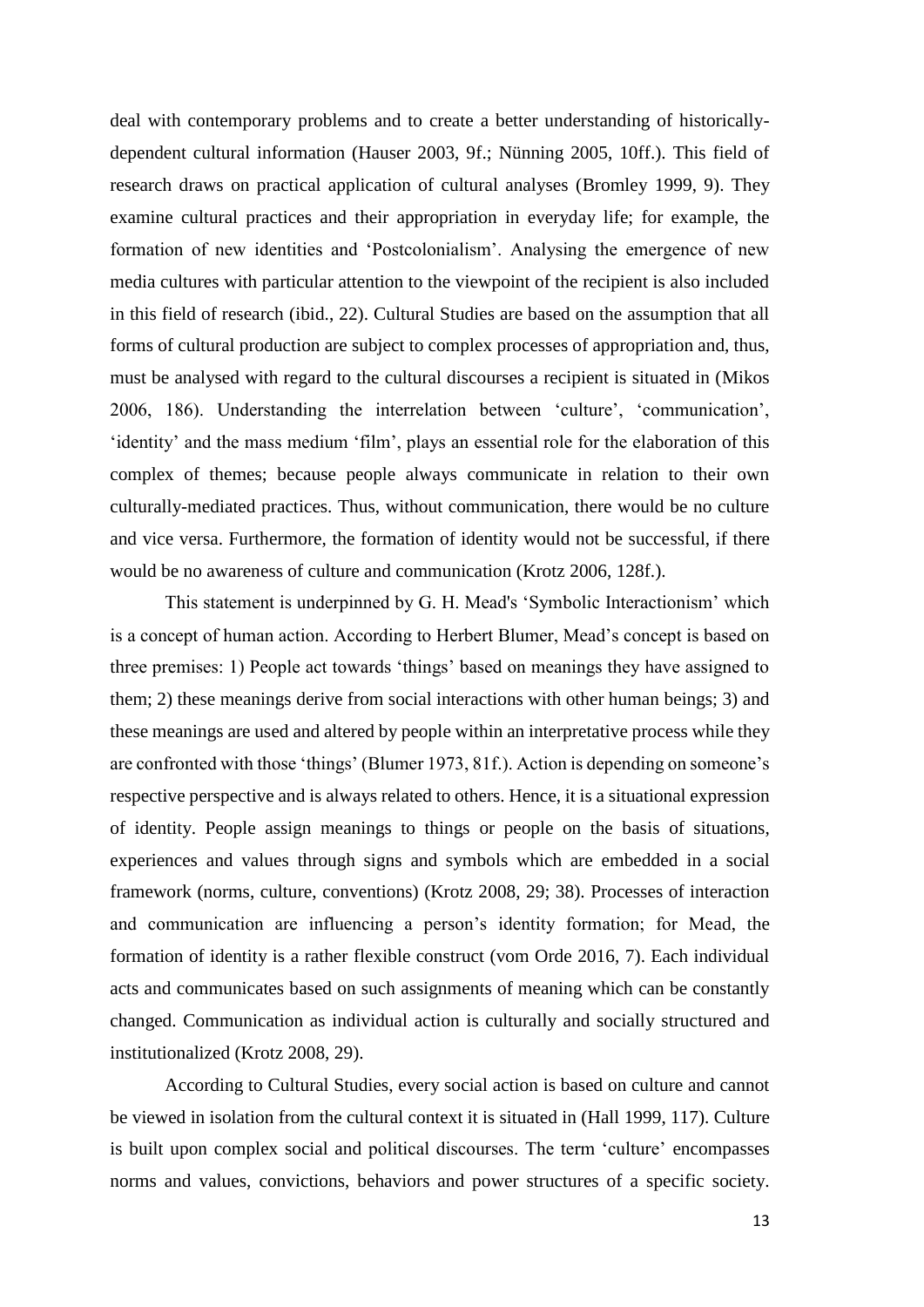'Discourse' is a store of knowledge that determines what has to be regarded as "normal" and "true" within a society. Due to constant interaction with other cultures and societies, culture is in a constant process of change; thus, all kinds of processes take place within a gemeinschaft, as well as the products resulting from these, represent 'discourse' and determine social actions (Jäger 2006, 331f.). In general, culture is seen as a process that leads to culture being reformed over and over again through its differentiation from other cultures (Lutter/Reisenleitner 2005, 111). The culture that dominates within society determines the discourses.

Cultural Studies examine the relationships between culture and power in a society. Due to the cultural contact in times of imperialism and colonialism, 'culture' is no longer specifically localisable; a de-territorialisation has taken place, which has resulted in a hybridisation of identity (Grossberg 2006, 27). Processes of differentiation between foreign cultures provide the base for the formation of (new) identities. Therefore, it is no longer possible to focus on a cohesive culture (Bromley 1999, 24).

The emergence of culture is one of the most important themes of Cultural Studies. This field of research deals not only with the formation of identity, but also with its connection to power relations (Lutter/Reisenleitner 2005, 83). Both the blurring of territorial boarders and the continuous differentiation to other cultures have led to a diffuse concept of identity: on the one hand, 'identity' describes the quality of a social group which is regarded as uniform by means of their actions and behavior, and on the other hand, it describes the feeling and knowledge of one's own belonging to a group. These structures make it possible to distance from, as well as identify with certain patterns through processes of selection (Reinhardt 2006, 17).

New identities emerge when there is a clash between diverse identities within cultural contact (Terkessidis 2006, 312). The individual has generated meanings in the course of socialisation which is based on a store of figurative knowledge. A person makes use of this symbolic system of representation in order to attribute meanings to experiences. These systems are determined by prevailing power relations. Ultimately, one produces identity by means of constant differentiation from and in comparison with a foreign culture (Lutter/Reisenleitner 2005, 83).

The process of identity formation is an unfinished one (Ang 1999, 333). This is illustrated by minorities, having problems with their identities because for them it is difficult to live out and practice their culture due to the unequal distribution of power within a nation (Fauser 2006, 39). This frequently happened to indigenous minorities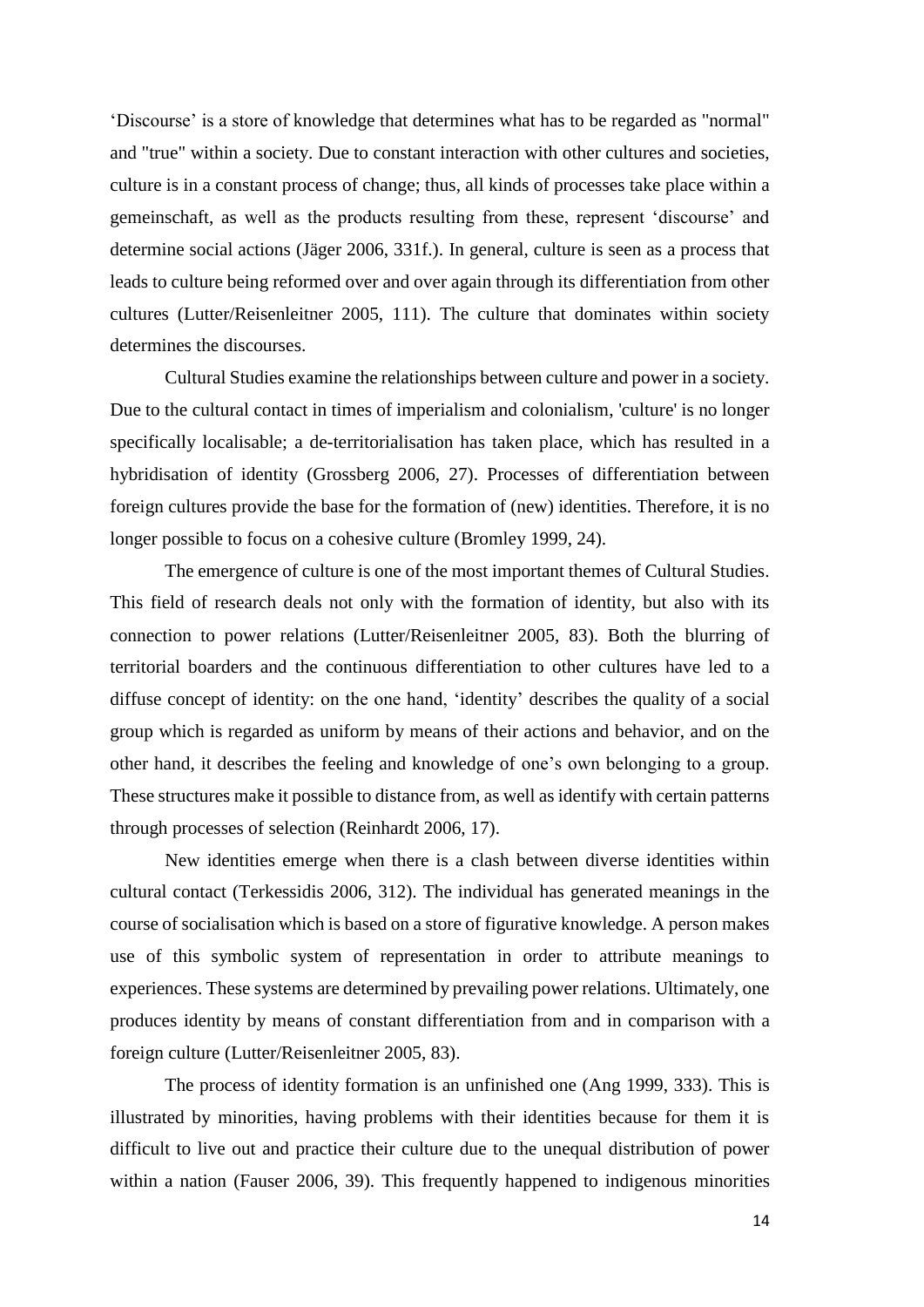living within a dominantly white society. They are losing their cultural identity due to constant criticism of their norms and values by people from the dominant culture. Mostly, it is accompanied by a sense of loss and results in a counter-reaction by returning to one's own culture (Thomas 2003, 47f.). This concept of assimilation and the resulting counterreaction to revive one's indigenous identity can be exemplified by the 'Māori-Renaissance' in New Zealand within the 1970/80s.

#### 3.1.1 Postcolonial Theories

New Zealand is a post-settler nation that can be associated with and characterized by a difficult and unsettled relationship between Pākehā and the indigenous population. Being a post-colonial nation, automatically carries with it the connotation of being defined in terms of its colonial past. Consequently, considering New Zealand as being 'younger' than the post-imperial nations, marks this country as being 'the Other' against 'the Self'. Due to the establishment of such binaries, post-colonialism always implies marginalization and subordination (Blythe 1994, 184). Referring to Edward Said, the power to represent 'Otherness' had been instrumental in reinforcing a sense of difference which also resulted into a sense of justified superiority that underpinned imperialism. However, Homi K. Bhabha noted that colonial discourse was never fixed or all-powerful, but became hybridized through the clash of different cultures within – what Mary Louise Pratt calls – the 'contact zone' (Pratt 1992, 6); thus, hybrid identities of both the colonizer and the colonized, have been the results of imperial and colonial interactions (McEwan 2009, 64ff.).

There are different approaches that define imperialism, colonialism and post-colonialism which help to separate one from another and to bring them into context. Cultural Studies develop theories based on cultural practices and experiences of people in their everyday lives. Therefore, the postcolonial approach of cultural studies is crucial for illustrating structures and dynamics of everyday life within its historical, cultural, political and economic context (Göttlich et al. 2001, 7). In the broadest sense, Postcolonial Studies deal with the history of colonialism and its effects on the present.

Some place the concept of 'Imperialism' as simply prior to 'Colonialism' (Boehmer 1995, 3); whereas Ania Loomba argues that this concept's meaning should be viewed in relation to its historical process. She states that 'Imperialism' can be seen as a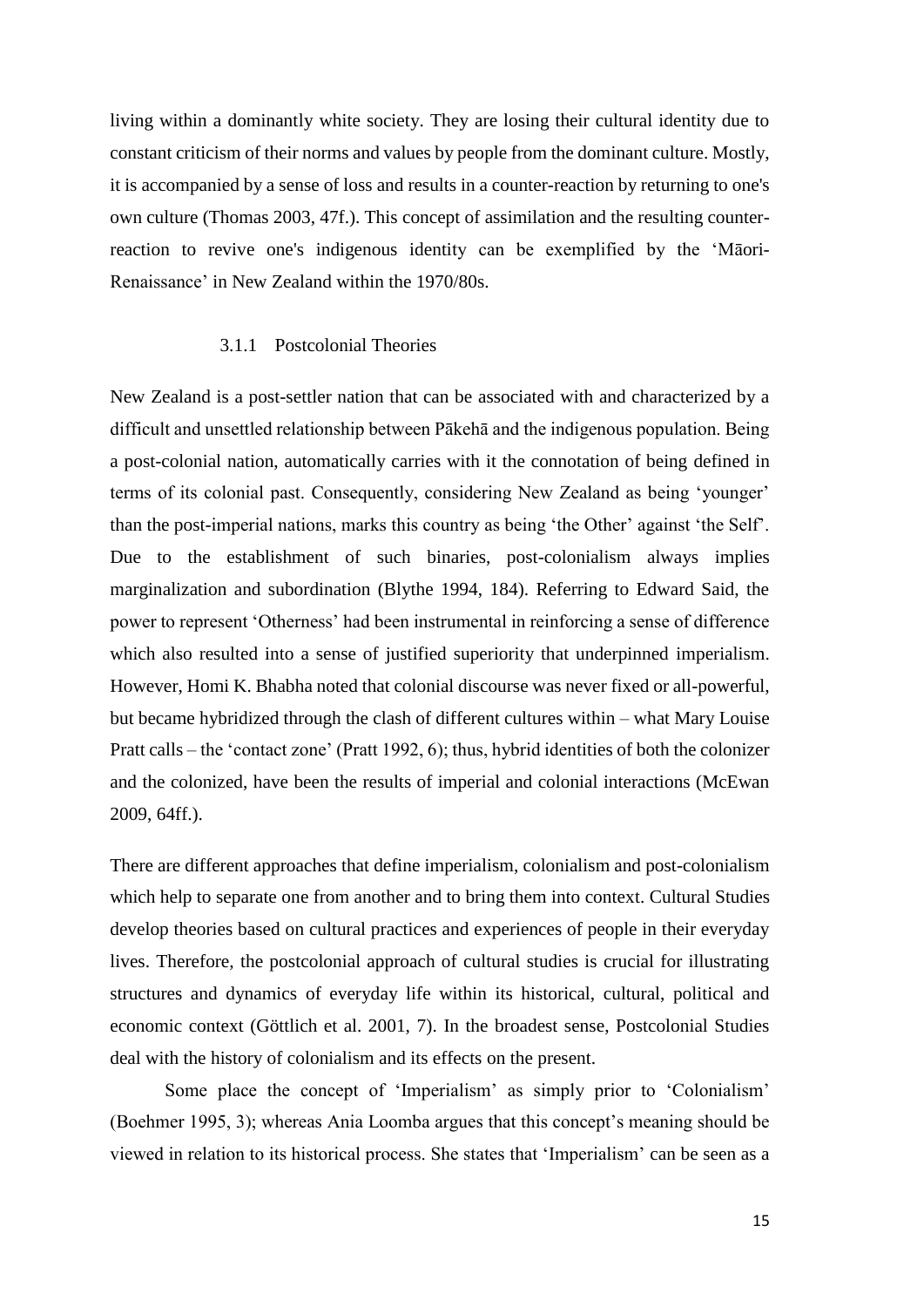global system, as it represents the highest stage of colonialism and 'Colonisation' as the take-over and exploitation of territories and the intrusion into political and cultural structures of a foreign nation (Loomba 1998, 4ff.). 'Colonialism' describes a relationship between collectives that is based on domination. Decisions about how the 'colonized' is supposed to live, are made and actually enforced by a minority of colonial masters having a culturally different background. They are hardly willing to adapt to another culture and are giving priority to their own external interests (Osterhammel 1995, 21). One way of defining and distinguishing between 'Imperialism' and 'Colonialism' is to not look at them in temporal but in spatial terms: hence, the process of imperialism arises in the metropolis and leads to control and domination (Loomba 1998, 6f.); while 'Colonialism' is "what happens in the colonies as a consequence of imperial domination […]." (Loomba 1998, 7). Accordingly, whereas 'Colonialism' cannot work without formal colonies, 'Imperialism' can. Similar to the spatial positioning of 'Imperialism' as well as 'Colonialism', it seems to be more useful to think of 'Postcolonialism' not just as a process coming after 'Colonialism' signifying its demise, but as an examination of colonial domination and its legacies. 'Postcolonialism' is an academic discipline which focuses on the consequences of economic and cultural exploitation of native people and their lands and of external domination and control. 'Postcolonial' as a term should not be used as an evaluative but rather a descriptive term as it refers to a process of disengagement from the colonial syndrome and can take on many different forms or is even inescapable (Loomba 1998, 6ff.). 'Postcolonial Studies' examine the functional relations of social and political power which have sustained colonialism and analyse the imperial regime's depictions of both the colonizer and the colonized.

In his famous work "Orientalism" (1978), Edward Said states that 'Colonialism' is not only a form of economic domination, but also a 'discourse' of domination. Said focuses on the idea that 'knowledge' is linked to the operations of power (McEwan 2009, 62). 'Orientalism' is essential in demonstrating how the power to portray other places, cultures and people has been instrumental in constructing a sense of difference between 'the West' and 'the non-West'. Edward Said emphasizes that the concept of 'Discourse' has internalised certain ways of thinking about 'the Other' and therein has contributed to the exercise of colonial power. It can be argued that the illustrations of 'the Orient' within European writings have reinforced the production of the dichotomy 'the West' vs. 'the East' (Loomba 1998, 43ff.). The introduction of this 'us-and-them-binary' created a sense of superiority and therein justified actions that had reinforced 'Imperialism' (McEwan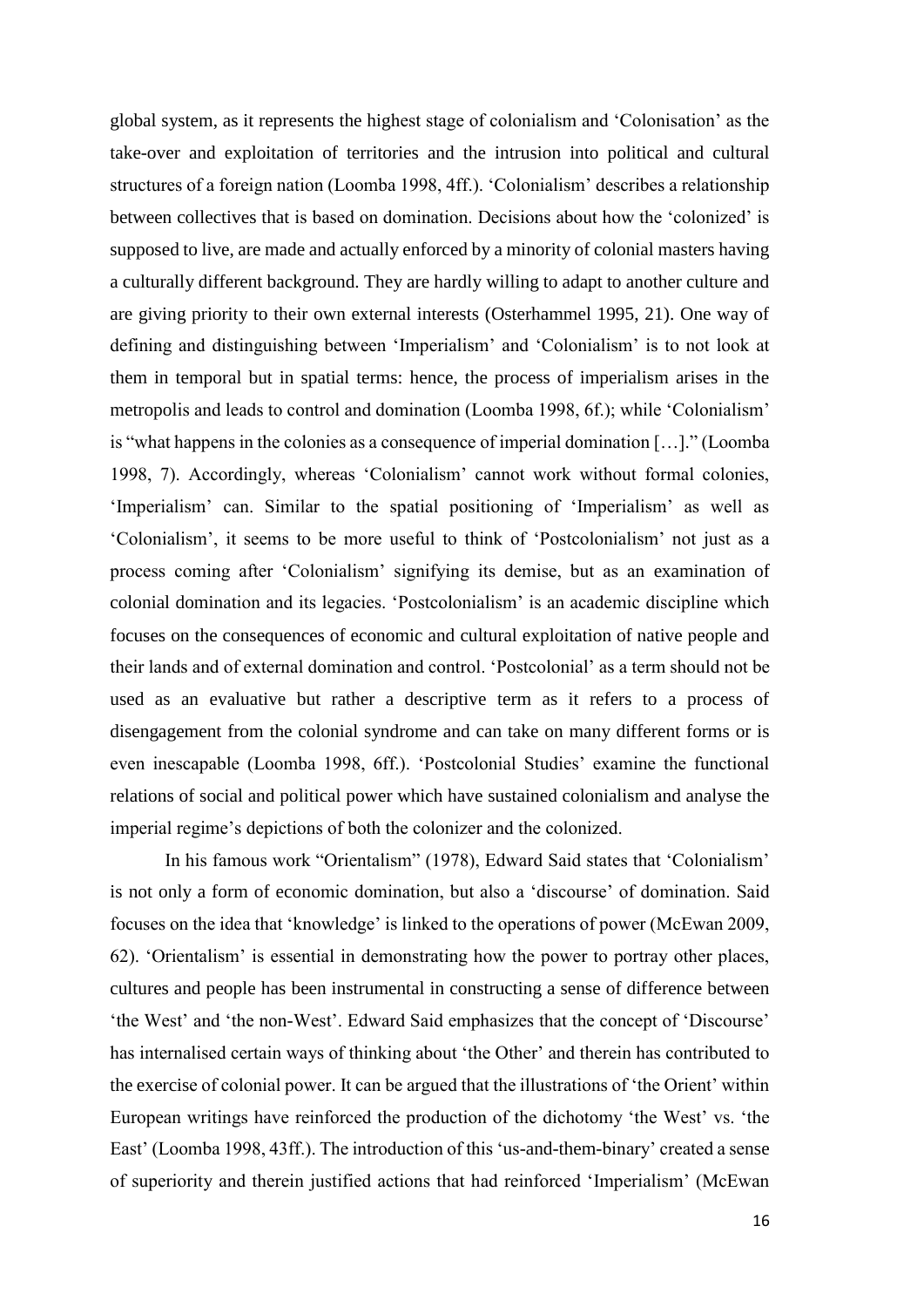2009, 64f.). This opposed relation was a central aspect in maintaining European hegemony over native lands (Loomba 1998, 47). However, Said argues that discourses about 'the Orient' are ideological representations that have less to do with reality but a lot more with how 'the Occident' presents itself. The differentiation between 'Self' and 'Other' was beneficial to colonial and imperial ambitions of western cultures and had been an ideological accompaniment of power throughout times of 'Colonialism' (McEwan 2009, 63). This opposition plays a significant role for the European 'Self' conception: if colonized people are primitive and static, Europeans are civilised and developing. These people are always perceived being contrary to western civilisation. This 'knowledge' has led to images about colonial subjects which have become manifest in the form of stereotypes within writings and visual illustrations. He emphasizes that 'knowledge' about non-Europeans had been both an essential part for maintaining power over them and had blurred lines between the objective, as well as the ideological (Loomba 1998, 43ff.). In summary, 'Orientalism' is kind of providing "the lens through which the 'Orient' would be viewed and controlled; […]." (ibid. 1998, 44).

Even though 'the East' has been illustrated in opposition to 'the West', the portrayal of 'the noble savage' represents an exception. The image of the educated native contradicts the idea of absolute difference. On the one hand, this depiction signifies colonial achievements, but on the other hand, it is exemplary for the possibility of mixing. In terms of 'Postcolonial Theory', Homi K. Bhabha introduced the concept of 'hybridity' (Loomba 1998, 118f.). He points to the failure of colonial discourse to produce fixed identities and argues that colonial encounter has caused the 'hybridization' of identities (ibid., 105). These hybrid identities have been generated by colonialism and have to be viewed as constructed processes rather than fixed entities. Bhabha claims that both the colonizer and the colonized are dependent of each other; identity is rather a matter of 'becoming' than a matter of 'being' (ibid., 173ff.). Thus, "Colonial identities […] are unstable, agonised and in constant flux." (ibid., 178). Contrary to Said's perspective on colonial discourse focusing on homogeneity, Bhabha states that postcolonial countries are rather heterogeneous and argues for a more nuanced notion of colonial power. He has identified colonial dominance to be ambivalent at some points: as mentioned earlier, the colonizer, as well as the colonized are within a mutual dependency because the colonizer needs the colonized to be similar to a certain extent. If the latter behave exclusively in indigenous ways, the colonizer would not gain any economic profit from the colonized. Anyhow, the colonized is not allowed to change too much either; otherwise there would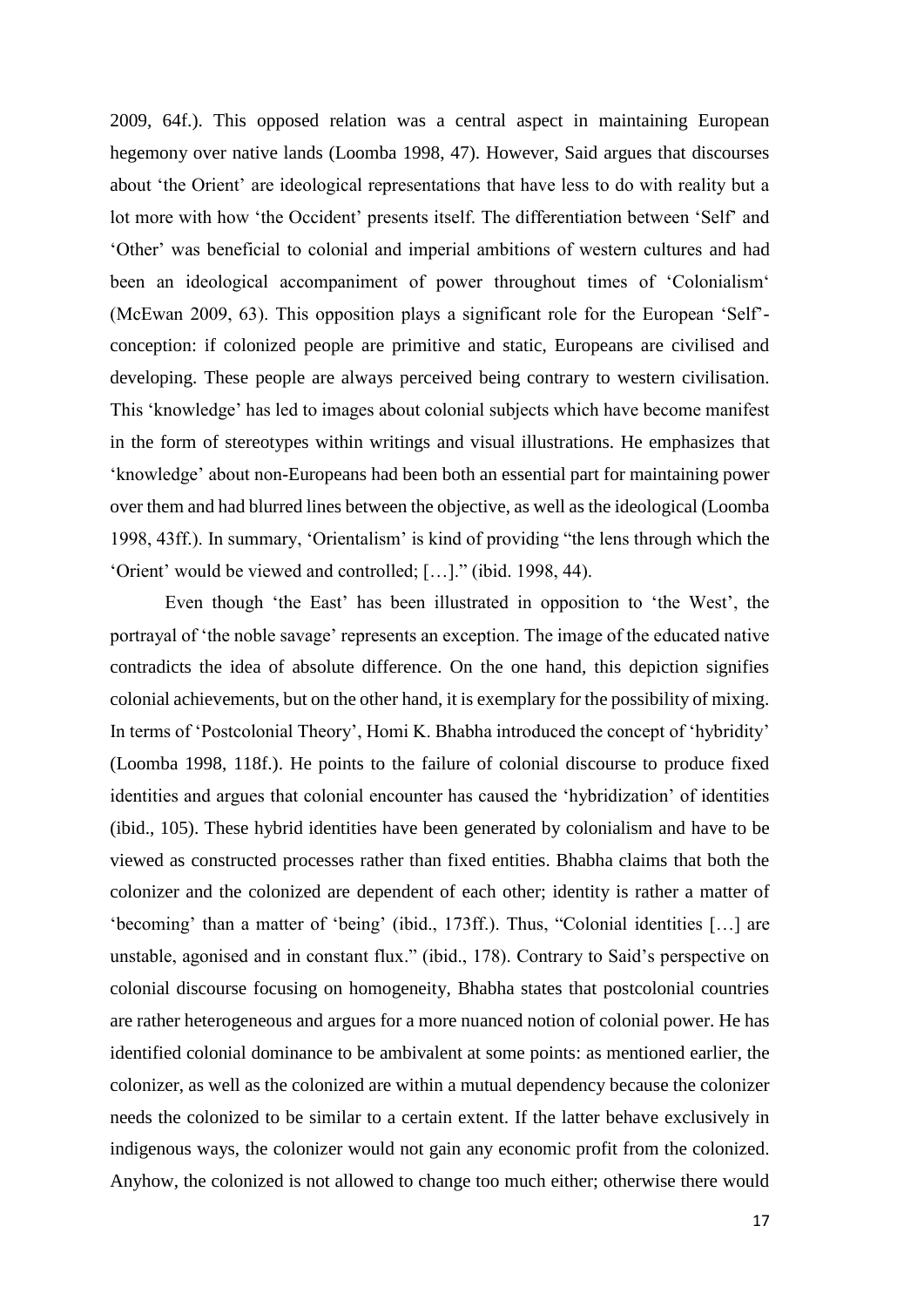be nothing left to justify the colonizers' supremacy. Homi K. Bhabha's works argue against binary relations as products of 'Colonialism'. He rather states that cultures interact and transform each other. He notes that these bipolar structures, such as 'civilized vs. 'savage' or 'enlightened vs. ignorant' do not describe the interactions between the colonizer and the colonized properly. To him, 'Imperialism' had not been a process of the colonizer transforming the colonized, but rather the creation of hybrid spaces and cultures within the colonies. 'Hybridity' took place within spaces where differences have met and has opened up the opportunity to intervene processes of domination; even though the distribution of power has always been unequal within these hybrid spaces. As a consequence, with regard to Bhabha, colonial power should be seen as the product of hybridization and not as a one-sided repression of native people (McEwan 2009, 65).

In sum, according to Edward Said's concept of 'Orientalism', the 'non-Western' world has been portrayed as inhabited by 'the Other' and, thereby, represents a contrasted image to 'the Self'. This post-colonial image of 'the Orient' had been constructed by 'the Occident' through 'Discourse' (Said 2000, 111f.). The dialectic between 'the Self' and 'the Other' had been very influential within studies of 'Colonial Discourse' (Loomba 1998, 47ff.), whereas Homi K. Bhabha noted that colonial discourse was never fixed but became hybridized (McEwan 2009, 64ff.). The concept of 'hybridization' points to the dynamics of a disparate contact and exchange between cultures in the colonial context. Colonizers took codes and symbols of the colonized culture and incorporated them. By that, a "Third Space" or 'hybrid space' has been created which neither matches the colonizers', nor the colonized people's culture (Bhabha 1994, 38). Bhabha states that it had been a strategic necessity to combine elements from both traditional and dominant discourse to navigate between cultures; hybrid identities on both sides are the results of these interactions (Creech/Kavoori 2016, 68f.).

Hybridization describes the process of the creation of new transcultural forms within a 'contact zone' produced by colonisation. According to Mary Louise Pratt, 'contact zone' refers to "the space in which peoples geographically and historically separated come into contact with each other and establish ongoing relations, […]." (Pratt 1992, 6). Pratt's concept derives from the study of 'Colonialism' and describes the space of colonial encounter. Particularly, the social spaces where disparate cultures meet, clash and interact with each other, while their relationship is signified by domination and subordination. She agrees with Said that European writings have produced 'the Orient' and, therein, legitimate the efforts of the colonizers' economic expansion. She describes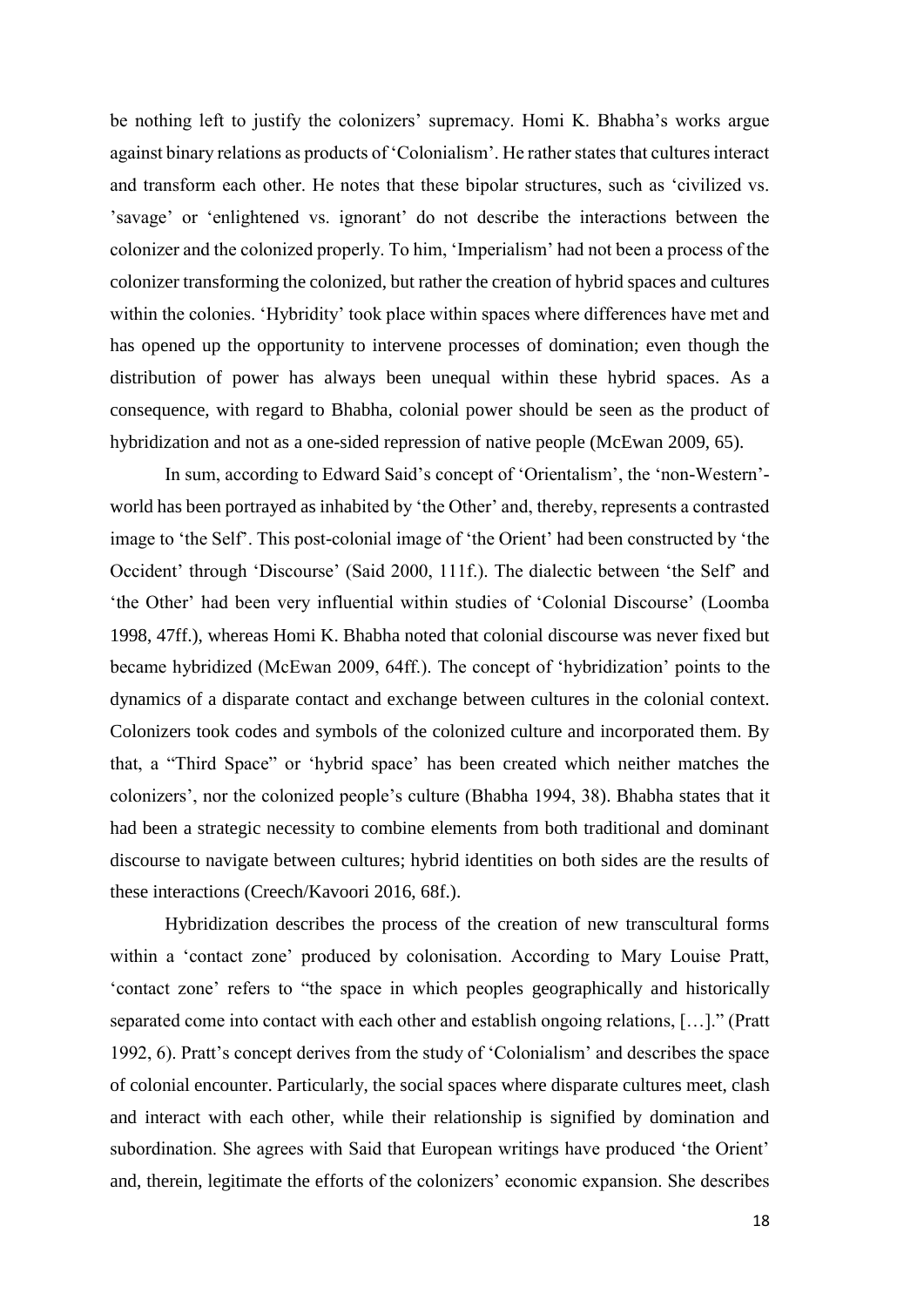this process as the creation of the 'domestic subject' of Euroimperialism (ibid. 1992, 6ff.). Pratt argues that 'the West' tends to see itself as determining "the rest of the world" and did not recognize that it is also determined by 'the Other' (Pratt 1992, 5; Ferguson 1993, 481f.). The area where the colonizer and the colonized collide and interact is called 'contact zone'; with regard to Pratt, autoethnographic expression represents a phenomenon of the 'contact zone' and has become an important part in transmitting historical stories of imperial subjugation and resistance (Pratt 1992, 9). She argued that "the entity called Europe was constructed from the outside in as much as from the inside out." (ibid. 1992, 6). This refers to another phenomenon of the 'contact zone' called 'Transculturation' which overcame the process of 'Acculturation'. It describes the capacity of marginal groups to select and invent from materials transmitted to them by a dominant culture. Even though subordinated people cannot control what emanates from the dominant culture, they do decide what they absorb or reject instead of simply adapting to the prevailing culture (MacKenzie 1995, 21f.). Within a 'contact zone', two cultures are actively in reciprocal contact and influencing each other, even though the cultural flow is asymmetrical, it works in both directions and produces new forms of cultural identities as a result of hybridization (Pratt 1992, 6f.).

#### 3.1.2 Stuart Hall: Encoding-/Decoding Model

As noted above, understanding the interrelationship between culture, communication, identity and the connection to the mass medium of film is essential for the elaboration of the subject. Hence, a brief repetition: for the field of research of Cultural Studies, the connection between culture and communication manifests itself through the assumption that a human being is situated within a symbolically-mediated world. All thinking and acting is dependent on social processes and refers to the reception and interpretation of meanings which are familiar to the individual. Thus, communication is based on culturally-mediated practices and habits. 'Culture' is a system consisting of meanings and symbols through which one perceives the world. Communication takes place through and within culture. Accordingly, without communication there would be no culture and vice versa. Cultural Studies consider the formation of identity as a cultural process. Identity formation takes place through a constant comparison of one's own with a foreign cultural arrangement. Following this argumentation: it would not be possible to form an identity without realizing culture and communication (Krotz 2006, 128f.).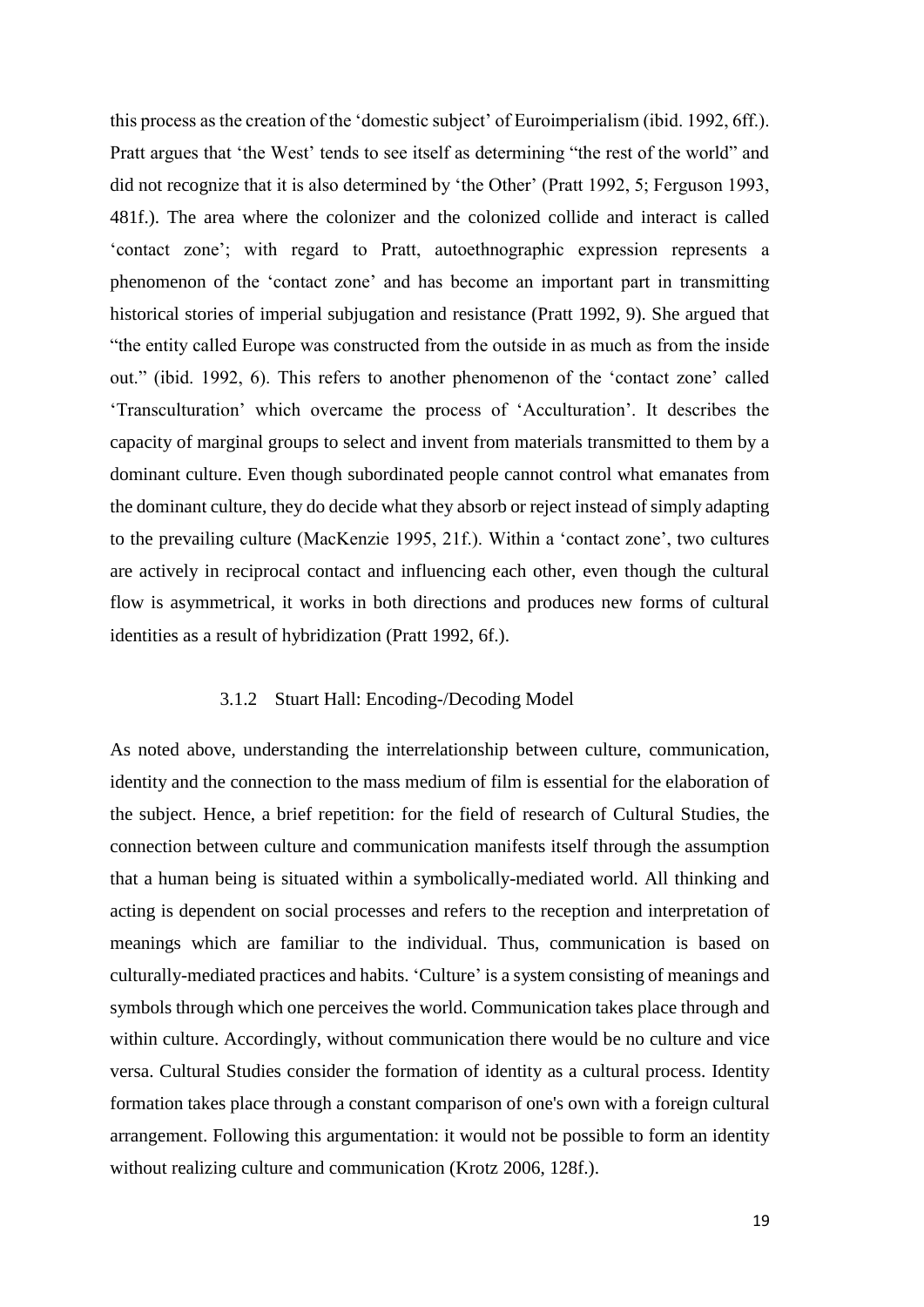Which role does media play? In order to demonstrate this connection, Cultural Studies make use of the 'Encoding-Decoding Model' by Stuart Hall (1980). It provides the basis for understanding the relationship between culture, communication, media and the formation of identity (Kellner 1999, 348). Furthermore, Hall's model clarifies that mass communication and its reception, as well as the interpretation of news and meanings, are subject to social and cultural habits. These habits are constituted within predominant social power constellations in the form of discourses. According to Hall, 'Media' takes up a dominant position: they generate messages that consist of codes and can only be decoded by the recipient if these codes fall back on cultural practices and stores of knowledge that have previously been established within social discourses. Language, sings and their meanings are generated within a specific cultural context. Consequently, the recipients can only decode the perception and interpretation of a message within their own social and cultural context. Communication takes place via signs conveyed by media to which contextual meaning has been assigned to. For the process of decoding, the recipients draw on their cognitive knowledge and the social and cultural contexts that seem to be adequate to them. Codes within a culture can be embedded in the collective knowledge to the extent that decoding is perceived as an unconscious process (Krotz 2006, 130ff.).

Hall's 'Encoding-Decoding Model' is an interactive audience theory which deals with the relationship between a text and its audience. It understands communication as an interactive process that is influenced by cultural factors and need to function from the sender's as well as the receiver's direction. The act of encoding describes the process of producers constructing text, whereas decoding refers to the process the audience reads and interprets the text (Hall 1980, 128ff.). In order to guarantee successful communication, there must exist a common store of knowledge based on attributions of meaning: the sender encodes a message within its personal context and the recipient can decode the message solely on the basis of his/her own cultural practices, habits and cognitive experiences (Krotz 2006, 130f.).

#### 3.2 Inter- and Transcultural Communication Research

'Culture' implements the basic human need for structure; it cannot be learned, but is appropriated and internalized throughout socialization. By means of processes of differentiation, the individuals can draw conclusions about themselves and are able to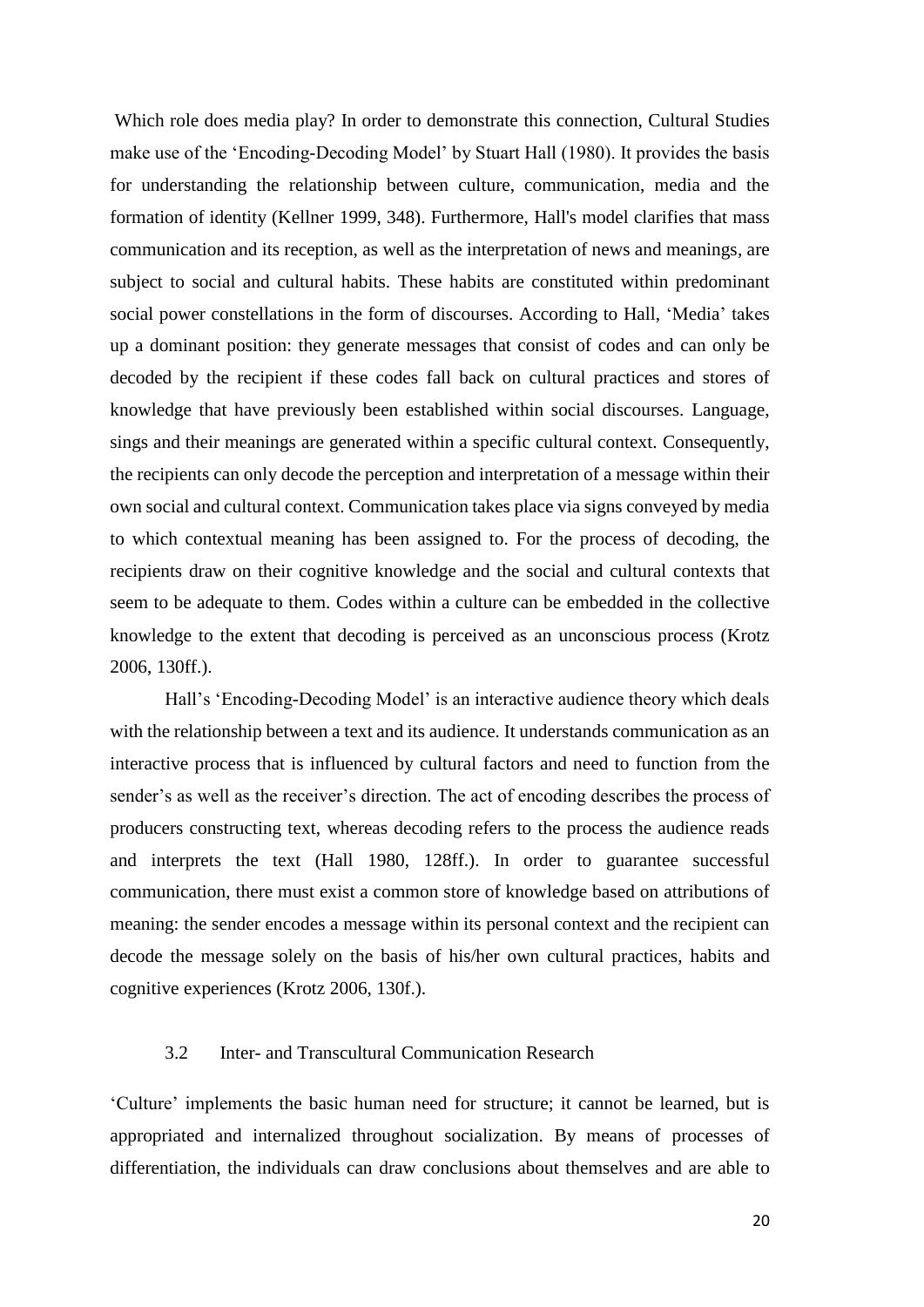identify their own cultural system of orientation (Hauser 2003, 10). 'Culture' offers points of reference within the subject's environment and, thereby, fulfils a social function. Stereotypes are created in order to find one's way in this complex environment. Most of these stereotypes have negative connotations, but help to get aware of one's own cultural values and social identity (Jonas/Schmid Mast 2007, 69). This constant process of differentiation from other people is part of the manifestation of an individual's cultural identity. The blurring of territorial boundaries can impair the stability of identity (Markom/Weinhäupl 2007, 8); especially, media communication promotes the crosscultural process of communication (Loenhoff 2007, 538).

Due to colonialization, intercultural contact has been intensified which has led to a mixture of cultural characteristics and mutual influence between different cultures (Lüsebrink 2005, 2). 'Intercultural communication' is defined as the realization of contact or communication between at least two members of a social group with different cultural socialisation (Broszinsky-Schwabe 2011, 20). It is a dynamic process and its success depends on the intersection of the common context of sender and receiver of a message. Again, Stuart Hall's 'Encoding-Decoding Model' points out that communication is an interactive process that has to function within both directions (sender and receiver) and is influenced by cultural factors. (Hall 1980, 128ff.; Krotz 2006, 130f.).

Further, the success of intercultural communication depends on intercultural competence which is based on the acceptance of cultural diversity within a social system and, at the same time, increases the probability of preserving one's own cultural identity (Rosa 2007, 55). Accepting the validity of a foreign system of orientation constitutes the basis for a bicultural community (Thomas 2003, 53ff.). At the beginning of the 20th century, the dissemination of knowledge about Māori-culture rested on New Zealand's European population almost exclusively. The Pākehā have perceived Aotearoa's indigenous population as uncivilized and primitive; since the dominant culture has control over the distribution of media and the transmission of knowledge, the representation of indigenous identity is depending on those, who represent the cultural majority of the nation (Johnson 1999, 158).

Due to the growing pressure to adapt or to assimilate to 'tikanga Pākehā', there has been arising a tendency of Māori to revive their cultural values which them had given voice to through several protest actions from the 1970s onwards (Thomas 2003, 47f.; Thomas/Nīkora 1996, 235). The awareness of losing their indigenous identity has led to the revival of indigenous culture within the 1970s and 80s and is referred to as the 'Māori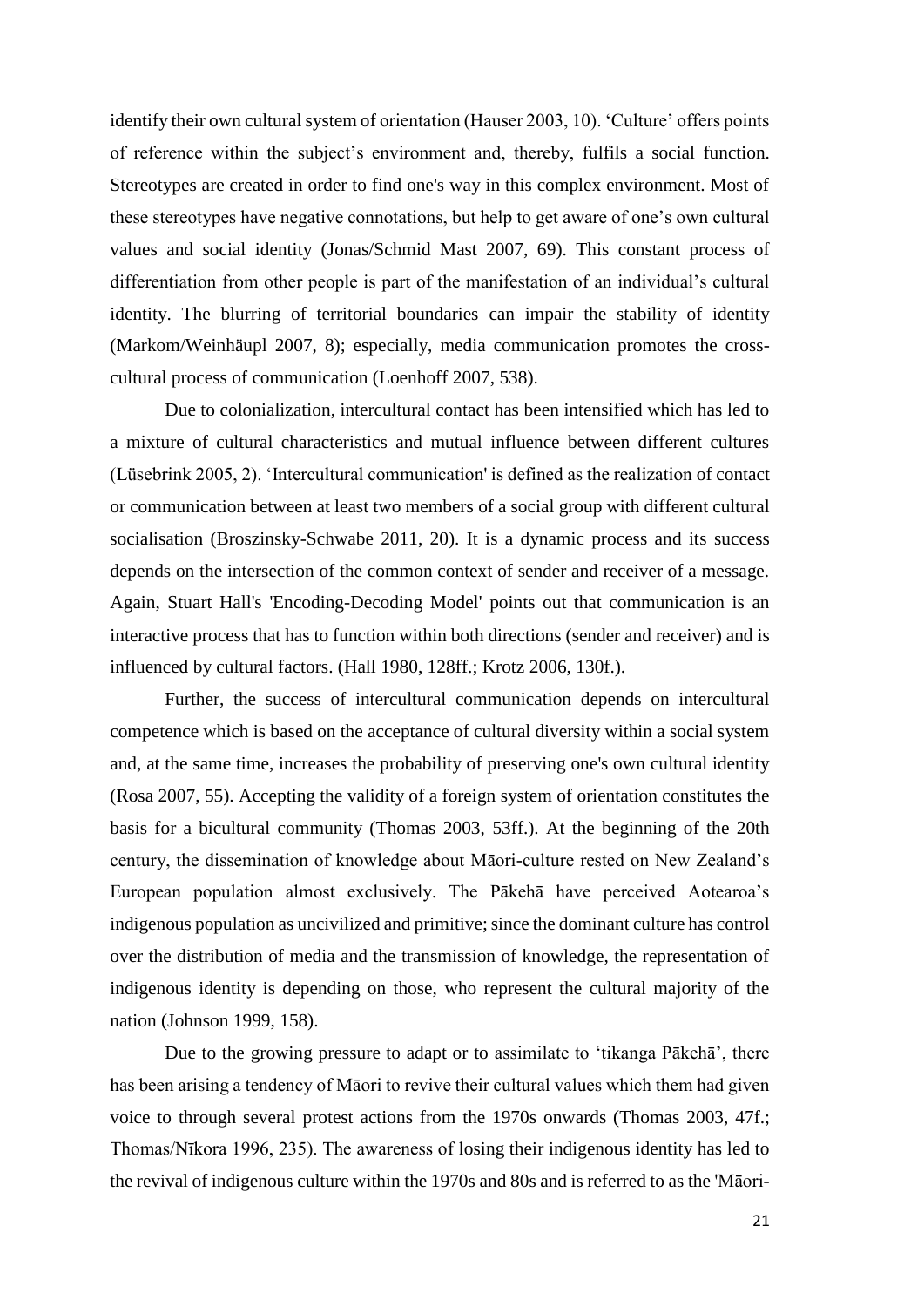Renaissance' (King 2003, 449f.); with *Ngati* (1987), made by the indigenous filmmaker Barry Barclay, Māori have been able to make use of media as a form of protest and to portray indigenous people from their point of view for the first time (Martin/Edwards 1997, 128). From then on, they had the opportunity to present themselves and their culture on screen and contradict previous representations made by Pākehā (Keown 2008, 197). However, even features films made by Pākehā at that time, has changed their mode of representing Māori and intercultural differences: Geoff Murphy's *Utu* (1983) has been considered one of the most famous films offering an approach of reconciliation by dealing with an indigenous interpretation of the colonial history of New Zealand and promoting the vision of a bicultural national unity (Blythe 1994, 235ff.). It can be argued that the new (media) image of Māori boosted their cultural self-confidence and strengthened intercultural competence as a basis for successful intercultural communication.

In contrast to the approach of 'Intercultural Communication Research', 'Transcultural Communication Research' does not assume cultures being limited territorially but considers its transformation a process being promoted through media (Hepp/Löffelholz 2002, 16). Due to the inevitable contact of cultures, 'culture' undergoes a continuous process of identification resulting in differentiation or convergence; consequently, 'culture' is not a static construct (Hepp 2006, 77). Perpetual contact between cultures does not only result in assimilation, but also in synthesis which leads to the formation of a new hybrid cultural order. This kind of synergy is able to strengthen bicultural coexistence. 'Transcultural Communication Research' regards the mixing of different cultures as the basis for the emergence of new cultures which – at the same time – is accompanied by a return to one's own cultural values (Thomas 2003, 47ff.). This approach contrasts the assumption of 'cultures' being cohesive units defined by its geographical borders and considers them the consequence of communication crossing borders (Hepp/Löffelholz 2002, 194). According to the 'Transcultural Communication Research', there is no unilateral exchange between two cultures, but there is a synergy effect that leads to the formation of a new, hybrid culture. This hybridization creates a new identity rooted within both cultures.

Culture affects media content which – in turn – is followed by a response of media. Accordingly, mass media have a transcultural effect. The 'Māori Renaissance' has signified the necessity for mutual acceptance and convergence of both cultures within New Zealand society (Levine 2005, 108). From the 1980s onwards, mass media have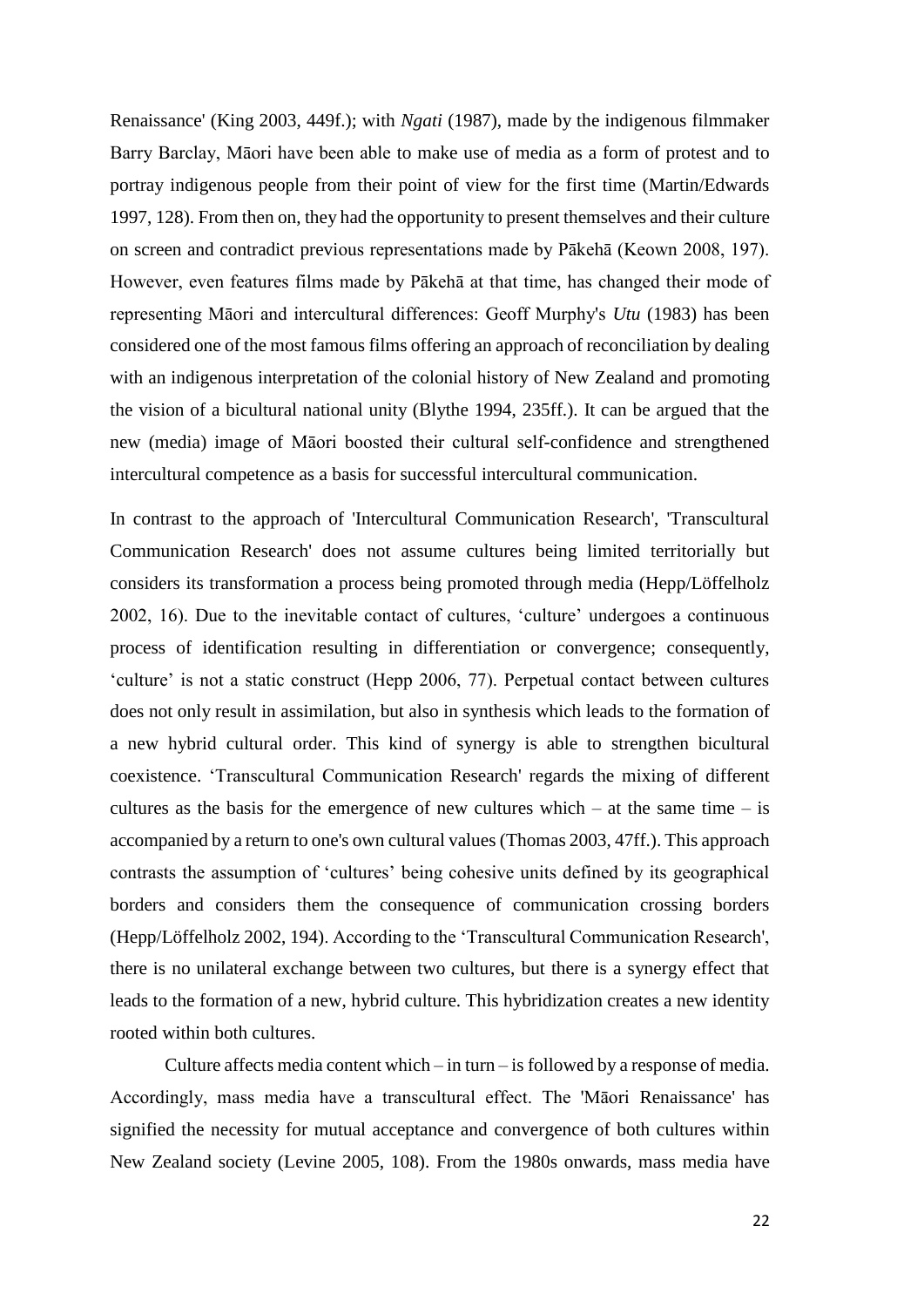contributed to a better understanding of different social and cultural structures and, thus, have promoted intercultural competence and the development of a common national identity through focusing on biculturalism (King 2003, 104). Niki Caro's *Whale Rider* (2002) can be mentioned as an example representing this kind of development through film. It can be argued that its portrayal of New Zealand's indigenous culture by a Pākehā director symbolizes the development of a common bicultural identity to the extent that the narrative about the traditions and rites of Māori is interwoven with a coming-of-age story shaped by modern values of Western civilization. Caro created a hybrid film addressing both the indigenous community and the larger society which provides the basis of its great success (Babington 2007, 229; Gauthier 2012, 172). In doing so, she seems to promote the necessity of the emergence of a homogenous nation having bicultural roots.

Murphy's *Utu* (1983) functions as an example confirming the view of the 'Intercultural Communication Research'. It shows that contact or communication between two different cultural groups requires adequate knowledge about the cultural system of orientation of the foreign culture in order to ensure successful interaction. Thus, it can be argued, that *Utu* is implying the necessity of intercultural competence in order to guarantee a common and peaceful coexistence and is pleading for the emergence of a bicultural society.

The approach of 'Transcultural Communication Research' criticizes the view of 'Intercultural Communication Research' to the effect that it conceives cultures as being separate units which are clearly distinguishable from one another. Due to global and media developments, 'communication' must be understood as transcultural. It argues that 'culture' is not a static construct and is in constant exchange with other cultures. This interaction leads to the formation of a new culture which evolves within intercultural communication. The hybrid culture consists of several elements from different cultures without entirely disregarding the characteristics of one of the cultures.

According to the approach of 'Transcultural Communication Research', there exists a common 'New Zealand identity', even though New Zealand's society is still dominated by Western values. It can be argued that the continuous interaction between Pākehā and Māori is responsible for an increased awareness of one's own cultural values and contributes to a better understanding of the need for the convergence of cultures in order to establish a common identity composed of bicultural elements.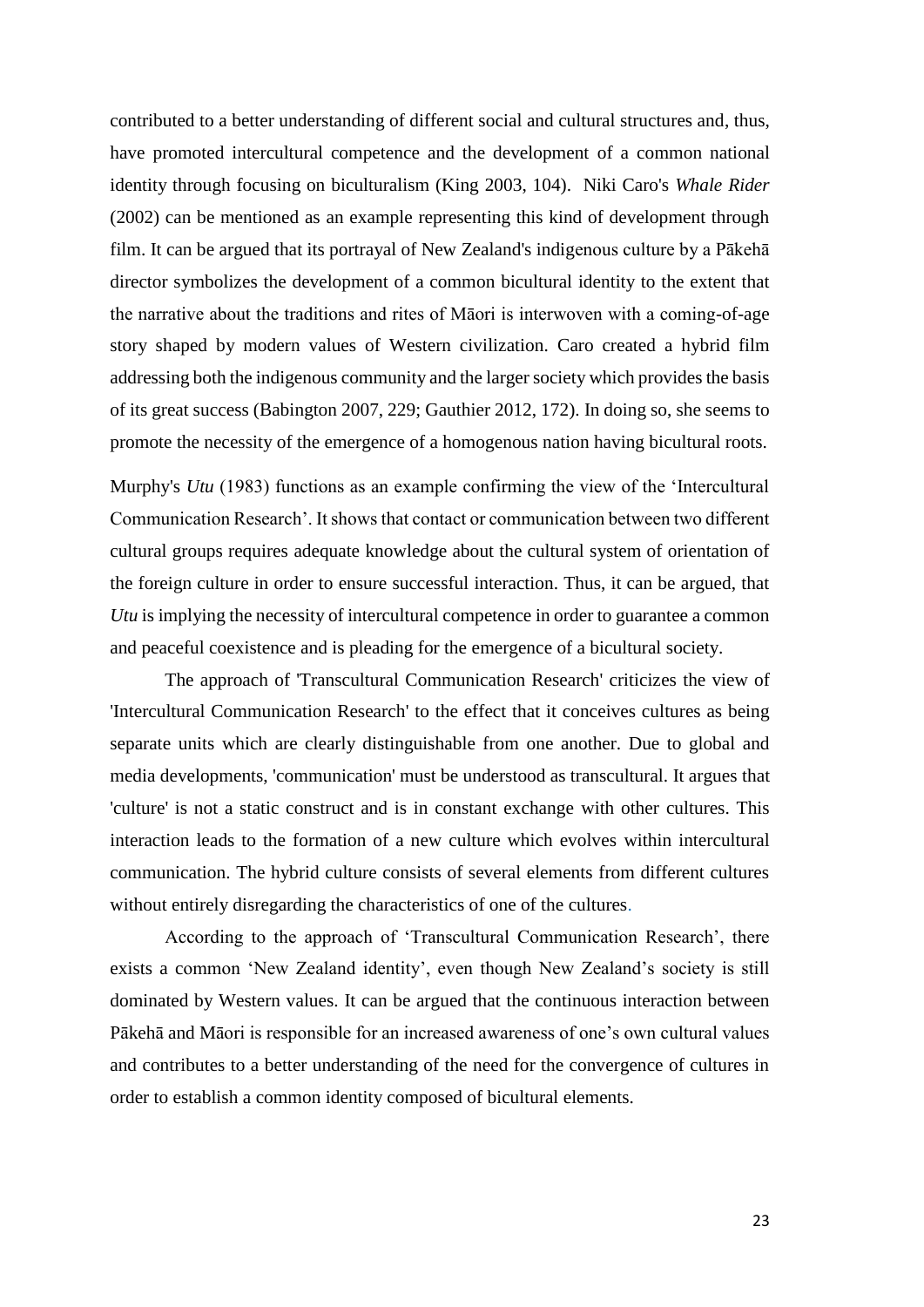#### 4 Methodology

Film, as a mass medium, has a cross-cultural and transcultural effect. Knowledge and opinion formation about foreign cultures are often generated by mass media. The medial construction of culture influences the perception of oneself and others. Consequently, media communication enables the emergence of one's own cultural identity (Loenhoff 2007, 538). With the help of reception-aesthetic film analysis, it is discussed in more detail to what extent the filmic representation of indigenous identity portrays the development of New Zealand's society and reflects the *zeitgeist* (1980s to 2010) (Mikos 2001, 326ff.; Prommer 2016, 50ff.). In order to be able to make statements about the filmic representation, contextual, i.e. historical, social, political and cultural framework conditions, must be taken into account (Liebes/Katz 2002, 586f.).

#### 4.1 Research Objects and -Instrument

With the help of the reception-aesthetic film analysis according to Mikos and the approaches of Cultural Studies functioning as the theoretical framework, four contemporary New Zealand films are examined in order to discuss the issue of filmic representation of indigenous identity by Māori and Pākehā. For this purpose, *Utu* (1983, Geoff Murphy) and *Whale Rider* (2002, Niki Caro), films made by Pākehā directors, as well as *Mauri* (1988, Merata Mita) and *Boy* (2010, Taika Waititi) produced by Māorifilmmakers are subjected to an extensive reception-aesthetic film analysis. The aim is to illustrate how Māori are represented within films of Pākehā and – in comparison – how they are presented in Māori-films. Subsequently, the results are going to be evaluated, interpreted and compared, with regard to the theoretical framing; Murphy's *Utu* (1983) and Mita's *Mauri* (1988) will be analysed for similarities and differences and Caro's *Whale Rider* (2002) will be compared with Waititi's *Boy* (2010). In order to achieve a comparability of the bilateral filmic depiction of indigenous identity, each a Pākehā- and Māori-film from the same decade of its creation have been chosen specifically. This selection covers almost 30 years of New Zealand (film) history which allows to make statements about possible changes within the representation of Māori in film. Special consideration will be given to the 'Māori-Renaissance' of the 1970/1980s and its potential influence on the representation of indigenous identity in New Zealand film. In the course of this, it will be discussed whether and to what extent filmic representations of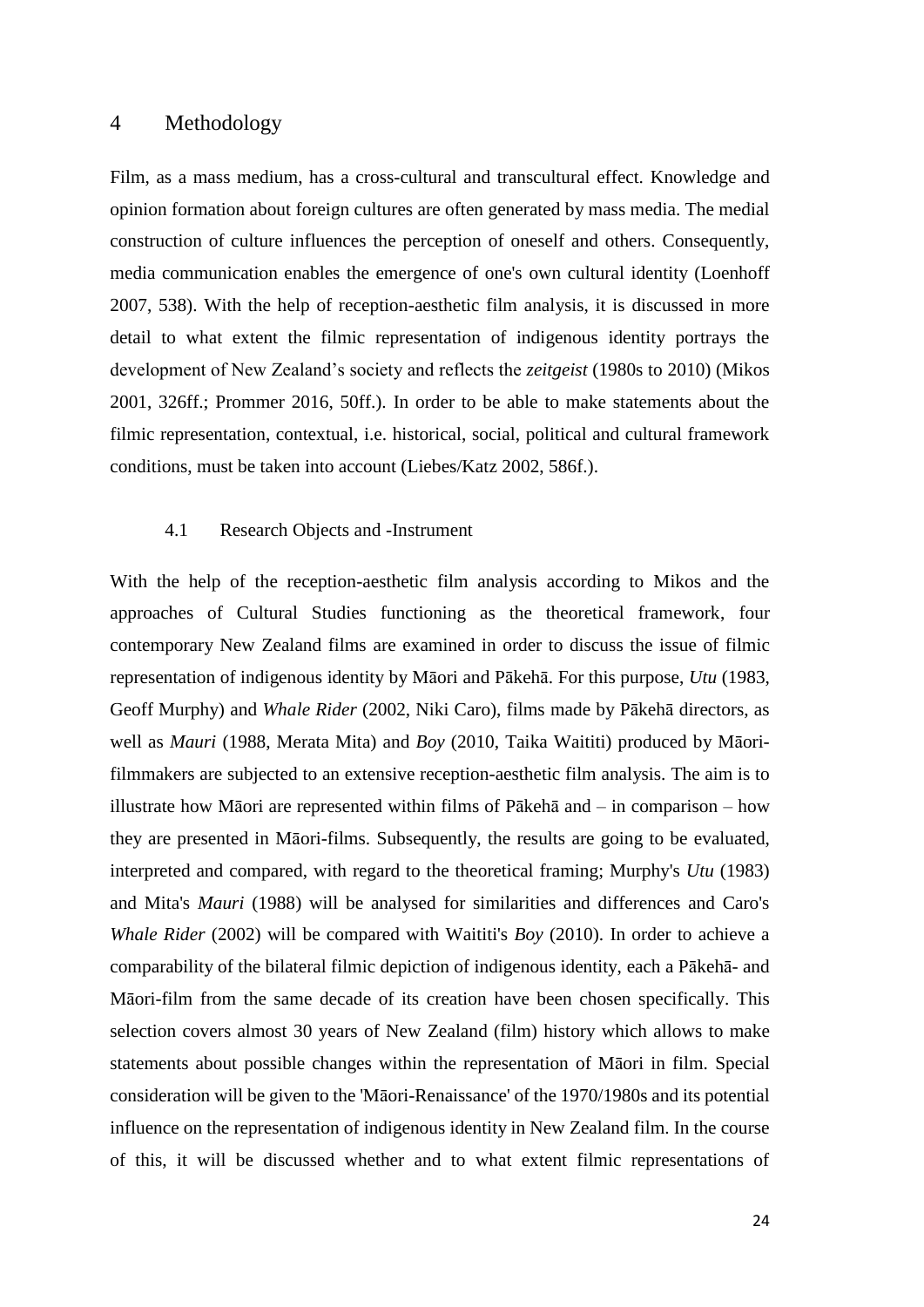indigenous identity reflect the *zeitgeist* (1983-2010) of New Zealand as a bicultural nation.

In order to answer the research questions this work is based on, an inductive approach is used. This means that 'the general' should be inferred from the individual case. Within empirical social research, the inductive method is one of the preferred approaches for qualitative (media) analyses (Blatter et al. 2018, 6). Regarding the principles of induction, repetitive generalizations are concluded on the basis of found individual examples in order to map a tendency of general validity (ibid., 2018, 37).

In the following analysis, a sequence listing is to be dispensed with. Features and specifics regarding the representation of indigenous identity found in narration, content, themes and motifs are recorded in writing throughout the course of the film and noted within chapter 5 (and 6), stating the starting time of the respective section in the films. The same procedure is used for the analysis of further aesthetic means of design, such as the filmic staging of space (mise-en-scène), the temporal arrangement of the events (montage), sound (non-/diegetic) and the conception of the characters, in case they are important for the issue of this paper. This type of analytical instrument does not follow a specific category system and could rather be compared to a time log that is not subject to a specific time division.

It allows for analysing the selected films by means of a reception-aesthetic analysis and to compile and subsequently interpret this film stylistic evidence necessary for answering the research questions. The use of the method of reception-aesthetic film analysis which has incorporated approaches of Cultural Studies into its methodology, facilitates an examination and interpretation of the findings with regard to socio-cultural, political, social and historical conditions in which the (actions of) films are embedded (Mikos 2001, 326ff.; Prommer 2016, 50ff.). Detailed explanation to this method are given within the following remarks.

#### 4.2 Research Method: Film Analysis

Classifying 'Film' as a mass medium means that it is regarded a communication content which encounters recipients, affects them and is only getting realized within the situation of reception. To that effect, the viewers themselves, as well as their perception of the communication content need always be considered within the analysis. In order to determine which design features affect the viewers and how they do so, the context they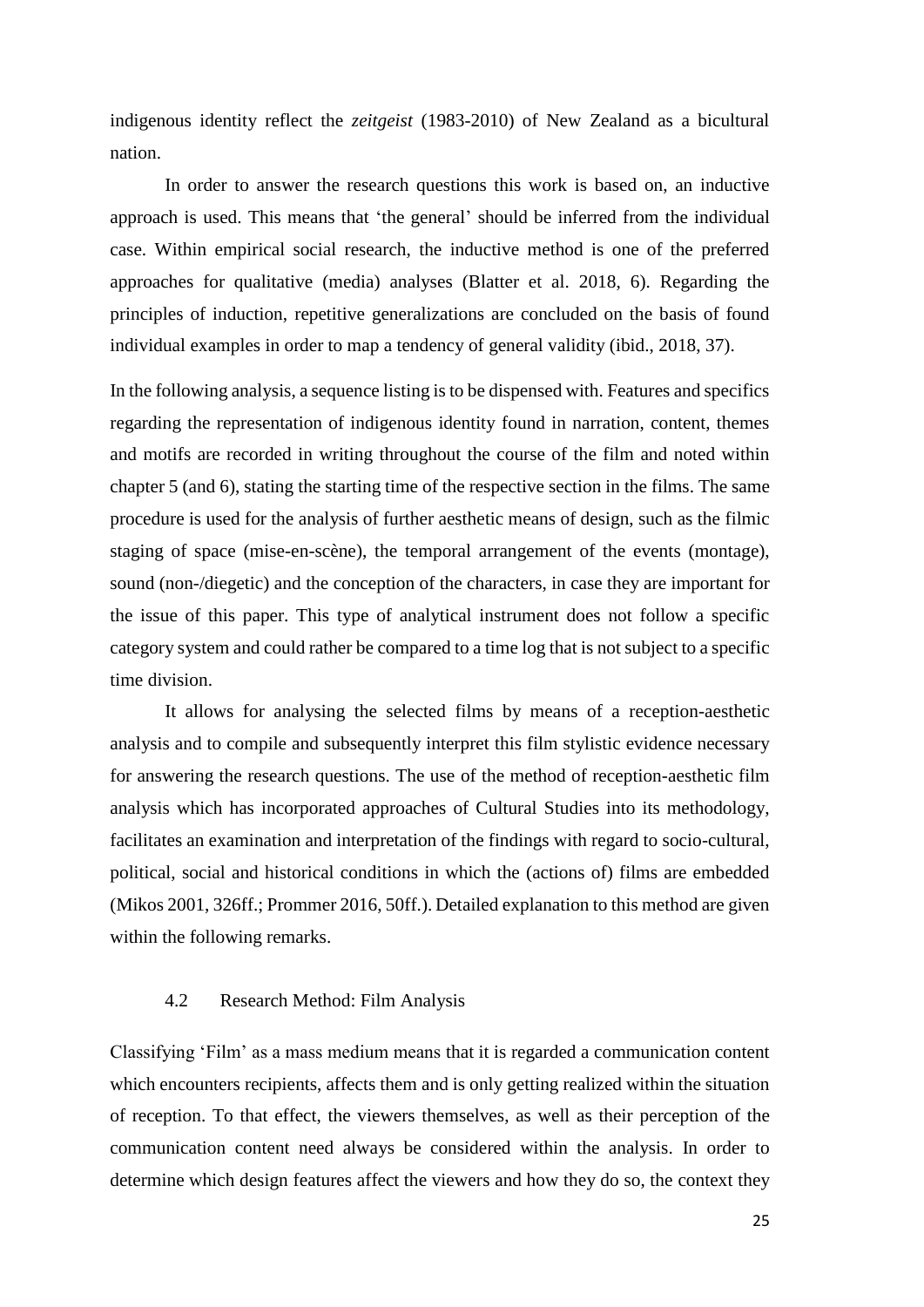are situated in must be taken into account. A cinematic text has to be interpreted in relation to one's own life experiences, factors such as socialization, previous visual experiences, but also gender and education have to be considered in an examination of film (Prommer 2016, 50ff.).

According to Lothar Mikos (2001), reception-aesthetic film analysis examines the interaction between 'text' and spectator and embeds it into the broader social, cultural, historical and political context with the help of Cultural Studies.

Only through interaction with each other, the viewers and the media text assume their respective functional roles; the audience by interacting with the text and the text by providing symbolic material through interaction with the audience. As a result, a reciprocal text-viewer relationship is created. Through the dynamic process of interaction between viewer and text, a third variable emerges which is the received text and is not identical with the 'original text' on screen. The viewers only perceive themselves as such by dealing with the media text. Likewise, a film text only realizes itself as such by being watched by viewers. The relationship between media text and spectators, hence, corresponds to a communicative constellation which in turn means that the produced text interacts within the cultural and lifeworld context of the socialized viewers (Mikos 2001, 326f.).

The viewer, as part of the interaction relationship, functions as a construct in the text itself which pre-structures processes of reception. On the one hand, the text has a prestructuring effect on the viewer activity, and on the other hand, it meets the viewer who acts as a pre-structuring element; so it can be defined as a reciprocal communicative constellation. The realization of the text depends on the viewer's knowledge (of existing texts). The text regards the viewer as an interaction partner and influences this interaction through aesthetics and narration. The nature of the text is designed to interact with the viewer. The text acts as an instruction to the viewers and since the latter themselves appear as structuring elements within the text, the activities of reception are initiated by the text in a text-viewer relationship. They are understood by the active recipient as an instruction. Films are generally regarded as media processing of reality which is why not only *what* is told is of interest, but also *how* it is told. Thus, a film is not only made up of picture narratives which can contain instructions for action, but is also aestheticallydesigned to attract the viewer's attention. The composition of a film is aimed at the active recipient. Aesthetics is regarded as a structuring element within the text-viewer relationship, since it appeals to the spectator's emotional and cognitive activities. The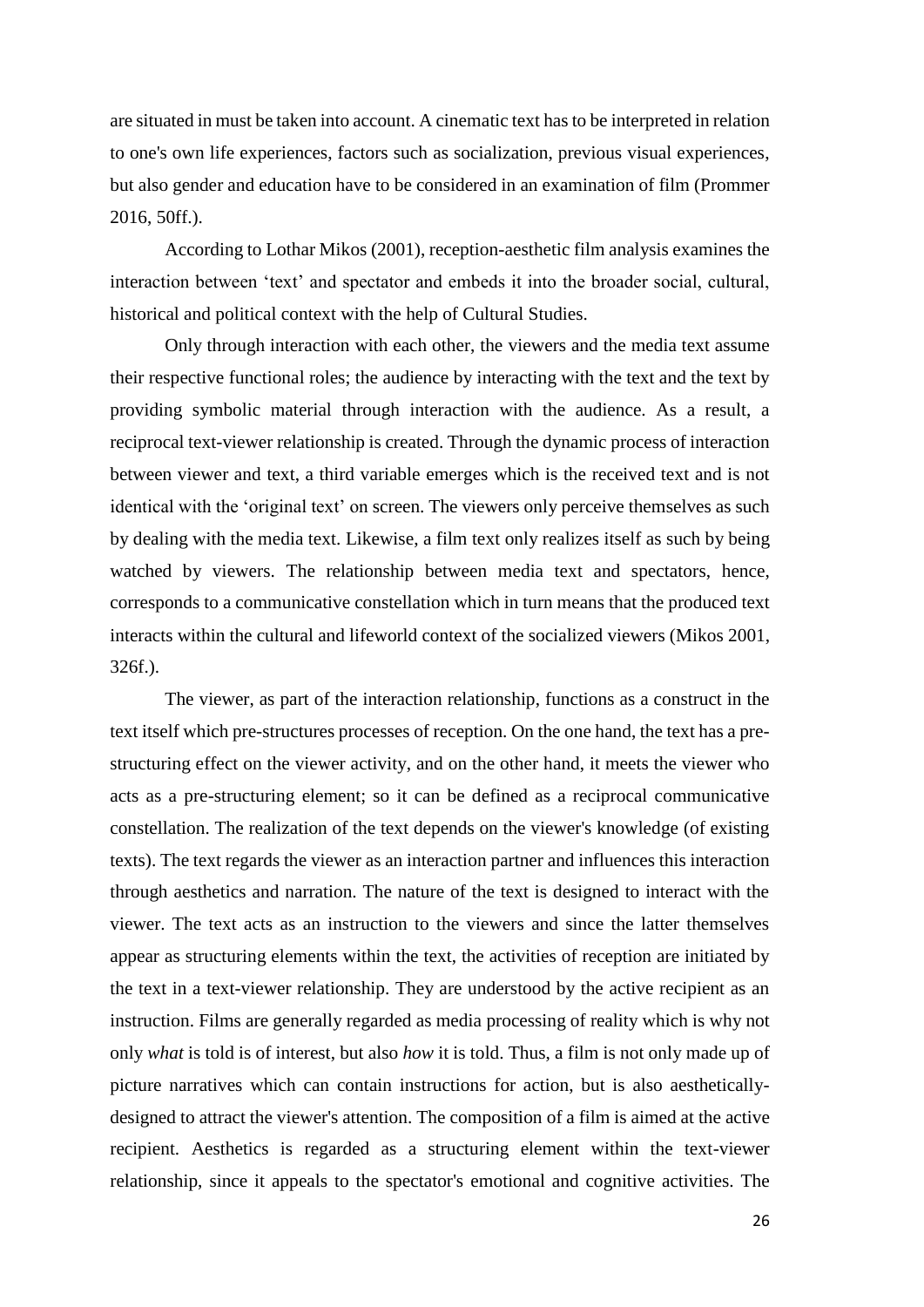aesthetic design of a text takes place on both the content level (plot, characters, narrator, and dramaturgy) and the formal level (camera movement/setting, light, montage, etc.). Aesthetics is always functionally-oriented towards the reception.

'Reception' means the specific interaction between film and audience. Due to its socio-cultural and socio-political context, the viewers receive the film against the background of experiences and knowledge which they contribute to this interaction situation. They integrate this knowledge into the text and, thereby, create the received text which for them represents the concrete meaning of the 'original text' and may integrate it into their environment and contextual stock of knowledge (ibid., 327ff.).

The focus of reception-aesthetic film analysis is on the film experience and its prestructuring through texts. The examination should show how the received text is created as a product of the interaction process between media text and audience; further, what kind of meaning the recipient ascribes to the text, and also how text and viewer influence the process of interaction. Therefore, both the content and the means of representation and design which are used to enhance and shape the narration need to be examined. First and foremost, observing a scene resembles the pure intake of information. The actual meaning of a scene results from the fact that it is situated within the context of the narration of the film. Additionally, it results from the spectators being able to generate meaning from what they see during the process of reception induced by their knowledge of social meanings. This process benefits from the fact that texts are conceptualized in a way that they can be made accessible to the viewer through emotional and cognitive activities. Media texts do not have a closed meaning; meaning is only generated within the course of reception. Part of the analysis is to work out this offer of interaction, through which texts can be functionally made accessible to the viewer. Various readings of the texts are produced on a content, as well as an aesthetic level in order to gain influence on the spectator's perception. Controlling attention represents an important aspect within the reception process, since the complexity of the film images which are subject to a constant comparison with the viewer's store of knowledge, is, thus, reduced and organized. So, the viewer is 'forced' to link images and their aspects with each other. Aesthetic means of design play a central role, as they provide the audience with clues for understanding the narrative. Furthermore, it is precisely these creative means that draw the viewers' attention to specific aspects of the film within an unconscious process and influence them emotionally during the reception. The representation of the images is based on established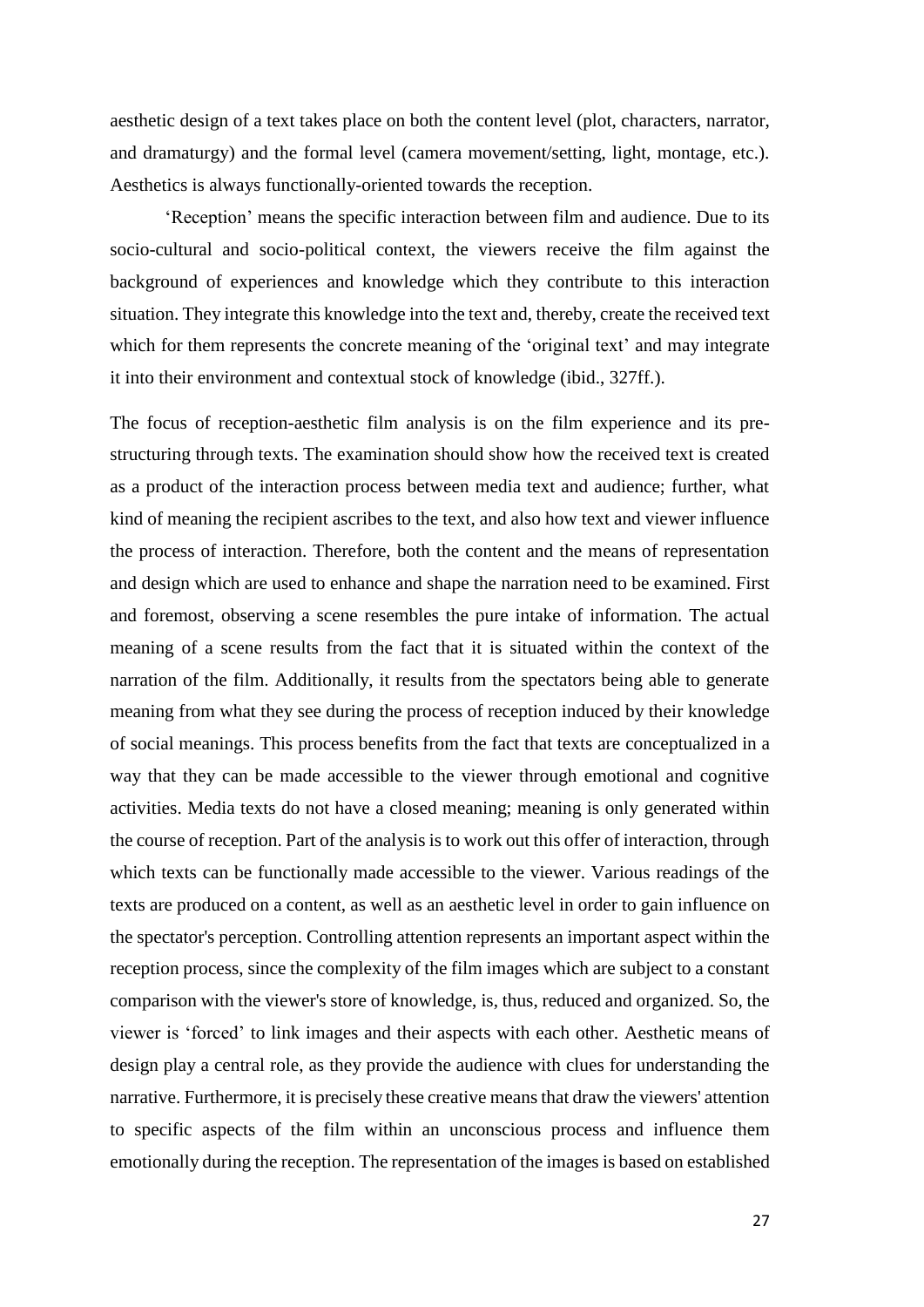patterns in order to let the knowledge of these conventions become routine, for example in order to fill gaps in the film that are subject to interpretation. The interpretation of the text takes place within the cultural discourse, by which the viewers are able to assign meaning to what they have seen or not seen (e.g. action is not depicted on screen, but to be sensed through montage). Ultimately, the diversity of the formal and aesthetic possibilities of representation of moving images is decisive for the quality of experiencing film (Mikos 2001, 331ff.).

The text is embedded in the social discourse which represents the basis for the assignment of meaning through the spectator. The text refers to both other texts and to the act of reception itself. The viewer's process of reception is grounded in lifeworld and socio-cultural discourses. Therefore, the relationship of interaction between text and spectator cannot be viewed outside historical, socio-cultural and political contexts. Processes that take place within the text-viewer interaction and resulting in the production of the received text can solely be explained by contextualization. Within the framework of Cultural Studies which deal with the role of the media and media communication, these contexts play an essential role within the analysis of the relationship of interaction between text and its user. In this way, power structures and the consequences of sociocultural change can be revealed (ibid., 333f.).

Reception-aesthetic film analysis combines the examination of texts with the analysis of the act of reception. The focus is on the text-viewer relationship within the reception situation, taking into account lifeworld, as well as social and cultural contexts. The aesthetics of reception of audio-visual media can be justified in an action-theoretical manner, if the process of interaction between text and viewer is understood as meaningful action, taking into account various contexts of life.

Audio-visual media gains importance for the viewer only through a text-viewer interaction relationship within a reception situation. The assignment of meaning to the text depends on the viewer's knowledge. Text and viewer are socially constituted, since they act in lifeworld and socio-historical contexts. It is assumed that the interactive relationship between text and viewer produces the received text and in this regard, aesthetics function as the trigger for the dynamic text-viewer interaction process. Furthermore, aesthetics influences not only the reception, but also the appropriation of text, since it solely enters into everyday contexts through interaction with the spectator who links it to cultural discourse. Following the approach of Cultural Studies which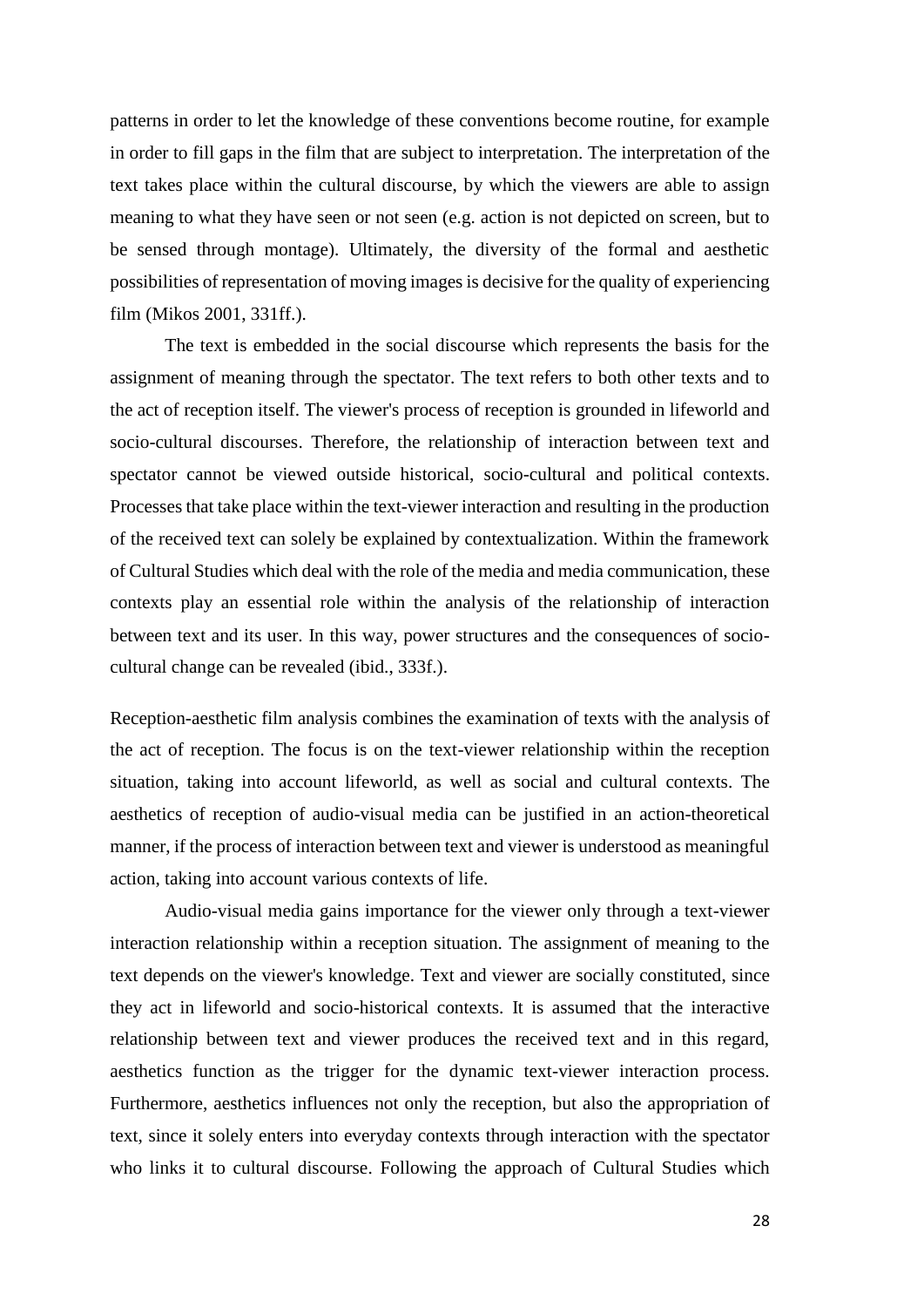emphasize the connection between culture, communication and identity, it can be concluded that the analysis of the aesthetics of reception of audio-visual media is essential for the investigation of discursive practices because it illuminates the relationship of dependence of text-viewer interaction in social context (Mikos 2001, 335ff.).

What kind of aspects of the representation of film are examined through the receptionaesthetic film analysis? The staging of the filmic space provides information about how and from which point of view something is presented to the audience. The viewer's gaze is controlled and their perception influenced by the camera work and settings, as well as by the editing and montage of the individual images. Those aesthetic means of design, as well as light, equipment, sound, colour, costumes and the arrangement and elaboration of characters, create the story for the viewer. Whereas the plot presents the temporal course of the narrative, i.e. the actually visible content of the film, the story comprises the invisible part of the content which contains the viewers' reception, as well as their emotional sensitivities and cognitive knowledge. The story can be explored despite gaps in the plot, as the audience can explore them through context.

The camera directs the spectator's gaze. With the help of various settings, such as close-up, long shot, bird's-eye and frog's-eye perspective, it determines what the audience sees and what kind of aspects of an action are shown. The use of light and colours within the film creates a feeling of three-dimensionality and influences the mood of the viewer.

While the use of the camera controls the audience's gaze, editing and montage combine individual images to form sequences and, thereby, is linking them with each other to create a story. Through various editing and montage methods, such as fade-in and fade-out and hard cuts, a special combination of images is designed which creates filmic reality and, thus, evokes certain reactions in the viewer. The montage enables the film to overcome space and time. By means of flashbacks (cf. *Mauri* (1988)), the audience gets to know about the prehistory of characters and dream sequences allow an insight into the inner world of a character (cf. *Boy* (2010)). Editing and montage are responsible for the creation of filmic time.

In addition to light and colours, the use of sound also influences the mood of the audience. It makes the film an emotional experience. Joy, sadness, comedy and tension are symbolized by sound. A distinction is made between non-diegetic and diegetic sound. The former refers to sounds that are not part of the film world and have been

29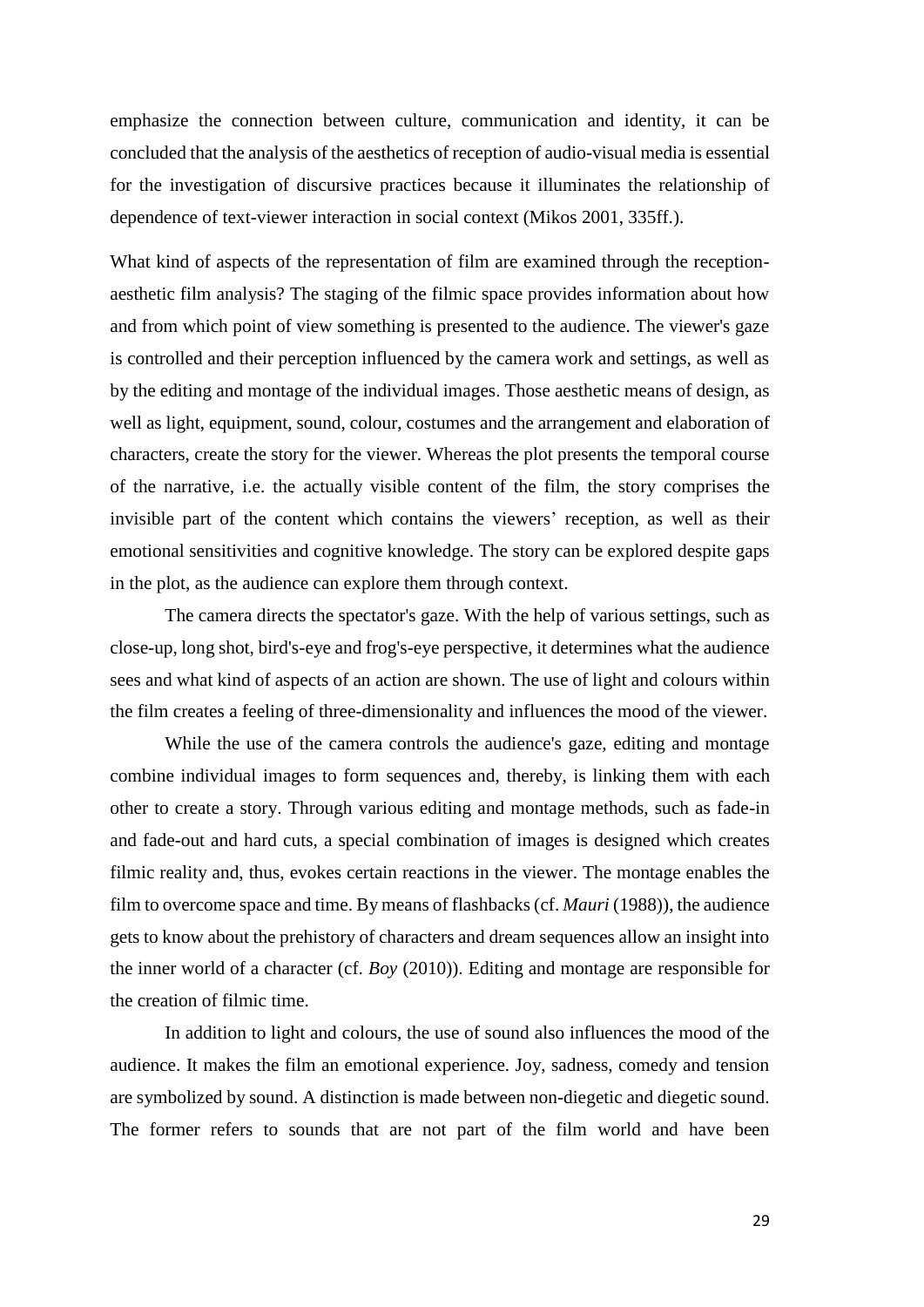supplemented later on, such as the voice of a narrator or film music. Diegetic sound is the sound that has actually been recorded within film.

Each individual component of aesthetics supports the viewers' emotional film experience and influences their (future) visual experience. Film focuses on its story; aesthetic means of presentation are always related to narration and genre and influence how the story is shown and perceived (Prommer 2016, 55ff.).

## 5 Analysis and Comparison of the Representation of 'Indigenous Identity' in Films directed by Pākehā and Māori

Against the background of the approaches of Cultural Studies – which make use of various postcolonial theories – and the findings of Inter- and Transcultural Communication Research, four contemporary New Zealand films will be analysed in the following with the aid of the method of reception-aesthetic film analysis, in which approaches of the interdisciplinary field of research of Cultural Studies are embedded, and two each will be related to one another subsequently. After each film has been examined individually with regard to the representation of indigenous identity, each a Māori-film and a film by a Pākehā-filmmaker from the same decade will be compared. The focus will be on similarities and differences in the representation of Māori through their directors. By analysing the individual components of the aesthetic means of representation of the respective film and embedding them into the social, cultural and political context of its time of origin and action, statements about the cinematic representation of indigenous identity are to be made and ultimately compared with one another (Mikos 2001, 326ff.; Prommer 2016, 50ff.). The juxtaposition of two films from the same decade facilitates comparability and, thus, works out more clearly divergent patterns of representation of film as a communication content – which exerts an inter- and transcultural effect and thus affects identity formation – taking into account its sociocultural, political and historical framing (Loenhoff 2007, 538; Liebes/Katz 2002, 586f.).

Geoff Murphy's *Utu* (1983) and *Mauri* (1988) by Merata Mita are each examined individually and then being analysed for similarities and differences. This is followed by an analysis of Niki Caro's *Whale Rider* (2002) and Taika Waititit's *Boy* (2010) which are also be compared after they have been examined on an individual basis. It illustrates and outlines about 30 years of New Zealand film history. Furthermore, the four selected films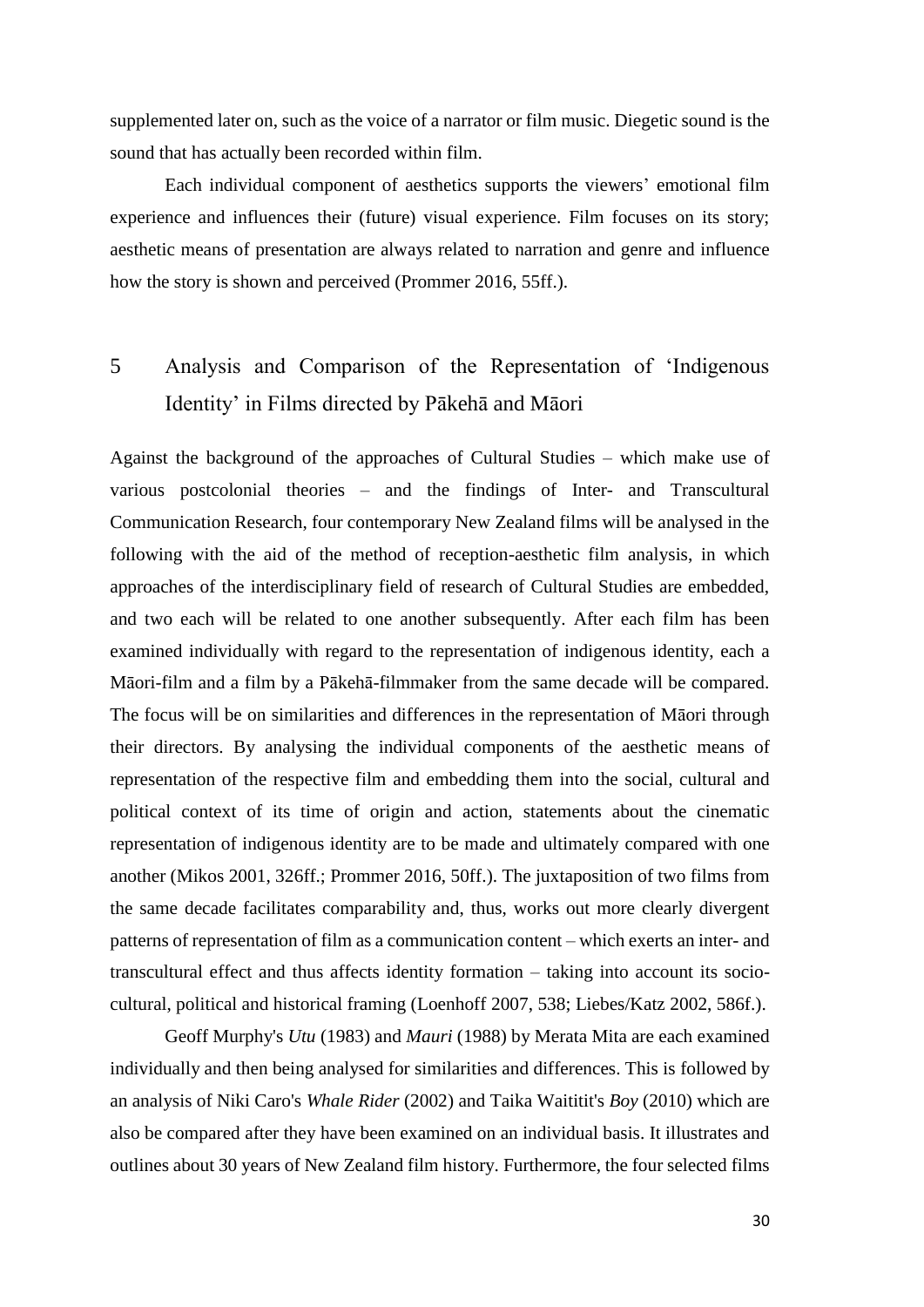are analysed in the context of the 'Māori-Renaissance' emerging in the 1970s and 1980s in order to find answers to the question to what extent these cinematic depictions of indigenous identity reflect the *zeitgeist* of New Zealand (1983-2010) as a bicultural nation (Durie 1994, 99).

#### 5.1 *Utu* (1983) vs. *Mauri* (1988)

*Utu* had been released by the New Zealand film maker Geoff Murphy in 1983. According to Martin Blythe (1994), "Utu […] has […] been the most willing to explore a 'Maori' interpretation of last century's events." (Blythe 1994, 235). He claims that *Utu* is dealing with the ambiguities and complexities of the country's racial and cultural history. Murphy represents cultural extremes within a racially polarized conflict: at one extreme he is illustrating British Imperialism and on the other Māori Nationalism. He is eliminating the two extremes of Māori- and Pākehā Essentialism within the course of *Utu* and offers a bicultural solution which promotes the necessity of living together in harmony in Aotearoa/New Zealand. The film's main narrative conflict is addressing the assimilationist-integrationist policies of that time but is interspersed with influences of a politics of biculturalism, which drives the story. Murphy's film is implying the necessity of intercultural competence in order to guarantee a common and peaceful coexistence and is advocating mutual commitment to biculturalism. It pleads for a bicultural solution in order to bring conflicts to an end. *Utu* gives hope for national unity and therein is representing integrity (ibid., 235ff.). Harris states that "[a] hopeful spirit of united national achievement accompanied the film's production and release […]." (Harris 1990, 37).

*Utu* (1983) is set in New Zealand towards the end of the era of the Land Wars between Māori-tribes and European colonizers in the 1870s (Harris 1990, 38). In the beginning of the film a Māori-village in the forest is attacked by the British Army; the soldiers burn down all the huts and slaughter its Māori-inhabitants. *Utu*'s protagonist Te Wheke (Anzac Wallace), who is a Māori-soldier in the army of the British crown, comes across this village with his unit. As he recognizes that it is his own village and all of his relatives are killed in a massacre, he deserts the army and organizes a guerrilla group to take revenge on the British forces. Te Wheke and his adherents raid the house of the Williamsons, who are British farmers; Jonathan Williamson's (Bruno Lawrence) wife dies and he swears to hunt down Te Wheke in order to avenge his wife. The young British Lieutenant Scott (Kelly Johnson) is charged with catching Te Wheke to put an end to the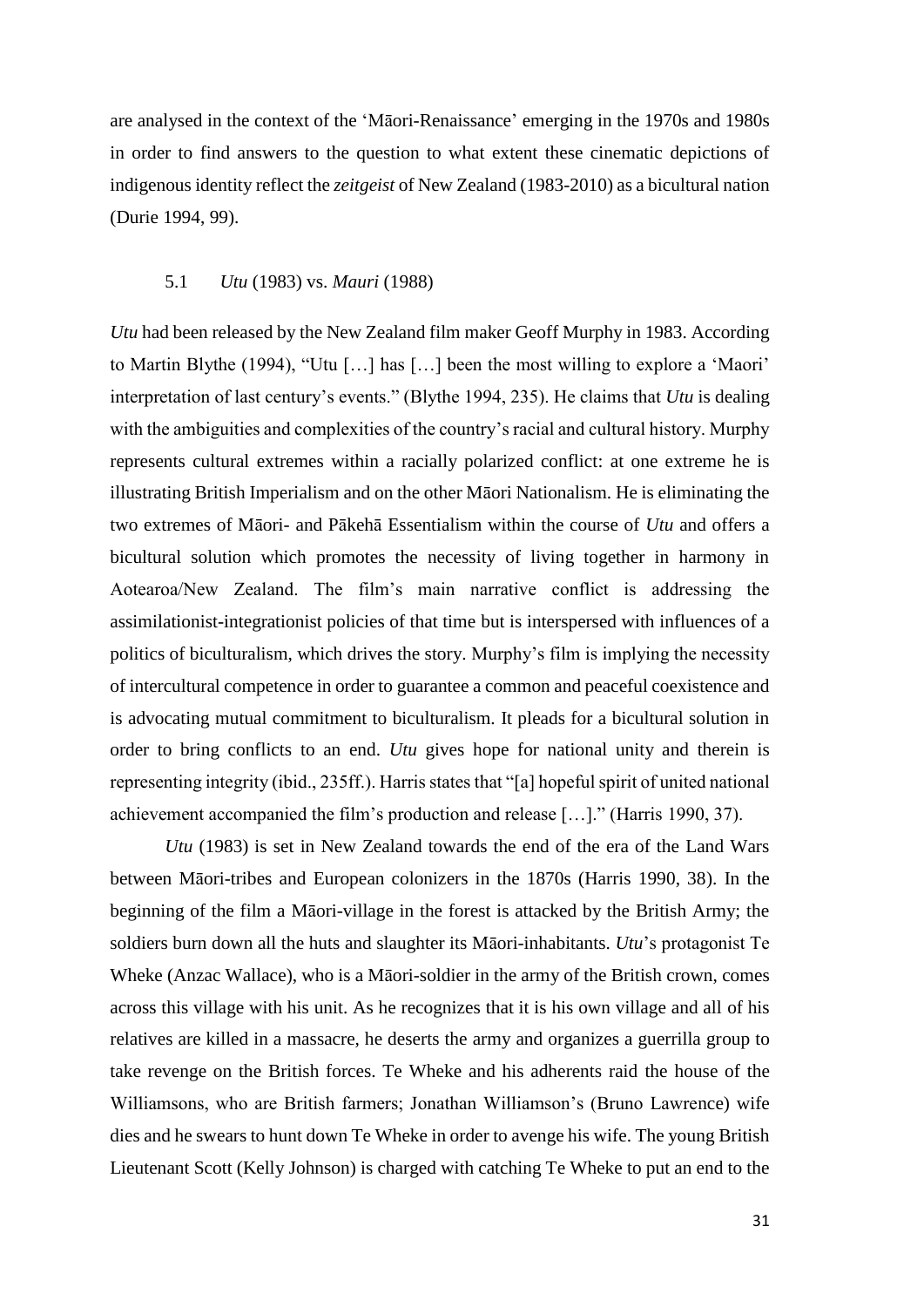riots. He meets Kura (Tania Bristowe), a Māori girl whose tribe has joined Te Wheke's movement and falls in love with her. When Te Wheke kills Kura because he suspects that she has warned the British troops of an attack by his guerrilla group, Scott also wants to take revenge on him. Wiremu (Wi Kuki Kaa), who is a kūpapa-soldier<sup>16</sup>, shoots Colonel Elliot (Tim Eliott) during a battle between the British Army and the guerrilla fighters; Elliot's order to burn down Te Wheke's village and his inherent racism and hostility to Aotearoa's indigenous population have been the cause for Te Wheke taking vengeance and all the fights it has brought with it. Finally, Te Wheke gets arrested by Scott, Williamson, Wiremu and Kura's aunt Matu (Mirata Mita) – the riots have come to an end. Each of them involved wants to kill Te Wheke him-/herself to seek 'utu' against him; Wiremu reveals that he is Te Wheke's brother and shoots him.

The film has been produced at a time when New Zealand was on the cusp of ideological change. Several acts of protests – which have already been outlined within chapter two – have marked the late 1960s up to the 1980s an era of cultural, social and political change. The civil unrest has been followed by the 'Māori-Renaissance' which has found its expression within Māori-arts from the 1970s onwards (Della Valle 2010, 9; Martens 2012, 5f.). New Zealand's policies have changed throughout the time: starting with an assimilationist approach, moving to an integrationist policy and up to a bicultural approach in the 1980s supporting the idea of a society to exist in one nation as two people (Blythe 1994, 235ff.). The early colonial belief was that Māori need to be assimilated or absorbed into the white settler world through gently methods (e.g.: teaching the indigenous population how to read and write) and sometimes by force (e.g.: prohibiting Māori from speaking 'Te Reo Māori') (Simon/Smith 2001, 154). The social policy of integration has resulted in more Māori migrating to the cities and leading to areas of Māori deprivation, which have forged a new Māori urban culture and identity (King 2003, 440ff.). Referring to the Hunn Report, which has been released in 1961, New Zealand's politics have been officially addressing an integrationist approach; even though the Report has rather pleaded for assimilation than integration, if one is reading between the lines (Biggs 1961, 361). Urbanization has created a new generation of Māori. Nationalism and civil unrest led to the advent of biculturalism within the early 1980s which sought to acknowledge Māori-history and -culture as separate and distinctive from Pākehā. Thus bicultural proposals emphasized the need for greater mutual understanding between

<sup>16</sup> 'kūpapa': Māori-soldiers, who fought with the British colonists side by side (Babington 2011, 237).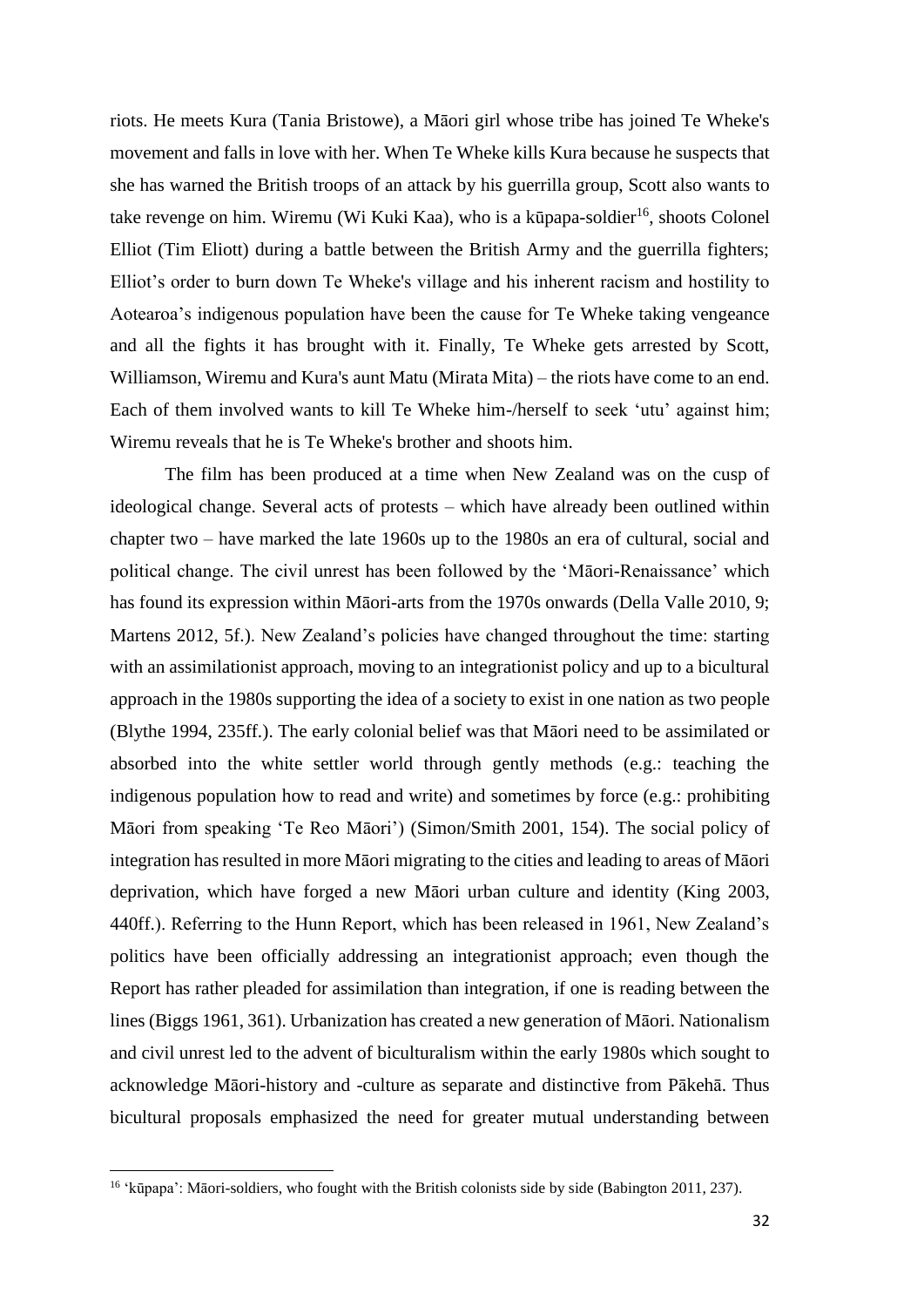Māori as indigenous people of Aotearoa and Pākehā as former colonizers and now dominant majority of immigrants in New Zealand (Thomas/Nīkora 1996, 248ff.; Durie 1994, 99).

*Utu* is a projection of the racial tensions within New Zealand at that time and has conveyed the impression that change in the country's ethnic relations was inevitable. The film represents racial conflict between Māori and Pākehā and the struggle over claiming land (Harrison 1990, 49). The film's title illustrates its key theme and is linked to the moral ambiguity of its subject matter, which is evident in the main narrative threads of Murphy's work. *Utu* represents a traditional Māori-concept and has several meanings, which are interpreted differently by each of the characters in the film: 'utu' is often described as ritualized vengeance or revenge but the concept is better explained by describing 'utu' as reciprocity, compensation or restoration of balance, order and harmony (Babington 2011, 251). Ultimately, it is these key social issues in Murphy's film which are leading up to 'utu' and illustrating 'utu' as a useful concept in identifying issues for national and cultural agendas (Blythe 1994, 234).

Geoff Murphy's *Utu* (1983) starts with a Union Jack flying a top a British military fort in New Zealand [00:00:01]. This scene is accompanied by the sound of an oboe and a slow drumbeat. It shows Pākehā-colonials and kūpapa-soldiers wearing uniforms of the British Army, marching armed with fire guns in accordance to the military drum beat some of them are playing on their drum set. This imperial theme gets contrasted when the scene shifts to a peaceful Māori-village in the midst of the forest (Blythe 1994, 239; [00:01:05]). The scenic shift is accompanied by a change in sound: the diegetic sound of drums is shifted to the non-diegetic sound of traditional chanting in 'Te Reo Māori' and thus is used to bridge between two scenes (Ryan/Lenos 2012, 15). Here sound takes on a narrative function within the film. It serves the purpose of representation and creates a feeling of oppositeness in the viewer. Through the use of sound a contrast is created between the Pākehā and Māori: typical military sounds are set against traditional chanting of the indigenous population. Singing in Māori-language represents an additional feature influencing the formation of identity, which points to cultural belonging (Mikos 2008, 235f.). The idyllic picture of indigenous people living in huts within a small community on the countryside gets destroyed by the British Army attacking the village. The entire tribal community gets killed in the massacre. It can be argued that this scene illustrates the contrast of 'technology' invading 'nature', which causes destruction and death as a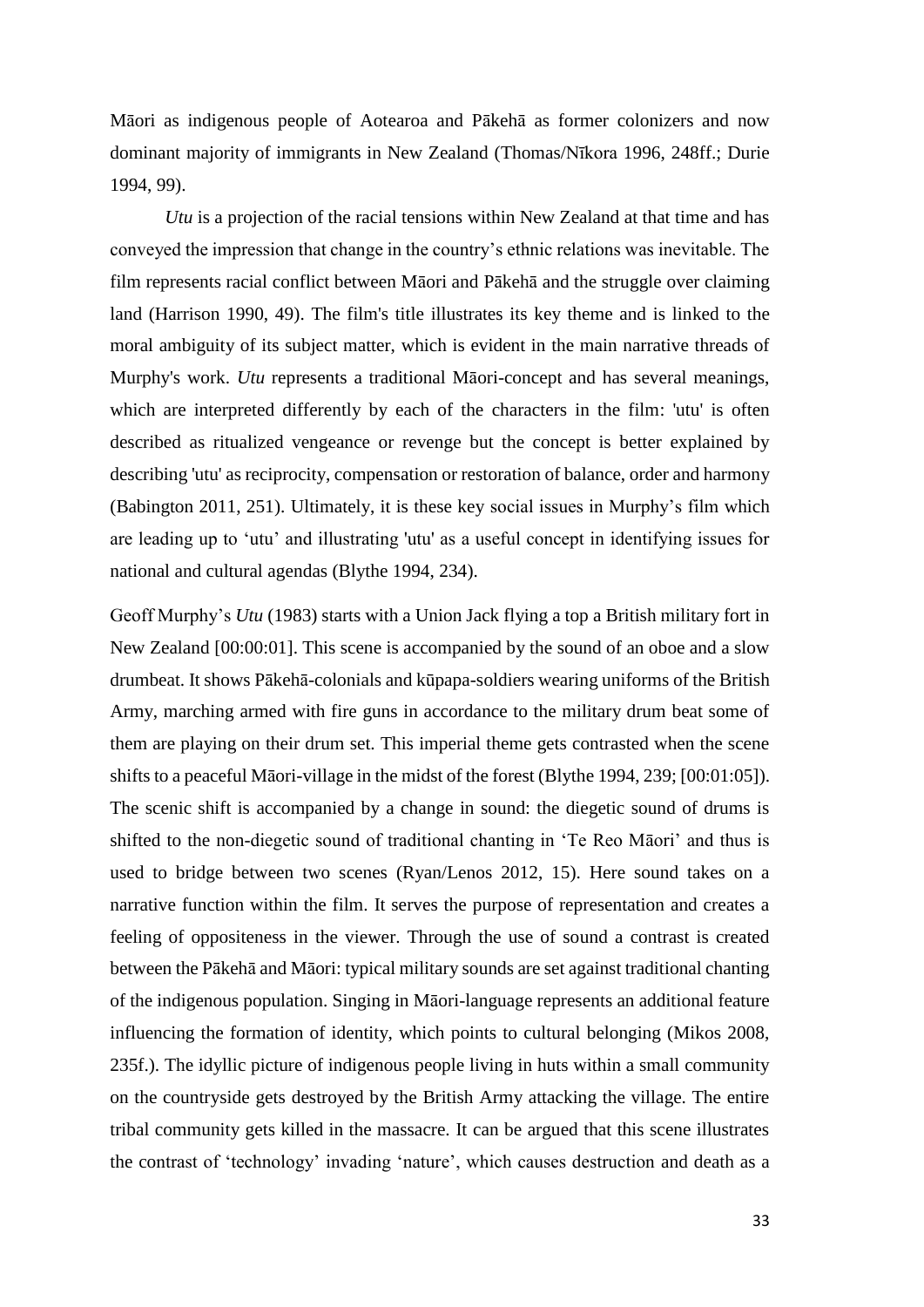consequence. It can be viewed as representative for the British colonizers invading Aotearoa, colonizing its indigenous people and, therein, causing the loss of identity of many Māori because they had been forced to assimilate to Western values.

As soon as Te Wheke recognizes that the village is his own, he turns his back on the British and transforms from a kūpapa-soldier to a Māori-warrior. The beginning of the protagonist's transformation is introduced by placing his hand next to one of the British soldier's; Te Wheke is comparing his skin colour with alike of one of the Pākehā and thus emphasizes that the reason for this massacre is racially motivated (Blythe 1994, 239; [00:07:34]). It can be stated, that from the very beginning *Utu* puts an emphasis on race and, thereby, represents current racial tensions pervading New Zealand's society (Harris 1990, 49). Te Wheke is transforming both mentally and physically: he is claiming to seek 'utu' in order to restore reciprocity (Te Wheke (in Māori-language): "*I must kill the white men to avenge what he has done.* [...]. *I cannot live this life*." [00:09:08]) and he receives a full-face 'moko' which signifies his declaration of war on the Pākehā (Blythe 1994, 240). The tattooing-process resembles a ritual transformation, which is portrayed by the use of colour, light and camera: the high-contrast close-ups of his face show how he is repeatedly penetrated by the mallet-driven tattooing chisel, leaving him with a bleeding wound all over his face. The use of light and shadow creates these highcontrasted images, which evoke a mysterious atmosphere; combined with using close-up shots of Te Wheke's face, which is making no grimaces and showing no signs of pain throughout the tattooing-procedure, the audience's attention is directed to his facial expression which conveys an impression of violent determination and aggressiveness and is associated with the Māori-image of a warrior (Harris 1990, 49f.; [00:09:47]). 'Tā moko'<sup>17</sup> has been used as a form of identification, rank, history and as a representation of 'whakapapa'; each 'moko' contains individual ancestral tribal messages and is seen as an expression of indigenous identity. They tell the story of one's family, tribal affiliations and social standing. As the head is believed to be the most sacred part of the body, a 'moko' represents the ultimate statement of one's identity and makes reference to genealogy. A man's 'moko' symbolizes knowledge, authority and 'mana'<sup>18</sup>. This scene represents the traditional rites of Māori-culture as being an important part of one's

l

<sup>&</sup>lt;sup>17</sup> 'Tā moko': the art of Māori tattooing (Kernot 1988, 476).

<sup>18</sup> 'mana': as a term "[…]is used to refer to authority, power, control, influence and prestige in relation to [...] people, land and the environment" (Ka'ai/Higgins 2004, 17).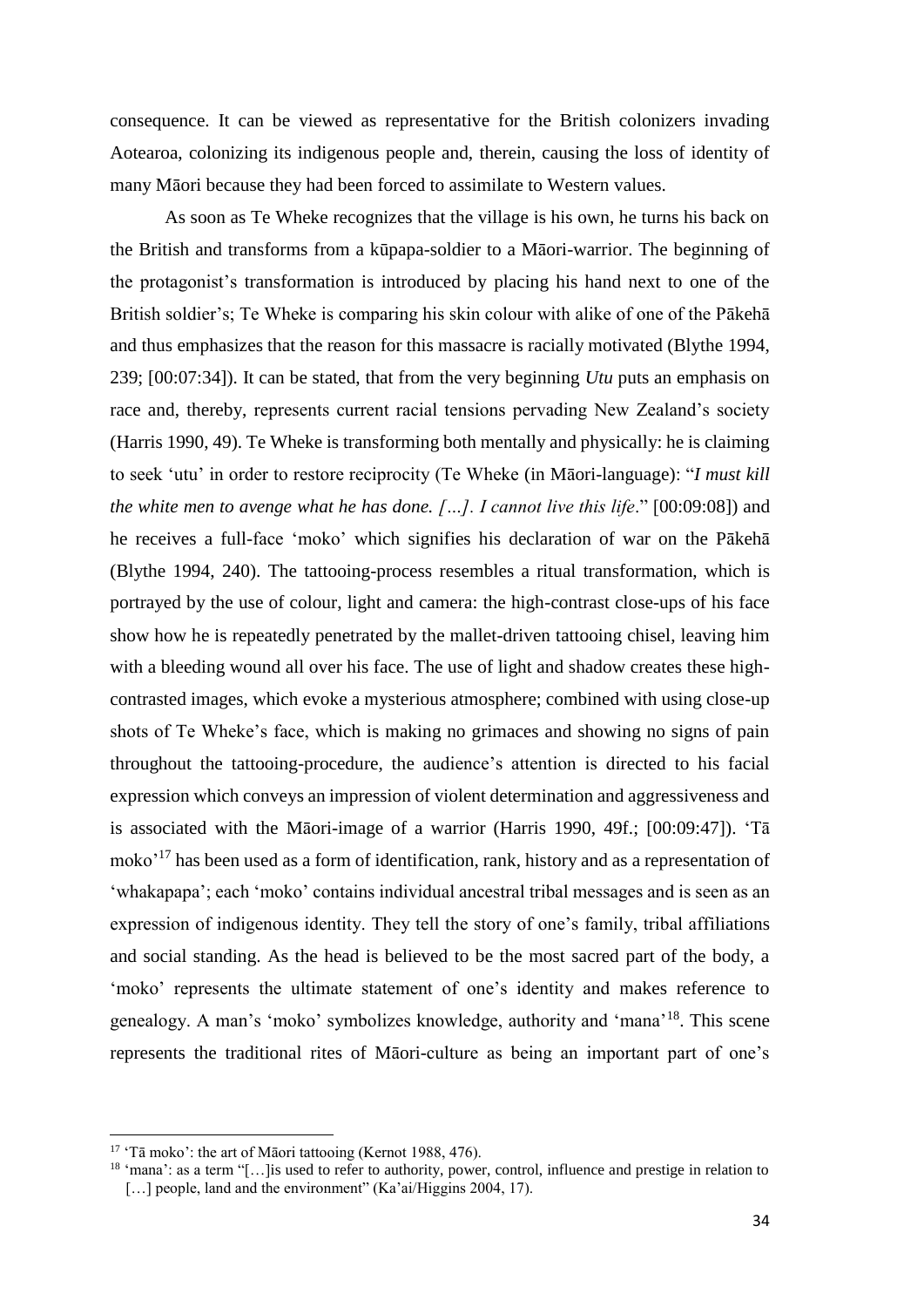indigenous identity; returning to the Māori-concept of 'utu' and getting a traditional 'moko' are signifying the connection to one's indigenous roots.

When Te Wheke attacks a Christian service after his transformation in order to acquire guerrilla fighters, a contrasting representation between Māori and Pākehā is again created by means of reception aesthetics and at the same time meaning is generated through symbolization. His way to the church is shown to the audience from the protagonist's perspective. Through the use of a handheld camera, the viewer is enabled to identify with the camera's gaze and the specific context of the action. The way the camera is operating creates shaky images which conveys a certain dynamic and authenticity to the viewers. The camera, thus, has a narrative function (Mikos 2008, 202ff.). The spectator observes what is seen from Te Wheke's perspective, who sees a church and lurks around it [00:13:16]. The sequences portraying the Christian service and those showing Te Wheke's way around the church are presented in alternating shots being strung together by hard cuts. Images are combined to stage contrast and conflict (Ryan/Lenos 2012, 80). The Christian faith which was to enter New Zealand in the course of colonization, is alien to the Māori. They were an oral people; their history and traditions retained in oral traditions. The mythology origins of Māori-society are a mix of symbolism and history and are laid out in myth cycles before European contact: creation traditions, demigod traditions, canoe traditions and tribal traditions. The stories of mythology are set in the past of the 'Hawaiki'<sup>19</sup> homeland somewhere in the Pacific Ocean (Walker 1990, 37). Accordingly, this perspective of 'looking from the outside to the inside' symbolizes the compulsive attempt of a Western culture to incorporate an ideology coming from the 'outside' into New Zealand's indigenous culture ('inside') that has no relation to their religion, habits and ideologies. Compared to the representation of the Māori in the small village at the beginning of the film, the Māori depicted in church singing church songs seem out of place and thus having a contrasting effect. Within this scene the theme of time is addressed symbolically. Te Wheke crashes the service and presents a pocket watch while he is saying: "*What's the time, Mr. Wolf?*" [00:17:24]. Here, the protagonist refers to a well-known children's game which is played throughout New Zealand and beyond; and even became a chart-hit of the band Southside of Bombay in

l

<sup>&</sup>lt;sup>19</sup> 'Hawaiki': is the traditional Māori-place of origin. It is said that the first Māori came to New Zealand sailed to New Zealand from Hawaiki. In Māori-mythology, Hawaiki is the place from which each person comes and return to after death (Orbell 1985, 19).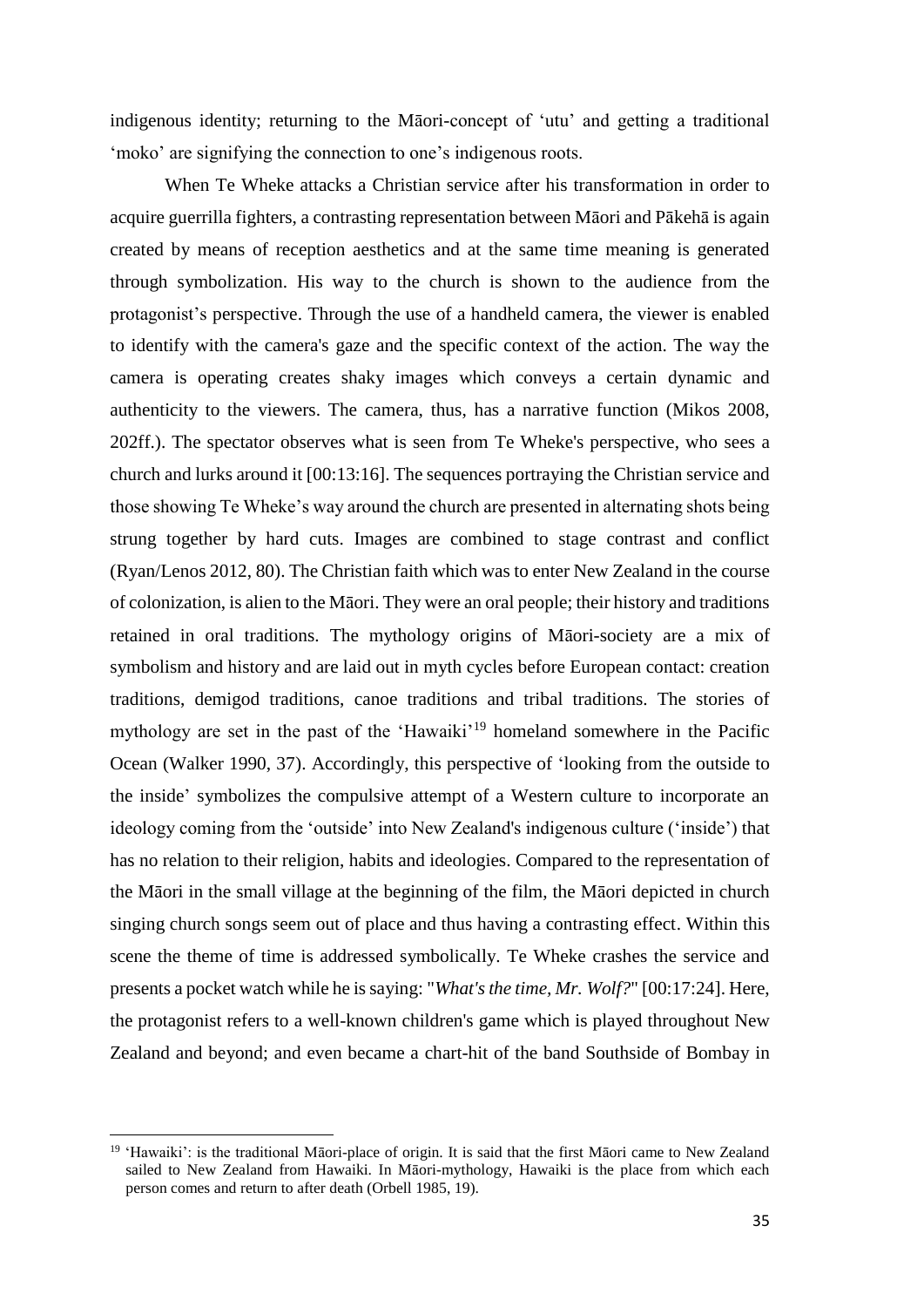the early 1990s as their same-titled song *What's the time Mr. Wolf<sup>20</sup>* had been used within a scene of the famous New Zealand Film *Once Were Warriors* (1994) by Lee Tamahori (Murray 2012, 58). With regard to Te Wheke's successful acquisition of guerrilla fighters, the symbolic allusion to *time* can be interpreted as implying that the era of colonial reign and the oppression of Māori by white Europeans must come to an end.

"In New Zealand […] the issue of race and land are inseparable." (Harris 1990, 49). This is highlighted by Te Wheke and his supporters raiding the farmhouse of the Williamson family. Jonathan Williamson and his wife are British Pākehā and living side by side with Māori on the countryside. They sympathize with the Māori, respect their culture and do not endorse the actions of the colonial troops:

Jonathan: *"Are we obliged to import all our worst habits to this new land? Why are we here? Are we here to build monuments to civilization or to tear them [the Māori] down?"* [00:24:31].

They were urged by the British troops to pack their belongings, vacate their houses and leave the area, as rebels are on a raid. Jonathan refuses to leave his home and takes every precaution to protect himself from Te Wheke and his entourage and intends to defend himself. When Te Wheke shows up shortly afterwards, Jonathan calls out to him: "*Get off my land or I'll shoot you down!*", whereupon Te Wheke replies: "*He says it's HIS land.*" ([00:25:41]). This sequence can be interpreted as illustrating a cross-cultural allusion to the ongoing conflicts between Aotearoa's indigenous population and the British since the colonizers' arrival in New Zealand. The short dialogue can be understood as a hint at the Treaty of Waitangi and the related disputes between Māori and Pākehā over land ownership. *Utu* pays particular attention not only to the issue of racism but also to the related conflicts over land ownership (Harris 1990, 49). The combination of these two themes possibly reflects the Māori's intention to conclude the treaty with the European Pākehā; because by signing the treaty the Māori have intended to restore balance in inter-ethnic relations (Thomas/Nikora 1996, 233). It may be argued that this intention is implied by the Māori-concept of 'utu', which is the driving theme throughout the film. Furthermore, it can be said that the scene on the Williamson premises is foreshadowing the violent outbursts awaiting by Te Wheke. At this point it is shown for the first time what kind of rebellion the protagonist strives for and what means he is

<sup>&</sup>lt;sup>20</sup> Southside of Bombay – What's the time Mr. Wolf (https://www.nzonscreen.com/title/whats-the-timemr-wolf).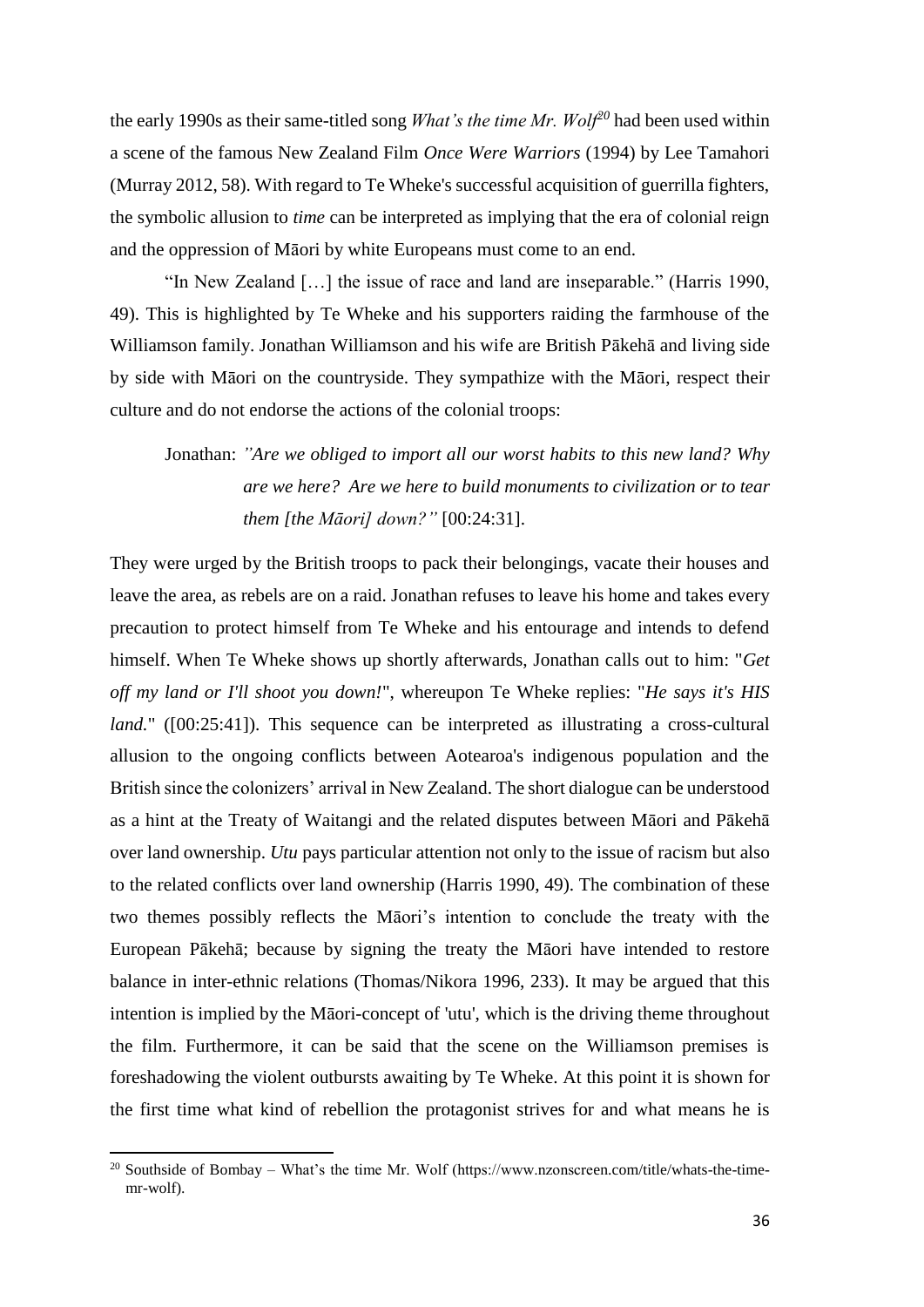prepared to use to achieve his goal. Through the use of special effects, reverse shot and angle cutting, the attention of the audience is awakened, the intensity of the experience is enhanced and, thus, the viewing value of the film is increased (Mikos 2008, 244ff.). The battle between the Williamsons and Māori-rebels ends with the death of Jonathan's wife, him being wounded and the destruction of the family's possessions and valuables. This sequence depicts Te Wheke's ruthless and brutal men: they treat the family's crockery and piano –which are both iconic for Pākehā-status – with contempt and set fire to the farm house (Blythe 1994, 242; [00:32:27]). Within this scene Te Wheke and his followers are represented as brutal, primitive and uncivilized which puts them in contrast to the image of the British Pākehā. Thus, indigenous identity is represented as the oriental 'Other' compared to the western 'Self' (Said, 2000).

The Māori-girl Kura, with whom Lieutenant Scott falls in love, is also presented in a stereotyped manner. She is portrayed living with her tribe in the woods, wearing simple clothes which were presumably made of the typical Harakeke (flax) and having long black hair and dark eyes. Kura is depicted as the romanticised, exotic beauty who lives in harmony with nature. Once again, indigenous identity is represented through the stereotypical 'Other' (ibid., 2000). The first contact between Kura and Scott can be associated with the scene in the church with regard to reception aesthetics: Scott is out in the woods when Kura meets him. The viewer experiences their encounter from Kura's point of view, who notices his weapon first. A point-of-view shot (POV shot) shows the audience what the character sees as the camera assumes the position of the subject (Branigan 1984, 103); the camera lens "becomes" the eye of the character. It makes the spectator imagine him-/herself within a certain perceptual array. The POV shot does not only determine what the character sees but also how he/she sees it. The viewer identifies with the character/situation; speaking of a process of forming one's identity in comparison with or against something else. The audience identifies with the emotional predicament of Kura (ibid., 6ff.); [00:40:07]). Compared to the 'church-scene', which depicts "the outside looking in", this sequence is considering "the inside (nature, indigeneity) looking out (technology, colonialism)". It is represented that 'technology' has invaded 'nature'. Therein, a contrast is created which can be claimed as symbolically illustrating the British colonist's forcibly incursion into Aotearoa. It can be argued that both scenes classify Māori-identity as one of backward indigenous people attached to nature without any connection to industrial progress. Once again, this representation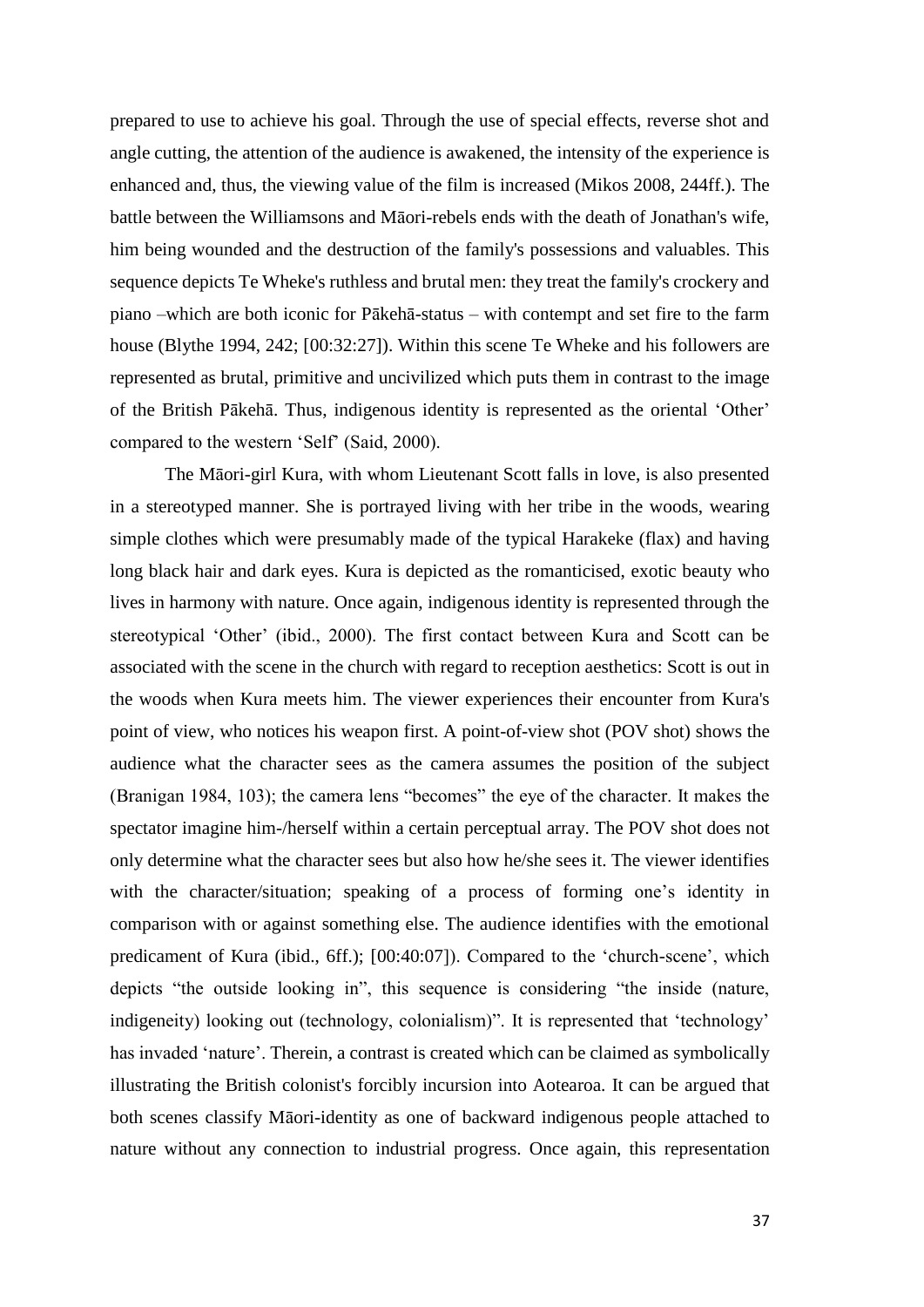follows Said's postcolonial theory 'Orientalism' which defines the relationship between 'the East' and 'the West' as a dichotomy (Said, 2000).

This dichotomy becomes blurred when Lieutenant Scott is assigned to guard a prisoner. It turns out that it is Kura with whom he had already fallen in love when they first met in the woods. She fools him and is able to escape. Kura asks why he does not let her go; if not, she will be dead soon. Scott replies that he is in a dilemma: he does not want her to die but either he keeps her in custody, whereupon she would be abused and killed by his British comrades, or he allows her to escape which would ruin his military career. She seduces him and offers to be his slave. Kura suggests that they can either make love or shoot each other – or he joins her. He confesses her that he has fallen in love with her and evaluates whether to join her or not. When he has decided to go with her, he realizes that Kura has escaped [01:05:38]. On the one hand, Kura is stereotyped as the exotic beauty who uses her feminine charms trying to 'wrap the white man around her finger' (Conrich/Murray 2008, 13). On the other hand, it can be argued that their mutual affection can be regarded as an attempt to overcome intercultural differences. This process is portrayed symbolically through an inter-ethnic love affair between Māori and Pākehā. Additionally, the decision whether to sleep together or shoot each other could be interpreted as a metaphorical depiction of early New Zealand (Blythe 1994, 238). Lieutenant Scott's decision in favour of Kura and against the British military can be understood as a decision for 'biculturalism' and for a common national identity which is based on equality. The emotional attachment of Scott and Kura is illustrated by means of a classic shot-reverse shot technique (Harris 1990, 41). By a shot-reverse shot editing sequence of close-up shots of both their interaction is shown with an emphasis on their relationship and emotions (Ryan/Lenos 2012, 83). The use of both 'Te Reo Māori' and 'English' can also be interpreted as the need for a reciprocal approach of cultures in order to live together peacefully. It can be said that at the beginning of this scene the motif of *time* – which has already been addressed within the 'church-scene' by Te Wheke  $([00:13:16])$  – is revisited [01:04:19]. The meshing of the gears is necessary to keep the mill running (inside which the characters are located). It can thus be said that the meshing of the gears symbolically implies the need for bicultural coexistence between Pākehā and Māori in order to guarantee a functioning New Zealand society. In addition, the need for reciprocity is represented by Kura: 'utu' allows her to save Lieutenant Scott's life through luring him out of the danger zone before Te Wheke and his followers attacked the British stronghold in return for him saving her life as he let her escape from the mill (Blythe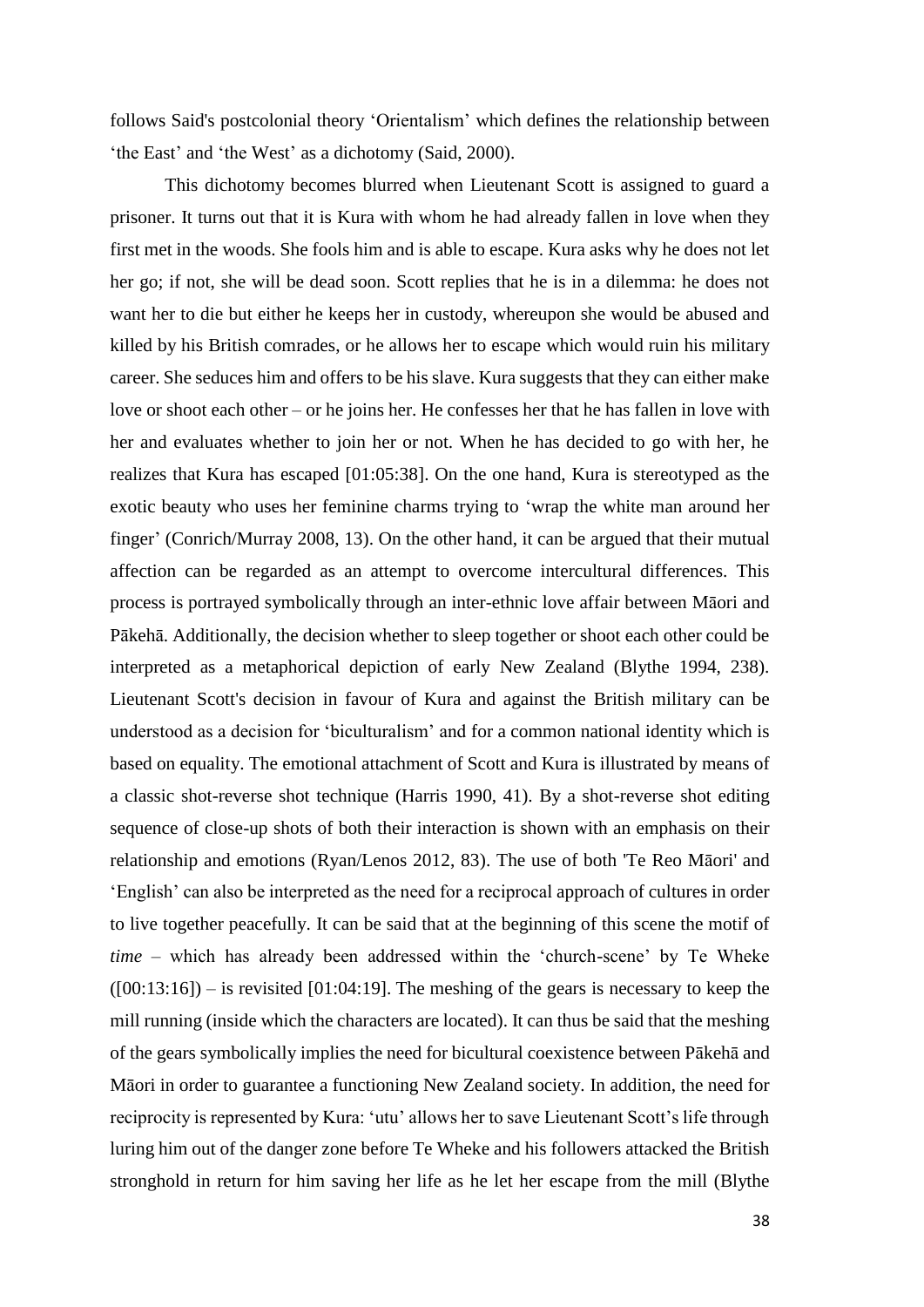1994, 237; [01:22:58]). Consequently, it can be argued that indigenous identity is represented in three ways: first, through a stereotypical representation of Kura as the exotic 'Other'. Secondly, by referring to the Māori-concept of 'utu', which allows Kura to save Scott's life as an act of reciprocity. Thirdly, through the depiction of an interethnic love affair that can be interpreted as an awareness of the necessity for an interactive and respectful relationship in order to coexist in harmony.

Indigenous identity is represented throughout the film by means of Māoripractices and -rites. For instance, kūpapa-soldiers are practising the 'haka' in order to gain strength mentally and physically from their culture and beliefs (Clelland-Stokes 2007, 182). The kūpapa are wearing British military uniforms and using a weapon colonial troops have brought with them, instead of a traditional 'taiaha'<sup>21</sup>. This depiction creates a contrast between the two cultures and thus highlights differences and at the same time shows what is an important part of indigenous identity [00:49:54]. In this context, the scene of Henare's funeral has to be mentioned. Henare is a kūpapa soldier who was killed by Te Wheke in a surprising attack. The scenic shift showing his 'tangi' is introduced by traditional Māori-chants and a ritual burial ceremony can be observed. The cultural practice 'tangi' is "[...] about public and ritualized performance of grief and mourning, and require the appropriate social, cultural and symbolic capital for their enactment." (Agee et al. 2012, xxii). Indigenous identity is portrayed by the representation of culturally specific practices that play a crucial role for Māori in the formation of identity. With regard to the example of the 'tangi', Nīkora et al. even speak of "[...] the ultimate form of Māori cultural expression." (Nīkora et al. 2013, 169; [00:55:36]). Another Māori cultural practice that influences and expresses the formation of indigenous identity is the 'hongi'; it is the term for a New Zealand way of greeting in which the noses of both people touching to greet each other. According to Angus Macfarlane, Professor of Māori Research at the University of Canterbury, the 'hongi' plays an important role in Māori-mythology because it not only welcomes a person, but is a symbolic show of unity between two people. This ritual takes its origin in an oral narrative, which said that "[t]he god Tāne-nui-a-Rangi, moulded the shape of the first woman, Hine-ahu-one, from earth and breathed life into her by pressing his nose against hers." (Macfarlane qtd. in Salmons 2017). 'Te Ao Māori'<sup>22</sup> is believed to be where the breath of life came from; and as Tāne

 $21$  'taiaha': is a Māori-weapon, which is used in hand-to-hand combat (Clelland-Stokes 2007, 182).

<sup>22</sup> 'Te Ao Māori': the Māori-world (Macfarlane in Salmons 2017).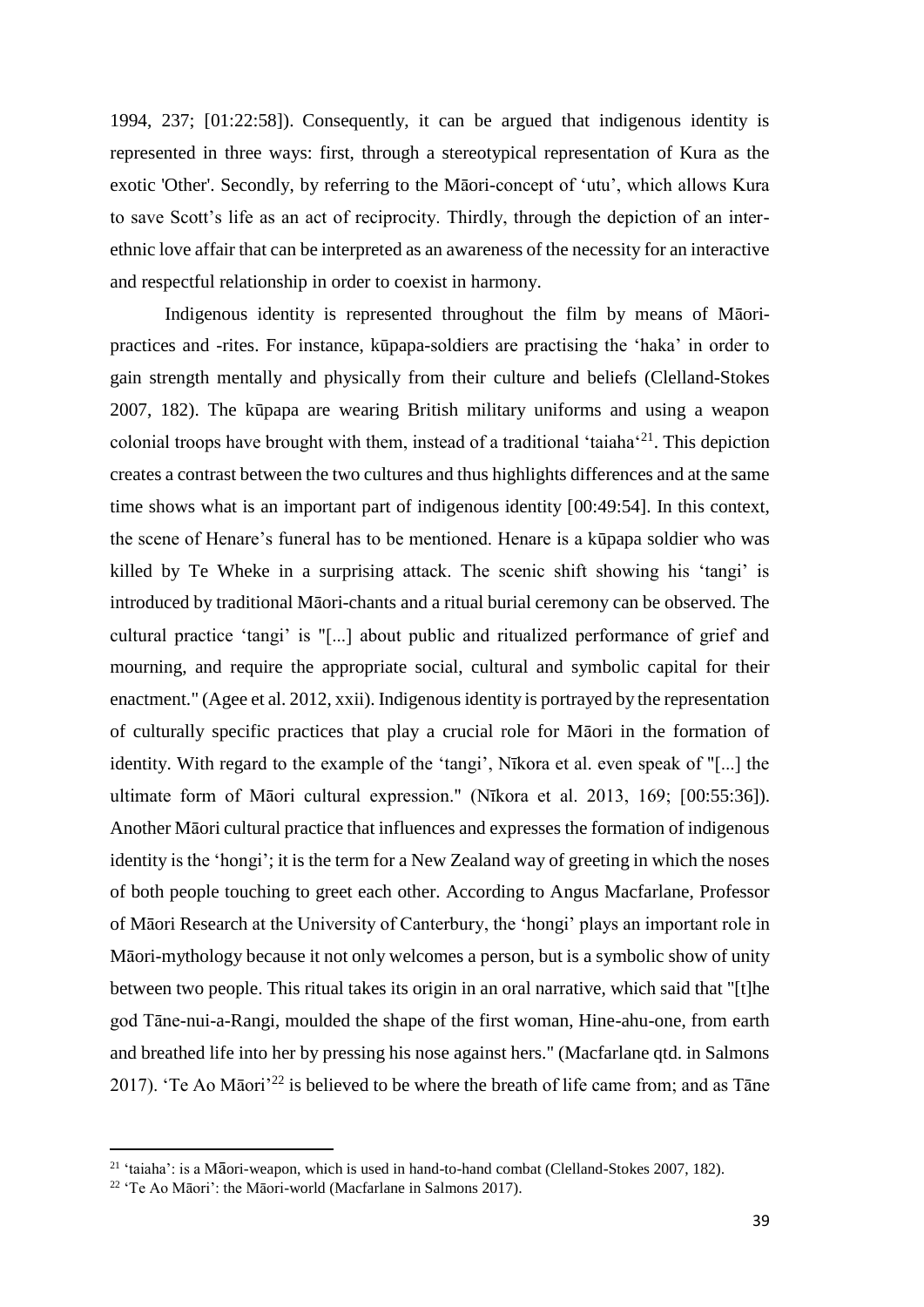is regarded to be the progenitor of the Māori-world, the 'hongi' represents an important ritual for the indigenous people of Aotearoa. The 'hongi' is not only a physical act of greeting but also a spiritual act, explains Te Hurinui Clarke, professor at the College of Education of the University of Canterbury (Clarke qtd. in Salmons 2017). *Utu*'s final scene shows a 'hongi' between Wiremu and Te Wheke after it had been revealed that they are brothers. Following the 'hongi', Te Wheke was shot by his brother to seek 'utu' and to restore balance and equity. This sequence is presented in a close-up shot to draw attention to the characters' facial expression and to emphasize their emotions and relationship (Ryan/Lenos 2012, 52). Both their noses and foreheads touch each other and their eyes are closed. This portrays an intimate moment between brothers who are emotionally connected through their indigenous culture. Te Wheke's execution is preceded by monologues and dialogues in 'Te Reo Māori'; as 'language' acts as an identifying feature within a cultural context, the use of Māori-language represents an expression of indigenous identity (Glaser 2003, 74). Wiremu tells Te Wheke that he should prepare a place for him when he reaches 'Hawaiki' [01:53:39]. 'Hawaiki', as the traditional Māori-place of origin and place to return after death, is part of the mythological origins of Māori-society and -history (Orbell 1985, 19). Through this final scene Murphy represents indigenous identity by addressing Māori-culture and its traditional practices and rites; further he uses Māori-language and makes reference to the mythological origins of Aotearoa's indigenous population in order to put an emphasis on the importance of indigenous identity.

*Mauri* was the first full-length New Zealand feature film drama by an indigenous woman. Merata Mita's film was released in 1988 and was entirely produced from a Māoriperspective<sup>23</sup>. Because of *Mauri*'s somehow radical indigenous perspective, it represents a key moment in New Zealand film history. Together with Barry Barclay's *Ngati* (1987) and *Once Were Warriors* (1994) by Lee Tamahori, Mita's first feature film (1988) confirmed the power of Māori-filmmakers and thus set the course for a new generation of New Zealand's 'Indigenous Cinema' (Babington 2007, 230f.).

<sup>23</sup> *Mauri*: Mauri: Overview (www.nzonscreen.com)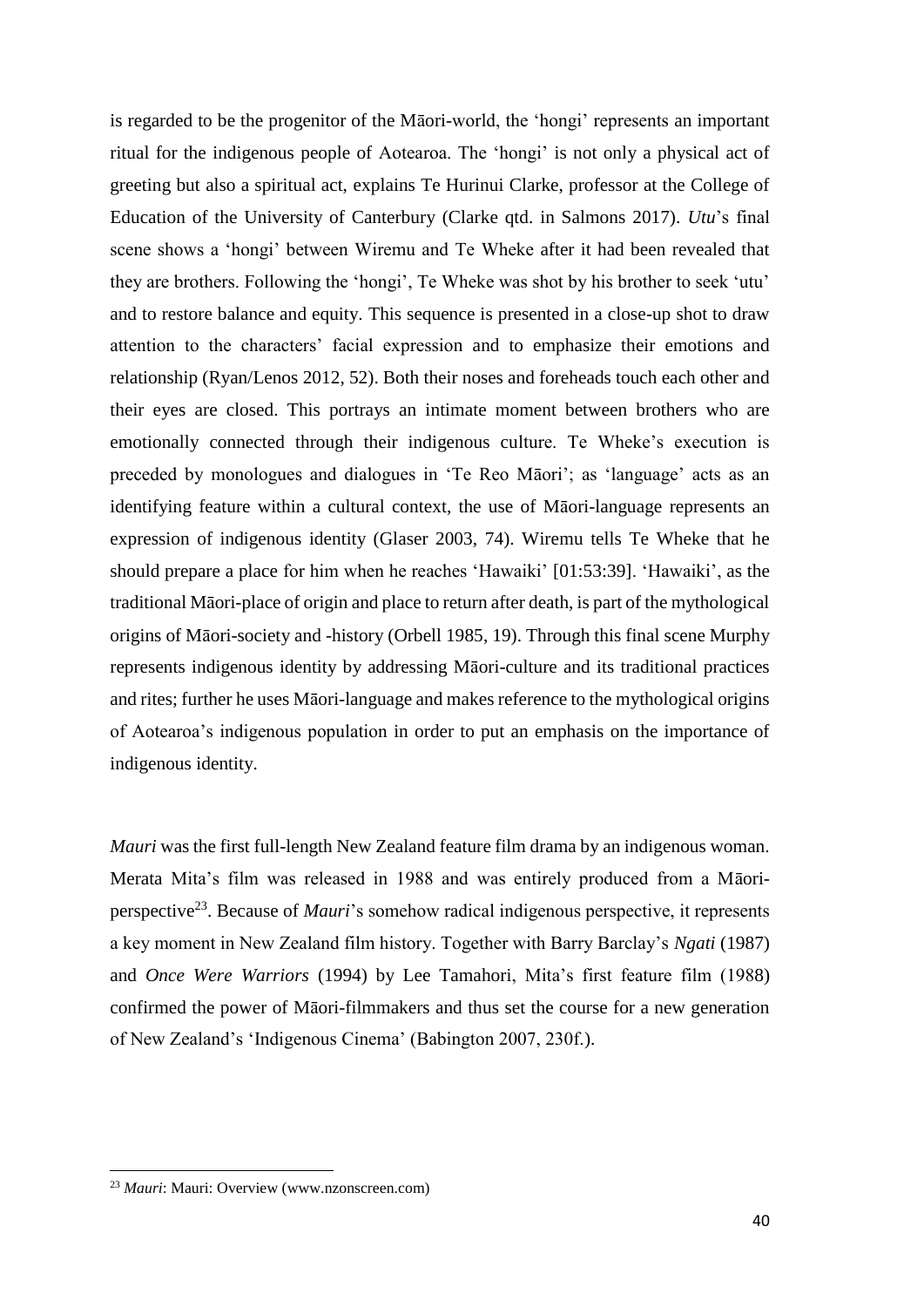*"I was fed up with film makers putting Māori under the microscope and misrepresenting them. [...] [they] rush to the Māori area without any inkling of understanding about the dynamics of that society, its history and culture."* (Mita qtd. in Mana 2002/2003, 32).

Through her documentaries *Bastion Point: Day 507* (1980) and *Patu!* (1983), Merata Mita was the first woman drawing attention to female directors in New Zealand. Before then, New Zealand's film industry had been dominated by men (Conrich/Davy 1997, 6). Both her documentaries and her feature film *Mauri* (1988) played an important role in the growing recognition of female filmmakers (Babington 2007, 179). Mita used her filmic works to address racism and the lack of understanding about 'Maoritanga' by Pākehā. She sought to tell Māori-stories without conforming to the pressure of representation in Eurocentric terms. Mita's unique artistic vision left a mark on global cinema (Gauthier 2012, 39f.).

*"As far as being radical, I only appear to be so because of the country's attitude towards women and Māori, and to anyone who holds a particular point of view."* (Mita qtd. in Mana 2002/2003, 31).

The 1970s/80s were a period of social protest leading to several changes in inter-ethnic relationships. This development had been accompanied by a change in representing Māori on screen. Aotearoa's indigenous people were no longer willing to remain a marginalized group in New Zealand society – neither in social, nor in medial terms (Thomas/Nīkora 1996, 235f.).

*"My interest in social issues is a consequence of the fact that ever since I can remember [...], I've actually been on a collision course with political and social reality in this country."* (Mita qtd. in Mana 2002/2003, 31).

Both *Bastion Point: Day 507* and *Patu!* can be interpreted as an act of protest against racism and social inequity (Murray 2008). Merata Mita's documentaries and *Mauri* (1988), as well as Barry Barclay's feature film *Ngati* (1987) played an important role in the way indigenous identity has been portrayed in film from then onwards in New Zealand. To this day she is regarded as a filmmaker who broke through barriers of race, class and gender in order to reveal mistakes and grievances in society (cf. *Merata: How Mum Decolonised the Screen* 2018). It can be argued that her films themselves make politics. Mita's intention had been to give the audience a realistic view of Aotearoa's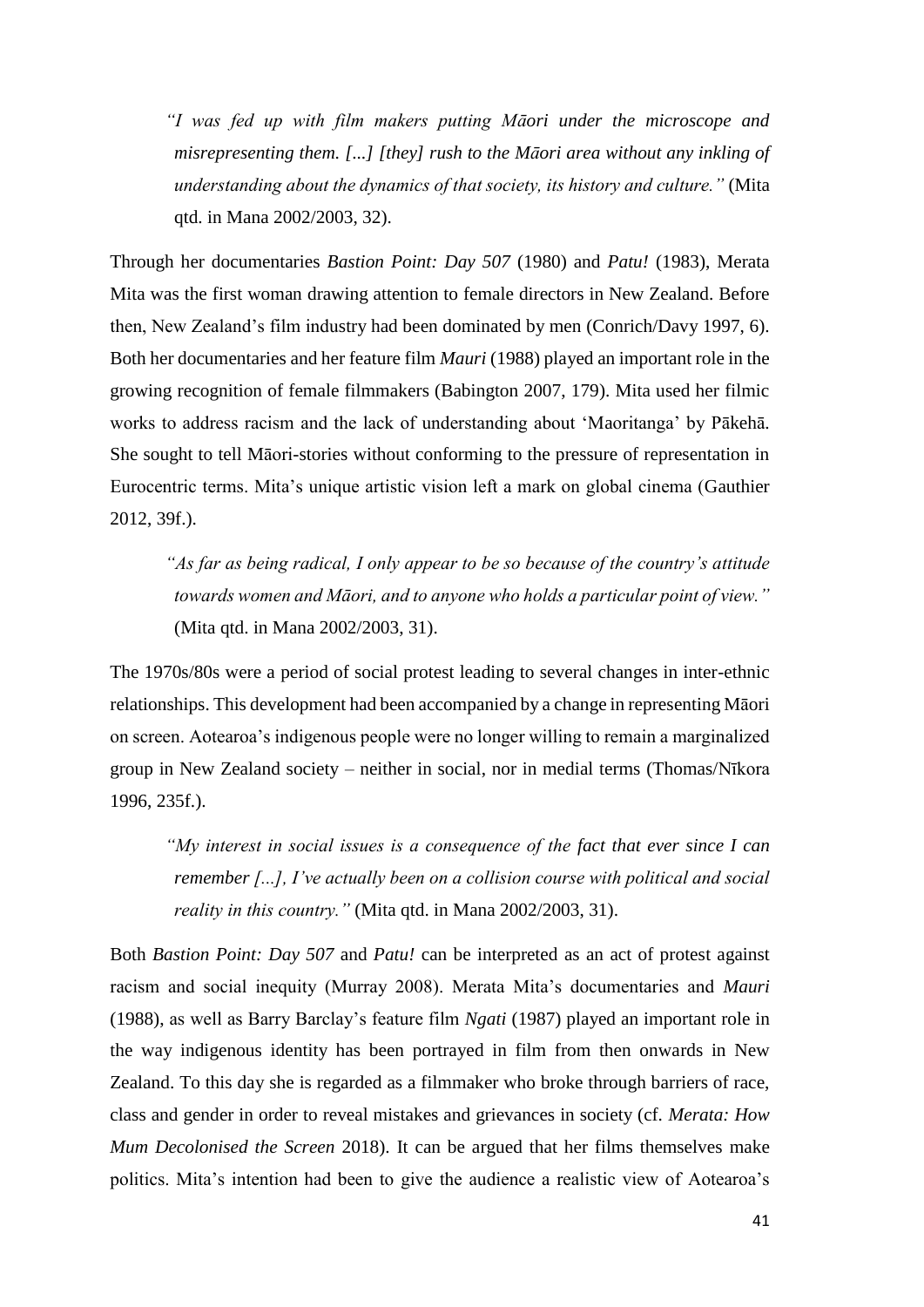indigenous people and culture. She intended to revise the medial image of Māori, which had been established within many years of misrepresentation through the dominant culture of the Pākehā. Mita used her films – such as *Mauri* – as a tool to change the stereotyped image about her people (Mita 1996, 49): "It became clear that Māori needed to be telling their own stories." (Mita qtd. in Mana 2002/2003, 32). She used her first feature film to give many young Māori the opportunity to participate in the production of film (the crew numbered 33 Māori and 20 Pākehā) in order to put an emphasis on the importance of the accuracy of the representation of indigenous people and the Māori way of life<sup>24</sup>. She dealt with issues around the life of New Zealand's indigenous people: Māorihistory, -land, -culture, -language and -identity. Mita's films focus on injustice and racism in the country. Through her films she addressed grievances and called for more respect, tolerance and diversity. In *Mauri* (1988) she combined Māori-tradition with -modernity (i.e.: speaking of the results of urbanization) and advocated a return to indigenous values in order to strengthen Māori-culture as an important part of one's indigenous identity (cf. *Merata: How Mum Decolonised the Screen* 2018). Mita acquired amateur actors in order to preserve a documentary style. The film was shot over a period of one year to adapt changing seasons of history to the course of the film. This gives the film an observational component similar to that of a documentary and emphasizes the importance of a realistic representation of Māori-people and their culture (Peters 2007, 111). The famous land rights activist Eva Rickard starred the protagonist 'Kara' in Mita's film (1988). Through her choice of actor, she supported Rickard's course of protest and located herself within New Zealand's political fabric of that time.

The female Māori-director describes her feature film as "a probing enquiry into Māori cultural concepts and a parable about the schizophrenic existence of so many Māori in Pākehā society." (Mita 1996, 49). *Mauri* tells the story of several characters facing the consequences resulting from European settlement. It illustrates the feeling of being torn apart between indigenous culture and western manner, which many Māori had to face as being the marginalized group within the dominant Pākehā-culture (ibid., 49). Mita's *Mauri* (1988) is concerned with issues of birthright, racism, indigenous identity, urbanization, relationship with land and the transmission of Māori-knowledge to the next generation in a rural community. It depicts the connection between birth, life, death and land covered by the Māori-concept of 'mauri' which is expressed in the film's title itself

<sup>24</sup> *Mauri*: Mauri: Overview (www.nzonscreen.com)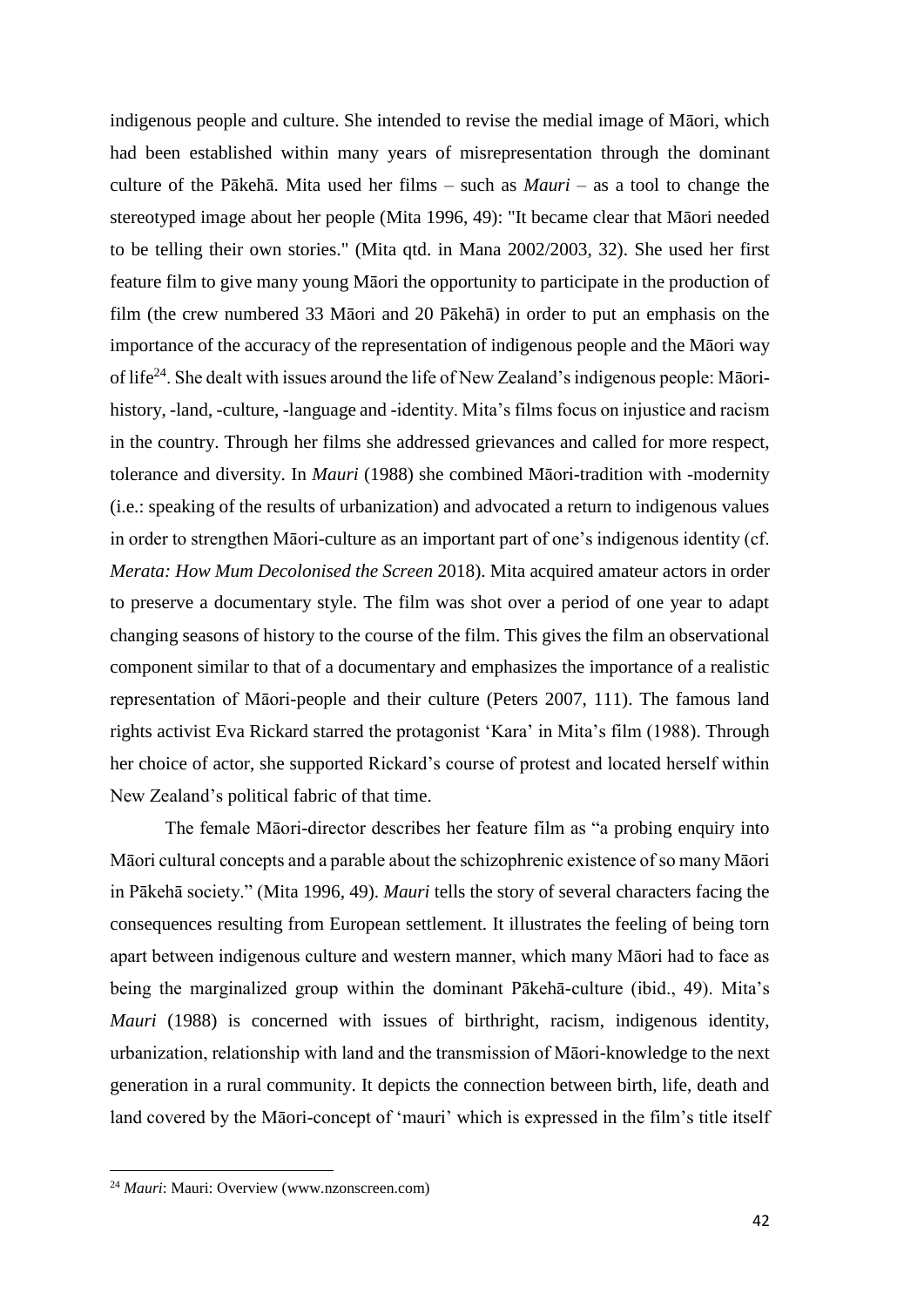and acts as the driving theme throughout the story. 'Mauri' can be understood as 'life force', which gives existence and holds together. Williams defines 'mauri' as "life principle" (Williams 1957, 197). A more thorough explanation is provided by Mead:

*"The mauri is the life force that is bound to an individual and represents the active force of life which enables the heart to beat, the blood to flow, food to be eaten and digested, energy to be expended, the limbs to move, the mind to think and have some control over body systems, and the personality of the person to be vibrant, expressive and impressive. When the mauri leaves the body the activating force of life comes to a dead stop. Life systems cease work and the mauri disappears."* (Mead 2003, 54).

The story of Mita's feature film is set in the 1950s in a small country town called Te Mata (fictional) on the East Coast of New Zealand's north island (DVD blurb). *Mauri* deals with cultural tensions, the importance of indigenous identity and changing ways of life. The story pivots on Paki (Anzac Wallace), a Māori-man haunted by his past. The reasons for his emotional and spiritual suffering are revealed at the end of the film. Rewi was involved in a bank-robbery and escaped from the police in order to avoid a conviction. On his run he picked up a hitchhiker and accidentally killed him in a car crash. He took over his identity to flee from the authorities. In order to make his impersonation more convincing, Paki wears the bone carving of the dead Rewi Rapana. He arrives in Te Mata and imposes as 'Rewi', who had not been at home for quite a while. Through steeling the dead Rewi's bone carving, Paki violated the 'tapu'<sup>25</sup> and is haunted by spirits as a punishment (Keown 2008, 202). Kara (Eva Rickard), who is held in great esteem in her tribe, is a spiritual healer and feels 'Rewi's' (formerly Paki) mental unease. Rewi loves the headstrong Māori-woman Ramari (Susan D. Ramari Paul) but cannot from a

 $\overline{a}$ 

<sup>&</sup>lt;sup>25</sup> 'tapu': is basically defined as "sacred, set apart"; and loosely as "taboo" (Keown 2008, 202).

It is the presence of a spiritual force emanating from creation; thus it is a sacred part of everything and touches every aspect of life (Gadiki 1982, 1).

Everything in life has 'tapu' (people, buildings, places, objects). The closer something is to creation along a continuum between coming-from-creation-reality-and-returning-to-creation, the greater the degree of 'tapu'. The proximity to creation means that 'tapu'-things are variously regarded as sacred, dangerous, polluting or restricted. 'Tapu' can be imposed or reduced by things rendered 'noa'. 'Noa' can be defined as "safe, touchable […] and free from tapu." (Ballara 2003, 76f.). It counteracts 'tapu' and has the ability to reduce, neutralize or convert 'tapu'. For example, if someone/-thing has too much 'tapu', it needs to be removed through things/persons/practices considered 'noa'. However, these concepts are still complementary: what is 'tapu' is not 'noa' and vice versa. The same thing can be 'tapu' in one context and 'noa' in the other (Metge 1976, 59). It controls interactions between entities and is necessary in society to function. (Gadiki 1982, 15; ibid. 1976, 58).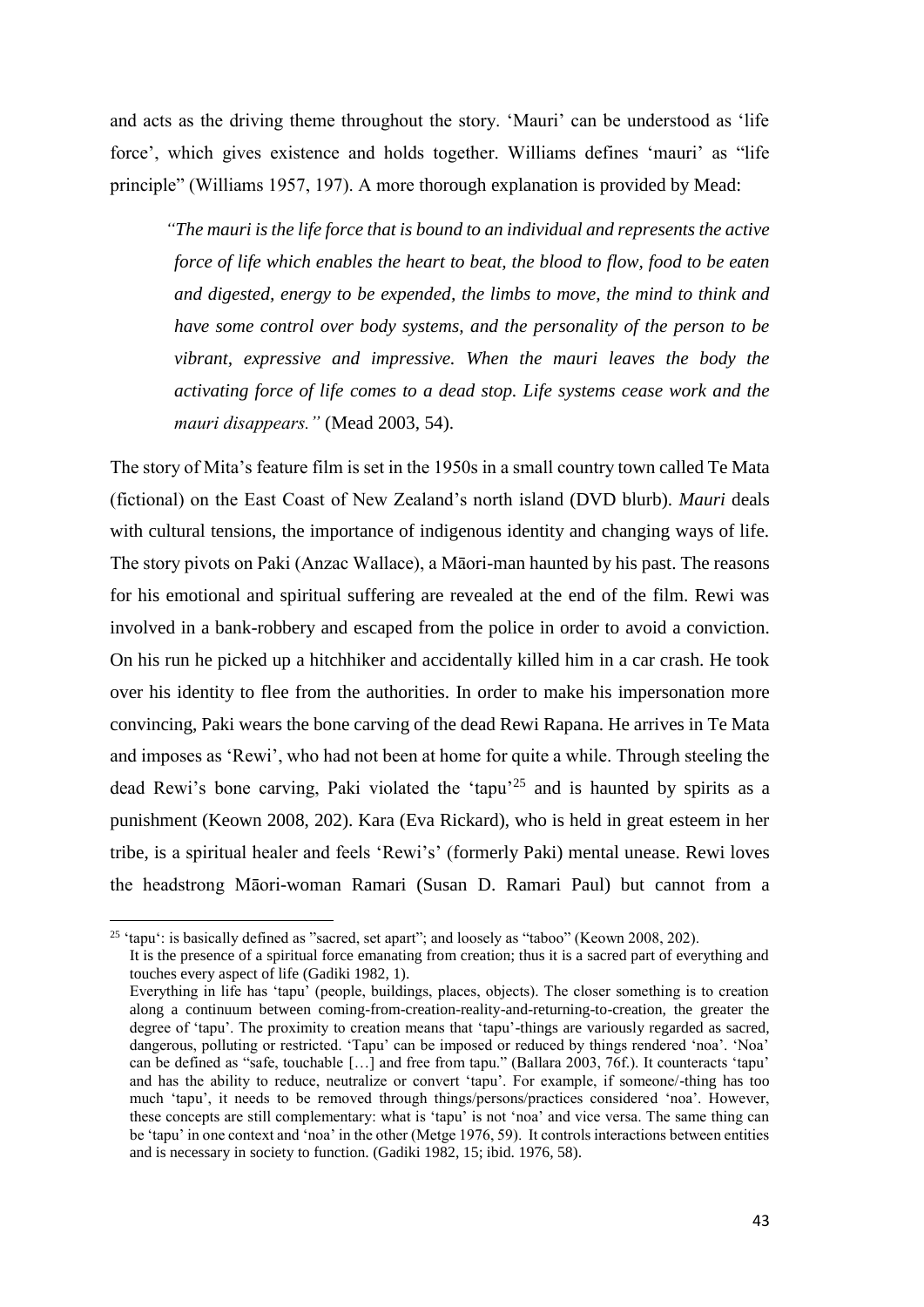relationship with her because he struggles with his identity and spirituality. Although Ramari faces rejection, she constantly tries to get through to 'Rewi'. However, they spend a night together and she gets pregnant. Young Awatea (Rangamarie Delamere) learns a lot of Māori-tradition and -culture through the stories about their people, land and traditions told by her grandmother Kara. Her uncle Willie Rapana (Willie Raana) moved to the city and is the head of a gang. He comes to the countryside visiting his family from time to time. Kara is suspicious about his gang members and tells him to be careful about whom he trusts. Willie gets shot by one of the gang members and buried on Māori-land. Mr. Semmens (Geoff Murphy) and his son Steve (James Heyward) are living within the community. Mr. Semmens owns some of the land that previously belonged to the Māori and wants to expel them from "his" land. His son Steve tries to bring him to reason but his father turns out to be insane and dies during the attempt of 'Rewi' calming him down at Steve's wedding. Ramari marries Steve because he loves her and he will take care for her and the baby. He is willing to integrate and return the land to the Māori (Babington 2007, 231). In the end Kara dies and 'Rewi' reclaims his spirituality and identity; in a symbolic act he apologizes to (the real) Rewi by throwing the bone carving he had taken from him into the ocean where the accident had occurred and surrendered to the police.

In *Mauri* (1988), Mita addressed Māori-history in order to illustrate the past in the context of the present (Peters 2007, 104). It can be claimed that she used the medium film to establish the idea of Māori-values offering a spiritual core to life in New Zealand. Further it can be said that representing the Māori-community as a unity bound together by their indigenous culture, puts an emphasis on both mutual respect and tolerance and evokes a positive association with values of the past. Therefore, Mita seemed to highlight the indigenous people's special connection to nature and land: "Aotearoa had two remarkable attributes. The first was commonly described as New Zealand's scenic attractions, the second was the Maori – and both were eminently photogenic." (Goldson/Smith 2008, 155).

The elder Kara embodies typical characteristics of Māori-culture. She receives a phone call to assist at a birth. The pregnant woman is kneeling on the floor and seems to trust Kara's experiences more than the doctor's knowledge. The Pākehā-doctor is standing by uselessly and appears to be irritated by the untypical birthing position and the elder's methods. When it comes to the 'whenua'<sup>26</sup>, Kara insist to cut it with a seashell because it

<sup>26</sup> 'whenua': means 'placenta', but also 'land' in 'Te Reo Māori' (Mead 2003, 269).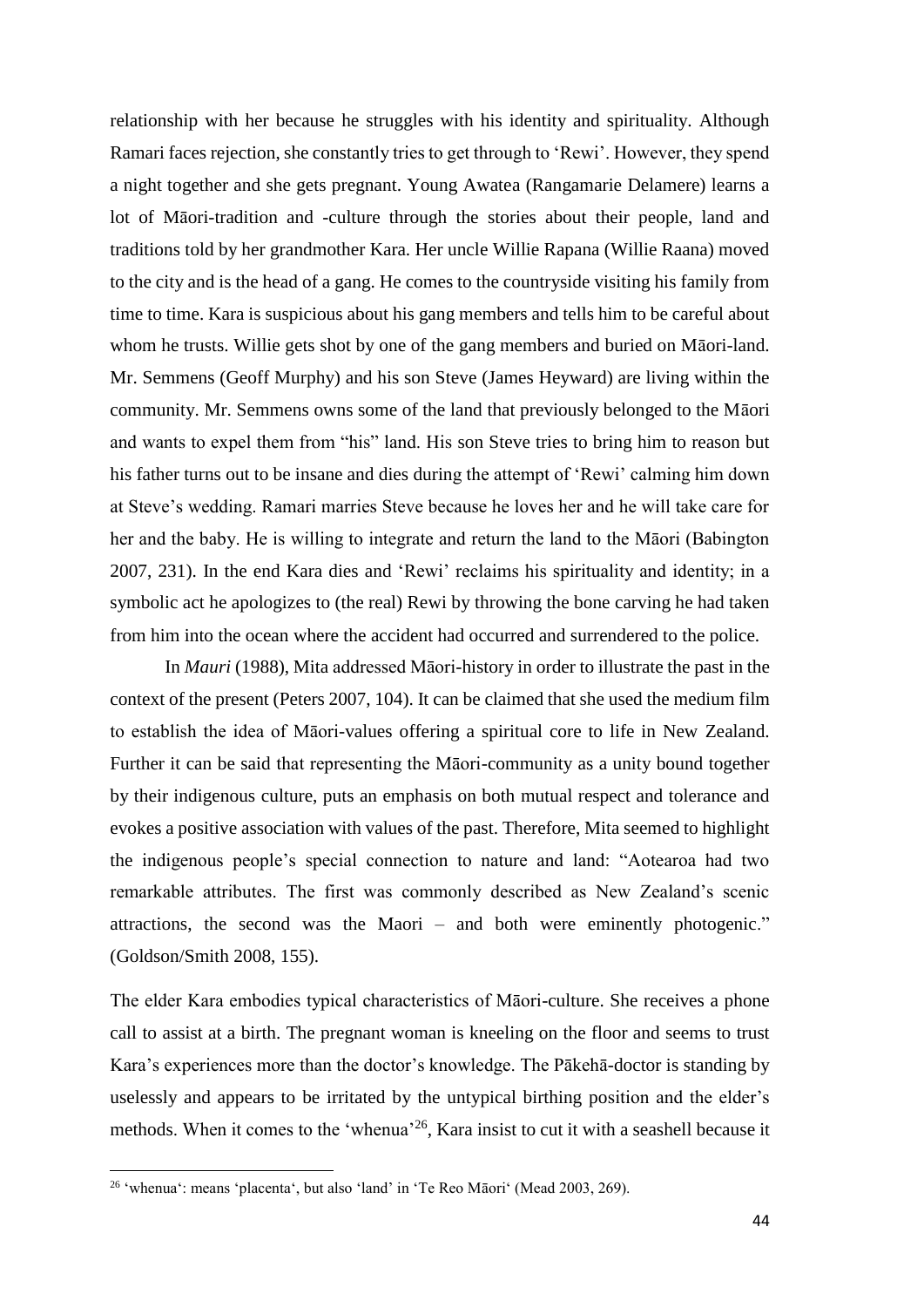has been part of their Māori-tradition for generations. She takes the placenta with her to take it back to nature in a ceremonial act because it is a practise that is linked to the notion of personal 'tapu'. The 'whenua' is very 'tapu' and has to be properly attended to (Mead 2003, 47ff.).

#### Kara: *"The afterbirth is part of us. It must go back to the land."* [00:02:18].

It can be argued that this scene is emphasizing the significance of Māori-tradition as being part of one's indigenous identity from the very beginning; which is incorporated into the broader concept of 'tikanga Māori' and the Māori-world view. The latter represents a framework of ideas and beliefs through which an individual interprets the world and interacts with it. "Māori worldview is holistic and cyclic.", which means that all things within a system (physical, social, spiritual, etc.) need to be in balance and cannot be determined as parts alone (Ka'ai/Higgins 2004, 13). Additionally, this scene can be interpreted as depicting the (cultural) distance between Māori and Pākehā. Especially in post-war times when lots of Māori were migrating to the cities, indigenous people were forced to deal with a policy of usurpation by Pākehā which dominated everyday life. The opening scene points to a lack of cross-cultural understanding within two different cultural realms of experience and hence represents indigenous identity by the portrayal of spiritual beliefs and cultural rituals through a Māori-elder and her special position within Māori-community (Murray 2008, 174f.). As some of the community members and Kara bury the afterbirth, the representation of what constitutes indigenous identity is highlighted by the camera-work [00:02:32]: close-up shots of Kara are used to emphasize her special position among the members of the Māori-community. At the same time, this shot enhances Kara's emotions as the focus is on her facial expression, which can be interpreted as her feeling a strong connection to spirituality as part of her indigenous culture (Ryan/Lenos 2012, 52). Furthermore, in this scene and others Mita uses long shots to portray New Zealand's landscape. Natural settings have been chosen to create a specific meaning within the context of the plot (ibid., 96): it can be claimed that by using long shots nature appears more powerful than the characters who are located in it and a feeling of harmony arises. The composition of landscape and people may highlight the importance and power of nature in Māori-culture; they are spiritually and traditionally connected to land, which constitutes a part of their indigenous identity. The alteration of long shots and close-up shots most likely intends to represent synergy between land and indigenous culture (ibid., 53ff.). Not only camera work but also the specific style of sound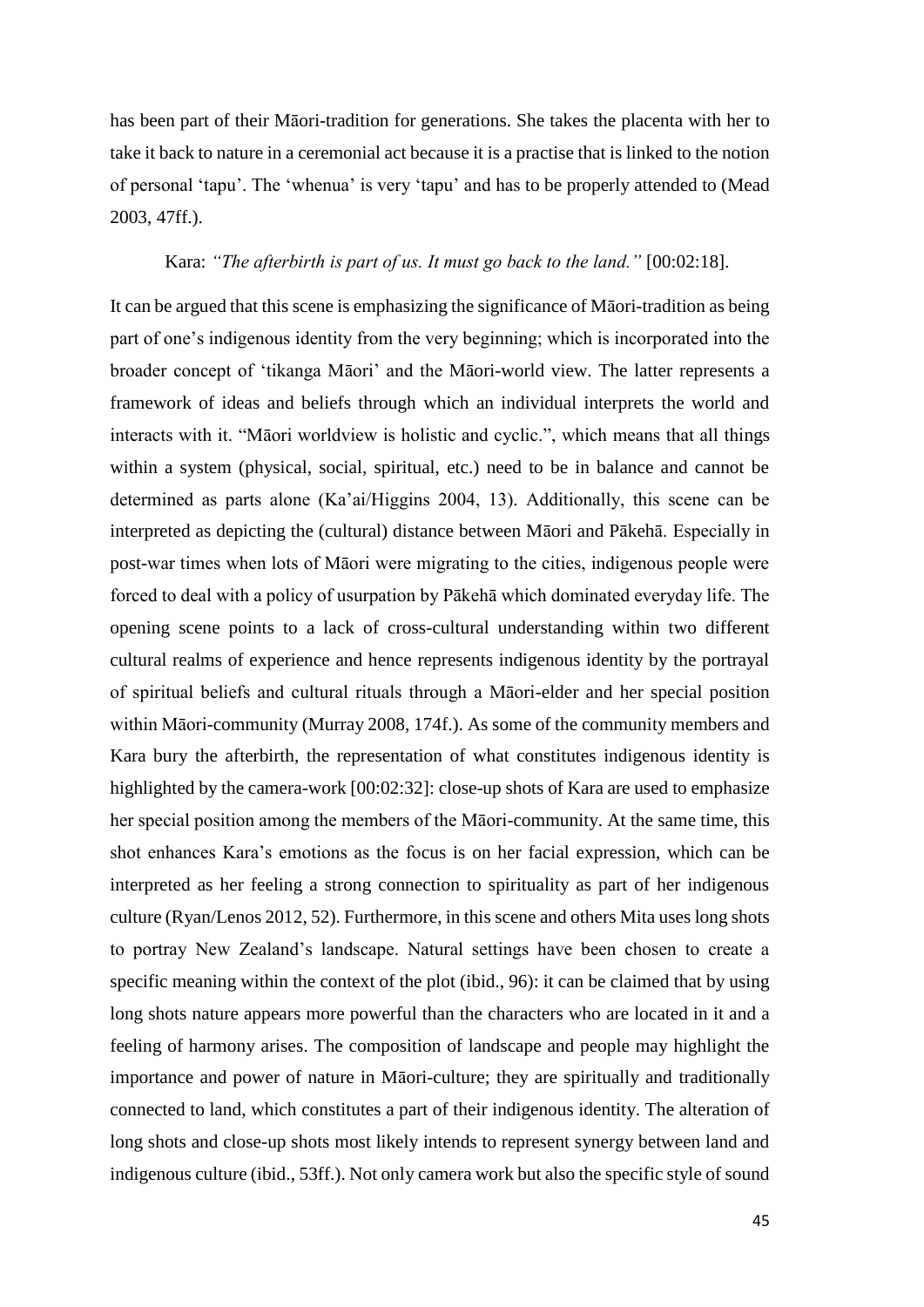represents a recurrent element that forces the audience to adopt the ideological argument addressed in *Mauri* (1988). The combination of traditional Māori-chant and alternating shots of nature and especially Kura as part of a group of Māori seems to evoke an impression of traditional habits of Aotearoa's indigenous people and simultaneously conveys a sense of mysticism and peace. It can further be argued that this kind of sound makes the viewers both emphasize and identify with the events depicted and conveys the feeling of 'tikanga Māori' being a harmonious interaction of several entities. Sound affects the audience to adopt the ideological argument of the film. These opening sequences about birth, land, tradition and spirituality give an impression of Māori-identity and illustrates the main points Mita's film deals with throughout the film.

Another characteristic which accentuates the representation of cultural values in Mauri, is the use of language (ibid., 111f.). It is noteworthy that a large amount of monologues and dialogues is spoken in 'Te Reo Māori' and not in English. Throughout the film particularly Kara but also some others speak in 'Te Reo Māori' and do not get subtitled. It can be said that this amount of untranslated language may signal the director's intention to represent the importance of preserving language as an important part of indigenous culture and identity. Language takes on a narrative function (Mikos 2008, 235f.); it acts as an identifying feature within cultural context and is an expression of indigenous identity (Glaser 2003, 74). At the same time, language can be used to present difference: the 'hui'<sup>27</sup> at the 'marae' portrays the cultural difference between Māori and Pākehā [00:55:30]. It reflects the traditional style of Māori-conversation. In contrast to Western cultures, Māori use the conversational style of high-context-communication. This is characterized by several facts: the recipient is at the centre of attention, many nonverbal signs are used and messages are transmitted indirectly, which makes reading between the lines a necessary condition to encode the message. Consequently, members who have been socialized in a high-context-communication-culture conceive the western conversational style of low-context-communication as being rude; as it seems that cultural competence is denied to the recipient. Vice versa: members of a low-contextcommunication-culture whose communication does not require a strong context-related interpretation, perceive this other style of communication as exhausting and inconvenient (Hall/Hall 1990, 23). This situation is depicted by a Pākehā-business man breaking with the 'marae'-protocol by leaving the 'hui'. According to habits in Māori-culture: the

<sup>&</sup>lt;sup>27</sup> 'hui': is a special sort of gathering, which properly takes place at the 'marae' and is open to everyone (Metge 1976, 246).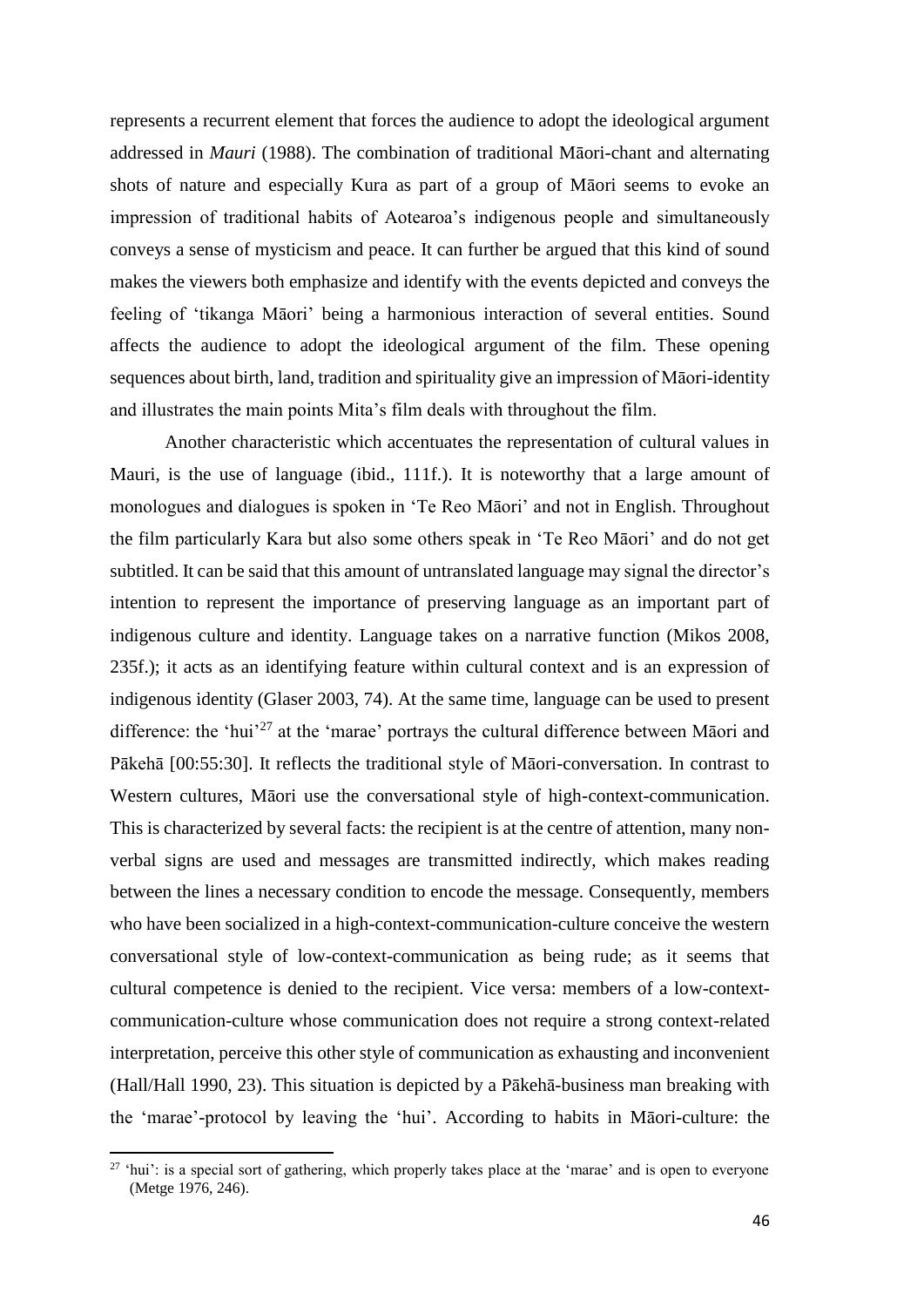course of this gathering is structured by several steps arranged in a specific order. Additionally, everyone have the opportunity to have their say, no matter how excessive and trivial it may seem (Barclay 1990, 14). It can be argued that this sequence represents the lack of understanding of indigenous traditions and the intolerance and indiscretion of Pākehā towards Māori-culture.

As mentioned previously, Mita addresses issues of land rights and racism in *Mauri* (1988). Pākehā only play marginal characters and are portrayed as insane and awkward. Old Mr. Semmens is illustrated as a white farmer who stages protest against Māori based on difference in race and dispute over land rights (e.g.: he imitates a scarecrow [00:28:25]). He wants to get them off his land and does not support the inter-racial marriage between his son Steve and the Māori-woman Ramari [00:46:15]. It can be noted that Mr. Semmes symbolizes the racist tendencies that prevailed within New Zealand society and that the Māori's dismay at the occupation and continued intrusion of the European population into Aotearoa (Martin/Edwards 1997, 138). The rather negative depiction of Pākehā can be seen as a counter-reaction to the common stereotypical portrayal of Māori in previous films. Unlike his father, Steve is not illustrated as being insane but his attempts to approach Ramari and the community seem obtrusive and stilted. For instance, he observes the burial of the whenua at close range, whereupon Ramari confronts him with his culturally inappropriate behaviour (Ramari: *"You were brought up here. You should know better!"* [00:04:30]). By creating the eccentric character Mr. Semmens in order to reverse the negative image of Māori in film, "[she] widens the interracial schism and inverts the power dynamics of the colonial specular encounter by making Pākehā the objects of critical scrutiny." (Keown 2008, 203). Thereby she seems to distance both cultures from each other and to highlight the importance of preserving indigenous identity.

The most obvious character representing indigenous identity is Kara. Wisdom and knowledge, which are indispensable characteristic to preserve the 'mauri', are embodied through the female elder (Martin/Edwards 1997, 138). This energy which binds and animates all things in the physical world gets presented through Kara's spiritual affinity. She seems to feel 'Rewi's' unease and struggle with his indigenous identity. It can be argued that Paki's character symbolically illustrates the director's conception of "the schizophrenic existence of [...] Māori in Pākehā society." (Mita 1996, 49). Figuratively, he seems to portray an identity which needs to subordinate itself to the dominance of another. Paki's misery is a fundamental one: he loses his identity and leads an unhappy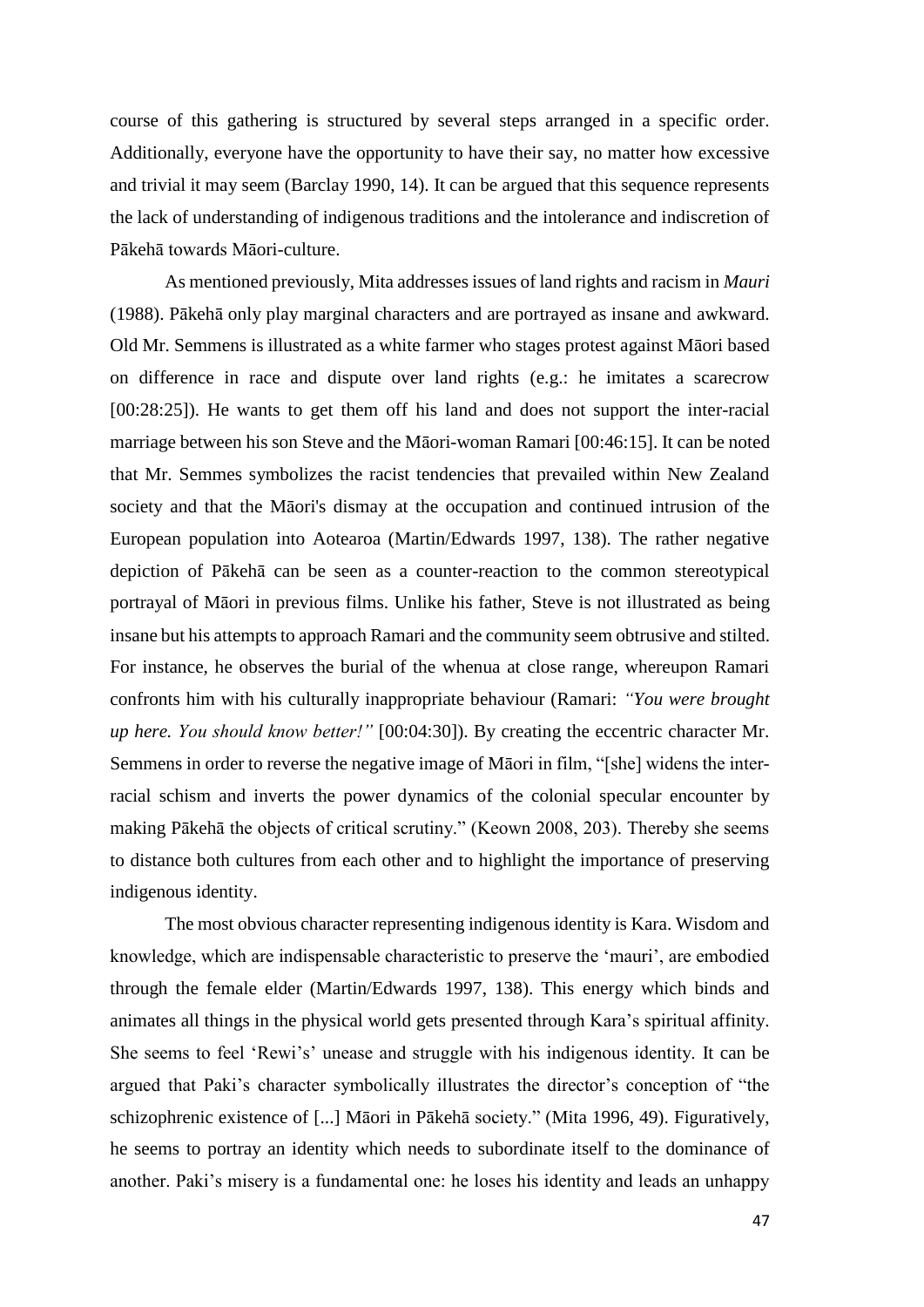life for breaching the Māori-concept 'tapu'. His suffering ceases when he returns to the scene of the accident and asks for forgiveness; in a symbolic act, Paki returns the necklace. Therein, he returns to the values and norms anchored in his culture; he found his way back to his indigenous roots and freed himself from the burdens imposed on him [01:28:56]. The reasons for his suffering are portrayed in flashbacks close to the end of the film (Prommer 2016, 58). Through editing several scenes can be combined to link cause and consequence. Combining shots and images suggests ideas and maintains the continuity of the story. Using flashbacks makes Paki/'Rewi' appear in the course of his transformation. The editing deepens our understanding of the cause of his dilemma and keeps the audience in suspense until the end of the film. Mita uses flashbacks to bridge time, place and action in order to reveal information about 'Paki'/'Rewi' [01:18:11]. Thereby she offers an explanation to the audience: the narrative does not allow to understand 'Rewi's' behaviour until it is revealed in flashbacks that 'Rewi' is actually 'Paki' and that the reason for his misery is him struggling with his identity. Thus, it can be argued that the director uses editing to shape the viewer's perception of 'Rewi' and create tension throughout the film in order to emphasize the severity of identity loss (Ryan/Lenos 2012, 75ff.). It seems as if Kara is aware of him not being (the real) Rewi but instead of confronting him with her suspicion, she seems to point him into the right direction but wisely lets time pass to unburden himself. Kara helps him getting back to his indigenous roots in order to gain strength from Māori-culture to ease his emotional and mental pain.

Awatea to Kara: *"Here's uncle Rewi, Nan."* Kara (in a dying condition): *"No."* 'Rewi'/Paki: *"I'm not Rewi Rapana."* [01:17:10].

 $\overline{\phantom{a}}$ 

It can also be noted that Kara foresees Willie's fate. Willie left the rural community to live in the city and became the head of a gang. As he comes to visit her, he brings his gang members with him and Kara seems to know that something is wrong. She warns him to be careful whom to trust. She tells him stories of his childhood to probably try to convince him to return to the Māori-community and gives him a 'hei-tiki'<sup>28</sup> which is supposed to protect him [00:36:50]. At the time he gets shot by a gang member, she seems to sense this tragedy, too. This is indicated and symbolized by a ticking clock standing on

<sup>&</sup>lt;sup>28</sup> 'hei-tiki': necklace with pendant. It goes back to 'Tiki', who – according to some legends – was the first man to be created. This image is symbolic of protection and ancestors (Gemori 2018, 79).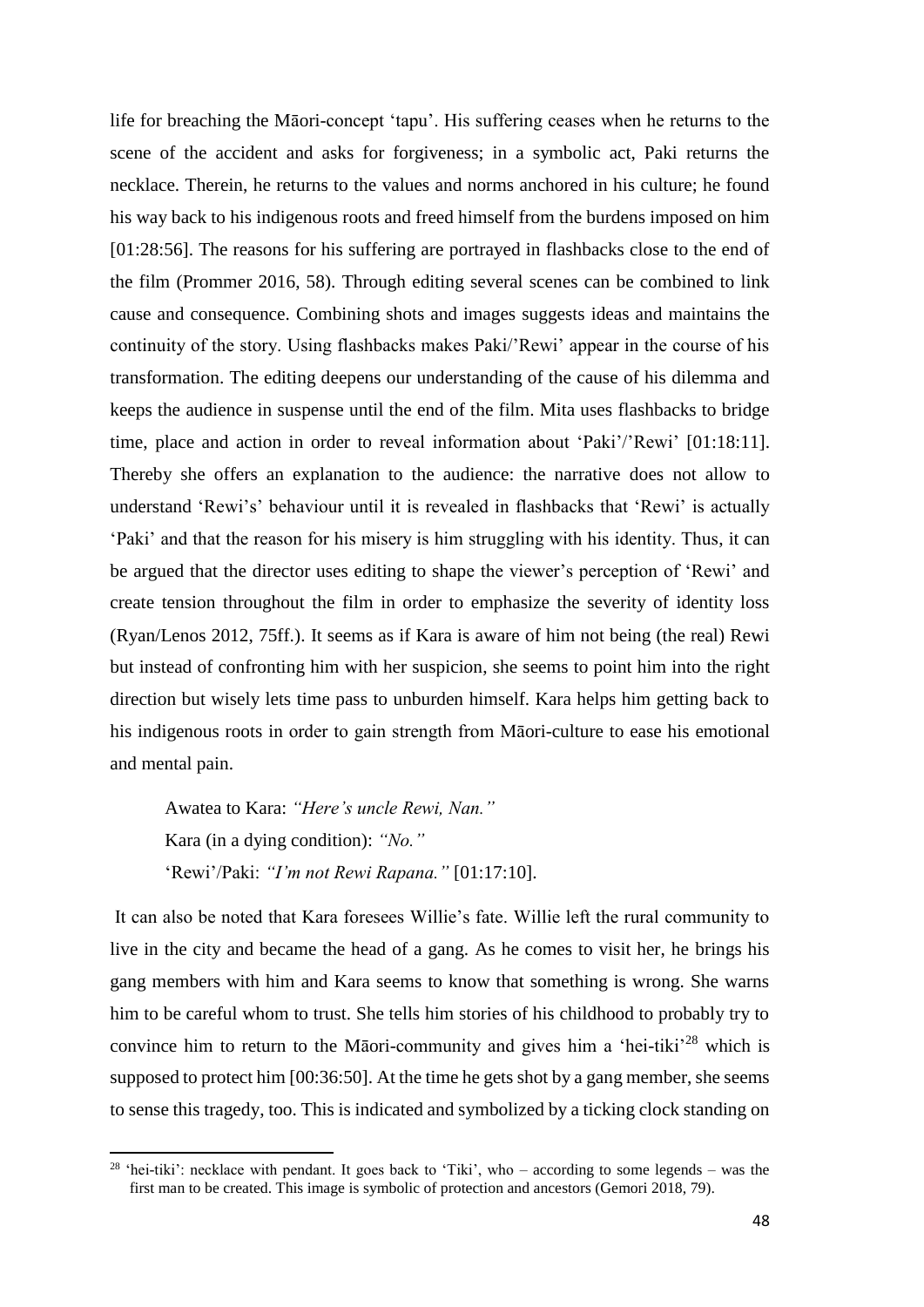a shelf in Kara's kitchen. At his visit, Kara tells Willi that his father gave this clock to his mother the day Willi was born and it will not stop running until his heart stops beating. In this scene Kara is sleeping in a chair in her cottage and gives the impression of struggling with something she dreams while the audience can hear the clock ticking. This uneasy atmosphere foreshadows a tragic sequence following and is emphasized by stormy weather and gritty non-diegetic sound (Ryan/Lenos 2012, 111). The cause of Kara's anxiety is explained to the audience by connecting two sequences through editing. Mita combines the scene presenting Willie's death in the city with the scene showing Kara's inner struggle in the countryside and ends her struggle by the breaking of a window and the clock stopping to tick [00:40:05]. The director switches between those scenes to connect cause and consequence. It can be argued, that she contrasts the image of the rural area with the urban city and thereby symbolically emphasized the downsides of urbanization many Māori had to face: lots of indigenous people lost their identity and culture and slipped into a vicious circle of unemployment and increased violence (King 2003, 440ff.). It can be interpreted that Kara is represented as the 'cultural authentic' opposed to Willie as the 'cultural degenerate' in order to represent indigenous identity and the consequences of its loss. The negative portrayal of Willie automatically leads to a positive association with values Kara embodies. It can further be noted that this scene highlights Kara's spirituality and the importance of the rural environment for Māoriculture and -identity. This cause-effect editing creates contrast and, thus, implies a moral purpose (Ryan/Lenos 2012, 75).

Whereas 'Rewi' and Willie are used to illustrate problems Māori are forced to deal with in post-colonial times, the young girl Awatea embodies hope to overcome such issues. Through Awatea, Mita seems to highlight the importance of passing down Māoriknowledge and cultural awareness to the younger generation as part preserving indigenous identity. This portrayal restores optimism in times of change and associates Awatea with an increasing cultural assurance in a restrictive society (Babington 2007, 193). Kara hands down her knowledge and skills to Awatea to provide a basis for a collective identity in order to save Māori-culture for future generations. Thus, Awatea represents the recipient of the community's cultural knowledge and impersonates a guardian for the future. However, using a Māori-solution to Māori-problems stresses the ability of the community to come along with its own affairs by making recourse to the values of their culture (Murray 2008, 175f.). Close to the beginning of the film the meaning of 'Hawaiki' and gets explained to Awatea by Kara.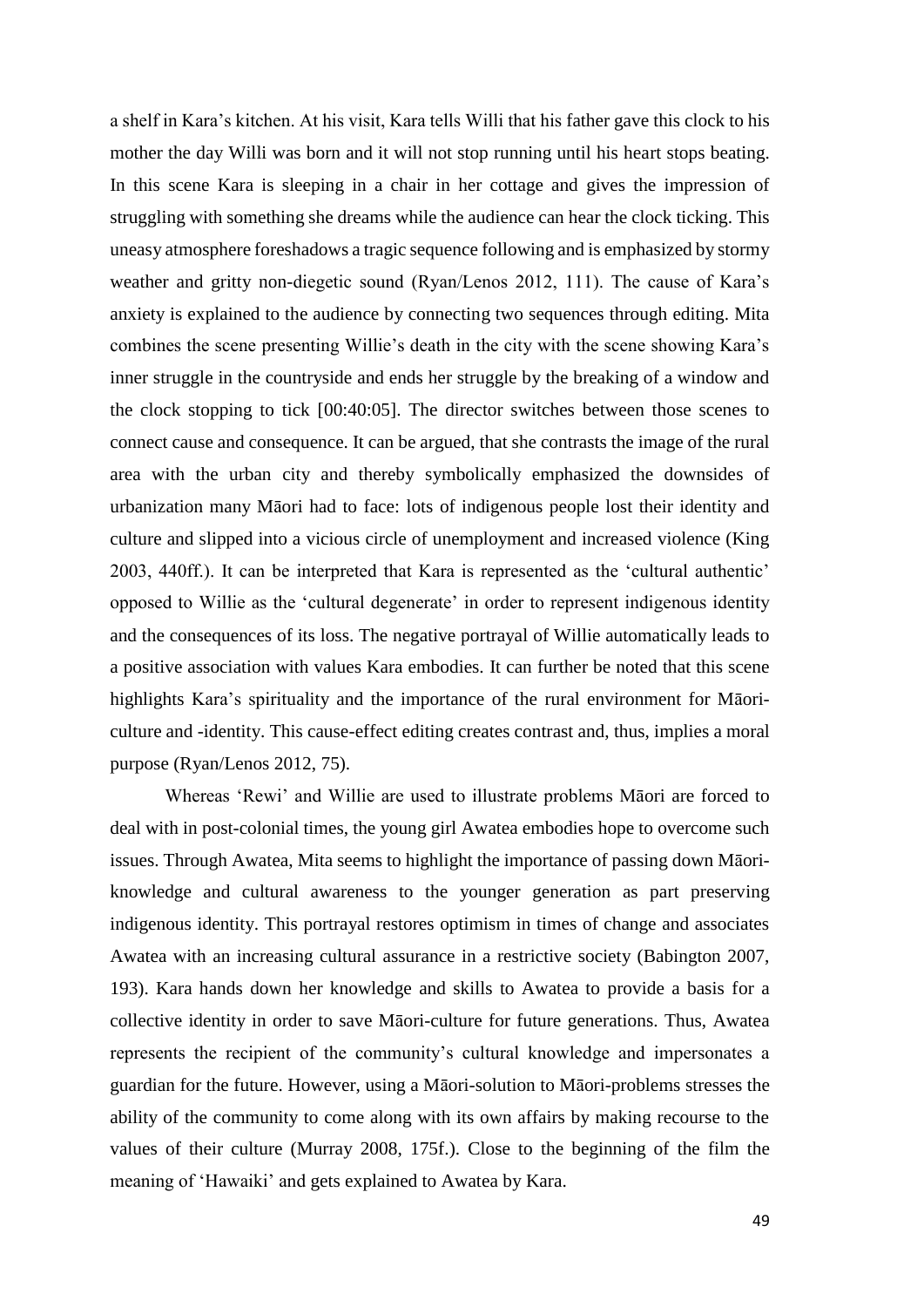Awatea to Kara: *"Is going to Hawaiki the same as dying?"* Kara: *"Yes, that's what the Pākehā calls it.* [00:14:00]

Thus, the overall topic (i.e.: 'mauri') and the film's driving theme gets introduced and represented by a white heron flying over New Zealand's North Coast. Its flight is accompanied by a recurrent sound-pattern of harmonic melodies each time the white heron can be seen on screen. Sound acts an identifying feature (Ryan/Lenos 2012, 110f.; [00:14:22]. In Māori-mythology the 'kōtuku'<sup>29</sup> is significant: it guided the god Tāne to three baskets of knowledge. Tāne separated the Sky (Rangi) and Earth (Papa) to create the world of light. With three baskets of knowledge from the sky, he returned to the earth and created humankind. The white heron stands for grace, beauty and uniqueness and is some kind of a messenger between the spiritual world and earth; it symbolizes the connection between life and the afterlife (C. 1990). This motive is taken up again at the end of the film when Kara dies – and the white heron returns. In a long shot the flight over the land of the ancestors is shown. Awatea is depicted waving behind her grandmother's 'mauri' symbolized by the 'kōtuku'. This sequence is presented to the audience from the point of view of Kara's 'mauri', i.e. from the perspective of the heron, which allegorically represents the return of her 'mauri' to 'Hawaiki' [01:32:41]. This scene illustrates the power of nature and connects it to the idea of freedom and lightness (Ryan/Lenos 2012, 53). 'Kara' looks down to her land through the eyes of the white 'kōtuku' where she leaves her granddaughter behind. Before her death she tried to transmit knowledge and values to her and thus stresses the importance of preserving what constitutes indigenous identity for future generations. The analogy between the flight of the heron and Kara's 'mauri' leaving her body is represented by sound. The sequences are accompanied by the recurrent sound-pattern plus typical Māori-chant, which make them appear more mystical and emphasizes spirituality as a part of indigenous belief. It can be claimed that these images refer to the spiritual bond between Kara and Awatea and define their relationship as existing far from material life (Peters 2007, 111). Further, it can be argued that by picking up on the image of the white 'kōtuku' again, the director brings her thematic focus to full circle. The issues of racism, land rights, urbanization and indigenous identity run like a continuous thread throughout the film. Likewise does the representation of the Māori-concept 'mauri' by starting the film with birth and ending it with death. The flight of the bird can be interpreted as an allegorical representation of

<sup>&</sup>lt;sup>29</sup> 'kōtuku': is the Māori-word for white heron (Peters 2007, 113).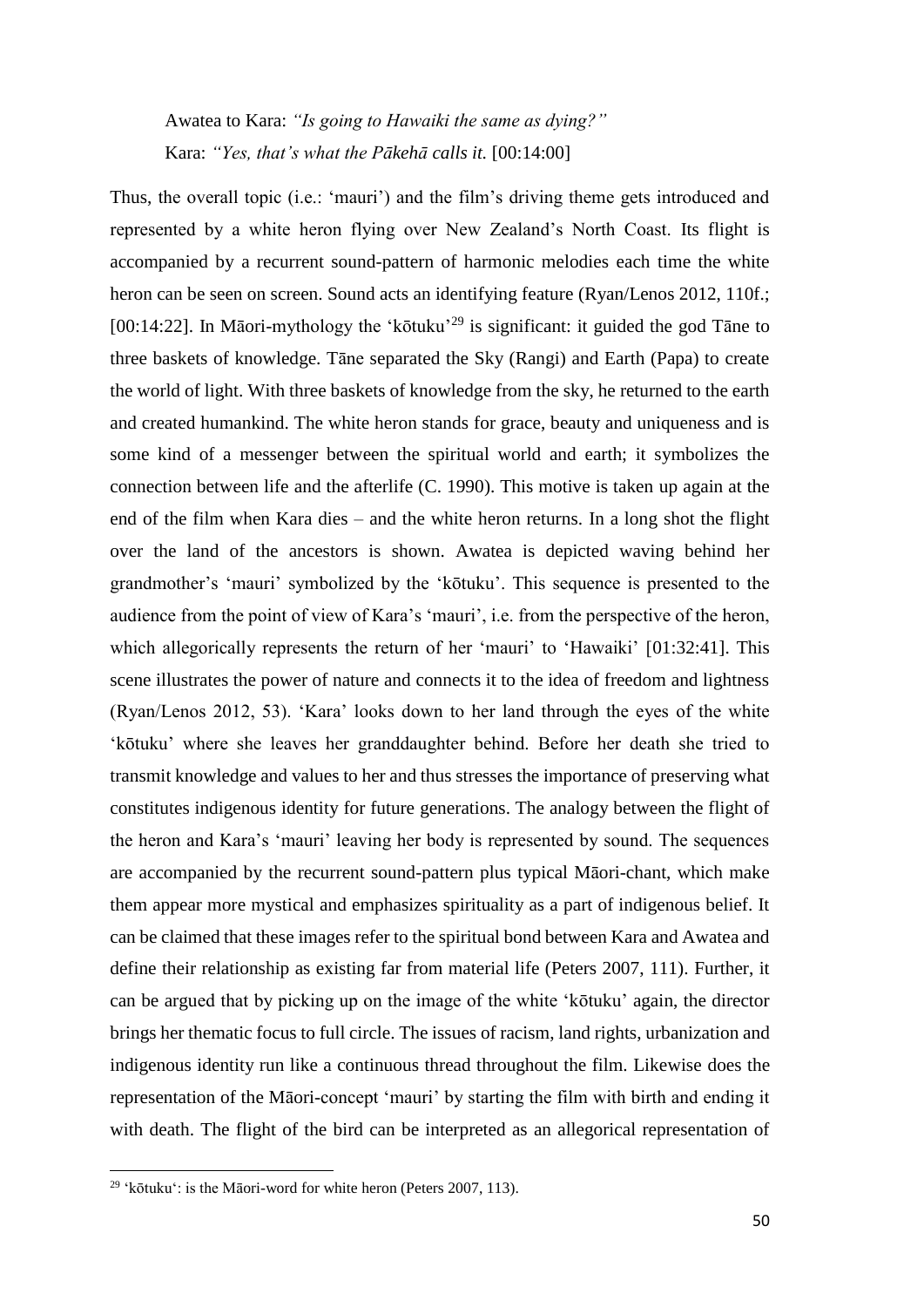Mita's argument for the necessity of breaking free of colonial repression and asserting to one's true Māori-identity in order to ever gain real freedom (Mita 1996, 49).

In sum, the Māori-director's feature film represents the importance of cultural values and concepts (such as 'mauri') in times of post-colonialism and illustrates outlines of Māori-community that contain challenges to the social and cultural formation of Pākehā-society. Mita places issues of Māori-identity at the centre of *Mauri*'s respective narratives (Murray 2008, 174f.). Especially the female characters in the film are illustrating stability in times of land loss, cultural displacement and the break-up of rural communities through exodus to the city. They gained strength through their bonds to Māori-culture and indigenous identity (Babington 2007, 231f.).

*"MAURI starts with birth, ends with death, and is about life."* (DVD blurb).

A comparison between Geoff Murphy's *Utu* (1983) and Merata Mita's *Mauri* (1988) – taking into account socio-cultural conditions at the time of their release – reveals various similarities but also differences in their representation of indigenous identity.

Both films were shot at a time of cultural change within New Zealand's society. Since the end of the 1960s, the following years were marked by political unrest through Māori who wanted to draw attention to the existing racism and injustice against Aotearoa's indigenous population by means of several protest actions. The 1970s and 1980s went down in history as the so-called 'Māori-Renaissance'. Due to the political and social unequal treatment of Māori and Pākehā, a cultural movement emerged that advocated equal rights for all residents of New Zealand and focused on the revival of Māori-culture and the regaining of indigenous identity. This movement can be seen as a reactionary movement to years of discriminatory treatment that was triggered by certain developments within culture and society; the 'Māori-Renaissance' found expression in various forms of art (e.g.: film, literature, arts). With the help of the media, grievances and demands were brought to the fore and measures were taken to make New Zealand a country with bicultural character. For instance, the transformation towards a bicultural nation had been promoted within New Zealand's health system as a desirable objective (Durie 1994, 99). 'Te Reo Māori' has been one of the nation's official languages and has been recognised as a pre-school subject to support bicultural education. Language is an important part of identity formation within cultural context; Māori-language represents an expression of indigenous identity. After a long period of socio-political assimilation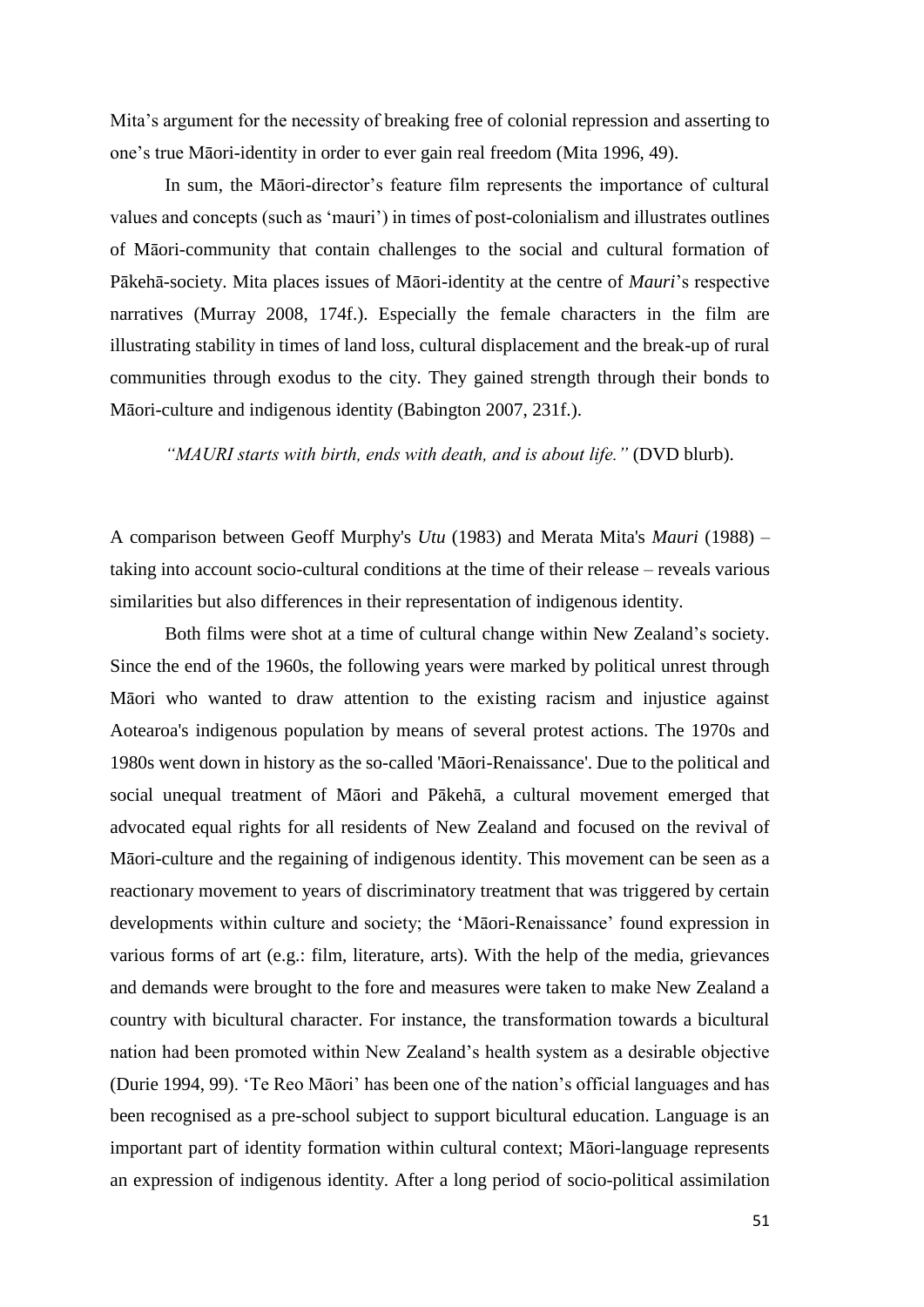by the colonial power of the British Pākehā, the indigenous population was constrained to integrate into Pākehā-society, which turned out to be another form of assimilation policy. As a result of urbanization, many Māori lost their indigenous identity and connection to their cultural roots. In most cases integration remained unsuccessful and led to the isolation of Māori. Many of them ended up in expelled Māori-communities in suburbs, characterized by unemployment and violence. Due to constant criticism of their norms and values by Pākehā representing the dominant culture in society, many Māori lost their cultural identity. The sense of loss resulted in a counter-reaction and led to a return to one's own culture and a revival of identity. This movement found a voice in society through films by Pākehā- and – for the first time – by Māori-directors. Both Murphy's *Utu* and Mita's *Mauri* serve as examples of the resurgence of Māori-culture within a society dominated by Pākehā.

A similarity that can be found in both films are the topics they deal with: the projection of current racial tensions, issues about land, birth right, Māori-culture and indigenous identity. *Utu* and *Mauri* are both named after Māori-concepts which can be recognized as driving forces throughout each of the films. Thus they emphasize the importance of Māori-concepts for indigenous culture and identity. Murphy and Mita focus on the accurate representation of traditional rites, clarify the complexity of the concepts and relate them to traditional beliefs. 'Te Reo Māori' as a complement to monologues and dialogues in English can be recognised in each of the films. One difference, however, is that in *Mauri* conversations in 'Te Reo Māori' are sometimes not subtitled, i.e. not translated at all [e.g.: 00:13:28]. Language assumes a narrative function and generates meaning; language acts as an identity feature that experiences a somewhat greater significance in Mita's *Mauri* than in Murphy's *Utu*. Another common feature is the depiction of an inter-racial relationship. Whereas in *Utu* the inter-ethnic love affair tragically ends because Kura gets killed, the inter-racial marriage in *Mauri* is followed by the couple expecting a baby. Both films argue for strengthening the cultural nation and depict indigenous identity as positive and desirable. They represent the recognition and celebration of Māori-culture and -identity as an important component for harmonious coexistence within New Zealand's society.

Differences between the films can be found regarding their narrative structures: both dialogues and monologues, as well as, the increased use of non-verbal signs in Mita's *Mauri* correspond to the style of high-context communication; whereas *Utu* follows a typically western, linear narrative structure through the use of low-context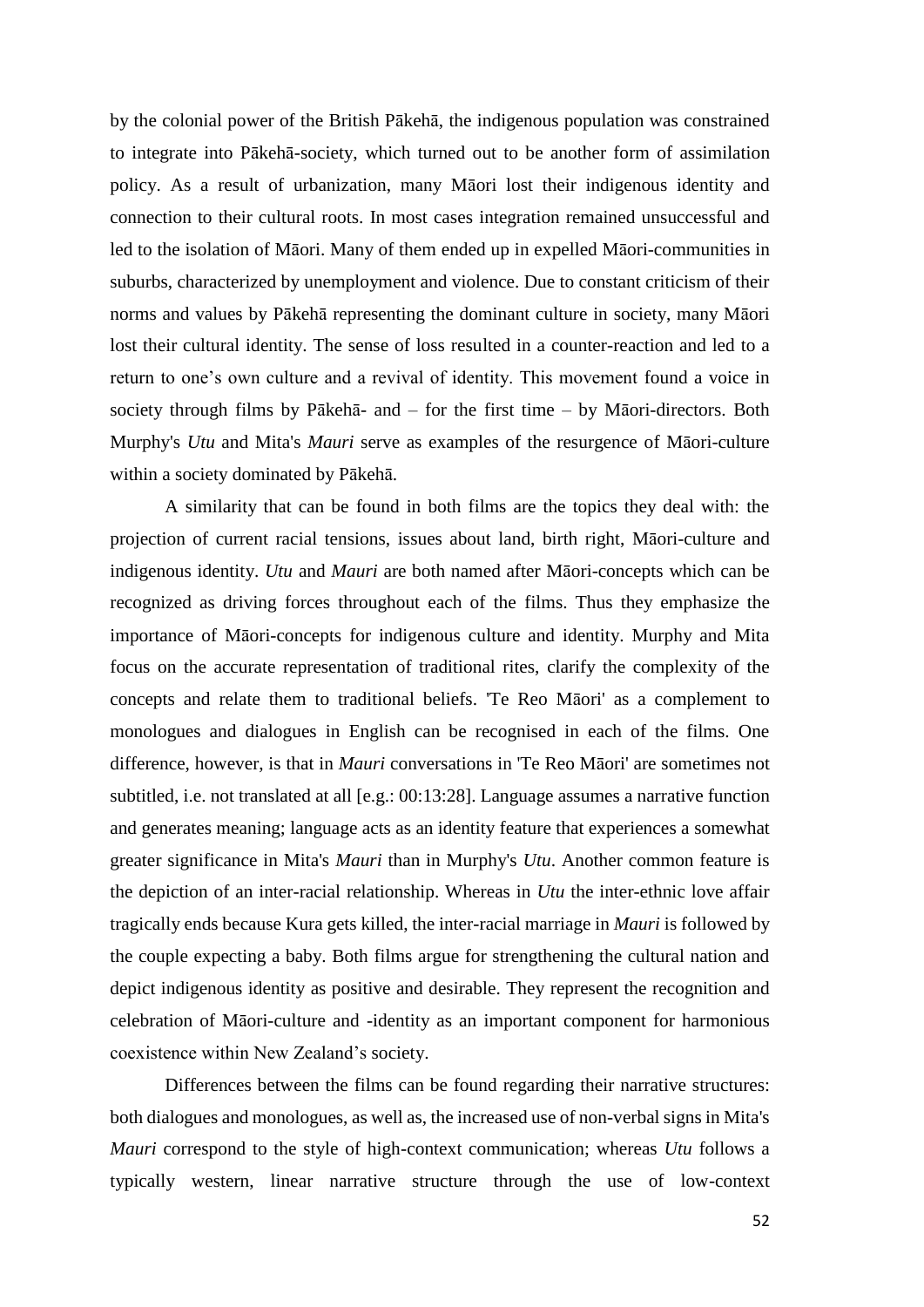communication (Martin/Edwards 1997, 138). *Utu* shows strong affinities to the American Western and is regarded the NZ-equivalent of the genre of American Western (Harris 1990, 37ff.). It is striking that Mita is consistently portraying Māori in a positive way; neither Willie, who is the head of a gang, nor Paki/'Rewi', who fails to entirely fit into the Māori-community, are depicted negatively. Additionally, Pākehā are hardly visible in *Mauri*. In a few cases where they can be seen, they function as marginal figures, illustrated as rather unpleasant characters. In contrast, Murphy's *Utu* often features stereotypical images of Māori. Especially Te Wheke is portrayed as a Māori-anti-hero and corresponds to the clichéd illustration of a barbarian savage. He is defined as the racial 'Other'.

However, it cannot simply be assumed that *Mauri* is pursuing a realistic depiction of the indigenous population and *Utu* seem to simply stereotyping Māori. Otherwise, it could be concluded that Murphy's portrayal of indigenous identity is in line with almost all images of Māori previously represented by Pākehā-filmmakers; the 'Māori-Renaissance' would have had no effect on Murphy's representation of the indigenous population. To the contrary, Murphy intends to pave the way for a bicultural approach by creating extremes that he eliminates throughout the film. At one end of the cultural continuum is Colonel Elliot, who is illustrated as pompous, effeminate, classist and racist. His only interest is to exploit the Māori and keep them under control. On the other end, there is Te Wheke, who has become obsessed and bloodthirsty throughout the film. The aggressiveness he comes to embody is targeted not only against the British army but also against other Māori and women. Both extremes are eliminated by Wiremu in the course of the film. He harmoniously combines the qualities most admirable both in Europeans (cultivation) and Māori (spirituality) and at the same time extirpates embodiments of qualities that are the most undesirable in Europeans (i.e. Colonel Elliot's effeminate cruelty) and in Māori (i.e. Te Wheke's homicidal aggressiveness). Summarily, Wiremu gets represented as a European who is Māori and a Māori who is European. Thus, Wiremu acts to obfuscate racial and cultural differences and is a projection of a New Zealand following the idea of bicultural nation. His bicultural approach becomes visible within several dialogues. For instance [01:13:17]:

Lieutenant Scott: *"Which side are you on, Wiremu?"* Wiremu: *"Same side as you, Sir. I was born here, too."*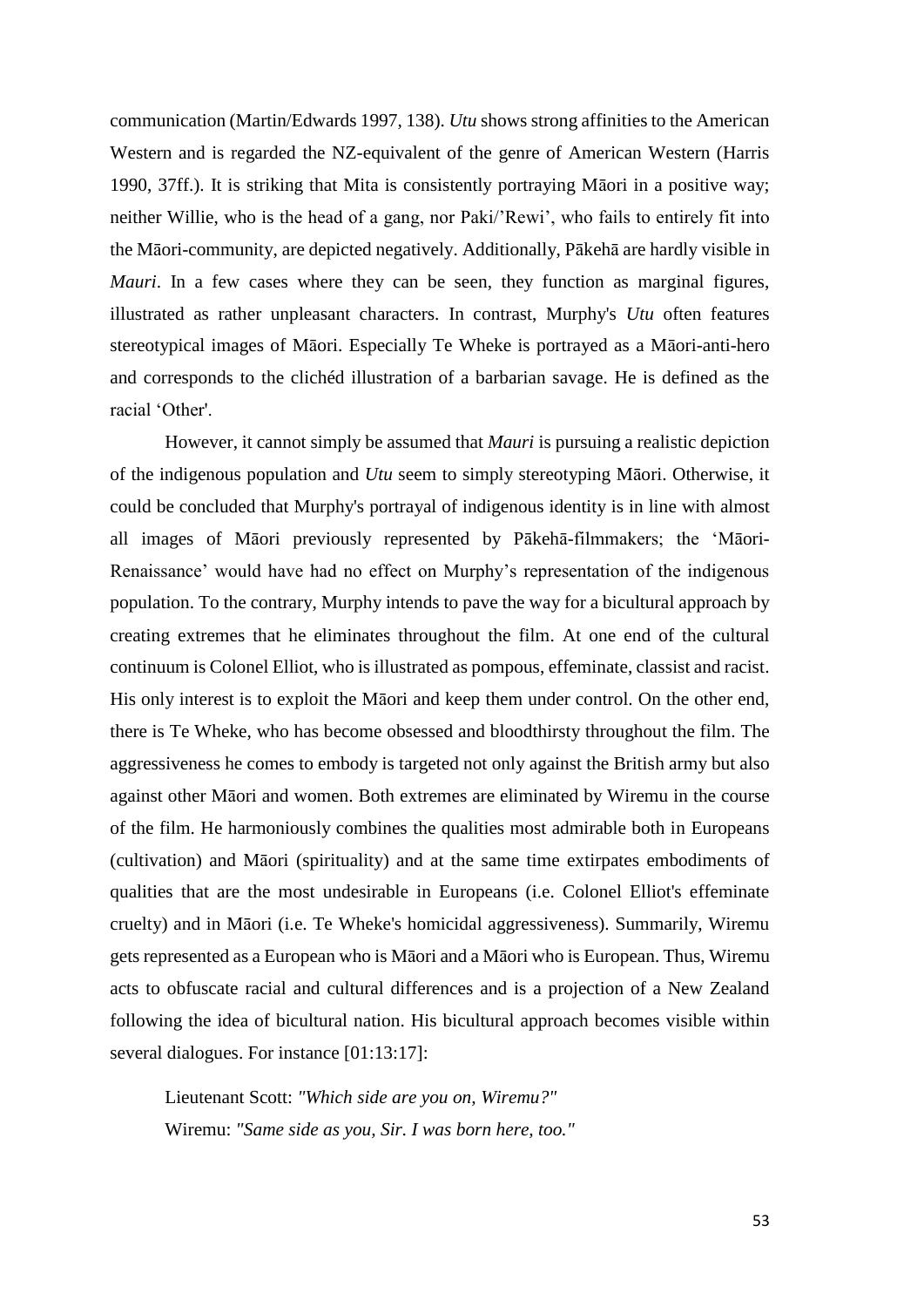Wiremu shot Colonel Elliot first and decided that he himself has to kill Te Wheke because he is the only one without prejudice and understands that Māori and Pākehā must live together in a commitment to biculturalism. Murphy uses a stereotypical representation of Māori in order to point to a bicultural approach as the only option for successful and harmonic nation building in New Zealand. Thus, he addresses the socio-cultural and political conflicts in the country at that time and presents a solution (i.e.: the absence of extremes on both sides of the cultural continuum) in an allegorical manner. Despite the influences of a politics of biculturalism spiralling underneath the main narrative conflict in *Utu*, the failure of the inter-racial love affair between Kura and Lieutenant Scott could symbolize the failure of a bicultural nation-building. The representation of an inter-ethnic relationship differs in Mita's *Mauri;* the relationship succeeds. It can only be found a few hints in *Mauri* which directly argue for a bicultural solution. The focus is on the realistic representation of indigenous identity and its importance for Māori-culture situated in a society dominated by Pākehā. It can be claimed that the film celebrates the importance and autonomy of indigenous identity, which – at the same time – does not mean that the absence of Pākehā is synonymous with the rejection of their culture.

#### 5. 2 *Whale Rider* (2002) vs. *Boy* (2010)

Niki Caro's *Whale Rider* is a New Zealand family-drama released in 2002. It is based on the successful novel *The Whale Rider* (1987) by Māori-writer Witi Ihimaera (Ka'ai 2005, 14). The film's title points back to an ancient indigenous legend about the ancestor Paikea, who rode on a whale's back across the ocean and found the first Māori-settlement in Aotearoa (Gauthier 2012, 169f.). The female director reduced some magical elements of Ihimaera's novel to make it appear more authentic. However, *Whale Rider* (2002) involves certain characteristics of magical realism which romanticize the story set in present times (Babington 2007, 228). The coming-of-age film is one of New Zealand's greatest successes nationally, as well as internationally (Conrich/Murray 2008, 1). The major aspect providing the basis of *Whale Rider*'s great success is its readability in terms of both the indigenous community and the larger society. Caro's mainstream cinematic created a 'hybrid' film that addresses the global audience (Gauthier 2012, 172).

*Whale Rider* portrays the coming of age of a girl situated in a rural Māoricommunity. Its story addresses Māori-culture and -traditions in the course of time. Caro depicts the female protagonist as a young girl struggling with her indigenous identity in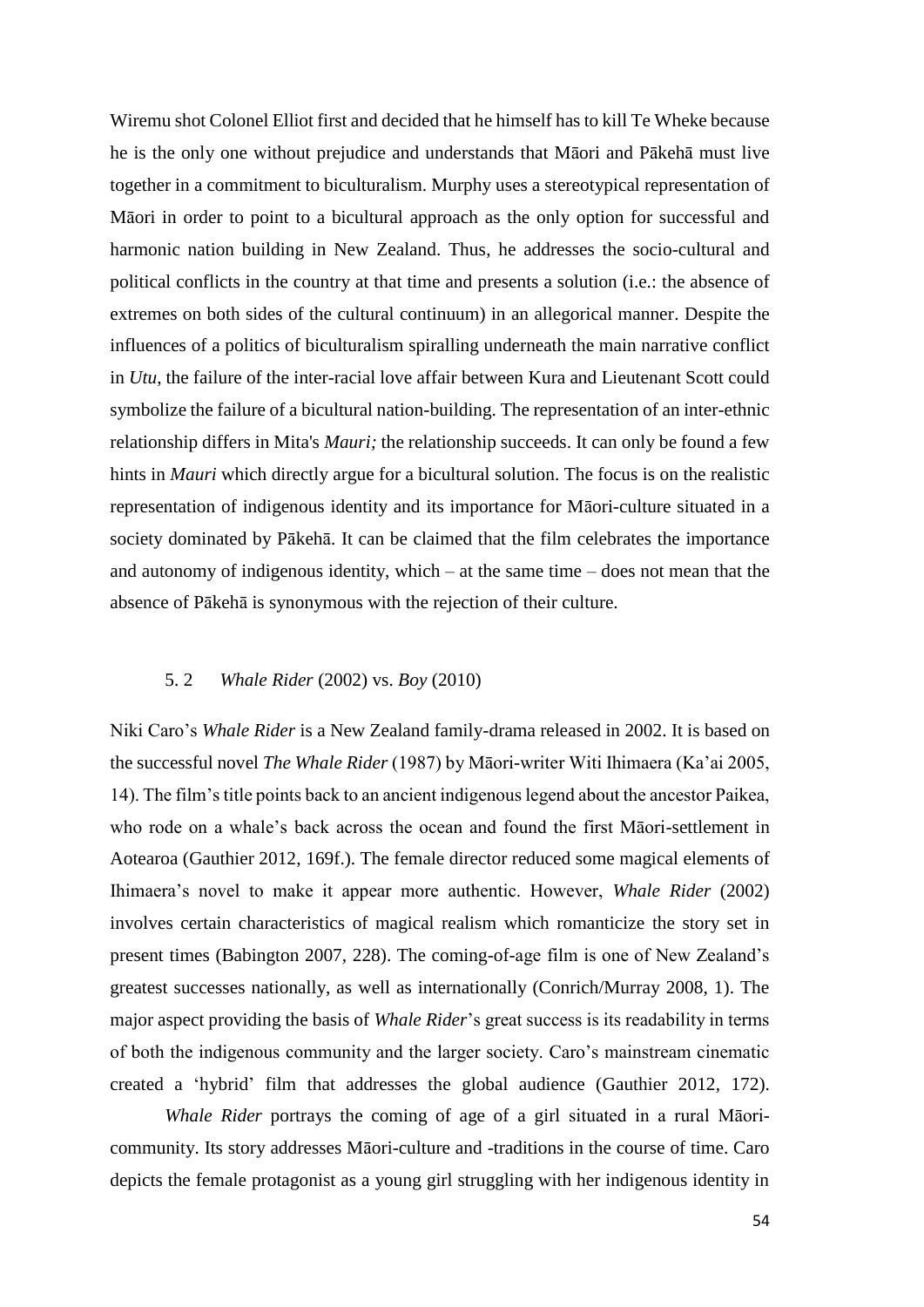terms of Eurocentric feminist ideals and patriarchal structures. It can be argued that by combining these two cultural approaches, the director created a film representing a hybridized form of culture. Thus, the culture illustrated in *Whale Rider* neither entirely fits Māori-culture, nor any European-culture. It can rather be described as a 'third (hybrid) culture', which is created to appeal to the global market (Hokowhitu 2008, 119ff.). On the one hand, it can be noted that this kind of representation promotes and celebrates a bicultural approach in New Zealand society. It can be regarded as a form of biculturalism that Māori and Pākehā alike could embrace. This approach of bicultural nation-building is created through cultural distance:

*"This is a universal story, these themes of inherited power and the clash between the contemporary and the traditional [...], the role of a women in society – those were things that it didn't matter where you came from in the world, you were familiar with."* (John Barnett qtd. in Welch 2003, 21).

On the other hand, it is stated that Caro's presentation of Māori-culture runs the risk of being accepted as an authentic representation by the Western audience (Hokowhitu 2008, 129). Despite the film's major success on both an international and national basis, it seems as if opinions about Caro's representation of indigenous identity in *Whale Rider* (2002) and its perception by the audience differ among New Zealand's population. According to several indigenous academics (cf. Hokowhitu 2008; Ka'ai 2005; Mahuika 1992), Whale Rider presents various tribal traditions but also misrepresents them (Ka'ai 2005, 1). This challenged the discussion whether or not non-Māori should make films about Māori.

*Whale Rider* (2002) tells the story of the twelve-year old girl Paikea (called Pai) Apirana (Keisha Castle-Hughes) who lives in Whangarā, which is a small village located on the east coast of New Zealand's north island. Pai's mother and twin brother died during birth. Her grandfather and tribal chief of Ngāti Porou<sup>30</sup>, Koro Apirana (called Old Paka) (Rawiri Paratene), is shocked about her twin brother's death. According to tribal tradition, Paikea is a prominent ancestor in Ngāti Porou-history (ibid., 6). It is believed that Paikea lived in the homeland of Hawaiki and got rescued by a whale as his waka $31$  sank. Paikea escaped death and was riding on the back of a whale to Aotearoa, where he first arrived at Whangarā. In *Whale Rider*, the hereditary leader of the iwi is supposed to be the first-

<sup>30</sup> 'Ngāti Porou': is an iwi located in the East Cape regions of the North Island (Hokowhitu 2008, 126).

 $31$  'waka': means 'canoe' (Hokowhitu 2008, 132).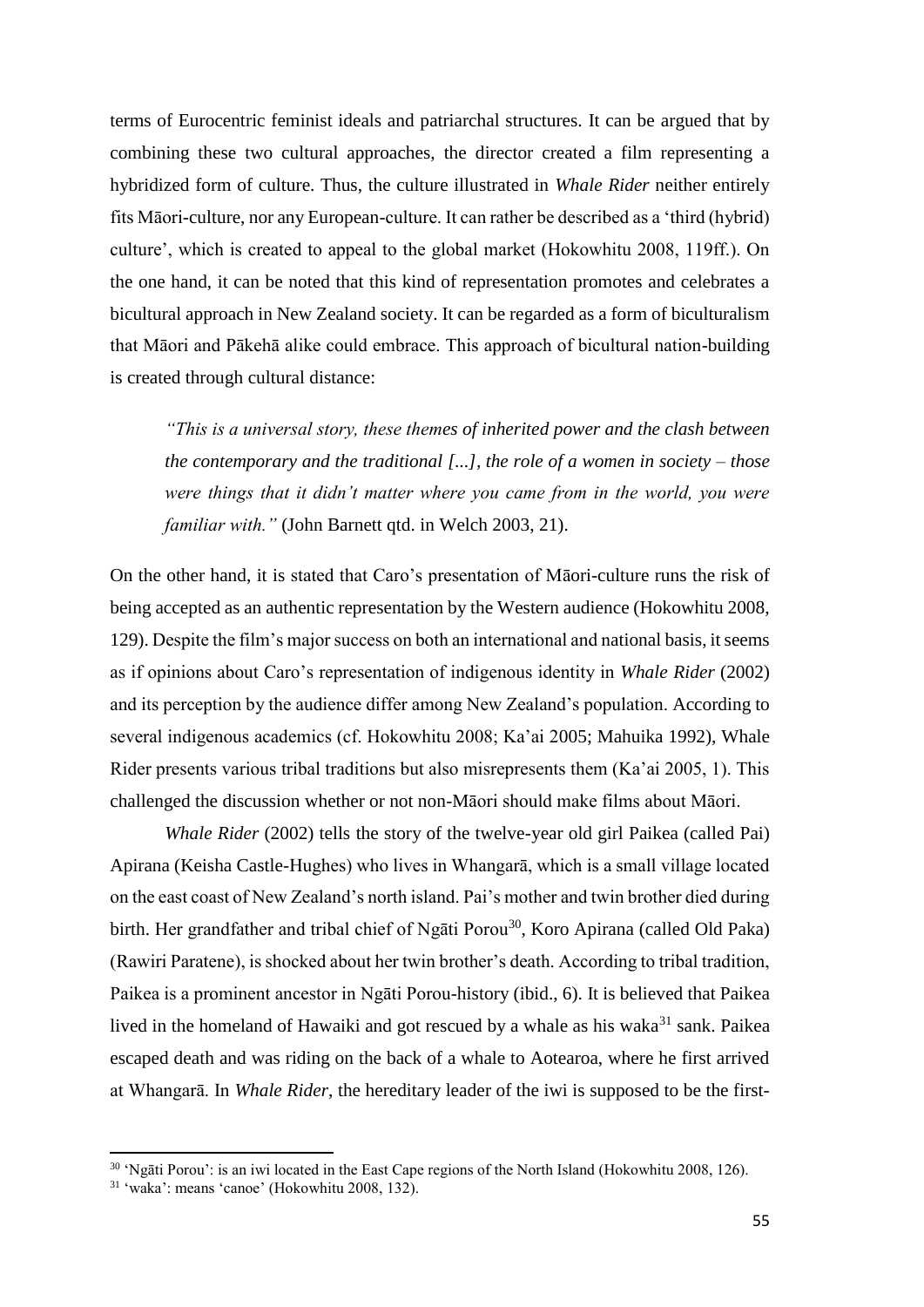born son of a direct descendent of Paikea. As Porourangi Apirana (Cliff Curtis) refuses to assume his role as the traditional leader, Pai's dead twin brother would have been the legal heir. Porourangi moves to Europe to become an artist and Pai gets raised by her grandparents Koro and Nanny Flowers (Vicky Haughton). After visiting his family in Whangarā, Pai's father wants her to live with him in Germany. At first, she agrees because Old Paka blames her for the iwi struggling and not having a tribal leader following Koro. On their way to the airport, Paikea suddenly decides to stay because the whales seem to call her back. Although she is interested in her Māori-traditions, her grandfather does not encourage her ambitions. Instead, he opens a whare wānanga<sup>32</sup> for first-born boys to teach them in indigenous culture in order to find a new tribal leader. Pai secretly attends these lessons and learns how to use a 'taiaha' from her uncle Rawiri (Grant Roa). Koro is shocked as none of the boys succeed in diving for the 'rei puta'<sup>33</sup>. After several lessons in Māori-culture, picking up the pendant from the bottom of the ocean represented the ultimate task to figure out who will be Ngāti Porou's true leader. However, Paikea invites Koro to a school concert of hers, where she dedicates a speech to him and Māori-culture. On his way, her grandfather realizes several beached whales. The entire community tries to pull the whales back into the water in order to save their lives. Pai wants to help but Koro blames her for the catastrophe and forbids her to help. As the people walk away to get some rest, Paikea climbs on the back of the largest whale and leads all of them back into the ocean. Nanny Flowers gives Koro his whale tooth he wanted the boys to dive for. He realizes that Paikea is the hereditary tribal leader he had denied for so long. She almost drowned by saving the whale but survived. After she has recovered, the village celebrates its new female tribal chief by launching a waka into the sea.

Indigenous identity is represented right at the beginning of Caro's *Whale Rider* (2002): the audience gets introduced to one of the 'creation narratives' of Aotearoa's indigenous people. It starts with whales swimming under water, as Pai tells the legend about 'Paikea', the great ancestor who came to Whangarā from Hawaiki on the back of a whale. She tells the story about her name giver from her point of view in voice-over narration. The viewers are introduced to the film from her point of view and, thus, shapes their meaning about the course of the film. It gets clear that the young girl is the protagonist of the story set within Māori-culture. This sequence is accompanied by non-diegetic sound, which seems

<sup>32</sup> 'whare wānanga': is a traditional Māori-school of learning (Ka'ai 2005, 14).

<sup>33</sup> 'rei puta': is a sperm whale tooth pendant (https://collections.tepapa.govt.nz).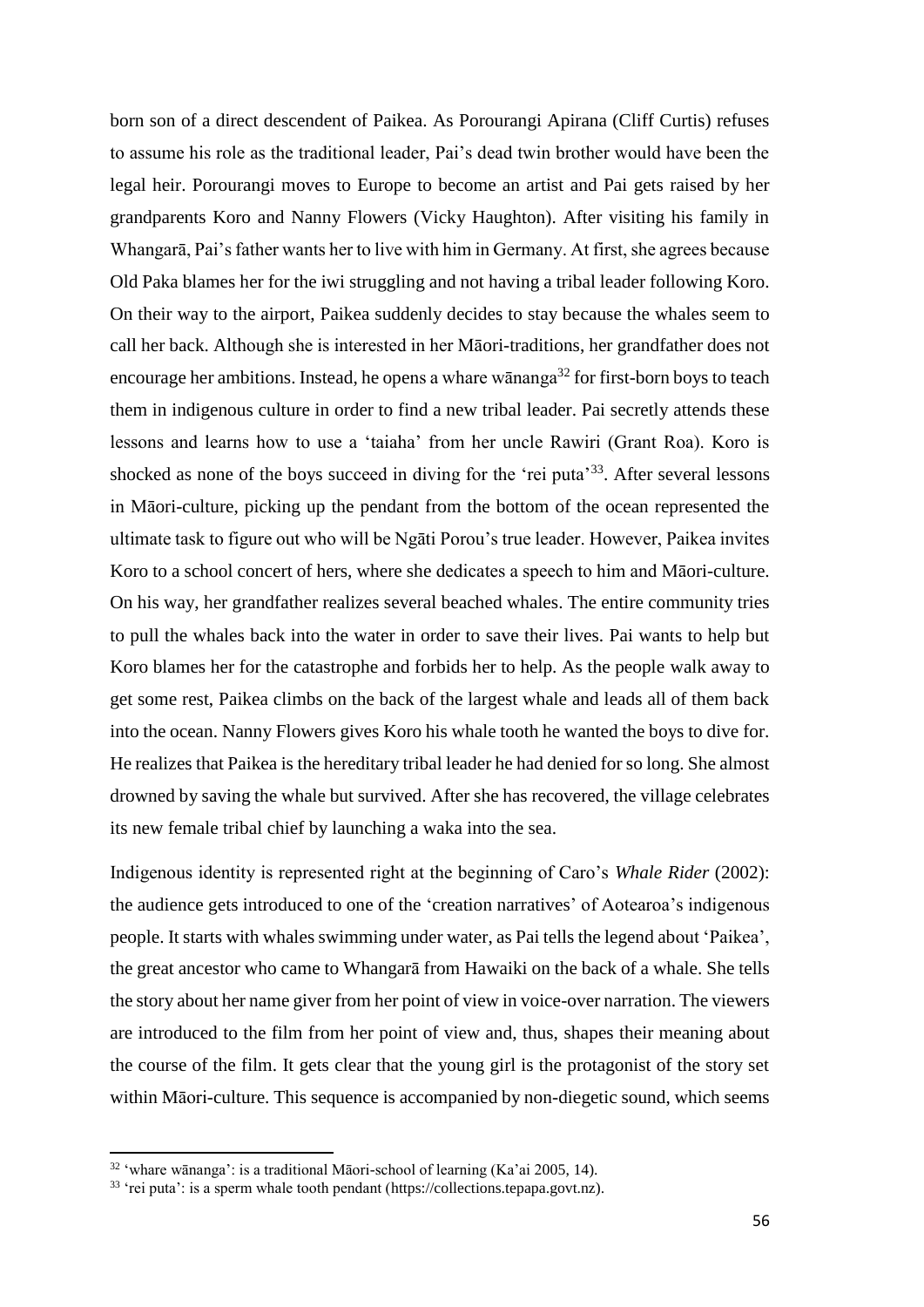to imitate whale songs and creates a magical atmosphere (Gauthier 2012, 170f.). The indigenous origin narrative is combined with the image of whales and mystical sound influencing the mood of the audience and making them empathize and connect with the notion of Māori-culture representing a spiritual, as well as romanticized world behind visible reality. It is a recurrent sound-pattern throughout the film which acts as an identifying feature and makes the audience adopt to the ideological argument of the film (Ryan/Lenos 2012, 110f.) This first sequence is interlinked with the sequence of Pai's mother giving birth to her at a hospital [00:01:41]. Caro uses hard cuts to switch between these sequences within seconds. This kind of editing might be used to establish thematic parallels and metaphoric associations between these two actions, which highlights the connection between the legend about the ancestor 'Paikea' and the young girl Pai. After her mother and twin brother died during birth, a shot-reverse-shot editing sequence of close-up shots of Koro and Porourangi illustrate the importance of tribal leadership in Māori-community. Koro wants his son to take a new start and having another son in order to provide an heir leader for the preservation of Ngāti Porou and indigenous traditions. Porourangi tells his father that her daughter is named Paikea. Koro is devastated about his decision and forbids him to name his daughter after their ancestor, as he states that it is reserved for men only [00:05:10]. Their interaction is portrayed by the use of close-up shots, which highlight their emotional reactions, thus, provide information about the importance of tribal leadership (ibid., 83ff.). These filmic examples give the impression of Māori-culture insisting on inherited male-leadership and being led by despotic patriarchy (Hokowhitu 2008, 127f.).

In addition, there can be found other instances representing indigenous identity as patriarchal and encumbered by tradition.

*"The movie reveals a sexist Maori culture in which knowledge and lineage passed down only along the male line."* (Stukin qtd. in Hokowhitu, 2008, 129).

Old Paka opens a 'whare wānanga' to find a suitable leader of the Māori-tribe in order to prevent indigenous cultural traditions and -values from assimilation (Gauthier 2012, 169f.). Due to Pai being a girl, she is excluded from class hours. However, she secretly attends Koro's lessons about Māori-traditions, -concepts and cultural origins. As her grandfather teaches those first-born boys the chant of 'Paikea', she is standing outside the building and listens how to call for the ancient ones for strength. As the boys do not seem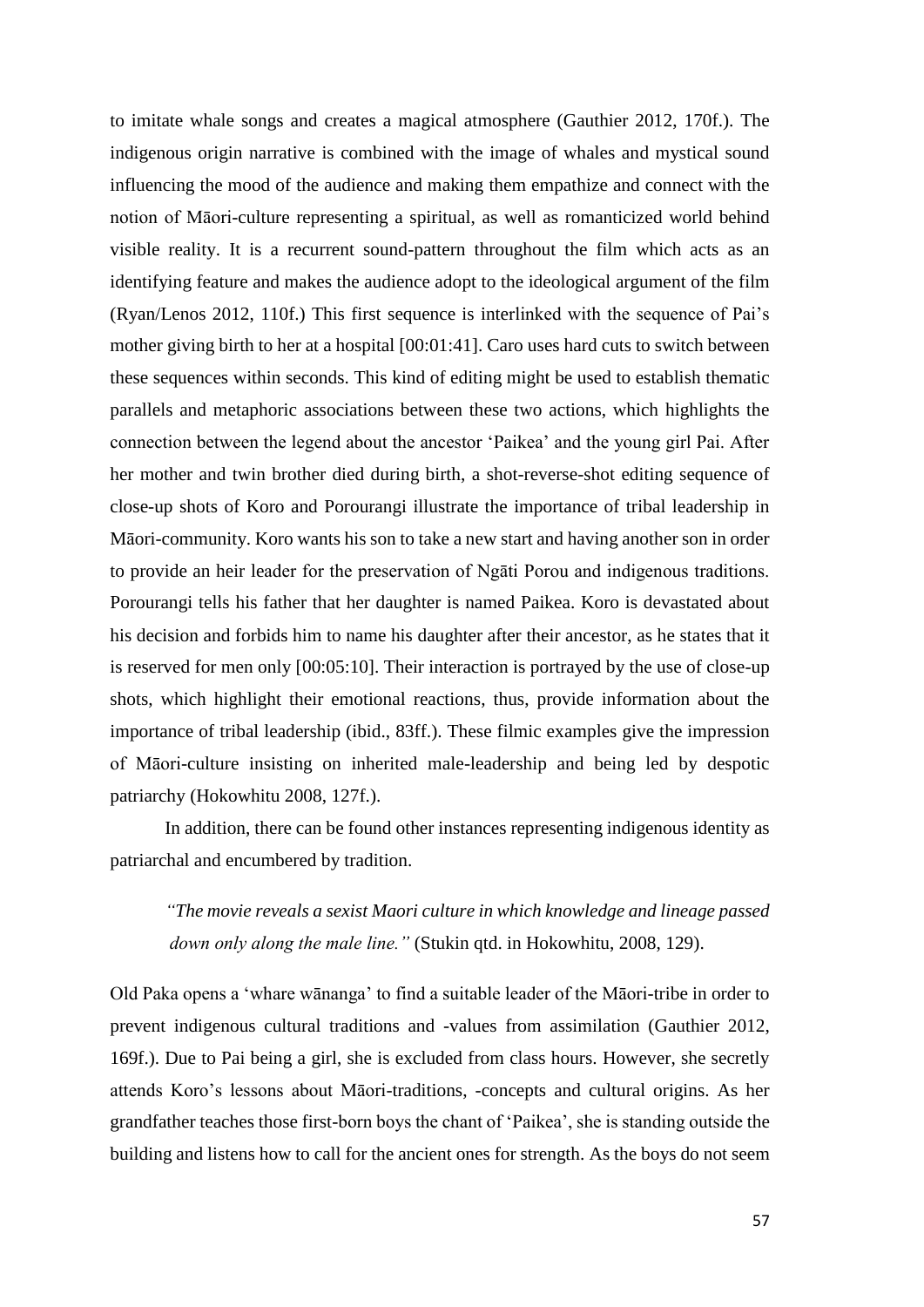to be very enthusiastically about learning the chant, Old Paka says: *"You're going to learn that chant […]. And if you break the chant, you will suffer the 'utu'."* [00:36:12]. One of the boys asks if someone will die as a result of breaking the chant. Koro responds to this provocation through playing on the boy's castration anxieties by telling them that their penises will fall off. It can be argued that this sequence emphasizes that the traditional origin narrative relates differently to Pai than to the boys and, thus, allegorizes her exclusion as a female (Dodd 2012, 3f.).

In the course of the film, indigenous identity is not only portrayed by Māoriconcepts such as 'utu', 'mana' and 'tapu', but also through several traditional rites connected to them. When Koro opens the 'whare wānanga', the boys are welcomed through a traditional ceremony on the 'marae'. According to the 'marae'-protocol, part of the 'pōwhiri'<sup>34</sup> is the 'karanga'<sup>35</sup> which is carried out by a 'kuia'<sup>36</sup>. Nanny Flowers invited her granddaughter to perform the 'karanga' with her in 'Te Reo Māori'. Language acts as an identifying feature and expression of indigenous identity. It has a distinctive character and helps constituting a cultural identity (Glaser 2003, 74). After this part of the ceremony, Pai wants to stay and takes a seat in the first row. But Old Paka tells her that she is not allowed to stay there (Koro: *"Pai, you're a girl, go to the back!"*) [00:34:53]. Another part of the 'pōwhiri' is the whaikōrero, which comes some time after the 'karanga' and describes speeches performed by men. Pai refuses Koro's order by remaining seated. This sequence is arranged by shot-reverse-shot editing including a change in camera positioning. Koro stands, whereas Pai is sitting on a bench. He gets portrayed from Pai's perspective in a low-angle shot. Thus, he occupies the upper half of the screen. The camera-angle, plus the composition within the frame, represent the power relation between them and point to Koro's superior position (Ryan/Lenos 2012, 37ff.; [00:35:19]). Once again, the portrayal of Māori-traditions as an important part of indigenous identity is used to illustrate patriarchal hierarchy and gender-based discrimination.

Pai learns how to use a 'taiaha' from her uncle Rawiri, who used to be a champion when he was younger. However, according to Koro's idea about tribal leadership in Māori-community, it would be out of question that Rawiri – as the second-born son –

<sup>34</sup> 'pōwhiri': is a ritual welcoming-ceremony that brings together different human groups on the 'marae' and to show hospitality in an appropriate manner (Smith 1992, 51; Mead 2003, 117).

<sup>35</sup> 'karanga': means 'call' and welcomes visitors as part of the 'pōwhiri'. It is performed by a woman from both sides (visitor and host) as the visiting group moves onto the 'marae' (Mead 2002, 122).

 $36$  'kuia': is an elderly woman (Ka'ai 2005, 8).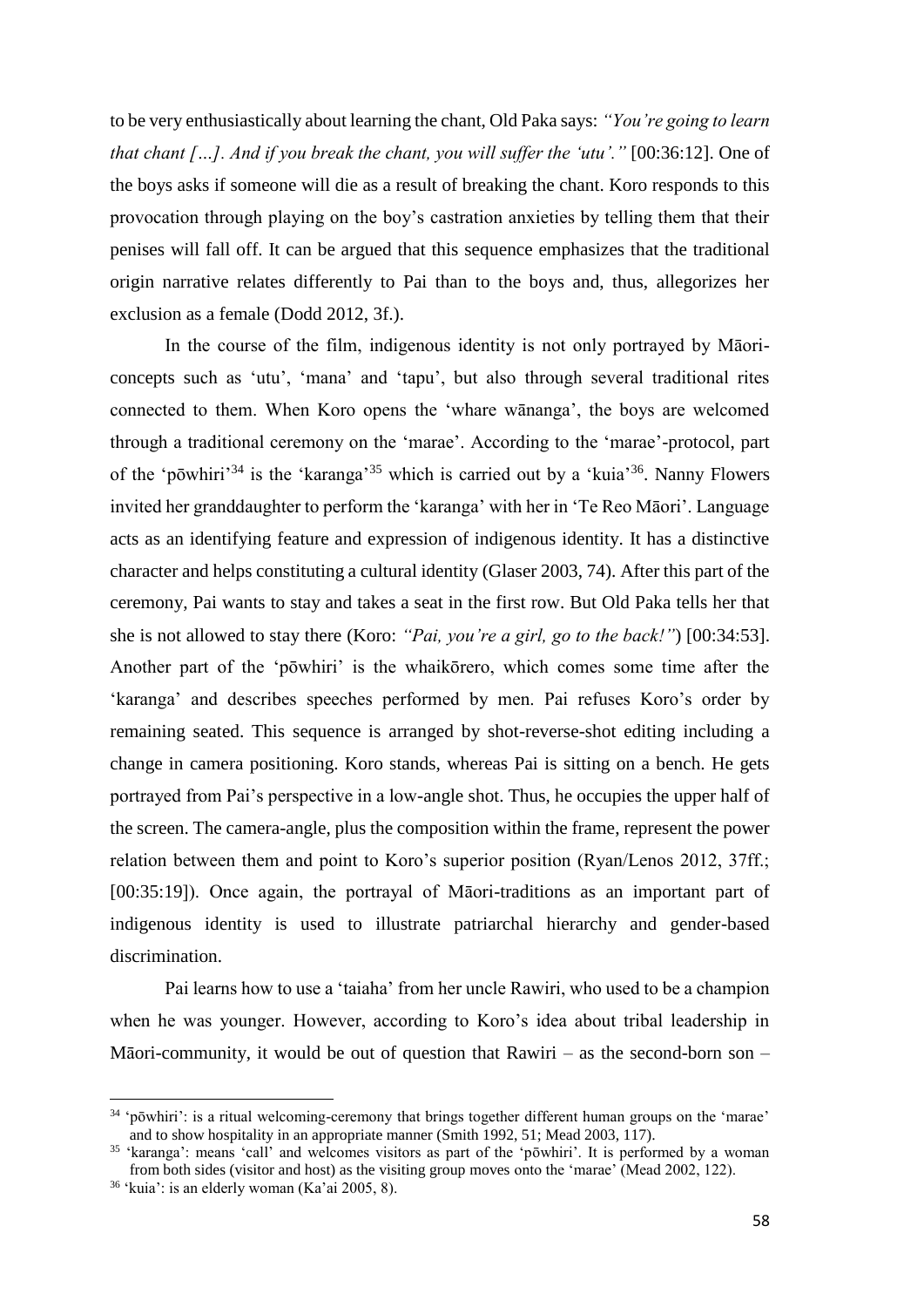would become the leader of Ngāti Porou. It seems as if Rawiri could never be good enough for his father. As a consequence, he increased in weight and lives a life without ambitions. It can be noted that with the help of his niece, he reconnects his indigenous roots and gains strength and motivation from Māori-culture (cf. 'taiaha') (Dodd 2012, 4; [00:44:16]). Koro recognizes Pai using a 'taiaha' at the 'whare wānanga'. He accused her of paying no respect to him and their culture, as using the 'taiaha' is reserved for males only:

## Koro to Pai: *"You don't mess around with sacred things!"* [00:39:51]  *"[…] You have broken the 'tapu' of this school."* [00:51:03].

When Koro asks her whether she wants him to fail, she denies. But when he asks whether she wants the boys to fail, she remains silent. Pai's reaction can be interpreted as an implicit confession that she wants the boy to fail to make Koro understand that she is the heir and merit tribal leader [00:51:37]. On the one hand, indigenous identity is represented as a source of strength, which creates a feeling of belonging. But on the other hand, with regard to the example of using a 'taiaha', Māori-culture is illustrated as discriminatory and male-dominated.

Caro's *Whale Rider* focuses on family and community set in an idyllic rural area on New Zealand's north island. Whangarā is depicted as an isolated area on the countryside amidst a beautiful landscape. It can be claimed that the community's strong ties are highlighted by being located within the expanse of nature far from any other town or even the city. This kind of isolation forces people to move closer together and take care of each other. Further it can be said that they are connected through their indigenous culture. Past generations of Māori are connected to present, as well as to future generations through 'whakapapa'. Genealogy also links these generations to the gods and, thus, to the environment. In order to function, they have to form a collective. Therefore, the community also played an important part in the upbringing of children. These connections are not only due to 'whakapapa', but were a more economical way helping each other (Herewini 2018, 10). The importance of communal/tribal ties, as part of one's indigenous identity, is illustrated by saving the beached whales with united forces [01:13:48]. Their connectedness to land through 'whakapapa' is portrayed by the camera work. Long shots portray Aotearoa's overwhelming landscape making the nature appear powerful [00:09:55; 00:53:40]. The composition of land and people creates a feeling of harmony among the audience (Ryan/Lenos 2012, 53). Thus, it can be argued that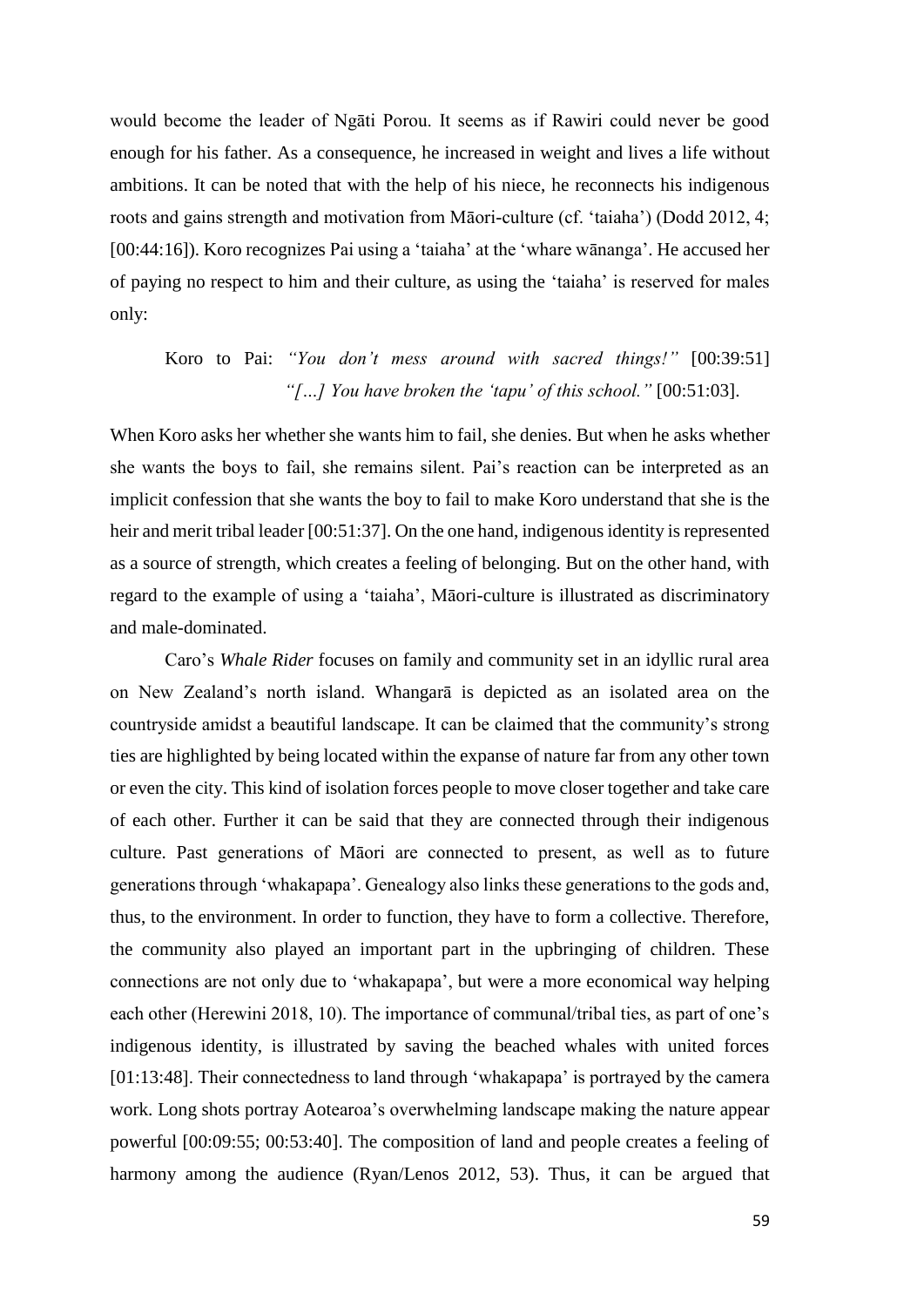indigenous identity is represented in terms of its link to genealogy. However, *Whale Rider* also illustrates issues of parental neglect and family dysfunction, which have been common features in New Zealand media and society over the last few decades (Perrott 2010, 51). Pai's father Porourangi cannot take the pain of losing his beloved wife and son. Besides, he is being put under pressure by his father to become the tribal leader or having another son. He escaped to Europe und left his daughter behind, who grows up at her grandparents' house within the Māori-community. Pai's grandfather, Old Paka, takes care of his granddaughter, but when it comes to tribal cultural practices and Māorileadership, he excludes her and is very strict with her. It may be claimed that through combining approaches regarding Māori-culture, Eurocentric feminism and modern New Zealand society dominated by Pākehā, Caro created something like a new hybridized culture. Following this argument, it seems as if Caro highlights the existence and importance of indigenous identity in contemporary New Zealand society and, thus, promotes a progress of bicultural nation-building.

Even though indigenous identity is illustrated by several references to Māoritraditions, -rites, -concepts and -language, some academics criticize Caro's kind of presentation. Ka'ai classifies *Whale Rider* as:

 *"[…] an example of the Eurocentric feminist belief that women can challenge a supposed male hegemonic practice that appears to discriminate against Māori women and* […] *relegates them to lesser positions in Māori-society."* (Ka'ai 2005, 8).

It is claimed that various tribal traditions are misrepresented in order to make it more appealing to the global market. It seems as if it was necessary to intervene on tribal cultural reproduction in order to align the character Pai, as well as the role of the Māorielders with the division of Eurocentric feminism and patriarchy. It is argued that Caro enlists these issues through portraying a young girl's struggle for leadership within her 'iwi' (Ka'ai 2005, 1ff.). Hokowhitu argues that *Whale Rider*'s distortion of indigenous cultural practices marks this film as being problematic: firstly, it implies indigenous people to seek emancipation by conforming to Western values; and secondly, it makes the Western audience accept this kind of representation as authentic (2008, 129ff.).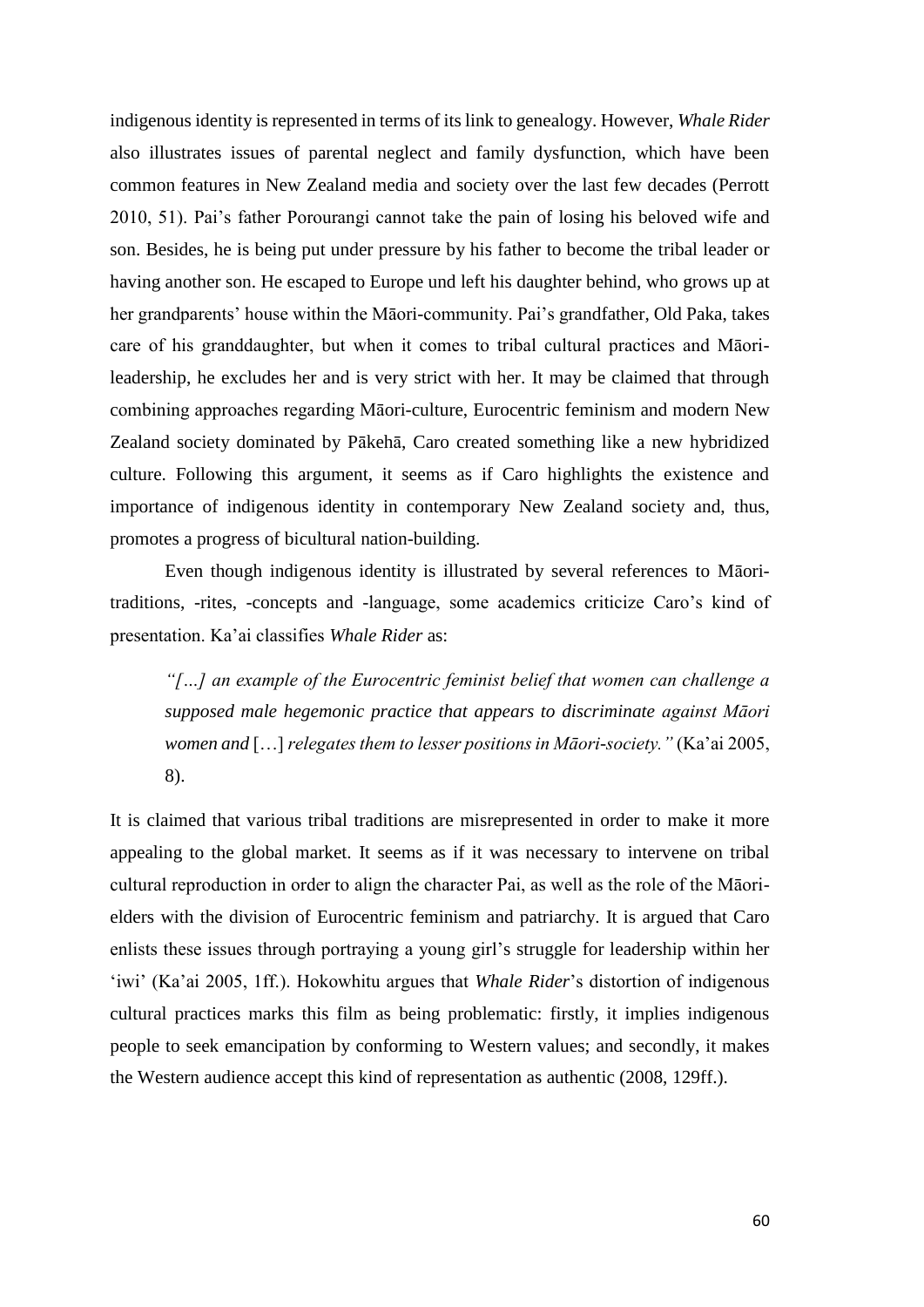*"[…] the re-authentication of Māori patriarchy and the alignment of Māori emancipation with European enlightenment marks Whale Rider as […] [a] dangerous film for the project of Māori decolonization."* (Hokowhitu 2008, 133).

Even though Caro's story is fictional, she infuses it with elements marking it as 'authentic'. She locates *Whale Rider* in the local area of the 'iwi' Ngāti Porou (Hokowithu 2008, 126). Although she sought guidance from a Māori-community, it purports as if the realistic representation of Māori-cultural practises had to give way to Caro's Eurocentric feminist ideals (Ka'ai 2005, 3). Ka'ai figured out several examples illustrating the corruption of cultural tribal practices – especially within Ngāti Porou:

For instance, Nanny Flowers invites Pai to perform the 'karanga' [00:33:51]. In traditional Māori-society this role would not be given to a girl. It is executed by a 'kuia' to avoid that a 'kanga'<sup>37</sup> would be placed on the young female's womb, which leaves her barren. Furthermore, the reason for men sitting at the front row originates from the cultural importance of the 'marae'. It is regarded the domain of the God of Warfare and people. Thus, the cultural habit of men sitting at the front row stems from the idea of them being expandable in conflict. As 'speech' is recognized as a form of conflict, it does not mean to discriminate women but protect them. In *Whale Rider*, this notion becomes distorted by Eurocentric feminist challenges. The transmission of knowledge is handed down through generations regardless of age and gender is another example. Whereas it is not unusual for older siblings to reject the hereditary position (cf. Porourangi), it is quite uncommon that a respected tribal leader (cf. Koro) does not recognize leadership qualities (Ka'ai 2005, 5ff.). Besides, traditional leadership is either inherited through 'whakapapa' or ascribed based on certain qualities and achievements. Especially in the case of Ngāti Porou, female leadership was not uncommon. Inherited leadership was not gender oriented; many of these female leaders were not first-born children but achieved leadership due to their outstanding qualities (Mahuika 1992, 44ff.). Thus, Caro failed to acknowledge the importance of women in Ngāti Porou. Additionally, the 'haka' performed in the film is called 'ka mate' [01:31:18]. It is not the form of 'haka' famous for Ngāti Porou but it is used by the 'All Blacks' and, thus, gained international reputation. It can be claimed that 'ka mate' is used by Caro to make the global mass identify with it, even though it opposes the 'iwi's' tribal identity (Ka'ai 2005, 6ff.).

<sup>37</sup> 'kanga': means 'curse' (Ka'ai 2005, 13).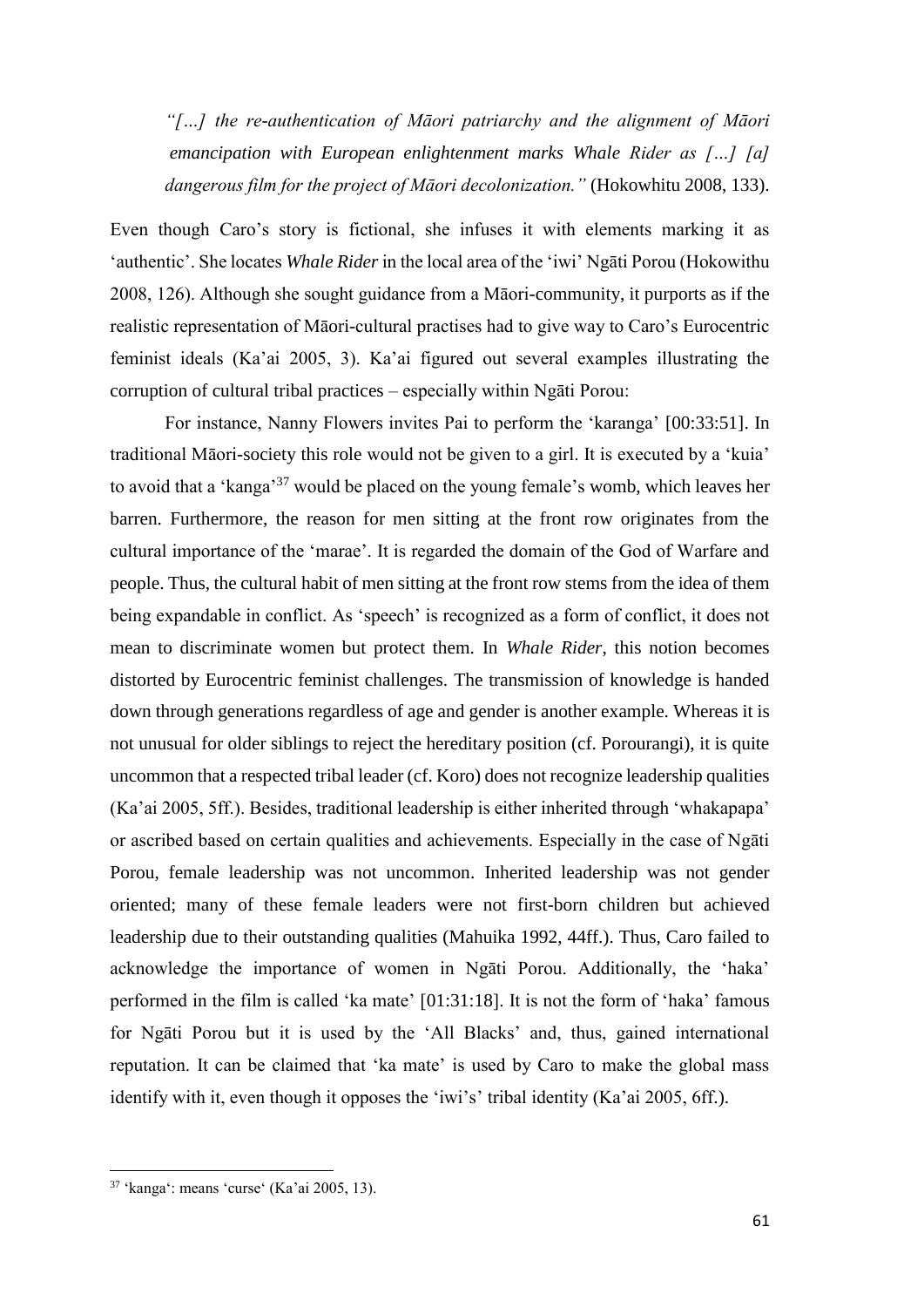However, it can be presumed that the representation of Māori-culture is filtered through a Western world view by Caro. As all people carry with them their own sub-conscious filters to make sense of the world, it may be argued that she is not able to provide an authentic portrayal of indigenous identity based on cultural reality due to her specific "set of cultural filters" (Ka'ai 2005, 8; 12). Once again, it raises the question, whether Pākehā should make films about Māori? Although Merata Mita supported Barclay's (1990) position that indigenous people need to be in control of their portrayal in media, she stated that "[…] the very positive aspects that come out of it [Whale Rider] for Māori people is what's important to us. […]. Whether or not a Pākehā is behind the camera […]." (Mita qtd. in Mana 2002/2003, 33). In contrast, Hokowhitu warns that this kind of portrayal of indigenous identity can make people confuse representation with reality (2008, 133).

On the one hand, it can be argued that *Whale Rider* offers a utopian promise of harmony inside the nation-state within a bicultural framework. Further it can be said that Caro's film was advanced as a form of biculturalism that Māori and Pākehā alike could embrace and, thus, makes it more appealing to the global market. On the other hand, a more positive approach towards Caro's *Whale Rider* in terms of its bicultural character has already been mentioned within *chapter 3.2*. A Pākehā-director illustrating indigenous culture may symbolize the development of a common bicultural identity to the extent that the narrative about Māori-culture is interwoven with a coming-of-age story shaped by modern Western values. Even though not all of the representations of Māori cultural practices correspond to reality, it can be argued that Caro created a hybrid film addressing both the indigenous community and the larger society (Babington 2007, 229; Gauthier 2012, 172).

Taika Waititi's *Boy* (2010) has been the first feature film made by an indigenous filmmaker in Aotearoa since *Once Were Warriors* (Lee Tamahori, 1994). Only a few weeks after its release, it became the highest-grossing New Zealand film (Perrott 2010, 49). After winning in its section at the Berlinale in 2010, *Boy* has stayed the most successful local release at the New Zealand box office for six years. Only Waititi's film *Hunt for the Wilderpeople* (2016) has overtaken *Boy*'s position at the top list of highestgrossing local feature films (Gardiner 2016). His coming-of-age film is not a typical Māori-film: it reflects the multicultural *zeitgeist* of contemporary New Zealand, even though it is set in a 1980s rural and Māori-centric Aotearoa. The audience response to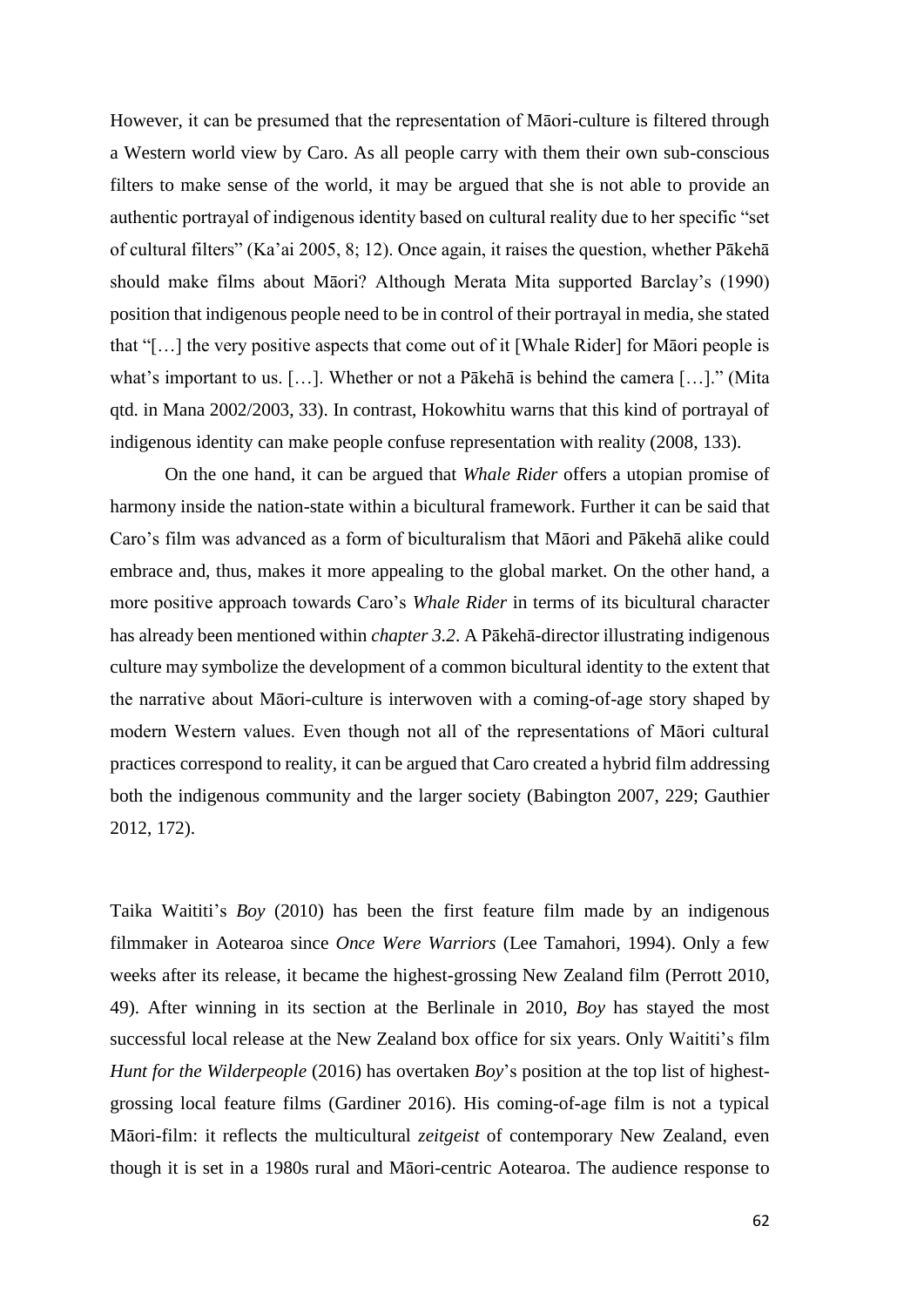*Boy* had been tremendously positive and it has been received as a celebration of the New Zealand way of life (Perrott 2010, 49; Lealand 2010, 5). *Boy*'s portrayal of the 1980s is generally idyllic but does not shy away from the depiction of darker aspects of the era. Waititi's film displays themes such as parental neglect, self-delusion, family dysfunction, child welfare, upbringing, economic hardship and cultural hybridity. He uses nostalgia for the 80s, magical realism and idiosyncratic humour to challenge attitudes towards these issues and shed a somehow different light upon them. This special idiosyncratic humour, as well as tonal-complexity throughout the film, can be identified as something like a "Waititi-motif" (Perrott 2010, 49ff.). In the course of the  $20<sup>th</sup>$  century, a progress in portraying Māori can be observed: it moved from one-sided storytelling in which stereotyped Māori acting as minor characters illustrating 'the Other' to a more differentiated way of portraying New Zealand's indigenous people. Murphy's *Utu* (1983) is regarded as the cinematic starting point, advocating a bicultural nation-building. Following this, Mita's *Mauri* (1988) is the second feature film ever made by an indigenous filmmaker and is celebrated for highlighting indigenous culture as an important part of living together in a bicultural nationhood. Waititi's *Boy* (2010) seems to follow a more contemporary approach, although it is set within a period considered 'Māori-Renaissance'. The director's focus is not exclusively on Māori-culture but infused with what is part of 1980s-New Zealand. Thus, it can be argued that *Boy* (2010) is encouraging a progress of bicultural nation-building through both, emphasising the importance of indigenous identity, and depicting stages of cultural hybridity. Waititi himself does not want to be seen as "a Māori who makes art" but rather as an 'artist' dealing with universal themes that are accessible by all people "while being distinctly New Zealand in presentation." (Waititi qtd. in Lealand 2010, 6).

## *"I think all of my films will be a mixture of comedy and drama. It's truer to life. It's more human."* (Waititi qtd. in Lealand 2010, 7).

In 1984, Alamein, known as 'Boy' (James Rolleston), is an eleven-year-old Māori-boy living in Waihau Bay on the east coast of New Zealand's north island. The protagonist lives with his grandmother, several cousins and his six-year-old brother Rocky (Te Aho Eketone-Whitu) on a small farm. He spends most of his days with his friends, trying to impress a girl from school, talking to his goat, having daydreams of Michael Jackson and making up spectacular stories about his estranged father Alamein (Taika Waititi). His brother Rocky is believing that he has dangerous superpowers that killed his mother when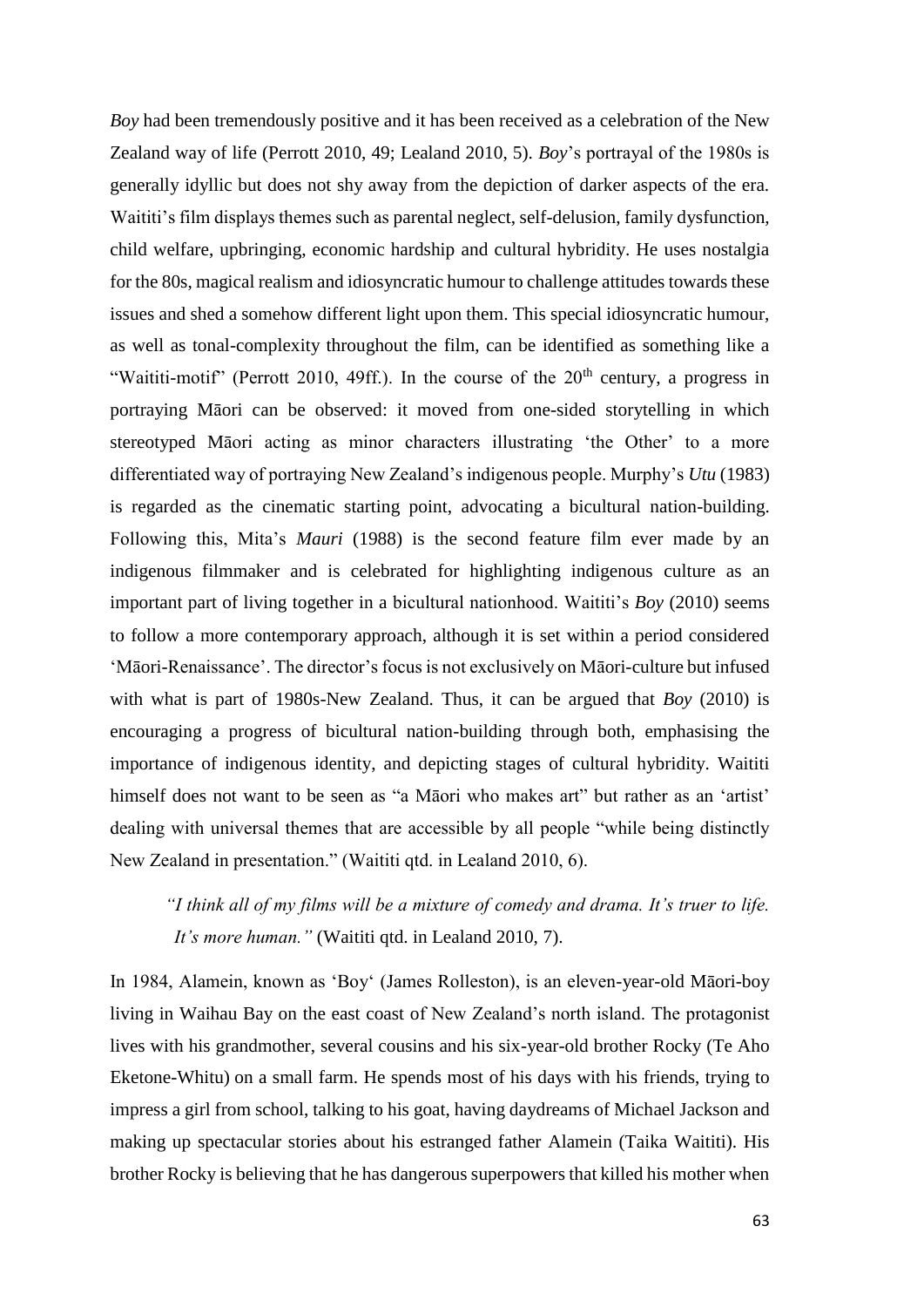she gave birth to him. Their grandmother starts out for a 'tangi', leaving Boy in charge of the house and taking care of the other children. Shortly after Nanny has left, the boys' father Alamein arrived at the farm after many years of absence. Boy is convinced that his father broke out of jail to stay with him and Rocky. It soon becomes clear that Alamein came back to find a bag of money he had buried on the farm before being arrested. He and his gang (Crazy Horses) digging up the field for treasure and the boys offer their help. Alamein starts to spend time with his children, trying to be a father. He wants them to call him 'Shōgun', as he is feeling uncomfortable with being called 'Dad'. Boy brings his father marijuana from a crop grown by his friends' father, who is a member of a local gang. Boy starts seeing himself as a member of the 'Crazy Horses' and stops taking care of his brother and cousins. Boy finds the money, hides it in his goat's enclosure and buys ice blocks for him and his friends. Alamein recognizes that Boy has stolen his gang-jacket and is aggressively pulling it down, leaving his son behind being humiliated in front of all his friends. As Alamein apologizes to him, Boy decides to hand the money bag to his father. But all the money has been eaten by his goat. Instead of telling his father about it, he decides to lead him to the marijuana crop. Alamein steels the entire crop and soon gets beaten up by the local gang, while Boy is waiting outside the pub watching the brawl. On their way home, Alamein accidentally hits and kills Boy's goat. The next day Alamein gets betrayed by his gang members, who steal all the marijuana and the car. Boy realizes that his memories and ideas about his father are far from reality, while Alamein is sitting in the shed being drunk and depressed about not finding the money, Boy starts punching his father and screaming that he knows, why he has not been there when their mother died and returns to the house to take care of the children. When Nanny returns home the next day, Alamein is gone. Boy and Rocky find him sitting at their mother's grave and join him.

Taika Waititi is known for his distinctive kind of humour: his humour has an idiosyncratic character, which he uses to represent emotional complexities of people. In *Boy* (2010), Waititi's humour enables the audience to laugh at themselves, whereas the comedic elements he uses seem to be more resonant for New Zealanders (Perrott 2010, 50).

*"It [Boy] was made, first and foremost, for New Zealanders. They get it and understand all the subtle nuances, lingo, historical references. However, […] I wanted to make something that everyone could appreciate, […] could make them laugh and cry and connect with."* (Waititi qtd. in Lealand 2010, 6).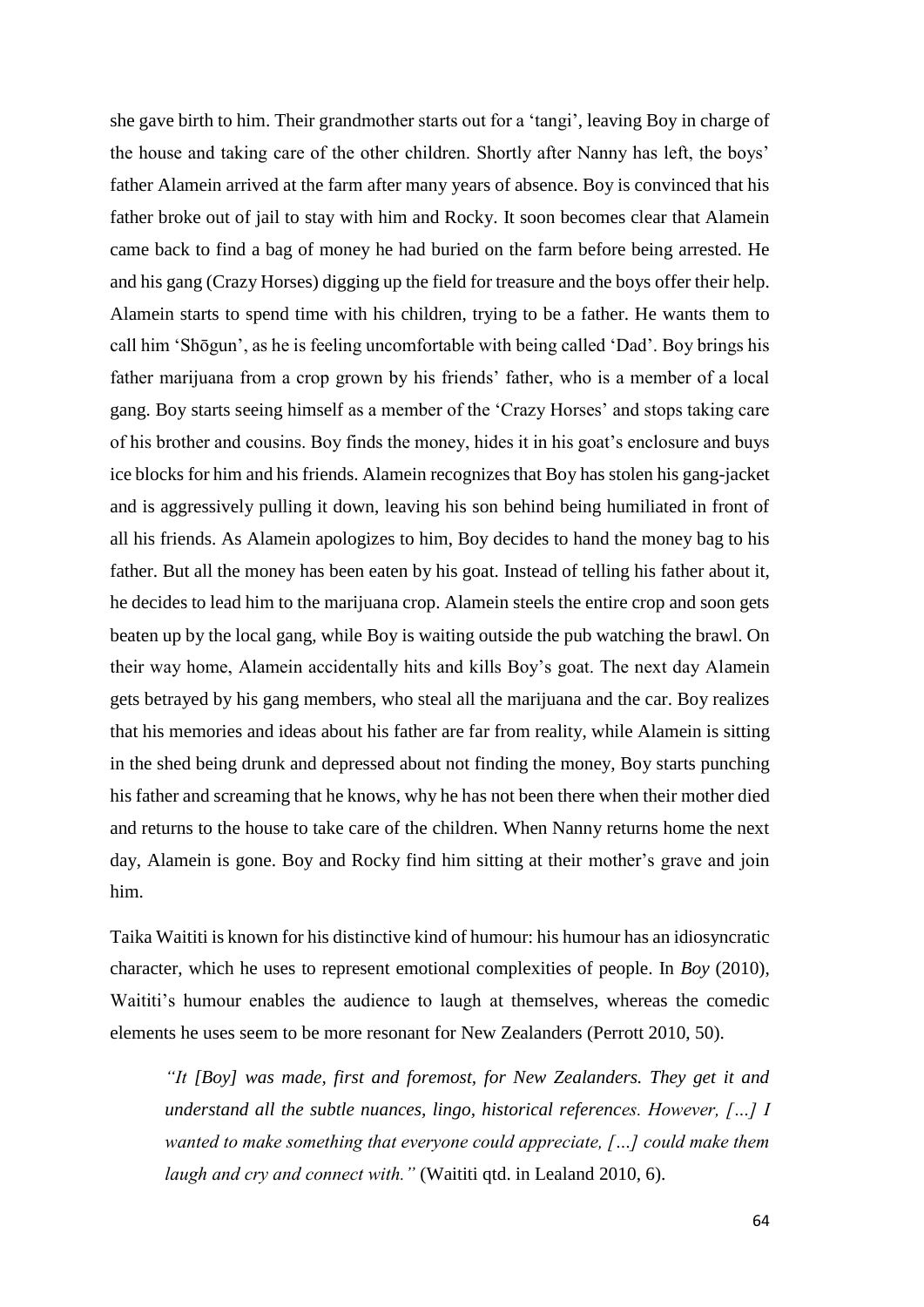Throughout *Boy*, Waititi makes use of language, phrases and non-verbal communication in order to represent indigenous identity in a mid-1980s New Zealand cultural environment. The characters use terms such as 'egg' or 'cher bro' which is strongly associated with 1980s youth-culture particularly experienced within the Māoricommunity. For instance, calling each other 'egg' signaled acceptance. Further, it had been used as a term of endearment, as well as in terms of ridicule.

Boy to Rocky: *"Say 'Hello', egg!"* Rocky to Alamein: *"Hello, egg."* [00:14:12].

It shows that humour is used to trigger memories to set the viewer back in time. This sequence illustrates that realizing humour is depending on the spectator's capacity of and ability to access shared meanings specific to time and place. Additionally, Waititi illustrates a particular form of 'greeting' in *Boy*: seeing another person and raising the eyebrows represent a meaningful greeting in the communication of 'bro Camaraderie' [00:04:38]. This use of specific phrases and non-verbal expressions represents culturally specific humour (Perrott 2010, 50f.). It represents what constitutes indigenous identity at a particular time and place. This assumption gets emphasized by Waititi's statement about the young cast members, who "were definitely questioning why they were calling each other 'egg'." (Waititi qtd. in Agnew 2010). It can be argued that humour is used in *Boy* (2010) as an aesthetic 'tool' to illustrate what (among other things) had constituted indigenous identity living in a Māori-community in rural New Zealand in the mid-1980s. On the one hand, indigenous identity is portrayed through its connection to Māori-culture. The use of words and phrases in 'Te Reo Māori', such as 'tangi' [00:13:44] and 'kia ora<sup>'38</sup> [00:01:21], as well as the depiction of traditional rites of Maori-culture, represent indigenous identity by means of typical aspects being associated with Aotearoa's indigenous people's cultural belief-system. This is shown through Nanny being away for a 'tangi' for several days (Smallman 2013). This duration of a funeral is rather uncommon within Western societies. Another example is portrayed by Boy picking up Rocky from the communal cemetery where he is visiting their mother's grave. Boy opens a bottle of water and helps his brother washing hands after he has left the cemetery. It is a 'tapu' place and people are expected to wash their hands with water to reduce the 'tapu' to become 'noa' (Walker 1990, 68; [00:10:21]). Furthermore, Boy imagines his father being

<sup>38</sup> 'kia ora': is a traditional Māori-greeting.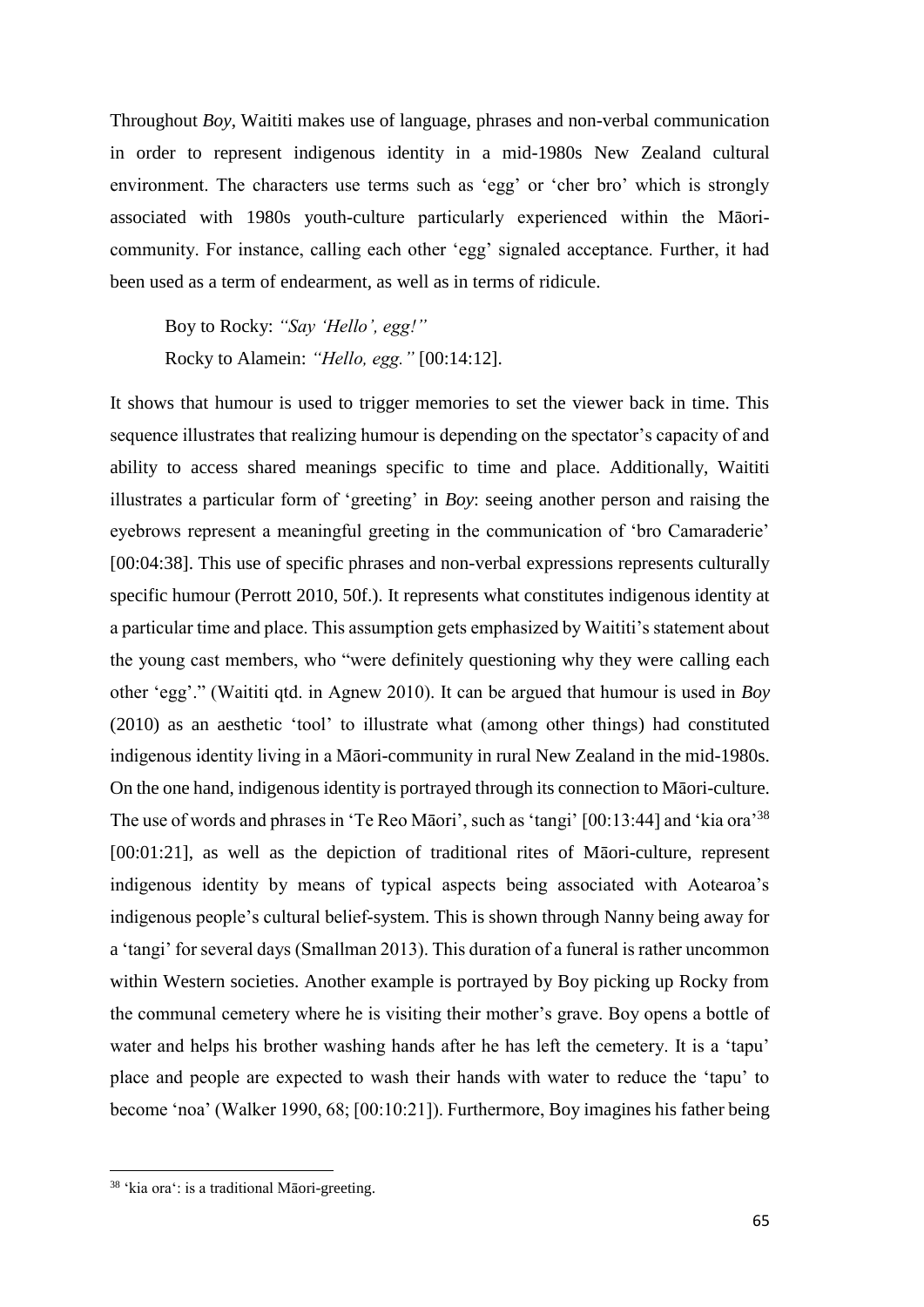a master carver; Māori-carving is of legendary origin and has been practised for hundreds of years. Boy himself tries to carve but is not able to finish a carving. The night before Boy and Rocky finding Alamein sitting at their mother's grave and mourning, Boy had a huge conflict with his father. In the morning, Boy found his carving finished on the chair Alamein has used to sit as the head of the Crazy Horses [01:15:04]. As the art of carving is related to creation traditions, it represents a part of a Māori's identity (Mead 1961, 13ff.). Thus, it can be interpreted that Alamein returns to his indigenous roots through the art of carving and finally allows himself to start grieving about his wife he lost years ago [01:17:24].

On the other hand, being Māori is reflected in terms of certain socio-cultural developments of that time. New Zealand's society is composed of a majority of Pākehā and a minority of Māori, who are living together in one nation mutually influencing each other. It is claimed that certain sequences in *Boy* represent and celebrate cultural hybridity as the product of interactions between Māori and Pākehā. The film depicts a locating memory trigger through illustrating a famous 'Goodnight Kiwi-Cartoon' [00:53:55]. In order to create a semantic connection, Waititi ends his film by showing the cast doing the 'haka' being interspersed with elements from Michael Jackson's famous music-video *Thriller* (1982) (Perrott 2010, 51; [01:18:28]). Additionally, the female actors do poi spinning, which is a form of dance, having its roots in Māori-culture. Poi dancers twirl one or more poi (ball on chord) in unison with the other dancers (Kahn 2002, 58f.). This hybrid 'haka'-*Thriller* is accompanied by *Poi E* of the Patea Maori Club, which had been a Number-one hit of New Zealand's Pop-Charts in 1984. *Poi E* has been the first song made by a Māori-singer celebrating international success. The hit had been quite a sensation as the song is inspired by Māori-traditions and sung in 'Te Reo Māori'. However, it can be argued that *Poi E*'s success created a better awareness of Māori and their culture overseas, as well as on a national basis. In this scene, sound is used as an identifying feature and memory trigger. It makes the audience emphasize and identify with what is illustrated on screen (Ryan/Lenos 2012, 110f.). Moreover, this hybrid performance leaves the viewers with remembering this song in a new way. Through the use of irony and satire, Waititi hilariously expresses cultural hybridity through mixing typical Māori-traditions with contemporary pop-art of the 1980s. It can be said that indigenous identity is represented in terms of New Zealand-mid-80s pop-/youth culture. It conveys a feeling of Māori-culture not being somewhat outdated or obsolete but lasting and timeless.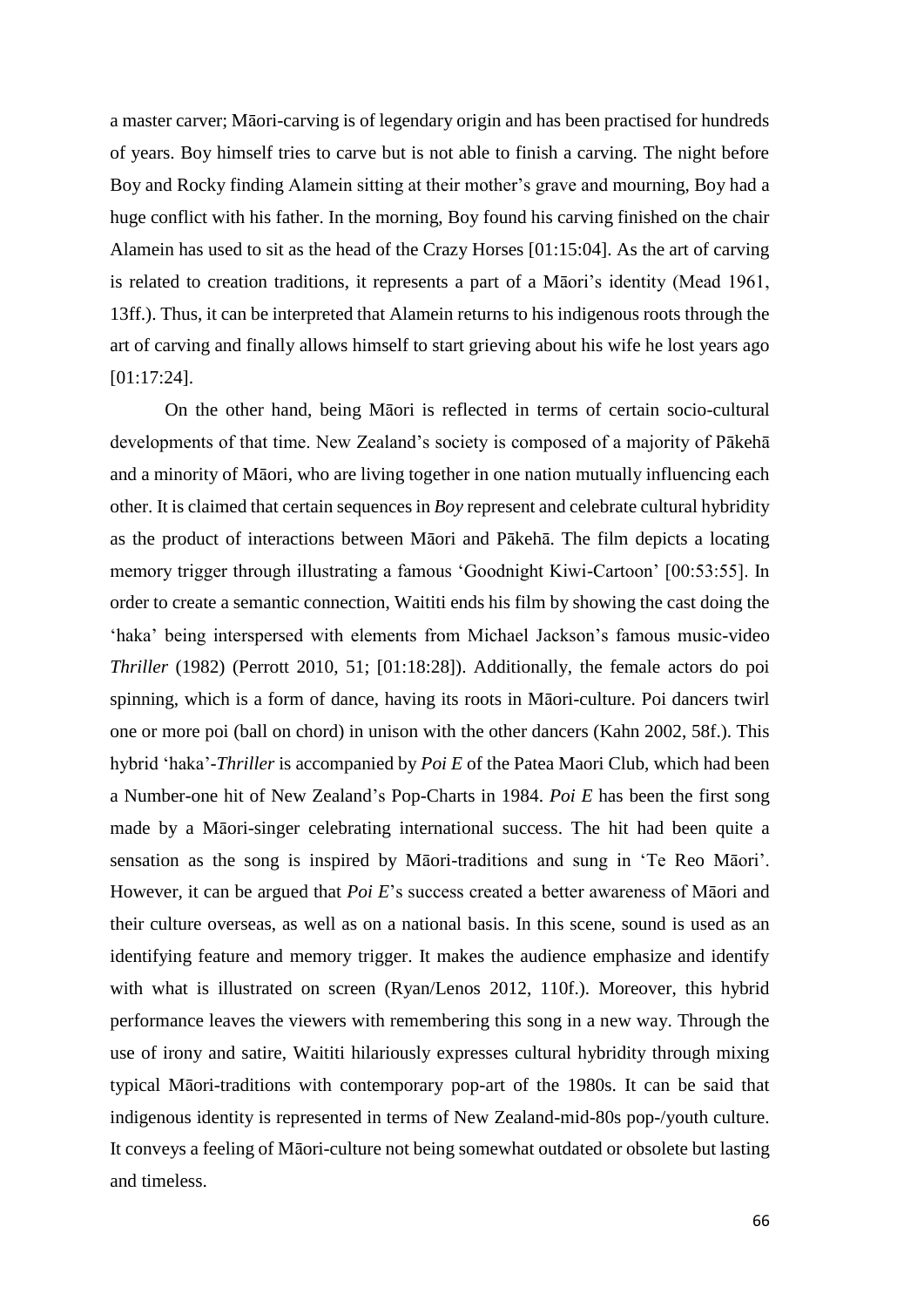By using humour and irony, the director makes it easier for the audience to engage with 'tikanga Māori' but also with issues such as family dysfunction, upbringing, child welfare and parental-neglect. Through a sudden shift in tone, Waititi emphasizes Boy's crash with reality as, for instance, his father is harshly pulling of the jacket of his body [00:51:42]. This multi-tonality becomes obvious through its sudden shifts. It can be said that the director uses this technique in order to highlight the crash of the characters' imagination with reality and, thus, create contrast. On the one hand, Boy's family circumstances represent a common way of upbringing in Māori-community on the countryside; i.e.: being brought up together with many other siblings/cousins by their grandmother. "I think that's normal in a lot of indigenous communities outside of cities, poor places. I think it's actually a rich upbringing." (Waititi qtd. in Perrott 2010, 51). It emphasizes the importance of community, family and generations. But on the other hand, it also depicts issues of family dysfunction and parental neglect, which have been common features in New Zealand media over several decades (Perrott 2010, 51f.). *Boy* triggers the audience's memory and confronts them with their memories about similar situations. Incidents of abuse among Māori-children were regarded six times higher than among Pākehā since the earliest data recorded in 1967 (Dalley 2004, 182ff.). According to the report of Family First New Zealand (2016, 13), in the period up to the mid-1970s (i.e.: the first period over which consistent data was published) cases of child abuse more than tripled. Following this, "[t]he number of child abuse and neglect investigations soared in the late 1980s." (Dalley 1998, 342). Partly due to media coverage, the public awareness of child abuse in New Zealand rose significantly in the 1990s (e.g., cf. *Once Were Warriors* (1994); Garlick 2012, 17). It can be argued that the more accurate and continuous the recording of cases of child abuse had started to be, the greater the public interest in these abuses became, which created an increased awareness and concern about these social injustices within society. The Associate Professor of the Waikato University, Leonie Pihama, regards the disconnection from iwi and cultural identity – as a consequence of 'Colonisation' – as reasons for these developments:

*"Colonisation impacts on our children through the removal of […] our cultural framework that enables us to keep our children safe. […] I think that model of the nuclear family, the domestic unit, is […] an unhealthy model for […] people who are used to having a collective relationship. […] Historical trauma caused by colonisation is the root cause of […] child abuse within Maori families. […]. Loss*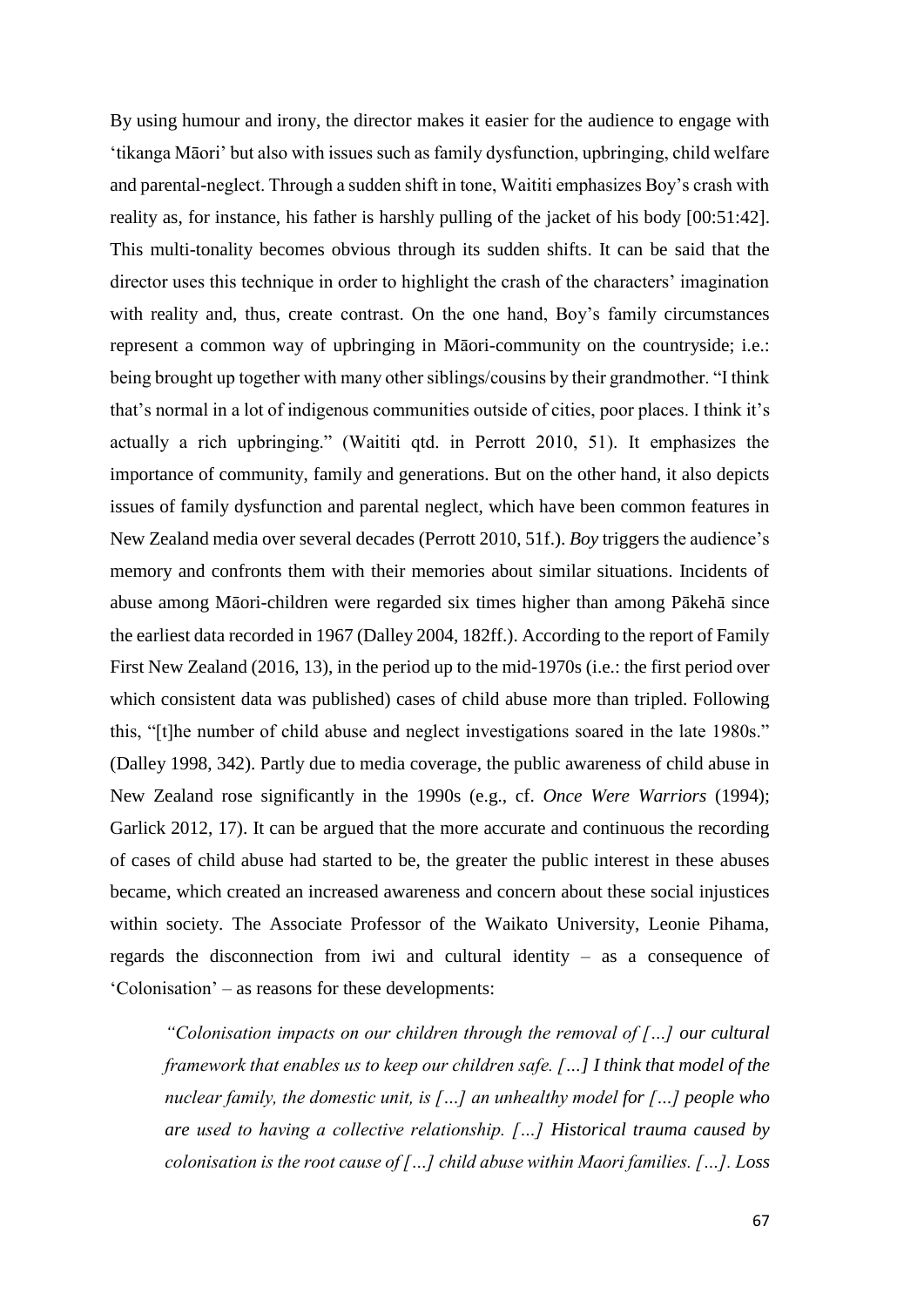*of culture and language left Maori looking for an escape."* (Pihama qtd. in Kerr 2016).

Perrott claims that family dysfunction and parental neglect can be regarded a "New Zealand obsession" (Perrott 2010, 52). Issues like that can be found in media coverage over past decades and have been prominent themes of New Zealand films such as Waititi's first feature film *Eagle vs. Shark* (2007) or *Smash Palace* by Roger Donaldson as early as 1981. However, *Boy* emphasizes the significance of 'community' and 'family' as part of their indigenous identity by representing how the children themselves work together in order to fix and clean their house after Alamein has destroyed it in rage [01:14:18]. Thus, this scene implies function along the dysfunction and highlights the importance of community in Māori-culture.

Even though *Boy* illustrates economic hardship in the rural area, which is regarded a consequence of urbanization, it celebrates the family's and community's connection to the natural environment (ibid., 2010, 52). Their connectedness to land through their cultural belief is portrayed by the camera work. Waititi uses long shots to depict New Zealand's beautiful landscape. Right at the beginning, a long shot of Aotearoa's nature/coast and a sign saying 'entering tribal land' is used to thematically introduce the audience to *Boy*. This sequence is accompanied by *Poi E*, which influences the mood of the viewers and makes them empathize with a specific cultural context (Prommer 2016, 59; [00:01:00]). Similar to Mita in *Mauri* (1988), the director seems to create a specific meaning by his camera work (Ryan/Lenos 2012, 96): it can be noted that portraying the natural setting through long shots make the land appear powerful. Several long shots of nature can be found in the course of the film. The composition of nature and people creates a harmonic relationship and may emphasize the importance of land to the indigenous people (ibid., 53). As they are spiritually and traditionally linked to nature, it represents a part of their Māori-identity. These impressions get highlighted through contrast, as Boy tells Rocky about his dream to escape the coast and live in the city together with their dad [00:35:15]. The protagonist imagines the city as a place of wealth and glamour. He thinks of riding a dolphin, wearing an expensive suit while enjoying fancy drinks. He creates a contrast between the countryside and the city and, thus, establishes the dichotomy 'bad' vs. 'good'. While Boy associates living in the rural environment with poverty, he thinks of the city as a place where life is better:

Boy: *"[…] trying to get out of this dump!"* [00:44:49].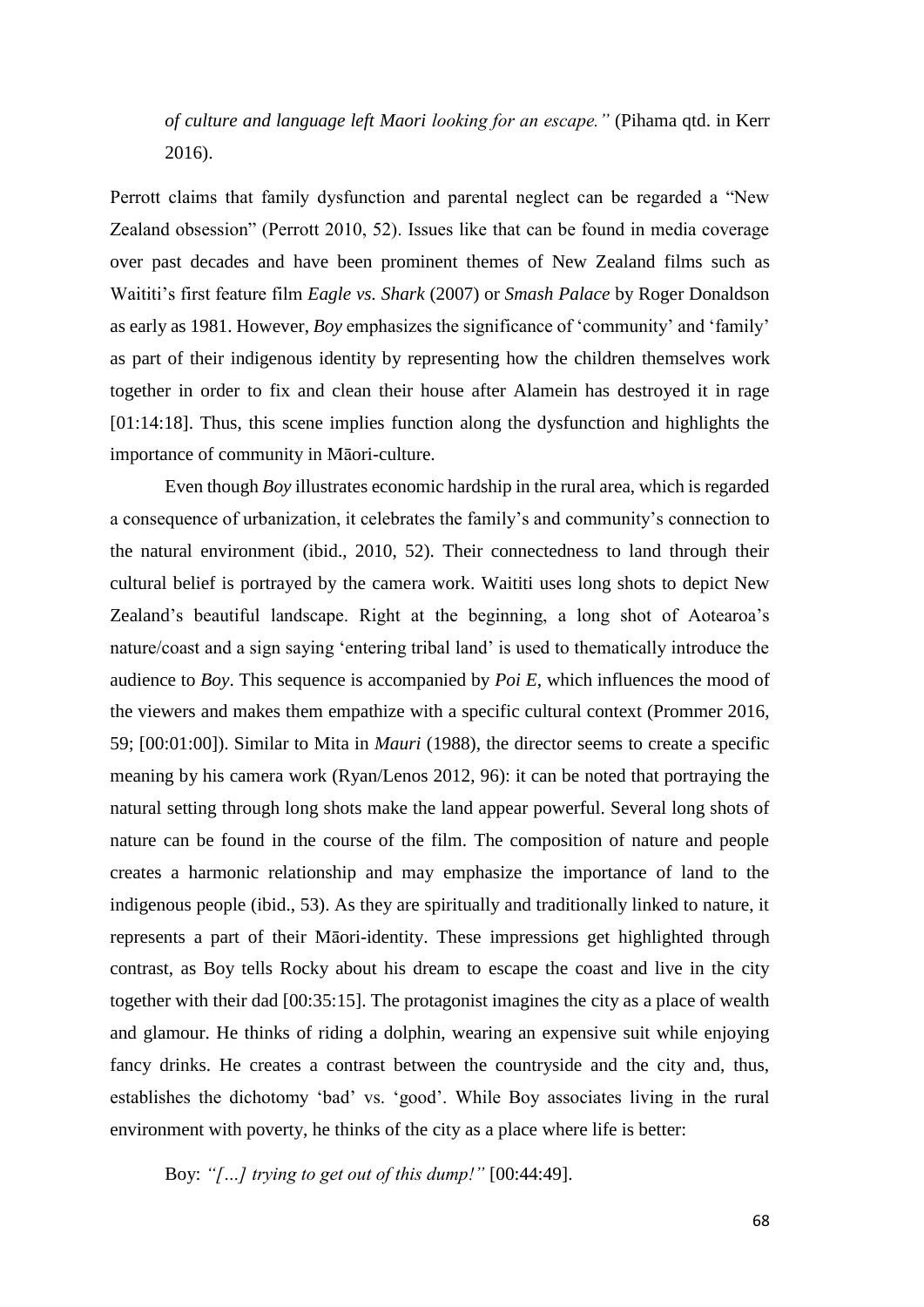The irony of this scene, however, is represented by the fact that they are living at the edge of the ocean amidst an overwhelming landscape.

Waititi uses magical realism and animation as an 'aesthetical vehicle' to depict Boy's, as well as Rocky's fantasies and express their imagination; for instance, as Boy imagines life in the city (i.e.: riding on a dolphin). This sequence is presented by dolphins and figures, which look like magazine cuttings. The figures are given the faces of Boy and Alamein which seem to be clipped from a photograph and Boy holding a cocktail that has been drawn [00:47:37]. These methods are used to slip between alternating states of reality and fantasy. Further, they enable the viewers to connect to the character's inner states and identify with them. Both are used to not only to express the characters' imaginations but also allow the drawing of conclusions about their feelings and thoughts that probably could not have been expressed by narration. Using animation and magical realism contradicts the conventions of Western cinema but allows the director to open up an inter-diegetic space. This space puts an emphasis on aspects which are usually regarded as background information (Perrott 2010, 51f.). It may be argued that Waititi avoids the conventions of classical narrative cinema in order to challenge the audience's imaginative capacity and trigger their memory about their youth and life in 1980s-New Zealand. According to Perrott, these methods enable him to open "a space in between the realms of reality and fantasy." (ibid., 51f.). In this context, she refers to Bhabha, who states that "liminal space operates in between cultures and worldviews […] with potential for new ways of perceiving the world (Bhabha 1996 qtd. in Perrott 2010, 53). Following this argumentation, it can be said that this 'space in between' allows to create cultural hybridity and promotes a bicultural approach. However, due to the absence of Pākehā in *Boy*, the focus is on Māori (i.e.: cast, setting, references to indigenous culture). Especially on a Māori-boy struggling with coming of age situated in a rural Māori-community in times of socio-cultural change.

*"If we keep making our own work then we survive as a culture, we grow. […] our voice continues to be heard."* (Waititi qtd. in Lealand 2010, 7).

Both films were shot more or less 30 years after the era called 'Māori-Renaissance' (1970/80s). Inequality in political and social treatment of Aotearoa's indigenous people and Pākehā was responsible for the emergence of this cultural movement, which advocated social equality for the entire population of New Zealand. Its focus was on the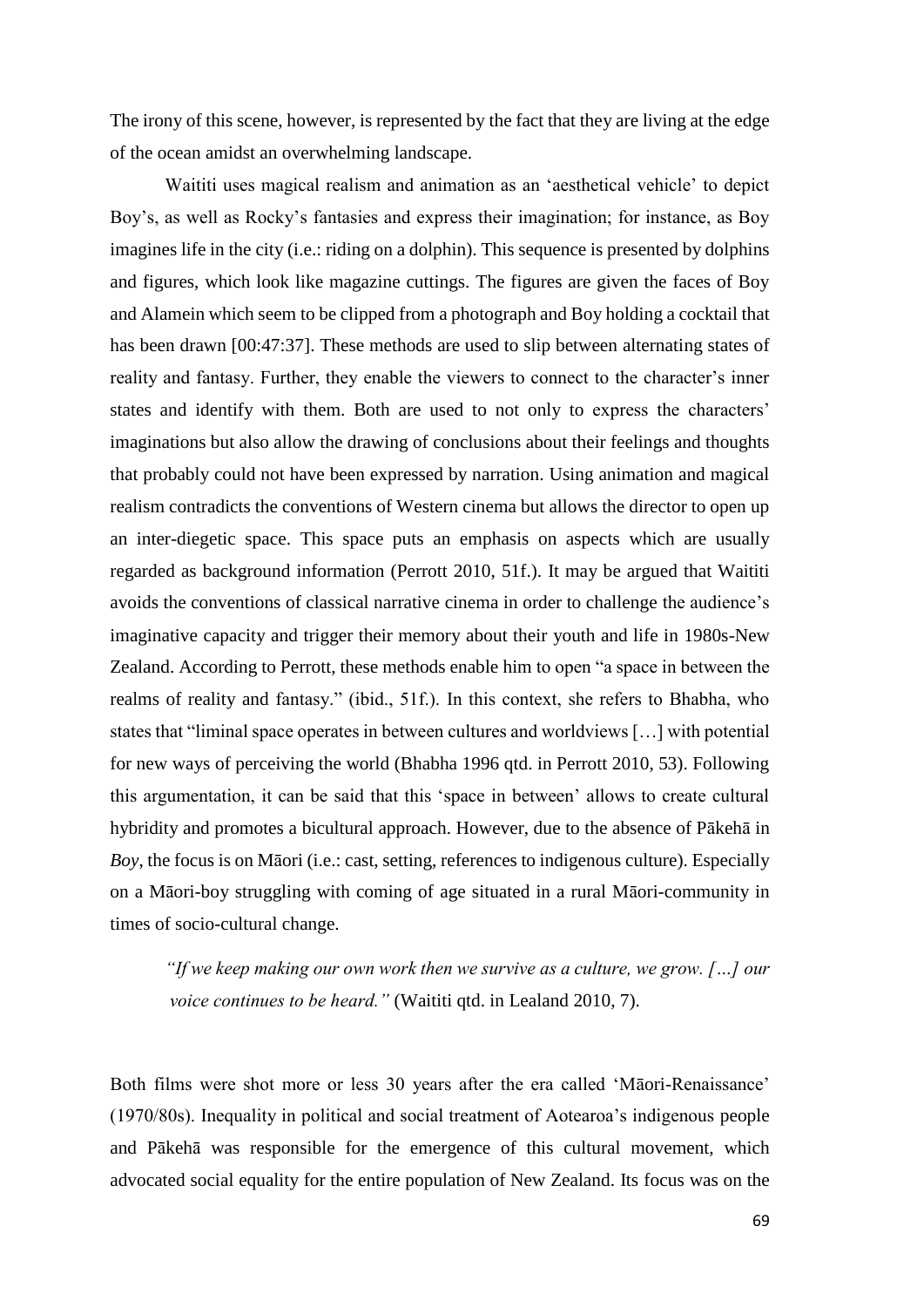revival of indigenous culture and the progress of bicultural nation-building. Protest actions, media and different forms of art helped Māori and their culture to come to the fore and to promote the country's transformation towards a bicultural nation. Niki Caro's *Whale Rider* (2002), as well as Taika Waititi's *Boy* (2010) serve as filmic examples representing the bicultural transformation of a nation in modern times. A comparison of these two films reveals not only various similarities but also differences in their representation of indigenous identity.

*Whale Rider* and *Boy* represent Māori-identity in terms of its relation to land and nature. Both films use various long shots of New Zealand's landscape to portray its powerful and ubiquitous meaning for Māori. Additionally, locating them amidst nature as part of their everyday life creates a synergetic effect and emphasizes the importance of land for indigenous people due to their 'whakapapa'.

# *"[The] appeal to Māori lies in the cinematography, which captures the beautiful landscape of the east coast of the North Island […]."* (Ka'ai 2005, 12).

Another similarity depicted in the films is the portrayal of community and family. Indigenous identity is linked to Māori-community and its culture. Both children are raised by their grandparent(s), who represent the backbone of the family/community. In this regard, each film deals with the issues of parental neglect and family dysfunction. Pai's and Boy's mother both died during birth. Alamein is in prison and Porourangi moves to Europe to sell his art and start a new life in Germany. Both fathers are young when the tragedy befalls the family and are absent for an extended period of their children's lives. They are depicted as the prodigal sons and start to learn to embrace their role as a father. The job of raising these children falls to the paternal grandmothers. They are fulfilling the role of nurturing the next generation: Pai's Nanny Flowers provides her with support and strength against Koro (*"Just say the word bub, and I'll get a divorce."* [00:06:56]). Boy's Nanny is raising children from at least two other lines of her 'whānau'<sup>39</sup> and has faith that the children will be fine while she is absent for several days. This does not represent an uncommon way of upbringing in (rural) indigenous communities.

*"[…], it is a reminder to many Māori of their own upbringing in rural Māori communities […]."* (Ka'ai 2005, 13).

<sup>39</sup> 'whānau': means 'family' (Ka'ai 2005, 14)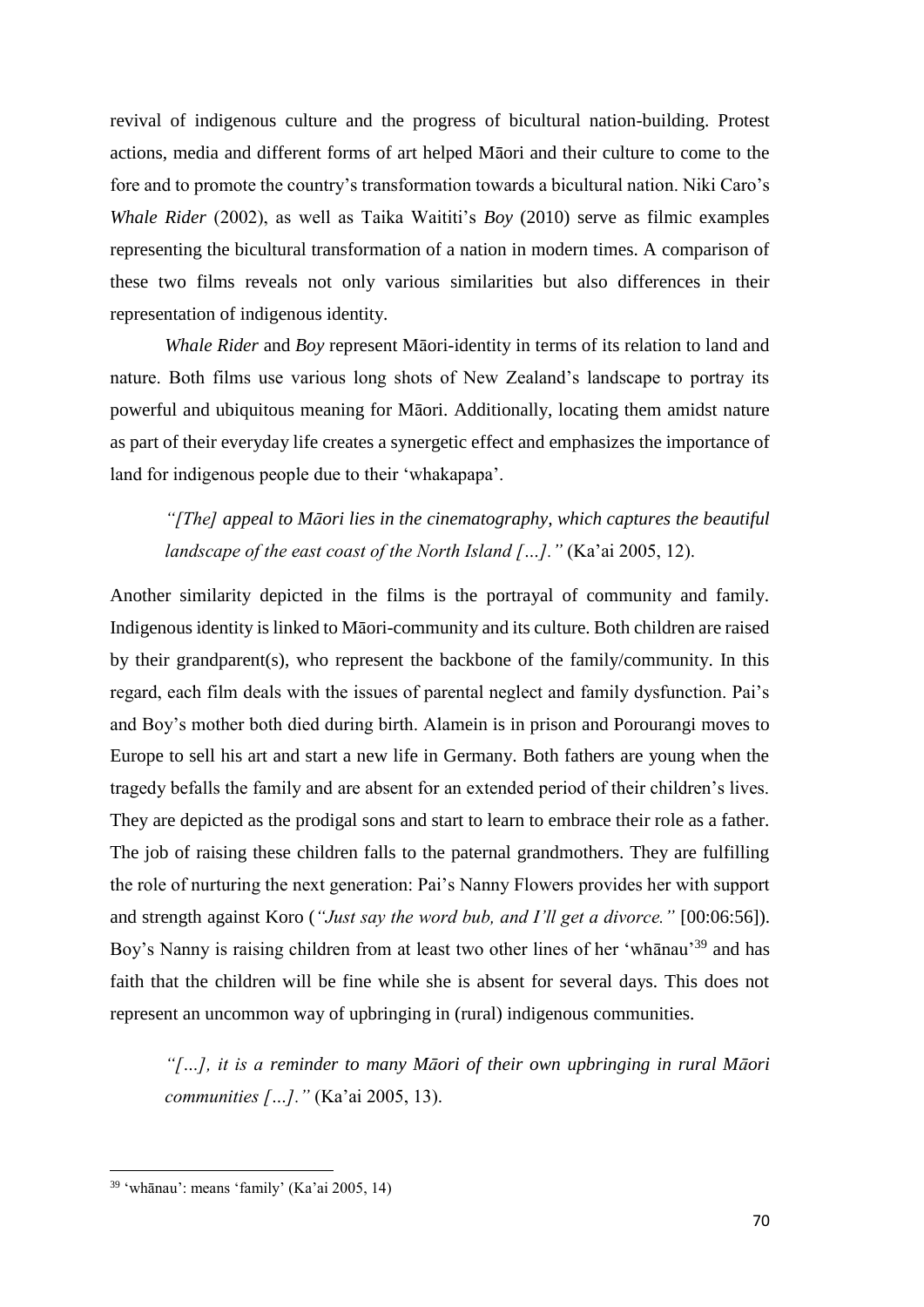Besides depicting communal and familial circumstances, each story of the films illustrate the coming-of-age of a child. Located in rural areas, Boy and Pai are struggling with their (indigenous) identity. Boy carries the burden of being responsible for his younger brother and cousins. He usually provides dinner for them, takes care of the household and brings them to bed. When Shōgun has a get together at the garage and wants his son to be involved, Boy believes it to be his rite-of-passage into being considered a man and can shirk his responsibilities relating to the welfare of his 'whānau'. His coming-of-age moment is represented by Boy recognizing that this would make him the same as his father. He continuous to take care of the children and they work hand in hand to keep the family function instead [01:14:18]. Pai's burden is to transcend her traditional gender role: she must not only adopt the traditional male position (i.e.: 'taiaha', 'haka', diving for Koro's 'rei puta') but must be better at these activities than any other male in order to prove that she is the true hereditary leader of the 'iwi'. Her coming-of-age is illustrated by overcoming her grandfather's denial of her birth right through 'dying' and being 'reborn' as the next rightful chiefly heir by surviving the ride on the whale's back [01:22:28].

Even though both films portray indigenous cultural practices (e.g.: 'haka'), Māoriconcepts (e.g.: 'tapu') and using 'Te Reo Māori' (e.g.: 'kia ora', 'waka'), they differ in the way they are representing these aspects related to Māori-identity. Whereas in *Boy* cultural Māori-practices are illustrated more subtle but precise and realistic, the representation of traditional tribal practices in *Whale Rider* lacks in authenticity due to ideas of Eurocentric feminism. *Boy*'s portrayal of indigenous identity is infused with several references to New Zealand's 1980s-pop/youth culture. In contrast to that, Caro illustrates people living in Whangarā as isolated from modernity and stuck in 'obsolete' traditions embodied through the encoded character Koro. *Whale Rider*'s reference to contemporary New Zealand is represented by addressing essential social issues such as patriarchy, gender roles and feminism.

Another difference can be found in the films' use of magical realism. Waititi uses magical realism to illustrate Alamein's sons' fantasies and inner world (i.e. animated scenes and dream sequences), whilst Niki Caro makes use of mystical elements (e.g.: sound and fictitious elements like riding on a whale) to romanticize her story and make it appear more spiritual.

It can be argued that both films put an emphasis on the illustration of Māoriculture in order to address the importance of indigenous identity. This is highlighted by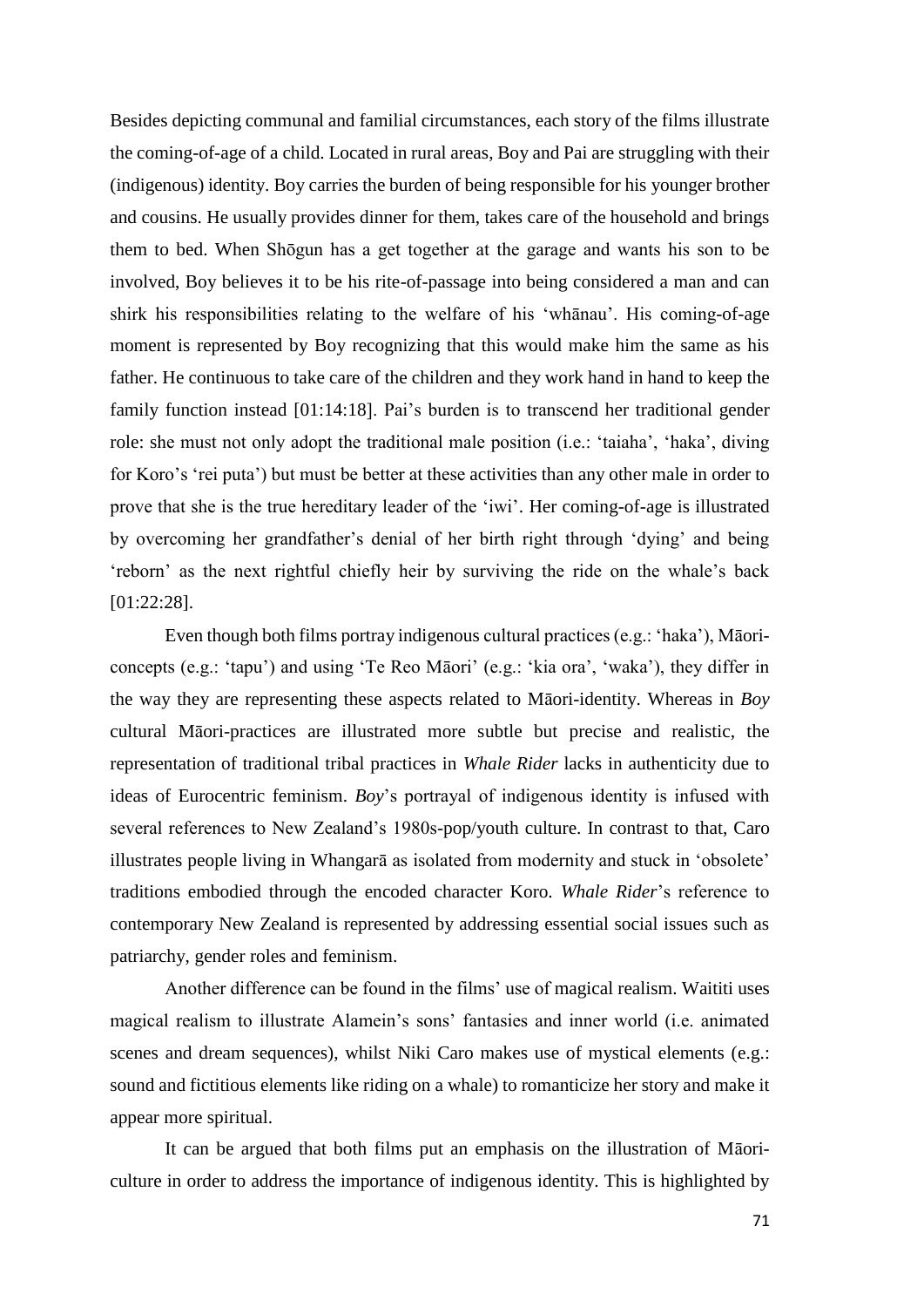the absence of Pākehā and the portrayal of traditional cultural practices and concepts. As *Boy*'s and *Whale Rider*'s stories are infused with cultural elements of contemporary New Zealand, it can be claimed that they are promoting cultural hybridity; both films represent some kind of a 'third (hybrid) culture'. The two films are aimed at a global audience. Whilst Waititi states that *Boy* (2010) is distinctively 'New Zealand', he uses humour and irony to make the story accessible to everyone. Caro deals with current issues about feminism and uses idyllic and romanticized images of Aotearoa's countryside and indigenous people to make *Whale Rider* (2002) appealing to the global market. Following this, it can be interpreted that both films are promoting the progress of nation-building within a bicultural framework by highlighting indigenous culture as an important part of New Zealand.

## 6 Conclusion and Outlook

In sum, it can be argued that the Pākehā-directors Murphy (1983) and Caro (2002), as well as the Māori-filmmakers Mita (1988) and Waititi (2010) represent indigenous identity in a positive, respectful and appealing way in their respective films. Each of them depict aspects related to Māori-culture in order to portray indigenous identity. The illustration of Aotearoa's indigenous people has changed in the course of time. Certain events in history are responsible for social, cultural and political changes within New Zealand. These events had a huge impact on how Māori are treated in society and effected the way indigenous people are represented through media. Especially 'film' played an important role in the portrayal of indigenous identity in contemporary New Zealand. The 1970/80s are known as a period called 'Māori-Renaissance'; it can be described as a reactionary movement to years of discriminatory treatment triggered by socio-cultural and political developments. Byrnes characterizes this development as a period of "ethnic mobilization" in order to re-establish Maori-culture (Byrnes 1999, 72). Several protest actions by Māori changed the public awareness about Aotearoa's indigenous population and its culture.

*"Television made us invisible."* (Mita 1996, 45).

In order to express resistance against an assimilationist-integrationst policy, people used the production of texts (Della Valle 2010, 9). Film was one of the most effective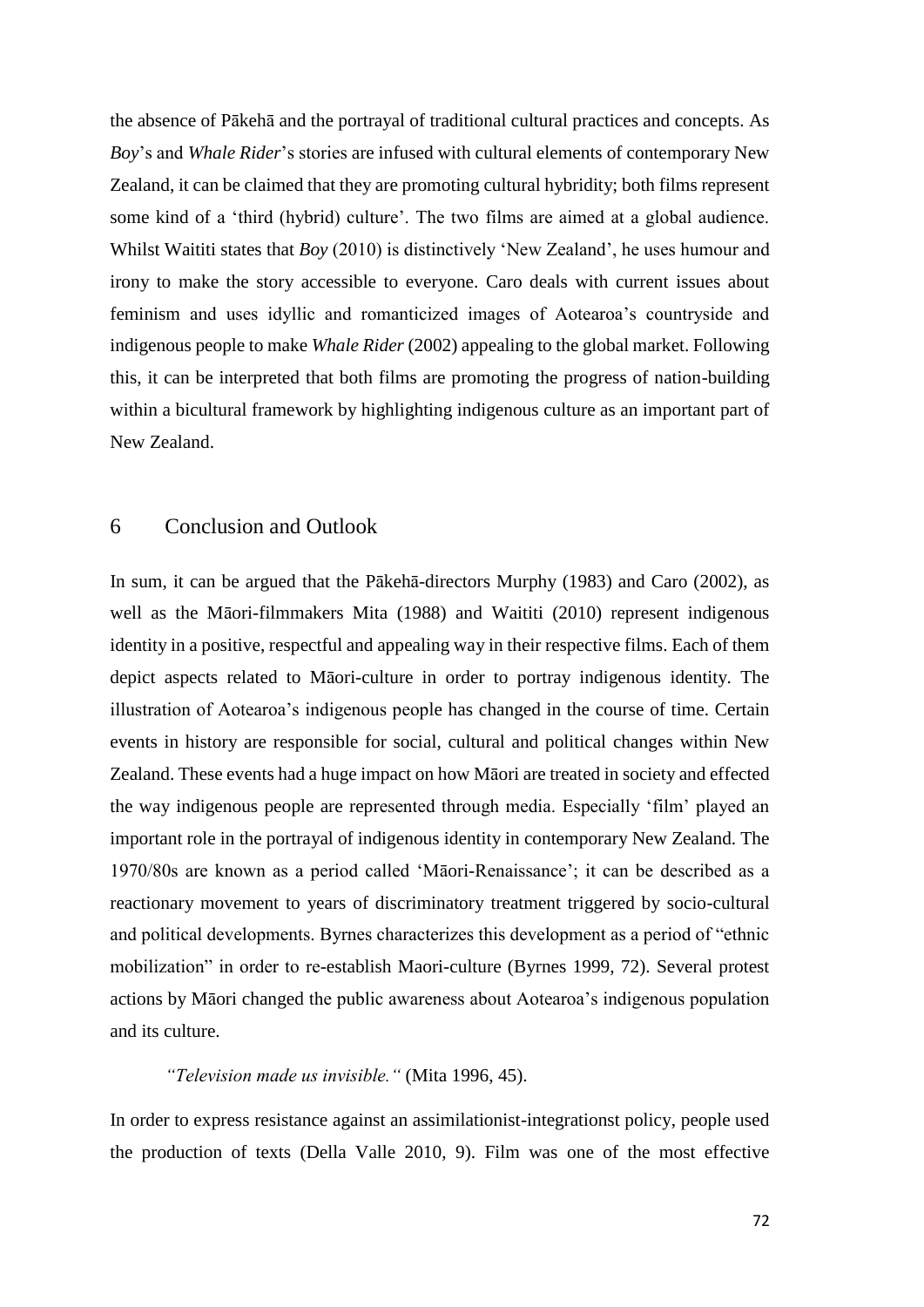instruments in representing the struggle of the survival of Māori-identity and -culture (Martens 2012, 6).

*"Stereotyped images of Māori have distorted the cultural basis of Māori identities."* (Fleras/Spoonley 1999, 65)

Barry Barclay established a new cinematic category ('Fourth Cinema') considering films made by indigenous filmmakers about indigenous people. Not only Māori-filmmakers but also Pākehā-directors have started to deal with these social issues. It can be claimed that in 1970/80s-New Zealand, film has been used to make bicultural proposals emphasizing the necessity for greater mutual respect and understanding between Māori and Pākehā. Not only New Zealand-films made within this period, but also those released in the following years are reflecting the *zeitgeist* of the nation.

*Utu* (1983), *Mauri* (1988), *Whale Rider* (2002) and *Boy* (2010) function as examples illustrating, as well as promoting the progress of a bicultural nation-building. As Māori and Pākehā had been affected by these developments differently, it can be presumed that their representation of indigenous identity in film differs, too. Even though all of the directors seem to celebrate indigenous culture as an important part of Aotearoa's national identity represented by their portrayal of various elements related to Māoriculture (i.e.: beliefs, traditions, concepts, language, etc.), it can be said that those made by Pākehā payed greater attention to the idea of a bicultural New Zealand than 'Māorifilms'. Whilst *Utu* is highlighting the necessity of the progress of bicultural nationbuilding in the country, *Mauri* focuses on a realistic approach of representing indigenous identity. Murphy establishes contrasts between Māori and Pākehā through stereotyping, eliminates extremes on both ends of the cultural continuum (i.e.: characters personifying Māori Nationalism vs. British Imperialism) to emphasize the need for bicultural nationbuilding as the basis of a harmonic coexistence of Māori and Pākehā in New Zealand society. Mita focuses on an authentic portrayal of indigenous identity. She highlights the importance of Maori-culture in Aotearoa by excluding Pākehā-characters from *Mauri*'s storyline or creating contrasts between these two cultures. Bicultural approaches in the female director's film are portrayed through a successful inter-ethnic marriage but seem not to be actively promoted within the film. This might be due to socio-political changes the time *Mauri* (1988) was released: Mita was the first female indigenous woman making a feature film. Māori-filmmakers did not have the possibility to influence and rectify the image of their people in media up to then. Celebrating what had been denied for many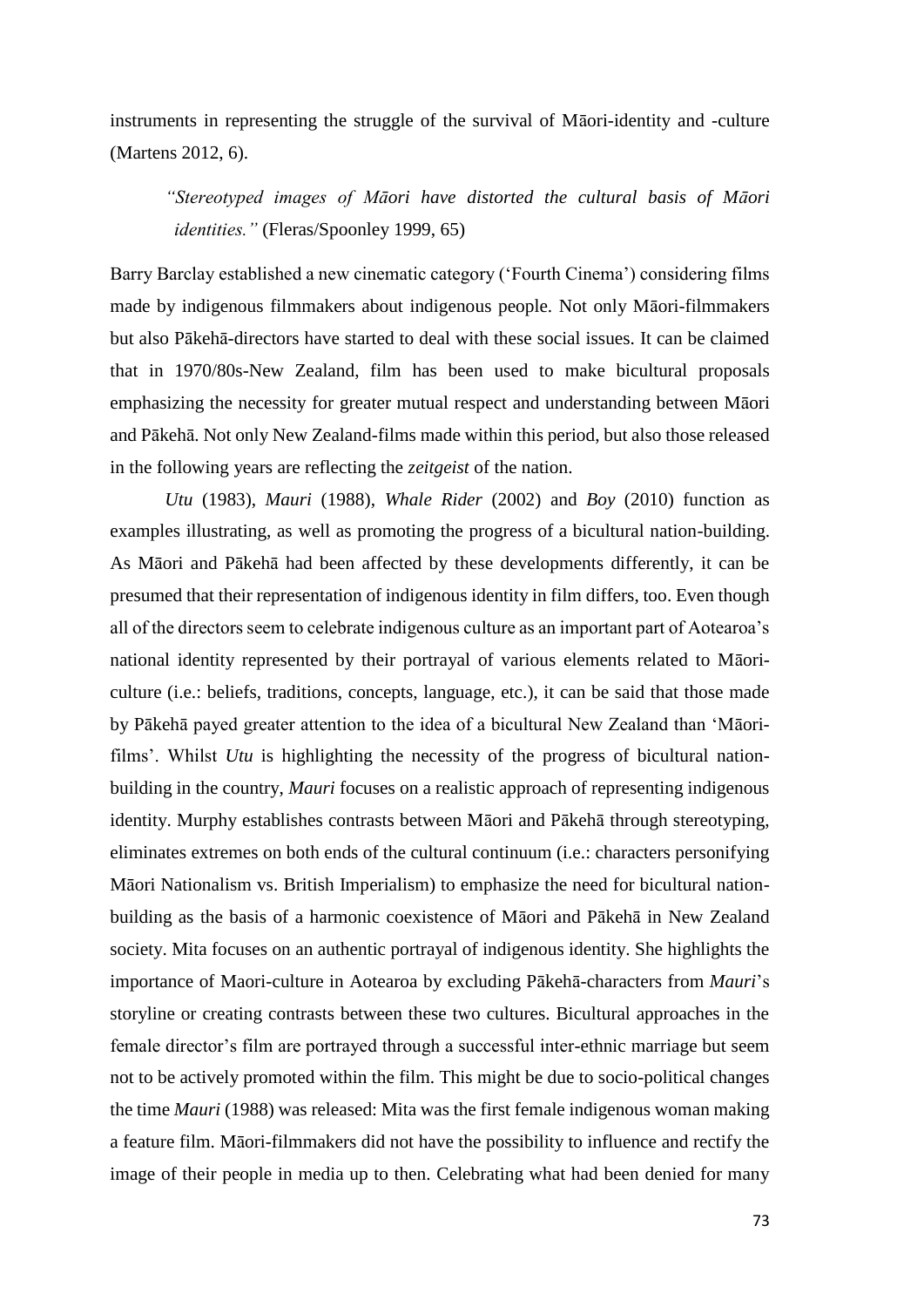years, seems to be a good reason for highlighting a realistic depiction of indigenous culture. Finally, it can be noted that both films are reflecting the *zeitgeist* of New Zealand in times of socio-cultural and political change by emphasizing the revival of Māoriculture and promoting a harmonic coexistence in a bicultural nation.

As time has passed and the idea of a bicultural nationhood took roots in society, it can be said that New Zealand-film has differed a little in its portrayal of indigenous identity. In both films, *Whale Rider* and *Boy*, the directors make reference to traditional indigenous beliefs, concepts, rites and language but seem to illustrate a rather 'third (hybrid) culture' than Māori- or Pākehā-culture. It may be argued that the representation of indigenous identity is infused with elements portraying a contemporary national identity framed by coming-of-age-stories. This 'New Zealand-identity' is composed of characteristics relating to both Māori- and Pākehā-culture. *Boy* depicts aspects of New Zealand's 1980s-youth/pop culture and *Whale Rider* is dealing with feminism and patriarchy, which made them appealing to Māori, as well as Pākehā. It can be interpreted that both films are portraying the current issue of a bicultural nationhood through representing cultural hybridity and classifying it as distinctively New Zealand by locating it within an indigenous framework. Thus, it can be stated that Caro's *Whale Rider* (2002) and Waititi's *Boy* (2010) represent the *zeitgeist* of contemporary New Zealand. However, it needs to be mentioned that the authentic and realistic depiction of Māori-culture is still an important issue. Whilst Waititi illustrates indigenous traditions as they really are, Caro sacrifices authenticity for Eurocentric feminist ideals and, thus, represents Māori-culture as patriarchal. *Whale Rider*'s distorted depiction of indigenous identity may run the risk of getting accepted as authentic by the Western audience.

Conclusively, the results and interpretations outlined need to be regarded as tendencies based on exemplary analyses and comparisons of four New Zealand films covering the period from 1983 to 2010. These remarks may give rise to questions about the way indigenous identity is represented in present times or about the significance of 'Indigenous Film' on the global market today? Personal experiences made on the 'Berlinale'-film festival in 2019 may provide a brief outlook about 'Indigenous Cinema' on an international basis and about first impressions of the representation of indigenous identity nowadays. According to the large program of 'native films' and especially of 'Polynesian-Films', it can be argued that such filmic projects are enjoying growing popularity on an international level. For instance, Hepi Mita's *Merata: How Mum Decolonised the Screen* (2018) celebrated huge successes at home and overseas. The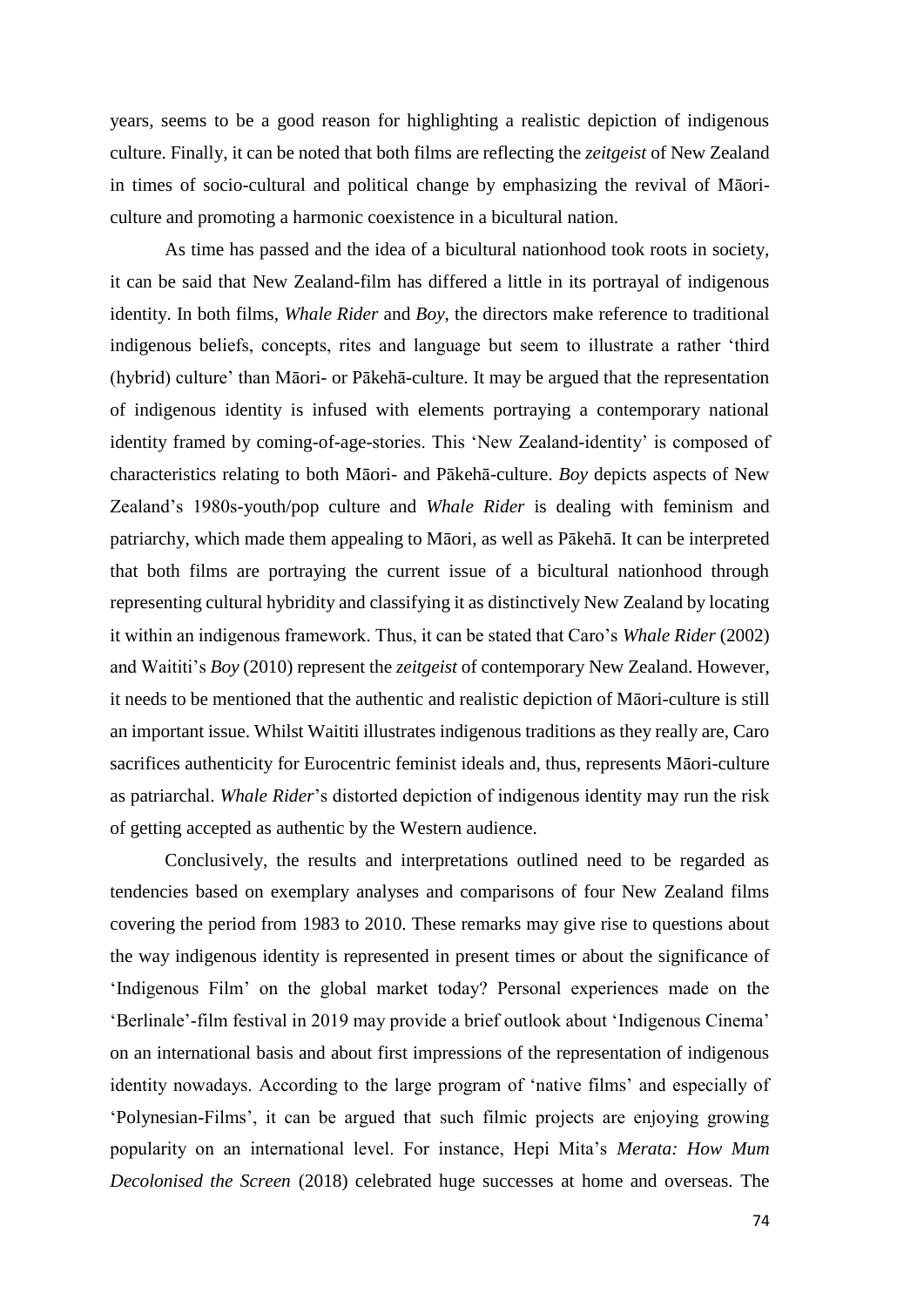portrayal of indigenous identity seemed to be similar to the results outlined in this paper: the focus is on traditions, cultural rites, language, land, nature, religious beliefs and community/family. It can be claimed that Hepi Mita's film and other contemporary 'Indigenous Film'-projects help to increase the global awareness for indigenous cultures and advocate the importance of cultural identity in modern days.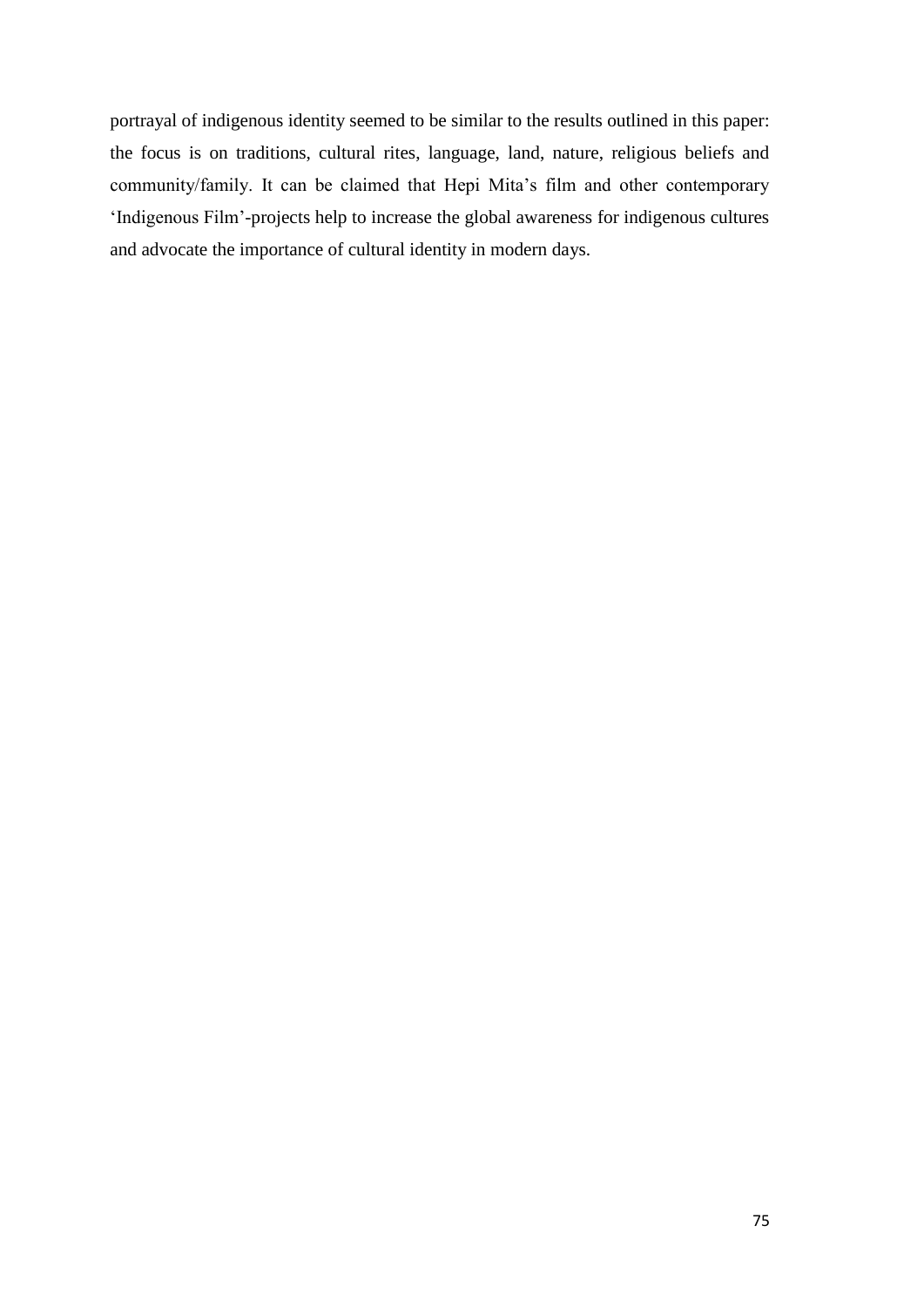- A'Court, Stephen (1979). "Racism in Godzone." *Salient. Newspaper of the Victoria University Students' Association* 42.11, 4–5.
- Agee, Margaret Nelson et al. (eds.) (2013). "Introduction." *Pacific Identities and Well-Being: Cross-Cultural Perspectives*. New York/London: Routledge, xix–xxiv.
- Agnew, Margaret (2010). "Atta Boy, Taika." *stuff*. Web. <http://www.stuff.co.nz/thepress/christchurch-life/3509354/Atta-boy-Taika>. (accessed 24<sup>th</sup> August 2019).
- Ang, Ien (1999). "Kultur und Kommunikation. Auf dem Weg zu einer ethnographischen Kritik des Medienkonsums im transnationalen Mediensystem." *Cultural Studies: Grundlagentexte zur Einführung*. Eds. Roger Bromley/Udo Göttlich/Carsten Winter. Hamburg: zu Klampen, 317–340.
- Babington, Bruce (2007). *A history of the New Zealand fiction feature film*. Manchester: Manchester University Press.
- Babington, Bruce (2011). "Epos indigenized: the New Zealand Wars films from Rudall Hayward to Vincent Ward." *The Epic Film in World Culture*. Ed. Robert Burgoyne. New York/London: Routledge, 235–260.
- Ballara, Angela (2003). *Taua: 'Musket wars', 'land wars' or tikanga? Warfare in Māori Society in the early Nineteenth Century*. New Zealand: Penguin Books.
- Barclay, Barry (1990). *Our Own Image*. Auckland: Longman Paul.
- Barclay, Barry (2003). "Celebrating Fourth Cinema." *Illusions* 35, 7–11.
- Belich, James (2001). *Paradise Reforged. A History of the New Zealanders from the 1880s to the Year 2000*. Auckland: Penguin Press.
- Bhabha, Homi K. (1994). *The Location of Culture*. London: Routledge.
- Bhabha, Homi K. (1996). "Culture's In-Between." *Questions of Cultural Identity*. Eds. Stuart Hall/Paul de Gay. London: Sage Publications, 53–60.
- Biggs, Bruce (1961). "Maori Affairs and the Hunn Report*." The Journal of the Polynesian Society* 70.3, 361–364.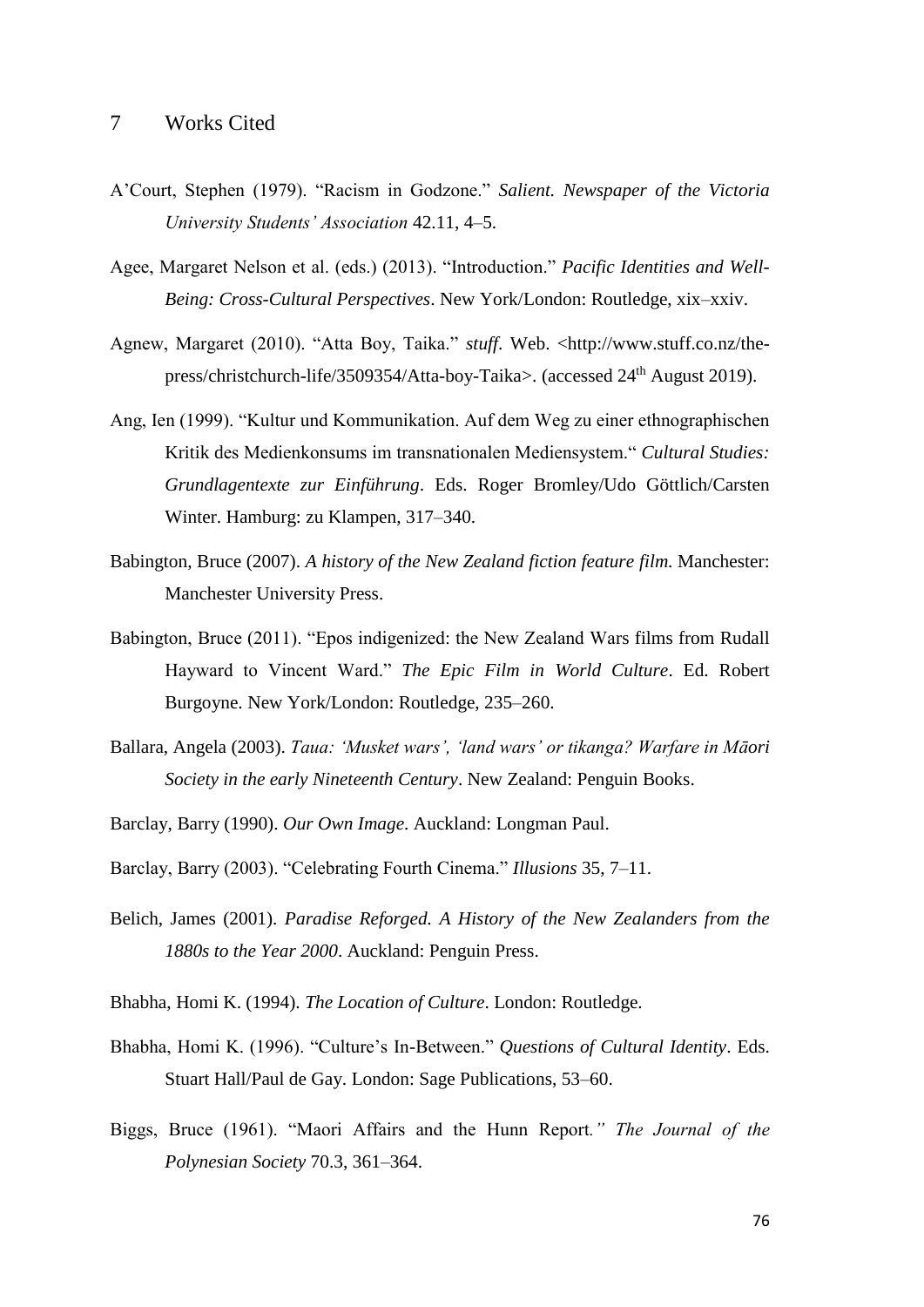- Blatter, Joachim, Phil C. Langer, and Claudius Wagemann (2018). *Qualitative Methoden in der Politikwissenschaft: Eine Einführung*. Wiesbaden: Springer VS.
- Blumer, Herbert (1973). "Der methodologische Standort des symbolischen Interaktionismus." *Alltagswissen, Interaktion und gesellschaftliche Wirklichkeit*. Eds. Arbeitsgruppe Bielefelder Soziologen. 1 vol. Reinbek bei Hamburg: Rowohlt, 80–101.
- Blythe, Martin (1994). *Naming the Other: Images of the Maori in New Zealand Film and Television*. Metuchen, N.J., and London: Scarecrow Press.
- Boehmer, Elleke (1995). *Colonial and Postcolonial Literature*. Oxford/New York: Oxford University Press.
- Booth, John M., and Jack K. Humm (1962). "Integration of Maori and Pakeha." *Special Studies No. 1*. Wellington: Department of Maori Affairs.
- Branigan, Edward (1984). *Point of View in the Cinema: A Theory of Narration and Subjectivity in Classical Film*. Berlin [u.a.]: Mouton Publishers.
- Bromley, Roger (1999). "Cultural Studies gestern und heute." *Cultural Studies: Grundlagentexte zur Einführung*. Eds. Roger Bromley/Udo Göttlich/Carsten Winter. Hamburg: zu Klampen, 9–24.
- Broszinsky-Schwabe, Edith (2011). *Interkulturelle Kommunikation: Missverständnisse – Verständigung*. Wiesbaden: VS Verlag.
- Byrnes, Giselle M. (1999). "Patrons of Maori Culture: Power, Theory and Ideology in the Maori Renaissance." *Kōtare: New Zealand Notes & Queries* 2.2, 71–73.
- C., Anna (1990). "The land of the long white cloud: The Maori in New Zealand (Aotearoa) today." *Survival International News: For The Rights Of Threatened Tribal Peoples* 26, n.p..
- Clelland-Stokes, Sacha (2007). *Representing Aboriginality: A post-colonial Analysis of the key trends of Representing Aboriginality in South African, Australian and Aotearoa/New Zealand Film*. Højbjerg: Intervention Press.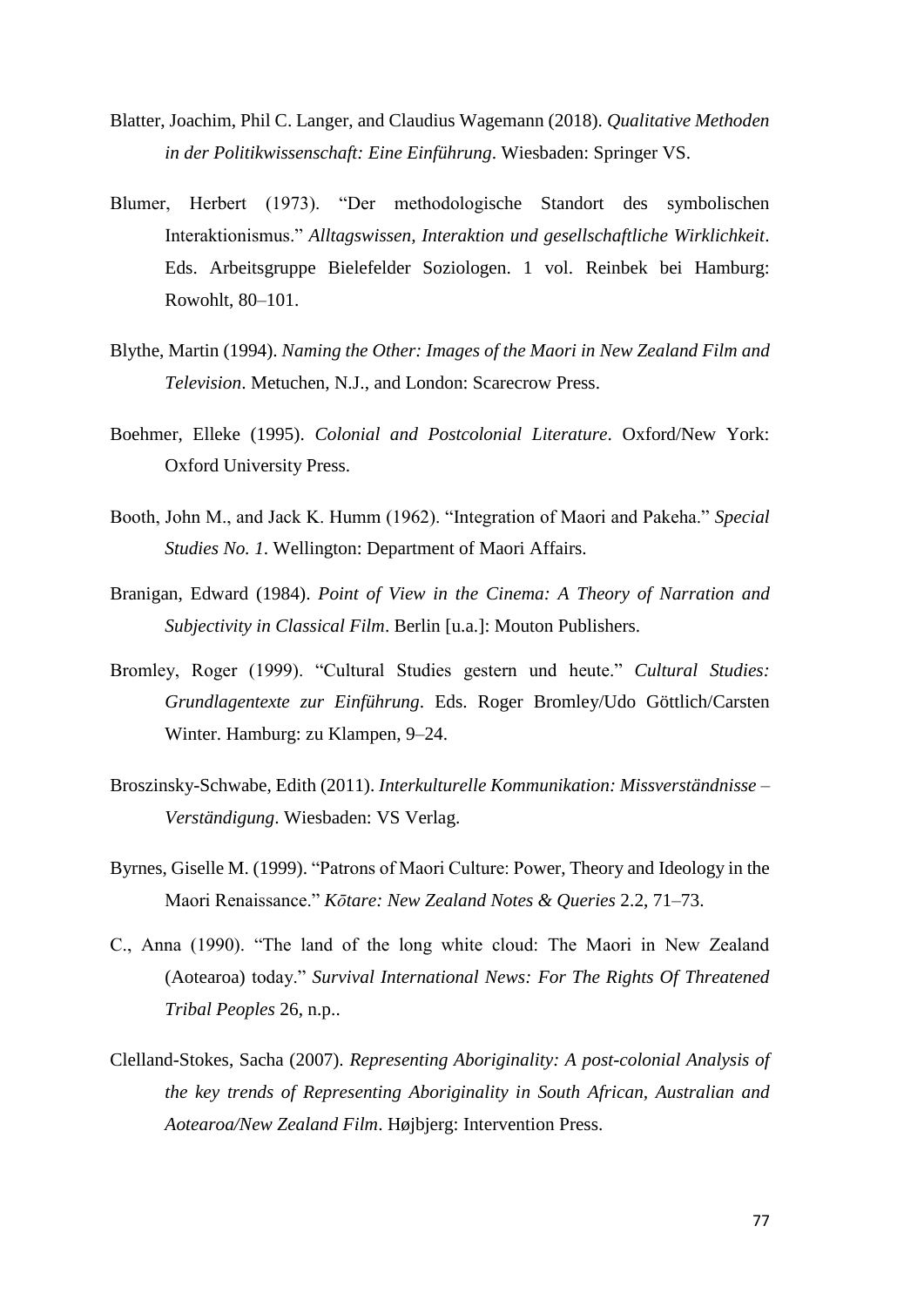- Conrich, Ian (2005). "Introduction." *POST SCRIPT: Essays in Film and the Humanities* 24.2&3, 3–7.
- Conrich, Ian, and Sarah Davy (1997). "Views from the Edge of the World: New Zealand Film." *Studies in New Zealand Culture* No. 1. London: Kakapo Books, 1–17.
- Conrich, Ian, and Stuart Murray (eds.) (2007). *New Zealand Filmmakers*. Detroit: Wayne State University Press.
- Conrich, Ian, and Stuart Murray (eds.) (2008). *Contemporary New Zealand Cinema: From New Wave to Blockbuster*. London: I.B. Tauris.
- Coulthard, Glen Sean (2019). "Introduction: A Fourth World Resurgent." *The Fourth World: An Indian Reality*. Eds. George Manuel/Michael Posluns. Minneapolis/London: University of Minnesota Press, iv–xxxvi.
- Creech, Brian, and Anandam Kavoori (2016). "Beyond the global/local divide: Towards a transcultural understanding of media." *Postcolonial Studies meets Media Studies: A critical encounter*. Eds. Kai Merten/Lucia Krämer. 23 vols. Bielefeld: transcript Verlag, 67–69.
- Dalley, Bronwyn (1998). *Family Matters: Child Welfare in Twentieth-Century New Zealand*. Auckland: Auckland University Press.
- Dalley, Bronwyn (2004). "Deep and Dark Secrets: Government Responses to Child Abuse." *Past Judgement: Social Policy in New Zealand History*. Eds. Bronwyn Dalley/Margaret Tennant. Dunedin: Otago University Press, 175–190.
- Della Valle, Paola (2010). *From silence to voice: The rise of Maori literature*. Auckland: Oratia Media.
- Dodd, Kevin V. (2012). "Whale Rider: The Re-enactment of Myth and the Empowerment of Women." *Journal of Religion & Film* 16.2 (Article 9), 1–26.
- Durie, Mason (1994). *Whaiora: Māori Health Development*. Auckland: Oxford University Press.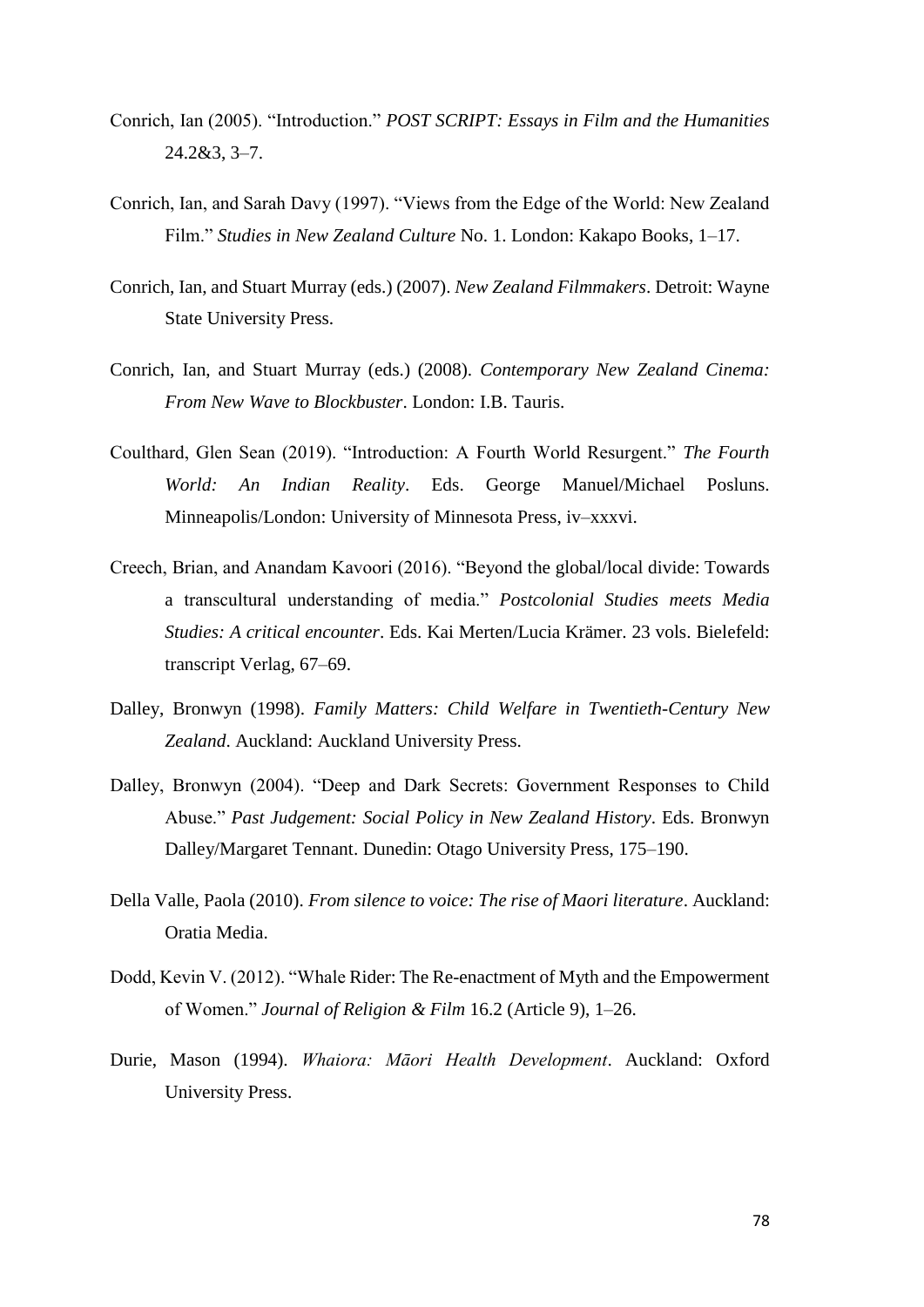Family First New Zealand (ed.) (2016). Child Abuse and Family Structure: What is the evidence telling us?. New Zealand. <https://www.familyfirst.org.nz/wp content/uploads/2016/11/Child-Abuse-and-Family-Structure-FULL-REPORT.pdf>. (accessed  $25<sup>th</sup>$  August 2019).

Fauser, Markus (2006). *Einführung in die Kulturwissenschaft*. 3rd ed. Darmstadt: WBG.

- Ferguson, Moira (1993). "Review: Imperial Eyes. Travel Writing and Transculturation." *Eighteenth-Century Studies* 26.3, 481–484.
- Fleras Augie, and, Paul Spoonley (1999). *Recalling Aotearoa: Indigenous Politics and Ethnic Relations in New Zealand*. Auckland: Oxford University Press.
- Flicks. (2016) "Top 10 Highest Grossing New Zealand Movies Ever." *Flicks*. Web. <https://www.flicks.co.nz/news/top-10-highest-grossing-new-zealand-moviesever/>. (accessed  $13<sup>th</sup>$  July 2019).
- Gadiki, Vasi (1982). *The Significance of Tapu in Maori Christianity: The Relevance of Tapu in Maori Religion Towards Church Growth*. Master Thesis submitted to the Faculty of Theology at the University of Otago, New Zealand.
- Gardiner, Irene (2016). "What are New Zealand's top five grossing local films of all time?" *nzherald.co.nz*. Web. <https://www.nzherald.co.nz/entertainment/news/ article.cfm?c\_id=1501119&objectid=11653416>. (accessed  $23<sup>rd</sup>$  August 2019).
- Garlick, Tim (2012). *Social Developments: an Organisational History of the Ministry of Social Development and its Predecessors, 1860–2011*. Wellington: Steele Roberts Aotearoa.
- Gauthier, Jennifer (2012). "Introduction." *Making Film and Television Histories: Australia and New Zealand*. Eds. James E. Bennett/Rebecca Beirne. London: Tauris, 39–40.
- Gauthier, Jennifer (2012). "Whale Rider." *Making Film and Television Histories: Australia and New Zealand*. Eds. James E. Bennett/Rebecca Beirne. London/New York: I.B. Tauris, 169–174.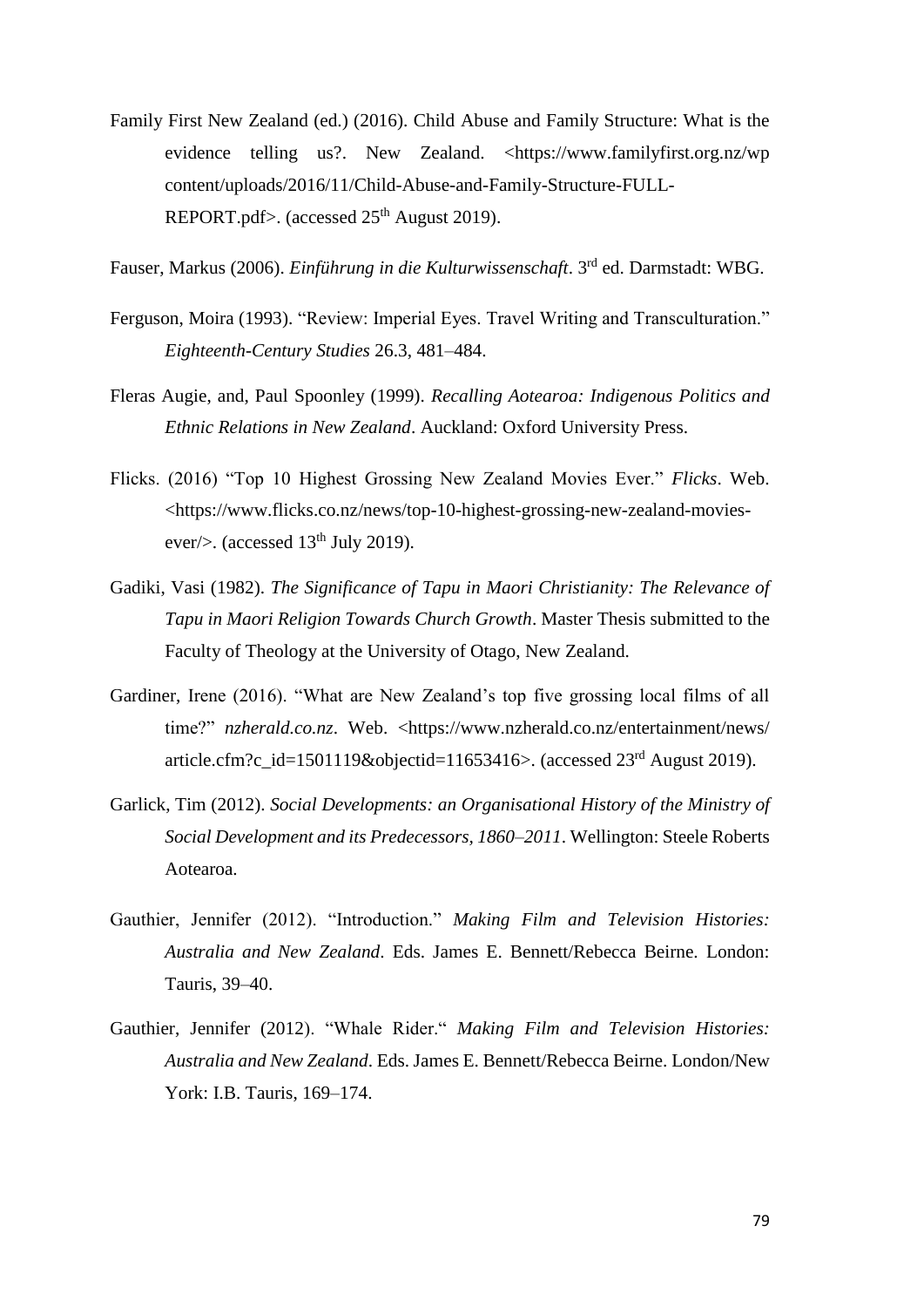- Gemori, Roberto (2018). *The Polynesian Tattoo Handbook: An In-Depth Study of Polynesian Tattoos and their Foundational Symbols*. 2 vols. Ed. TattooTribes. [No place of publication given]: TattooTribes.
- Glaser, Evelyne (2003). "Fremdsprachenkompetenz in der interkulturellen Zusammenarbeit." *Handbuch interkulturelle Kommunikation. Band 1: Grundlagen und Praxisfelder*. Eds. Alexander Thomas/Eva-Ulrike Kinast/Sylvia Schroll-Machl. 2nd ed. Göttingen: Vandenhoeck & Ruprecht, 74–93.
- Göttlich, Udo, Lothar Mikos, and Rainer Winter (eds.) (2001). *Die Werkzeugkiste der Cultural Studies: Perspektiven, Anschlüsse und Interventionen*. Bielefeld: transcript.
- Goldson, Annie, and Jo Smith (2008). "The Contested Nation: Documentary and Dissent." *Contemporary New Zealand Cinema: From New Wave to Blockbuster*. Eds. Ian Conrich/Stuart Murray, 155–168.
- Grossberg, Lawrence (2006). "Der Cross Road Blues der Cultural Studies." *Kultur – Medien – Macht. Cultural Studies und Medienanalyse*. Eds. Andreas Hepp/Rainer Winter. 3rd ed. Wiesbaden: VS Verlag, 23-40.
- Hall, Edward T., and Mildred R. Hall (1990). *Understanding Cultural Differences: Germans, French and Americans*. Boston: Intercultural Press.
- Hall, Stuart (1980). "Encoding/Decoding". *Culture, Media, Language.* Eds. Stuart Hall et al. London: Hutchinson, 128–138.
- Hall, Stuart (1999). "Cultural Studies. Zwei Paradigmen." *Cultural Studies: Grundlagentexte zur Einführung*. Eds. Roger Bromley/Udo Göttlich/Carsten Winter. Hamburg: zu Klampen, 113–138.

Harris, Aroha (2004). *Hikoi: Forty Years of Maori Protest*. Wellington: Huia Publishers.

- Harris, Kenneth Marc (1990). "American Film Genres and Non-American Films: A Case Study of 'Utu'." *Cinema Journal* 29. 2, 36–59.
- Hauser, Regina (2003). *Aspekte interkultureller Kompetenz: Lernen im Kontext von Länder- und Organisationskulturen*. Wiesbaden: Dt. Universitäts-Verlag.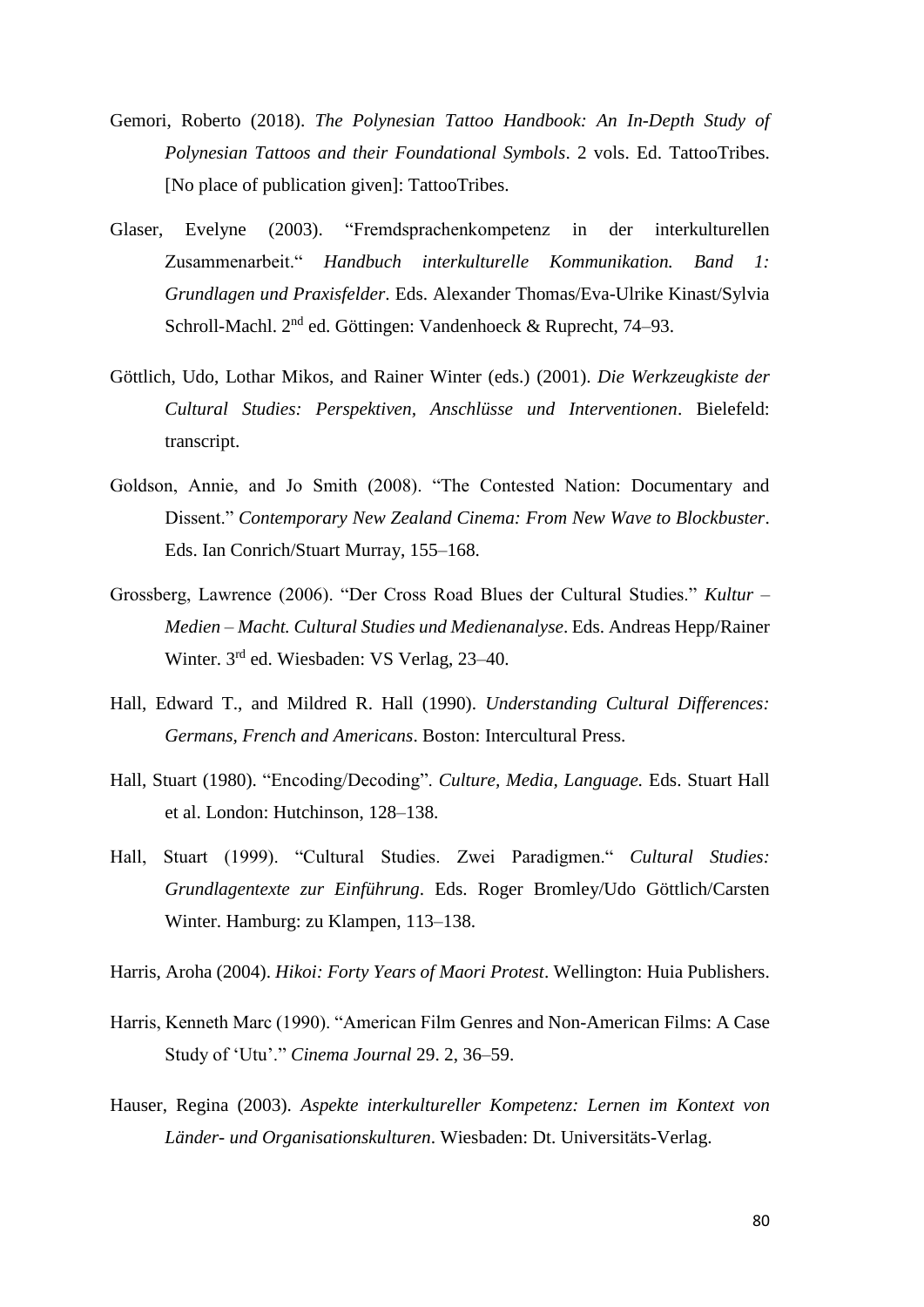- Hazlehurst, Kayleen M. (1988). *Racial conflict and resolution in New Zealand: The Haka party incident and it's* [sic!] *aftermath 1979-1980*. Canberra: Australian National University.
- Hepp, Andreas, and Martin Löffelholz (2002). "Transkulturelle Kommunikation." *Grundlagentexte zur transkulturellen Kommunikation*. Eds. Andreas Hepp/Martin. Konstanz: UVK, 11–36.
- Herewini, Natanahira (2018). *Māori Communitites Raising Children: The Roles of Extended Whānau in Child Rearing in Māori Society*. Ngā Pae o te Māramatangaand Michael and Suzanne Borrin Foundation.
- "hikoi". *dictionary.com.* Web. <https://www.dictionary.com/browse/hikoi>. (accessed  $15^{th}$  July 2019).
- Hokowhitu, Brendan (2008). "The Death of Koro Paka: 'Traditional' Māori Patriarchy." *The Contemporary Pacific* 20.1, 115–141.
- Jäger, Siegfried (2006). "Zwischen den Kulturen: Diskursanalytische Grenzgänge." *Kultur – Medien – Macht. Cultural Studies und Medienanalyse*. Eds. Andreas Hepp/Rainer Winter. 3rd ed. Wiesbaden: VS Verlag, 327-352.
- Johnson, Richard (1999). "Was sind eigentlich Cultural Studies?." *Cultural Studies: Grundlagentexte zur Einführung*. Eds. Roger Bromley/Udo Göttlich/Carsten Winter. Hamburg: zu Klampen, 139–190.
- Jonas, Klaus, and Marianne Schmid Mast (2007). "Stereotyp und Vorurteil." *Handbuch interkulturelle Kommunikation und Kompetenz: Grundbegriffe – Theorien – Anwendungsfelder.* Eds. Jürgen Straub/Arne Weidemann/Doris Weidemann. Stuttgart: J. B. Metzler, 69–75.
- Ka'ai, Tānia M. (2005). "*Te Kauae Mārō Muriranga-whenua* (The Jawbone of Muriranga-whenua): Globalising local Indigenous culture – Māori leadership, gender and cultural knowledge transmission as represented in the film *Whale Rider*." *Portal Journal of Multidisciplinary International Studies* 2.2, 1–15.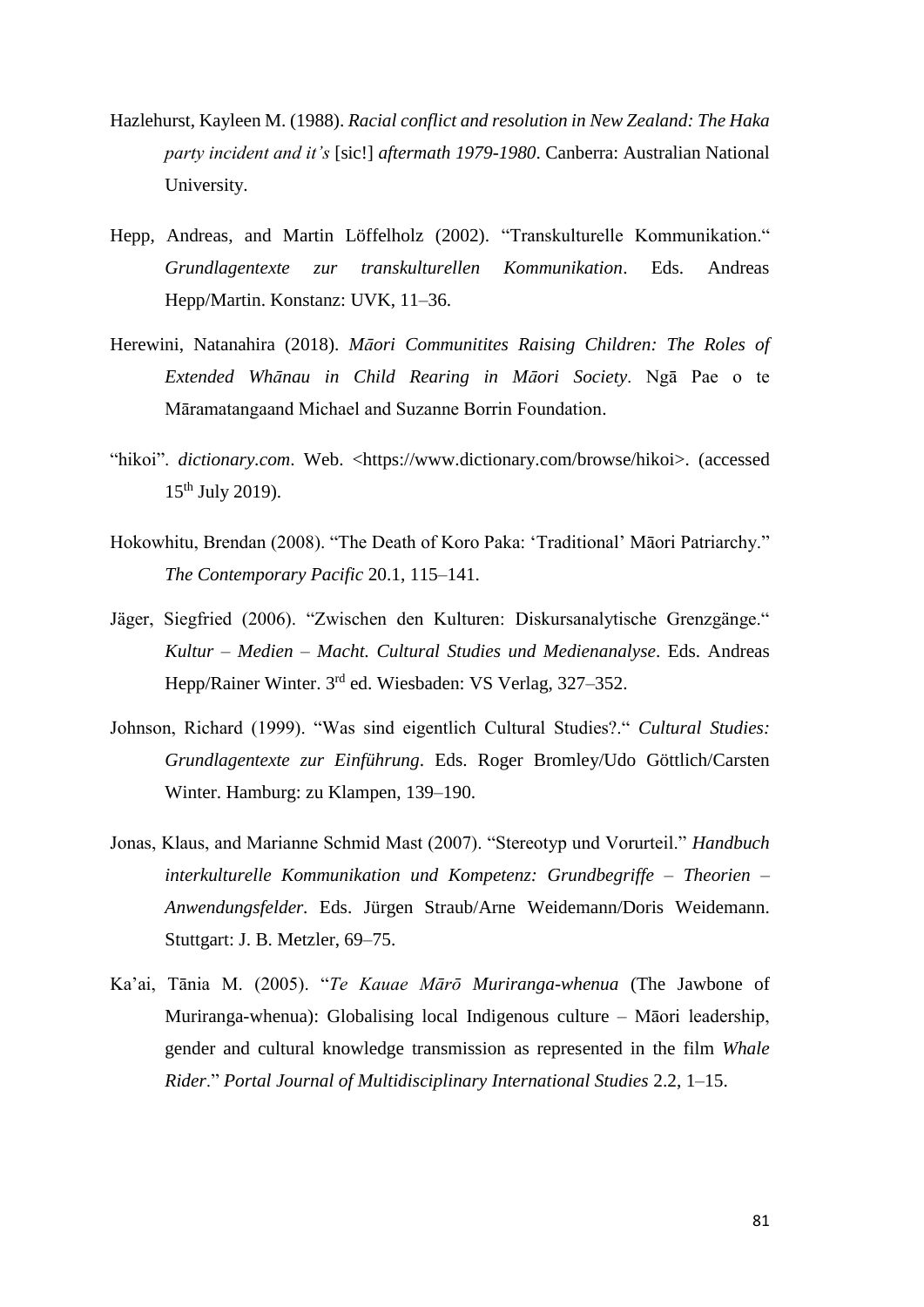Ka'ai, Tānia M., and Rawinua Higgins, (2004). "Tea o Māori: Māori world-view". *Ki Te Whaiao. An Introduction to Māori Culture and Society*. Eds. Tānia M. Ka'ai et al.. New Zealand: Pearson Education, 13–25.

Kahn, Michal (2002). *Poi Spinning*. Newton Abbot: Butterfingers.

- Kellner, Douglas (1999). "Medien- und Kommunikationsforschung vs. Cultural Studies. Wider ihre Trennung." *Cultural Studies: Grundlagentexte zur Einführung*. Eds. Roger Bromley/Udo Göttlich/Carsten Winter. Hamburg: zu Klampen, 341–363.
- Keown, Michelle (2008). ""He Iwi Kotahi Tatou"?: Nationalism and Cultural Identity in Maori Film." *Contemporary New Zealand Cinema: From New Wave to Blockbuster*. Eds. Ian Conrich/Stuart Murray. London: I.B. Tauris, 197–210.
- Kernot, B. (1988). "Reviewed Work(s): Ta Moko: The Art of Maori Tattoo by D. R. SIMMONS." The Journal of the Polynesian Society 97.4, 476–477.
- Kerr, Florence (2016). "Face of Innocents: High rates of child abuse among Maori can be traced back to colonisation, academic says." *stuff*. Web. <https://www.stuff.co.nz/national/faces-of-innocents/82586709/faces-ofinnocents-high-rates-of-child-abuse-among-maori-can-be-traced-back-tocolonisation-academic-says>. (accessed  $25<sup>th</sup>$  August 2019).

King, Michael (2003). *The Penguin History of New Zealand*. Auckland: Penguin Group.

- Krotz, Friedrich (2006). "Gesellschaftliches Subjekt und kommunikative Identität: Zum Menschenbild von Cultural Studies und Symbolischem Interaktionismus. *Kultur – Medien – Macht. Cultural Studies und Medienanalyse*. Eds. Andreas Hepp/Rainer Winter. 3<sup>rd</sup> ed. Wiesbaden: VS Verlag, 125–138.
- Krotz, Friedrich (2008). "Handlungstheorien und Symbolischer Interaktionismus als Grundlage kommunikationswissenschaftlicher Forschung." *Theorien der Kommunikations- und Medienwissenschaft: Grundlegende Diskussionen, Forschungsfelder und Theorieentwicklung*. Eds. Carsten Winter/Andreas Hepp/Andreas Krotz. Wiesbaden: VS Verlag für Sozialwissenschaften, 29–47.

Lealand, Geoff (2010). "Boy, Oh Boy! An Interview with Taika Waititi". *Script* 76, 5–7.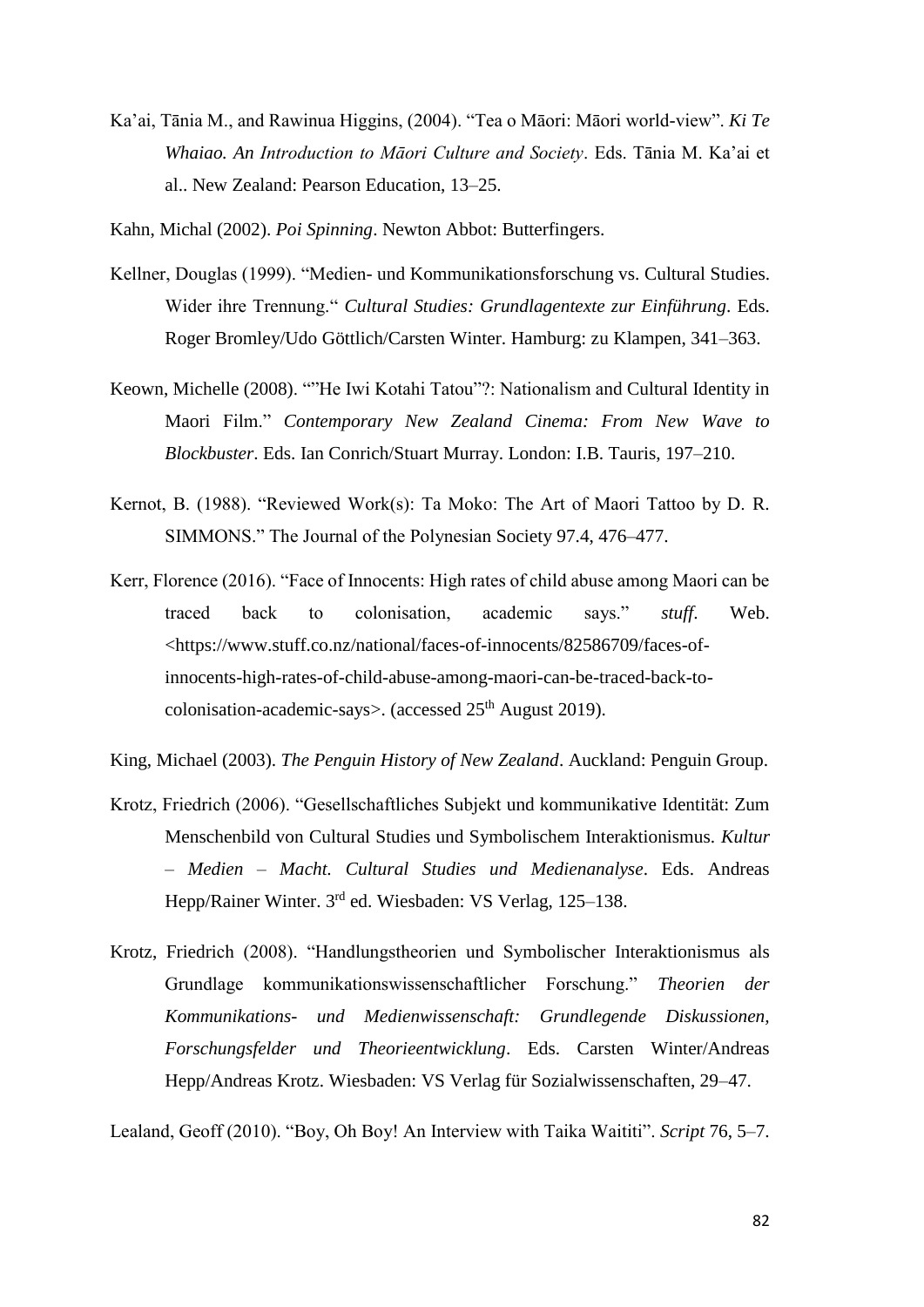- Leotta, Alfio (2011). *Touching the Screen: Tourism and New Zealand Film Geographies*. Bristol/Chicago: Intellect.
- Levine, H.B. (2005). "Moving Beyond Cultural Essentialism." *New Zealand Identities: Departures and Destinations*. Eds. James H. Liu et al. Wellington: Victoria University Press, 104–117.
- Liebes, Tamar, and Elihu Katz (2002). "Über die kritischen Fähigkeiten der Fernsehzuschauer." *Grundlagentexte zur transkulturellen Kommunikation*. Eds. Andreas Hepp/Martin. Konstanz: UVK, 586–616.
- Löffelholz, Martin (2002). "Globalisierung und transkulturelle Krisenkommunikation." *Grundlagentexte zur transkulturellen Kommunikation*. Eds. Andreas Hepp/Martin. Konstanz: UVK, 186–206.
- Loenhoff, Jens (2007). "Medien." *Handbuch interkulturelle Kommunikation und Kompetenz: Grundbegriffe – Theorien – Anwendungsfelder.* Eds. Jürgen Straub/Arne Weidemann/Doris Weidemann. Stuttgart: J. B. Metzler, 534–542.
- Loomba, Ania (1998). *Colonialism/Postcolonialism*. London/New York: Routledge.
- Lüsebrink, Hans-Jürgen (2005). Interkulturelle Kommunikation: Interaktion, Fremdwahrnehmung, Kulturtransfer. Stuttgart: J.B. Metzler.
- Lutter, Christina, and Markus Reisenleitner (2005). *Cultural Studies: Eine Einführung*. Wien: Löcker.
- MacKenzie, John M. (1995). *Orientalism: History, theory and the arts*. Manchester/New York: Manchester University Press.
- Mahuika, Api (1992). "Leadership: Inherited and Achieved." *Te Ao Hurihuri: Aspects of Māoritanga*. Ed. Michael King. Auckland: Reed, 42–63.
- Markom, Christa, and Heidi Weinhäupl (2007). *Die Anderen im Schulbuch: Rassismen, Exotismen, Sexismen und Antisemitismus in österreichischen Schulbüchern*. (Sociologica 11). Wien: Braumüller.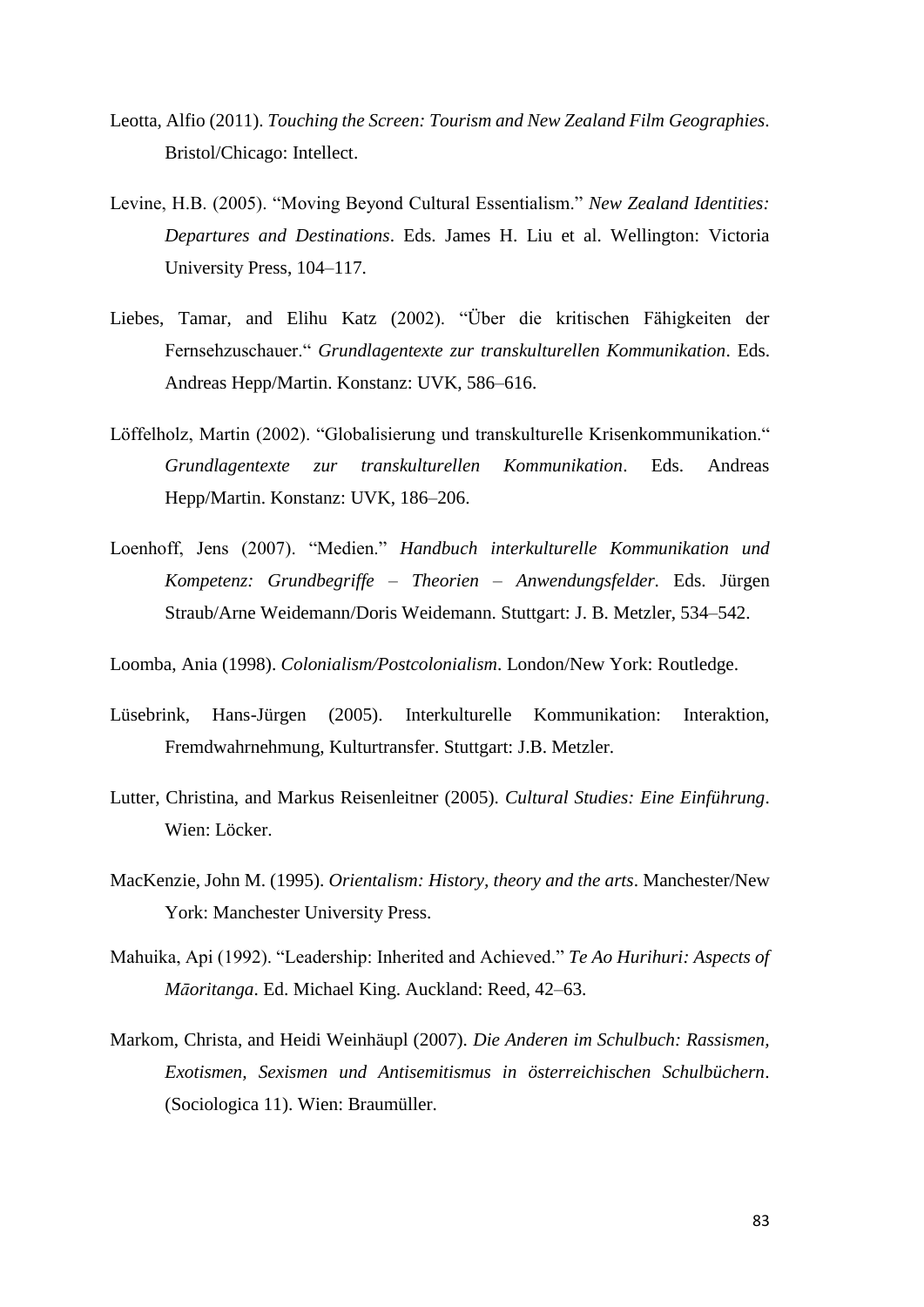- Martens, Emiel (2012). "Maori on the Silver Screen: The Evolution of Indigenous Feature Filmmaking in Aotearoa/New Zealand." *International Journal of Critical Indigenous Studies* 5.1, 2–30.
- Martin, Helen, and Sam Edwards (1997). *New Zealand Film from 1912-1996*. Auckland: Oxford University Press New Zealand.
- "Mauri: Overview." *nzonscreen*. Web. <https://www.nzonscreen.com/title/mauri-1988/overview>. (accessed  $18<sup>th</sup>$  August 2019).
- McEwan, Cheryl (2009). *Postcolonialism and Development*. New York: Routledge.
- Mead, Hirini Moko (2003). *Tikanga Māori: Living by Māori Values*. Wellington: Huia Publishers.
- Mead, Sidney M. (1961). *The Art of Maori Carving*. Wellington: A. H. & A. W. Reed.
- "Melanie Rodriga." *nzonscreen*. Web. <https://www.nzonscreen.com/person/melanierodriga-nee-read>. (accessed 13<sup>th</sup> July 2019).
- Metge, Joan (1976). *The Maoris of New Zealand: Rautahi*. London [u.a.]: Routledge & Kegan Paul.
- Mikos, Lothar (2001). "Cultural Studies, Medienanalyse und Rezeptionsästhetik." *Die Werkzeugkiste der Cultural Studies: Perspektiven, Anschlüsse und Interventionen*. Eds. Udo Göttlich/Lothar Mikos/Rainer Winter. Bielefeld: transcript, 323–342.
- Mikos, Lothar (2006). "Cultural Studies im deutschsprachigen Raum." *Kultur – Medien – Macht. Cultural Studies und Medienanalyse*. Eds. Andreas Hepp/Rainer Winter. 3<sup>rd</sup> ed. Wiesbaden: VS Verlag, 177-192.
- Milligan, Christina (2017). "Storytelling for Our Own People: A Reflection on Working with Māori Filmmaker Barry Barclay". *MEDIANZ* 17:2, 63–74.
- Mita, Merata (1996). "The Soul & The Image." *Film in Aotearoa*. Eds. Jonathan Dennis/Jan Bieringa. Wellington: Victoria University Press, 36–54.
- Mita, Merata (2002/2003). "Stories Worth Telling." *Mana* 49, 30–35.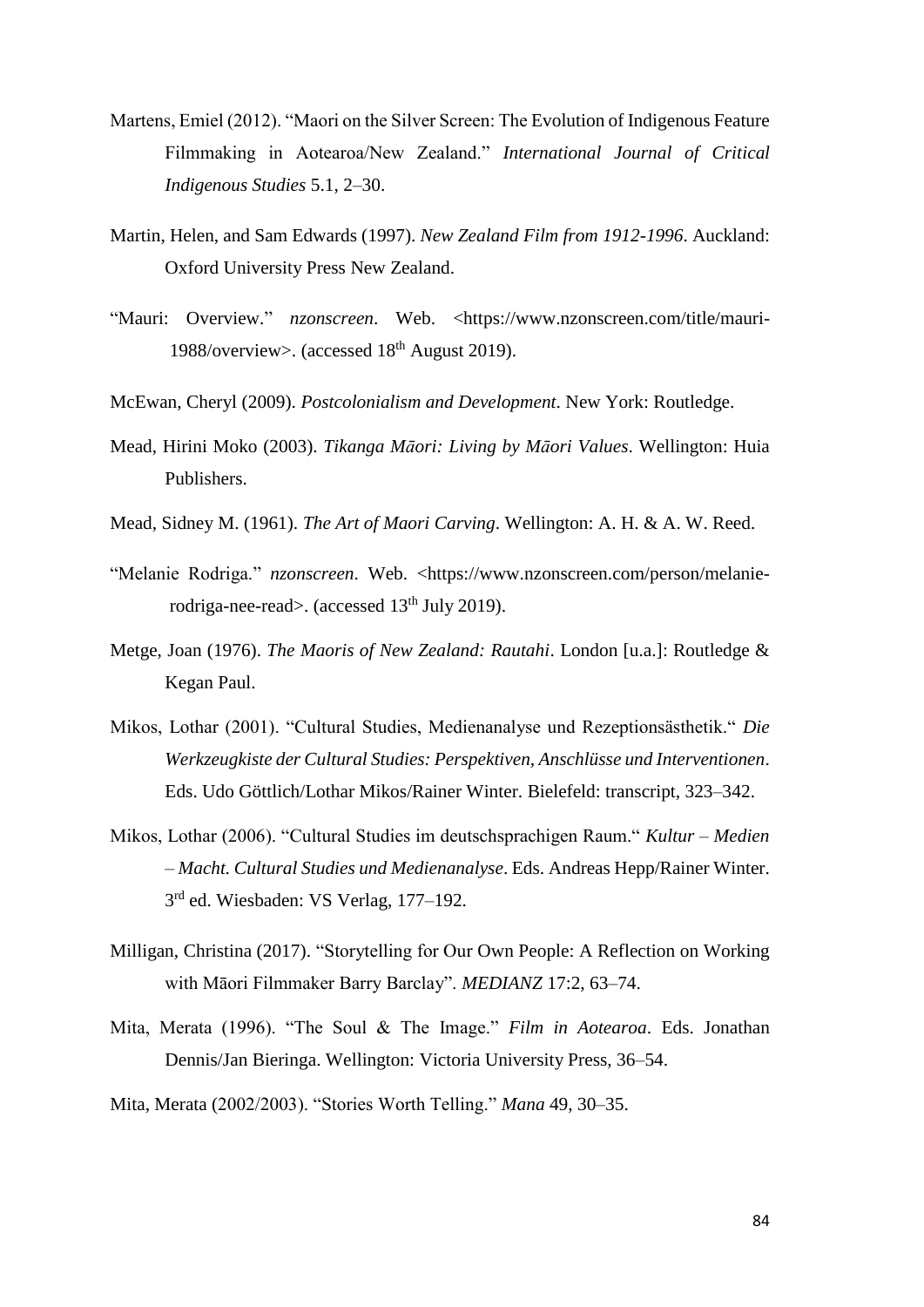- Moura-Koçoğlu, Michaela (2011). *Narrating Indigenous Modernities: Transcultural Dimensions in Contemporary Maori Literature*. Amsterdam/New York: Rodopi.
- Murray, Mihi (2008). "Patu! A Perspective." *nzonscreen*. Web.  $\lt$ https://www.nzonscreen.com/title/patu-1983/background>. (accessed 15<sup>th</sup> July 2019).
- Murray, Stuart (2008). "'Precarious Adulthood': Communal Anxieties in 1980s Film." *Contemporary New Zealand Cinema: From New Wave to Blockbuster*. Eds. Ian Conrich/Stuart Murray, 169–180.
- Murray, Stuart (2012). "Once Were Warriors." *Making Film and Television Histories: Australia and New Zealand*. Eds. James E. Bennett/Rebecca Beirne. London: Tauris, 58–62.
- Nast, Heidi J., and Steve Pile (1998). *Places Through The Body*. London: Routledge.
- Nīkora, Linda W. et al. (2013). "Tangihanga: The Ultimate Form of Māori Cultural Expression – Overview of a Research Programme." *Pacific Identities and Well Being: Cross Cultural Perspectives*. Eds. Margaret N. Agee et al.. New York/London: Routledge, 169–173.
- Nünning, Ansgar (2005). *Grundbegriffe der Kulturtheorie und Kulturwissenschaften*. Stuttgart: J.B. Metzler.
- Orbell, Margaret Rose (1985). *Hawaiki: a new approach to Maori tradition*. Christchurch: Canterbury University Press.
- O'Shea, John (1999). *Don't Let It Get You: Memories – Documents*. Wellington: Victoria University Press, 1999.
- Osterhammel, Jürgen (1995). *Kolonialismus: Geschichte, Formen, Folgen*. 5<sup>th</sup> ed. München: C. H. Beck.
- Perrott, Lisa (2010). "Call and Response: Taika Waititi's Boy". *Metro* 166, 48–53.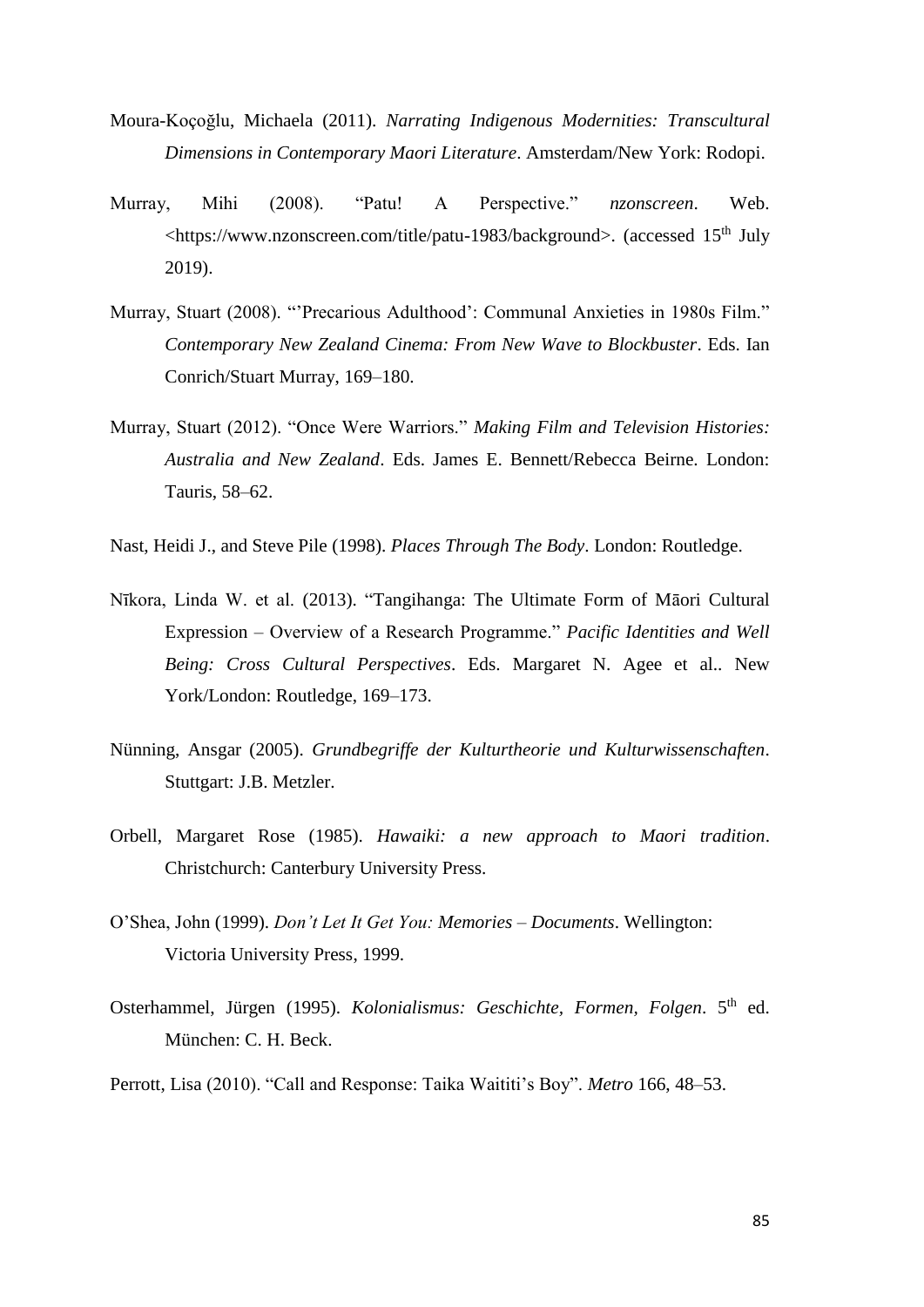- Peters, Geraldene (2007). "Lives of Their Own: Films by Merata Mita." *New Zealand Filmmakers*. Eds. Ian Conrich/Stuart Murray. Detroit: Wayne State University Press, 103–120.
- Pickering, Michael (2006). *Stereotyping: The Politics of Representation*. Basingstoke: Palgrave.
- Pratt, Mary Louise (1992). *Imperial Eyes: Travel Writing and Transculturation*. London: Routledge.
- Prommer, Elizabeth (2016). *Film und Kino. Die Faszination der laufenden Bilder*. (Medienwissen kompakt). Wiesbaden: Springer VS.
- Reid, Nicholas (1986). *A Decade of New Zealand Film: Sleeping Dogs to Came A Hot Friday*. Dunedin: McIndoe.
- Reinhardt, Jan D. (2006). *Identität, Kommunikation und Massenmedien*. Würzburg: Ergon Verlag.
- Roddick, Nick (2008). "Boom and Bust: Tax-Driven Film Production in New Zealand in the 1980s." *Contemporary New Zealand Cinema: From New Wave to Blockbuster*. Eds. Ian Conrich/Stuart Murray. London: I.B. Tauris.
- Rosa, Hartmut (2007). "Identität." *Handbuch interkulturelle Kommunikation und Kompetenz: Grundbegriffe – Theorien – Anwendungsfelder.* Eds. Jürgen Straub/Arne Weidemann/Doris Weidemann. Stuttgart: J. B. Metzler, 47–55.
- Ryan, Michael, and Melissa Lenos (2012). *An Introduction to Film Analysis: Technique and Meaning in Narrative Film*. New York: Continuum.
- Said, Edward W. (2000). "Latent and Manifest Orientalism." *Orientalism: A Reader*. Ed. Alexander L. Macfie. New York: NQUP, 111–114.
- Salmons, Matthew (2017). "Hongi, our national greeting." *stuff*. Web. <https://www.stuff.co.nz/the-press/news/96504348/hongi-our-nationalgreeting>. (accessed  $12<sup>th</sup>$  August 2019).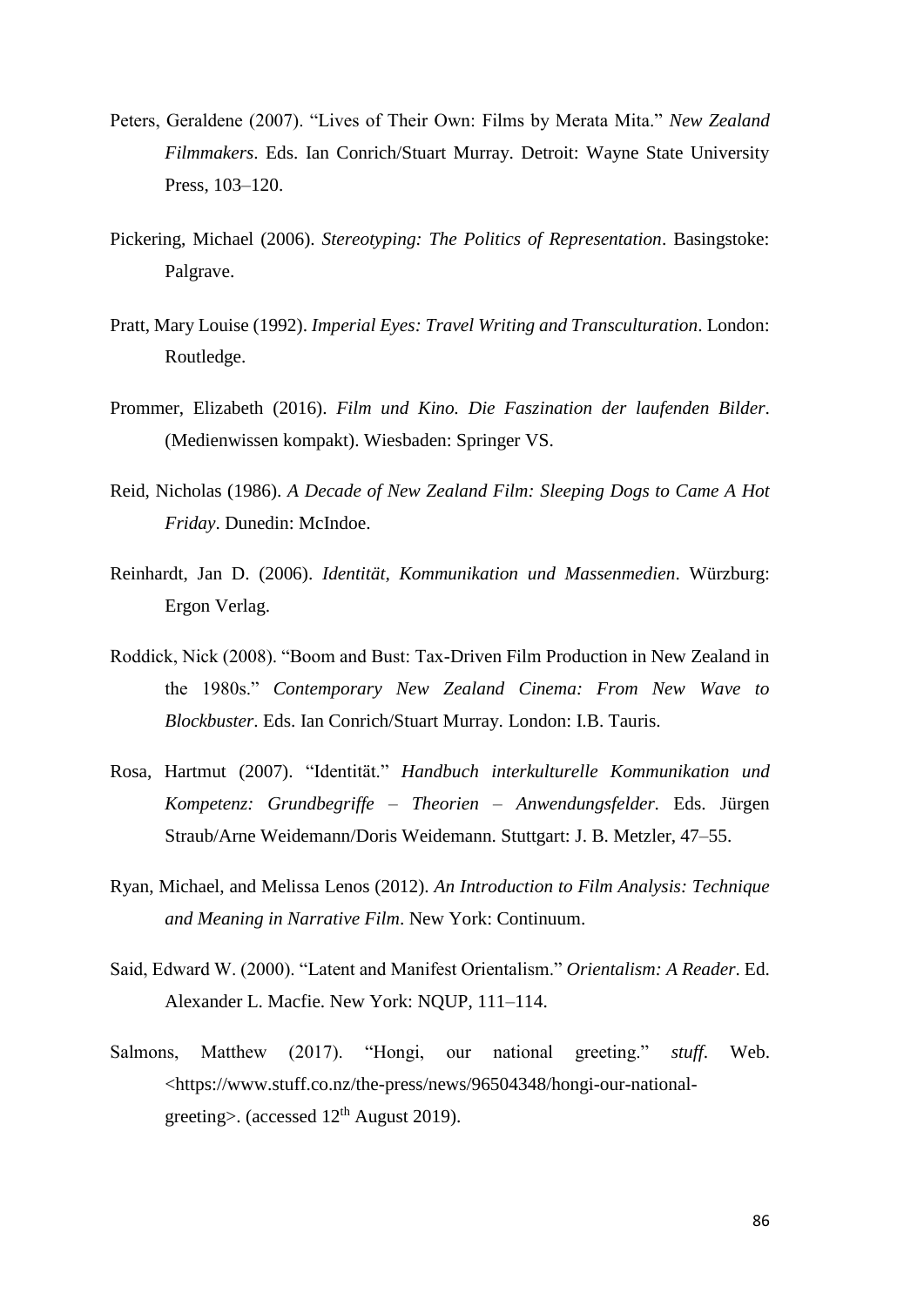- Simon, Judith, and Linda Tuhiwai Smith (eds.) (2001). *A Civilising Mission? Perceptions and Representations of the Native School System*. Auckland: Auckland University Press.
- Smallman, Elton (2013). "Understanding a tangi." *stuff*. Web. <http://www.stuff.co.nz/national/8630203/Understanding-a-tangi>. (accessed  $24<sup>th</sup>$  August 2019).
- Smith, Linda Tuhiwai (1992). "Maori Women: Discourses, Projects and Mana Wahine." *Women and Education in Aotearoa*. Eds. Sue Middleton/Alison Jones. 2nd ed. Wellington: Bridget Williams Books, 33–51.
- Smith, Linda Tuhiwai (1999). *Decolonizing Methodologies, Research and Indigenous Peoples*. Dunedin: The University of Otago Press.
- Terkessidis, Mark (2006). "Globale Kultur in Deutschland: Der lange Abschied von der Fremdheit." *Kultur – Medien – Macht. Cultural Studies und Medienanalyse*. Eds. Andreas Hepp/Rainer Winter. 3rd ed. Wiesbaden: VS Verlag, 311-326.
- "The Treaty in brief." *nzhistory. Ministry for Culture and Heritage*, 2017. Web.  $\langle$ https://nzhistory.govt.nz/politics/treaty/the-treaty-in-brief> (accessed 16<sup>th</sup> July 2019).
- Thomas, Alexander (2003). "Das Eigene, das Fremde, das Interkulturelle." *Handbuch interkulturelle Kommunikation. Band 1: Grundlagen und Praxisfelder*. Eds. Alexander Thomas/Eva-Ulrike Kinast/Sylvia Schroll-Machl. 2nd ed. Göttingen: Vandenhoeck & Ruprecht, 44–59.
- Thomas, David R., and Linda W. Nīkora (1996). "From assimilation to biculturalism: Changing patterns in Maori-Pakeha relationships." *Community, Psychology and Social Change: Australian and New Zealand Perspectives*. Eds. D.R. Thomas/Arthur Veno. 2nd ed. Palmerston North: Dunmore Press, 231–256.
- vom Orde, Heike (2016). "Perspectives on identity: An Overview of Identity Concepts from Psychoanalysis, Sociology, and Psychology. *TELEVIZION* 26/2016/E, 6–9.
- Waititi, Kahurangi (2008). "Maori documentary film: Interiority and exteriority." (Intern Research Report 6). *MAI Review* 1, 1–10.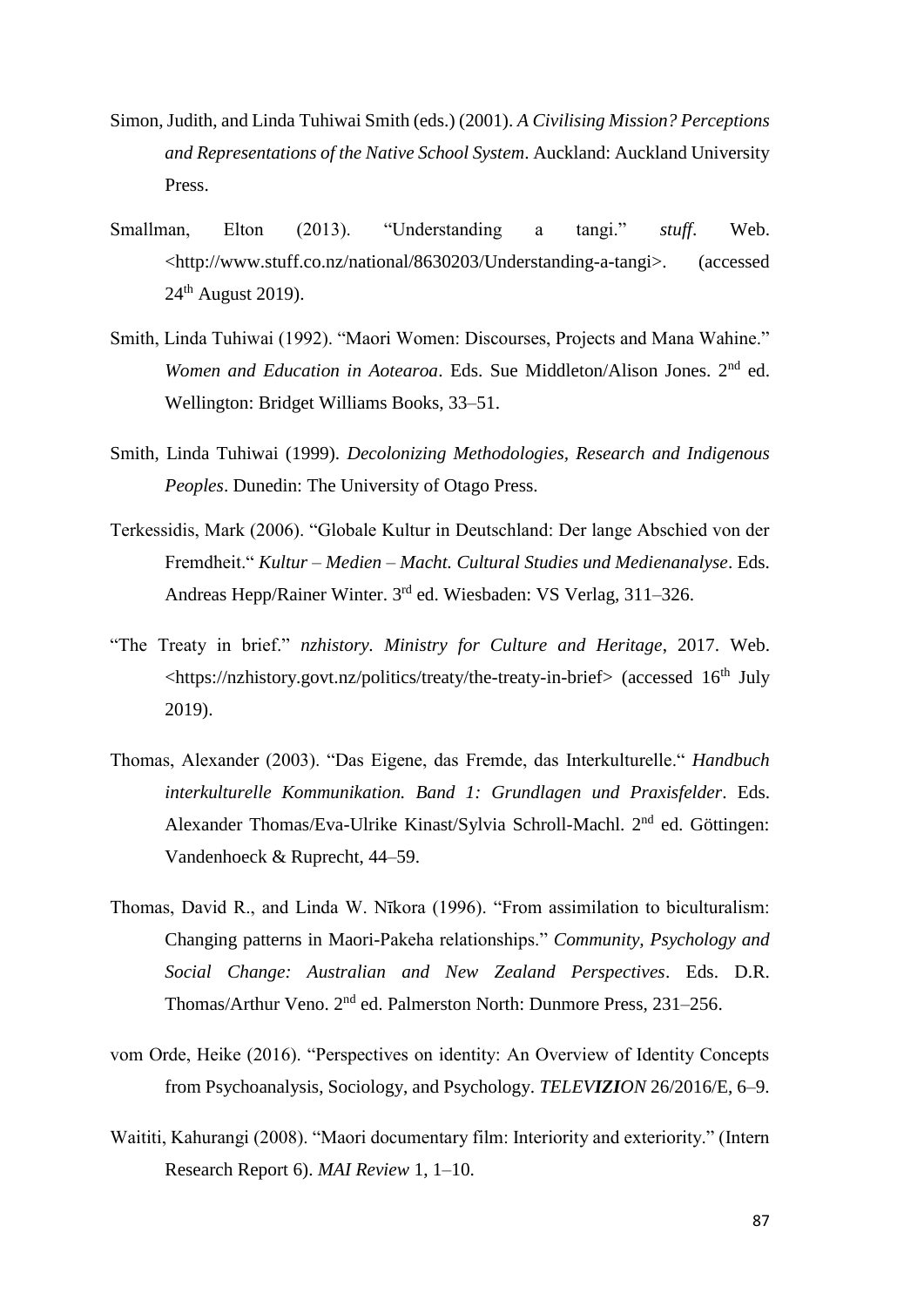- Walker, Ranginui (2004). *Ka Whawhai Tonu Matou: Struggle Without End*. Revised Edition. Auckland: Penguin Books.
- Walker, Shayne, Anaru Eketone, and Anita Gibbs (2006). "An exploration of kaupapa Maori research, its principles, processes and applications." *International Journal of Social Research Methodology* 9.4, 331–344.
- Wang, Shi-Ping (n.d.). "Celebrating Fourth Cinema." Barry Barclay in Illusions 35 (2003): 7–11. *academia.edu*. Web. <https://www.academia.edu/4905111/ Printed\_in\_Illusions\_Magazine\_NZ\_July\_2003\_CELEBRATING\_FOURTH\_ INEMA>. (accessed  $21<sup>st</sup>$  July 2019).
- Welch, Dennis (2003). "The Producer." *New Zealand Listener* 189:3295, 20–24.
- Wießmeier, Brigitte (2000). "Bikulturalität ein Mosaikstein kindlicher Identität?." *Wer ist fremd?*. Eds. Ellen Frieben-Blum/Klaudia Jacobs/Brigitte Wießmeier. Opladen: Leske + Budrich, 55–92.
- Williams, Herbert W. (1957). *A Dictionary of the Maori Language*. Wellington: Government Printer.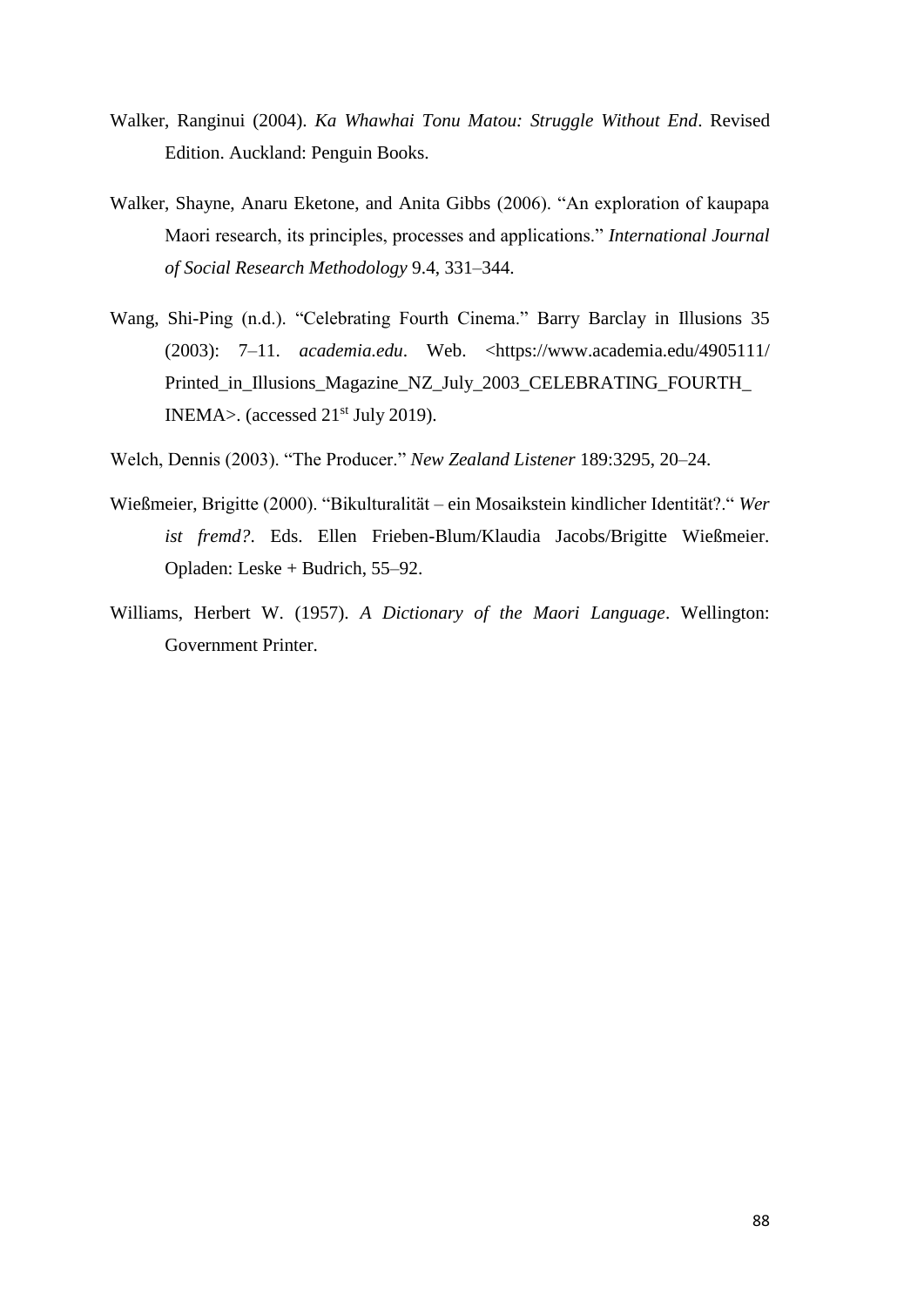## **Films**

Boy. New Zealand 2010, Taika Waititi, ~88 min. DVD.

*Mauri*. New Zealand 1988, Merata Mita, ~90 min. DVD.

- *Merata: How Mum Decolonised the Screen*. New Zealand 2018, Heperi Mita, 95min. Screening (Berlinale 2019).
- *Utu* ("Die letzte Schlacht der Maoris"). New Zealand 1983, Geoff Murphy, 120 min [Extended Version]. DVD.

*Whale Rider*. New Zealand 2002, Niki Caro. 97 min. DVD.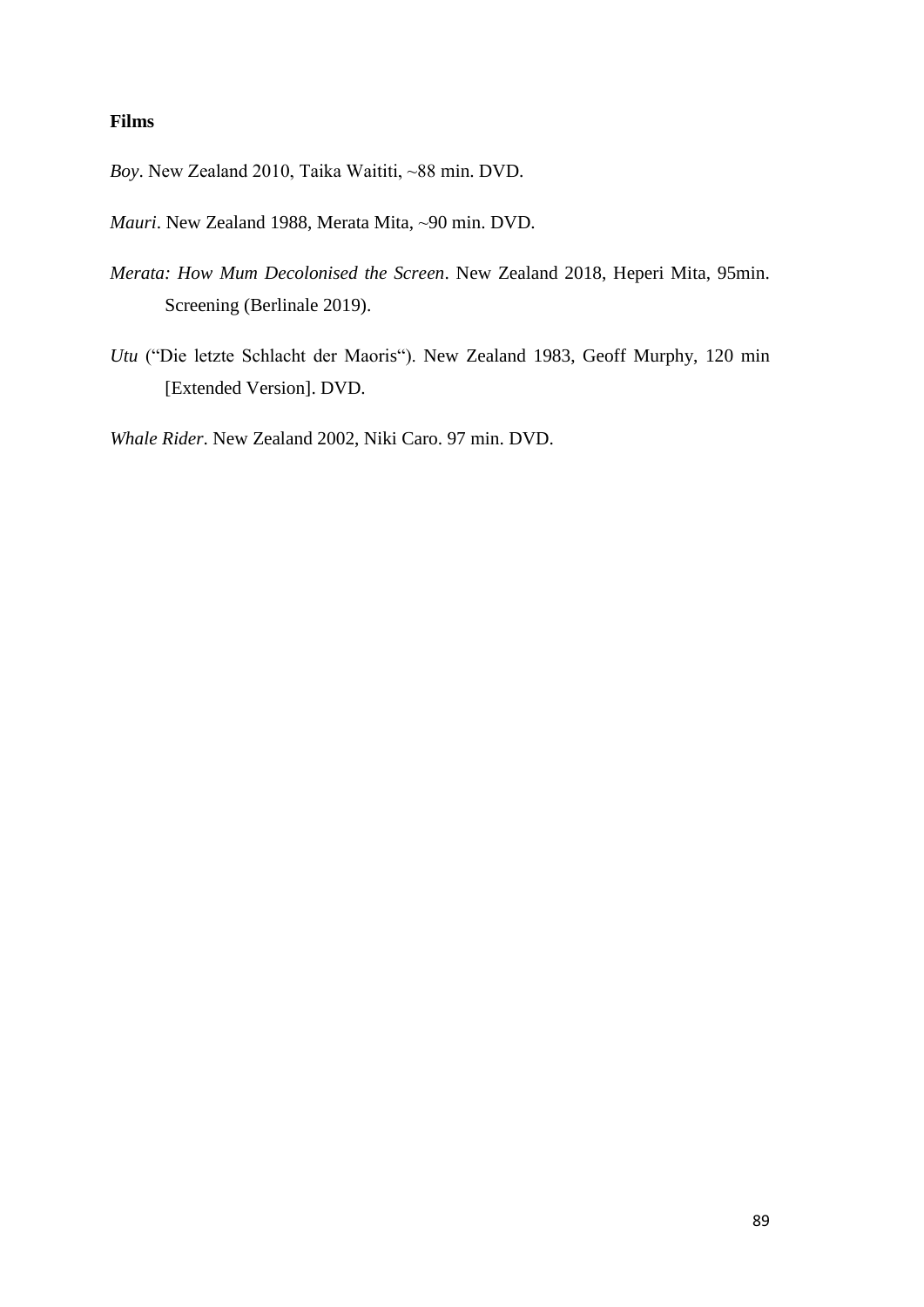## 8 Declaration of Authorship

Hiermit erkläre ich,

Denise Monika Schallenkammer, Matrikel-Nummer: 216204424,

dass ich die vorliegende Arbeit selbständig und ohne Benutzung anderer als der angegebenen Hilfsmittel angefertigt habe. Die aus fremden Quellen direkt oder indirekt übernommenen Gedanken sind als solche kenntlich gemacht. Die Arbeit wurde bisher in gleicher oder ähnlicher Form keiner anderen Prüfungsbehörde vorgelegt.

Rostock, den 31. August 2019 ......................................................

(Unterschrift)